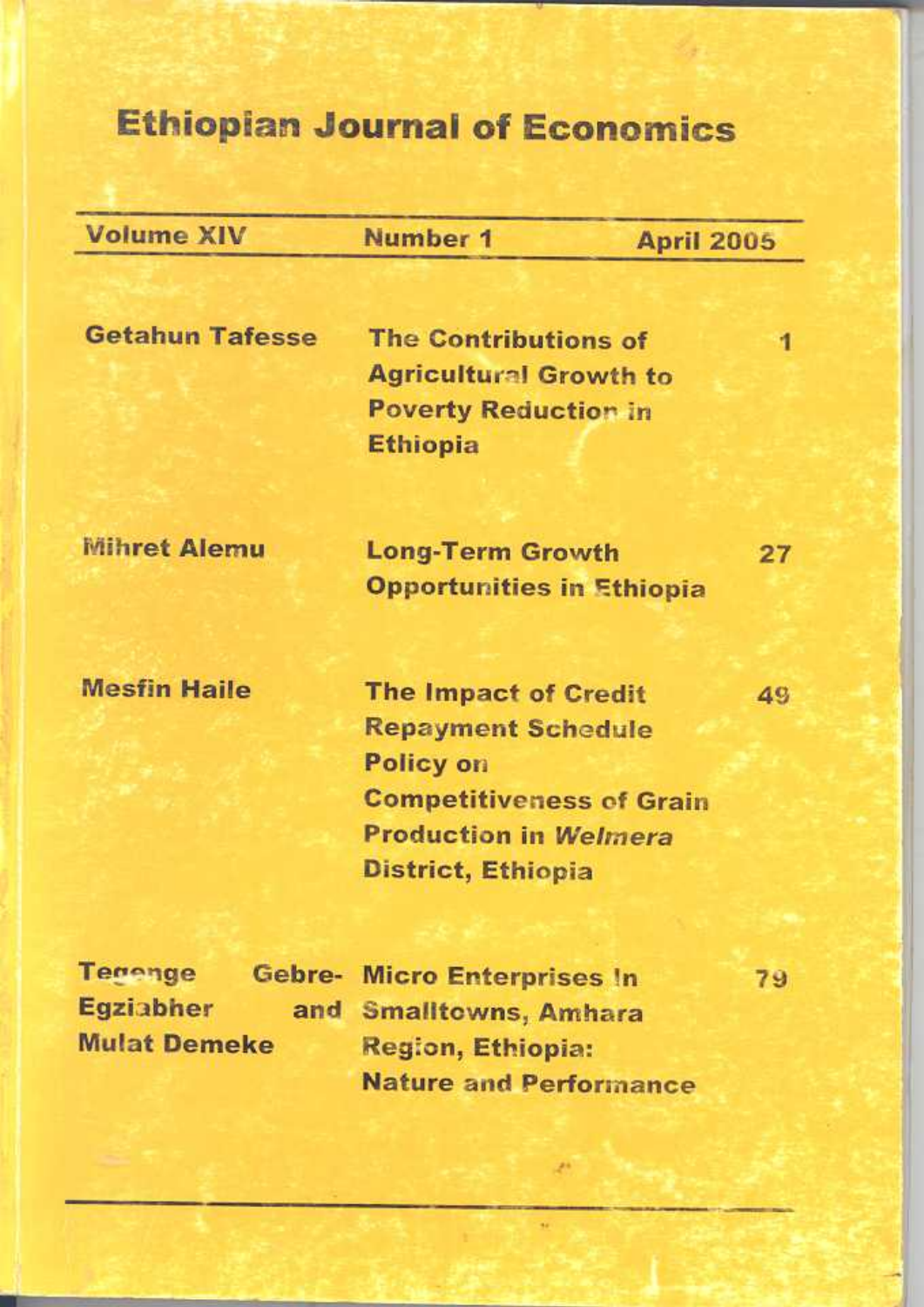# Ethiopian Journal of Economics

| <b>Volume XIV</b>                                  | <b>Number 1</b>                                                                                                                                                | <b>April 2005</b> |
|----------------------------------------------------|----------------------------------------------------------------------------------------------------------------------------------------------------------------|-------------------|
| <b>Getahun Tafesse</b>                             | <b>The Contributions of</b><br><b>Agricultural Growth to</b><br><b>Poverty Reduction in</b><br><b>Ethiopia</b>                                                 |                   |
| <b>Mihret Alemu</b>                                | <b>Long-Term Growth</b><br><b>Opportunities in Ethiopia</b>                                                                                                    | 27                |
| <b>Mesfin Haile</b>                                | <b>The Impact of Credit</b><br><b>Repayment Schedule</b><br><b>Policy on</b><br><b>Competitiveness of Grain</b><br>Production in Welmera<br>District, Ethiopia | 49                |
| Tegenge<br><b>Egziabher</b><br><b>Mulat Demeke</b> | <b>Gebre- Micro Enterprises In</b><br>and Smalltowns, Amhara<br><b>Region, Ethiopia:</b><br><b>Nature and Performance</b>                                      | 79                |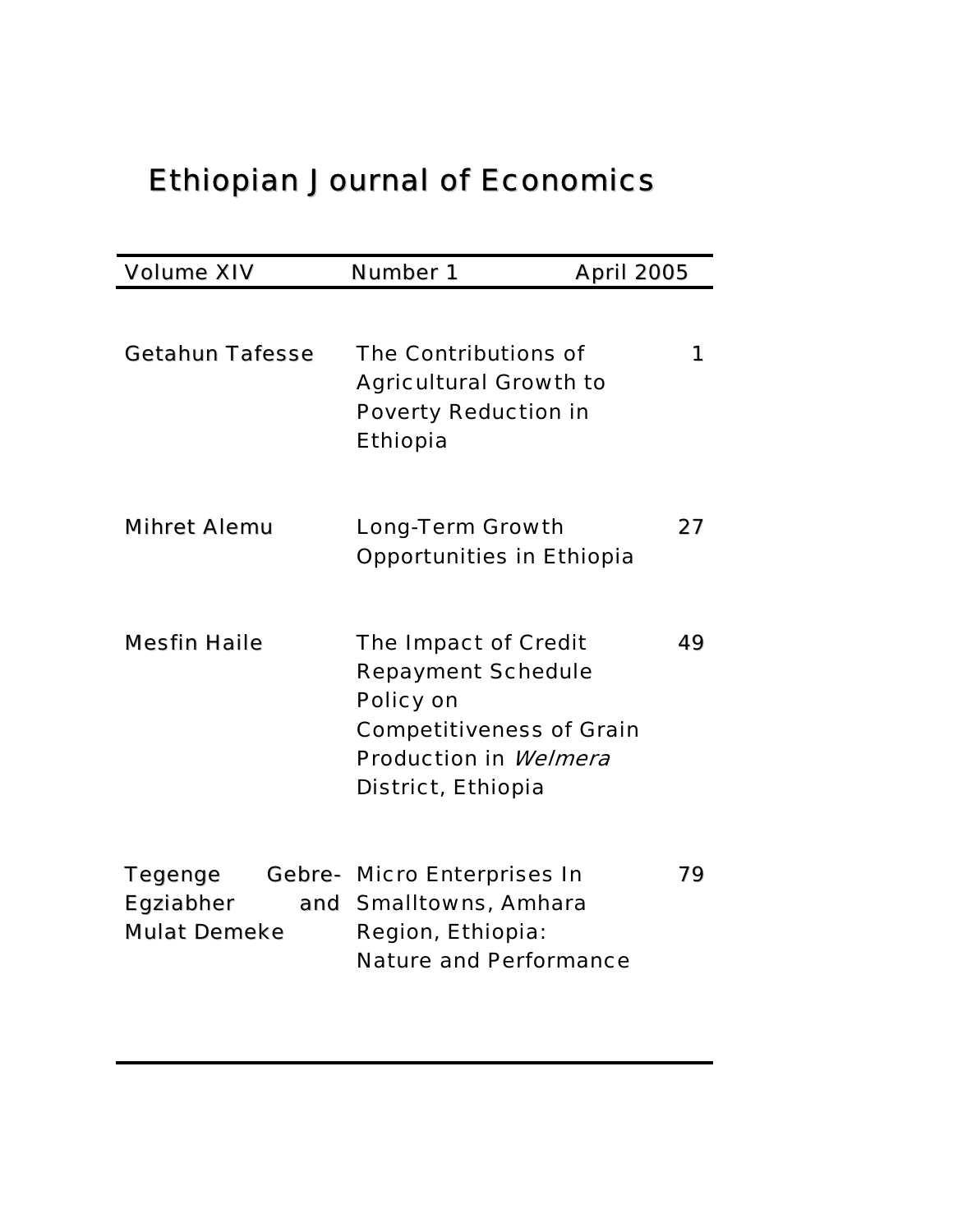## ETHIOPAN ECONOMIC ASSOCIATION

## Editorial Board

**Getnet Alemu (Editor) Alemayehu Seyoum Alemu Mekonnen Eyob Tesfaye Gezahegn Ayele Ishak Diwan**

## Web Postmaster

**Mahlet Yohannes**

## ©Ethiopian Economic Association (EEA)

**All rights reserved**.

No part of this publication can be reproduced, stored in a retrieval system or transmitted in any form, without a written permission from the Ethiopian Economic Association.

## **ISSN 1993-3681**

### Honorary Advisory Board

**Augustin K. Fosu, Economic and Social Policy Division, UNECA Assefa Bekele, African Child Policy Forum, Addis Ababa Addis Anteneh, formerly International Livestock Centre for Africa Bigisten, A., Gothenburg University, Sweden Collier, P., Director, University of Oxford, U.K. Diejomach, V.P., ILO/EAMAT Duri Mohammed, formerly Ethiopia's Ambassador to the UN, New York Elbadawi, I., formerly African Economic Research Consortium, Kenya Fitz Gerald, E.V.K., Finance and Trade Policy Research Centre, QEH, University of Oxford Fassil G. Kiros, ICIPE, Kenya Hanson, G., Lund University, Sweden Mukras, M., University of Botswana, Botswana Mureithi, L.P., formerly African Union, Addis Ababa Pankhurst, R., Addis Ababa University Pichett, J., Stratchyde University, U.K. Tekaligne Gedamu, Abyssinia Bank, Addis Ababa Teriba, O., UN Economic Commission for Africa, Addis Ababa Teshome Mulat, Addis Ababa University Wuyts, Marc, Institute of Social Studies, The Netherlands Vos, Rob**, **Institute of Social Studies, The Netherlands**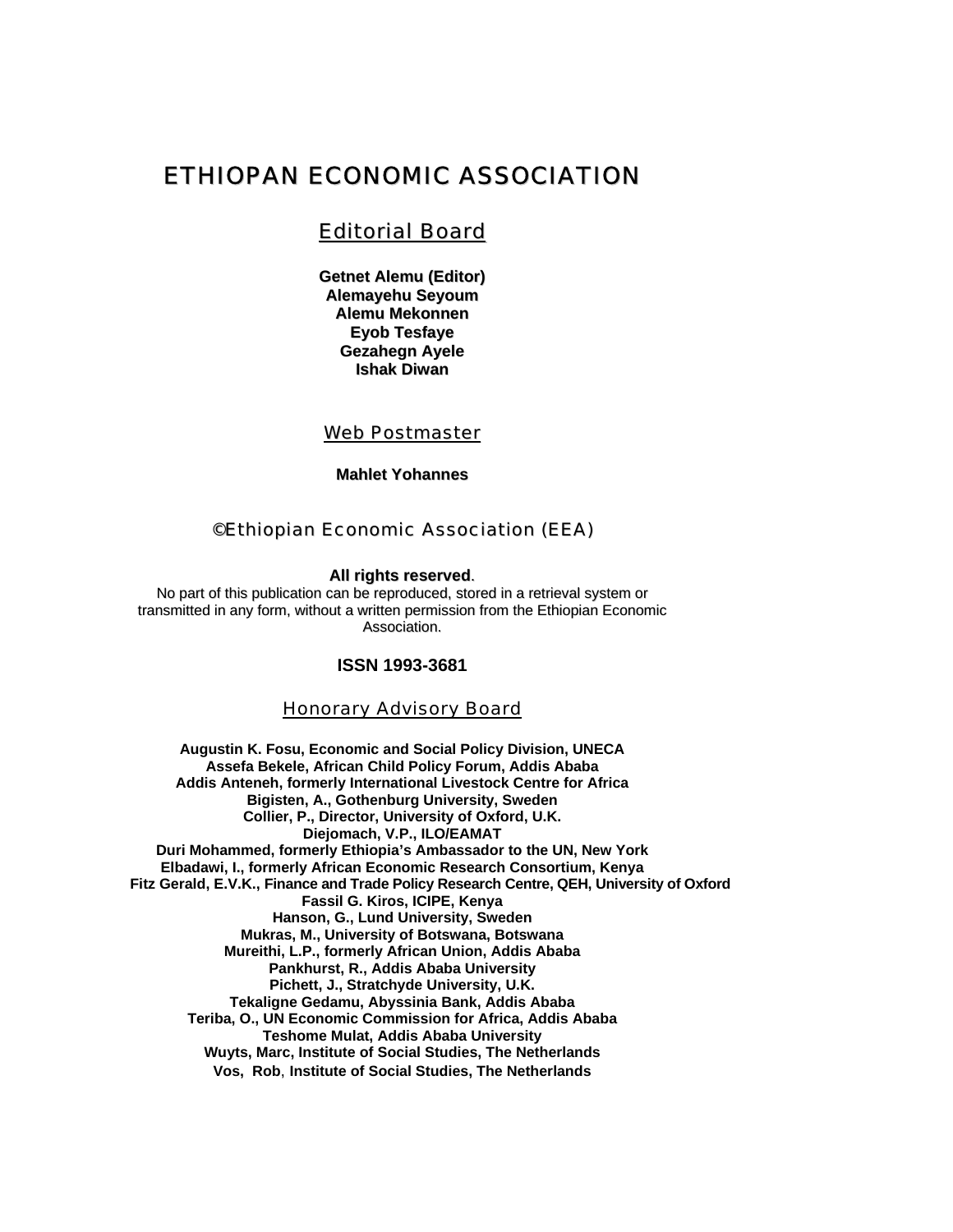| <b>Volume XIV</b> | Number 1 | <b>April 2005</b> |
|-------------------|----------|-------------------|
|-------------------|----------|-------------------|

# Ethiopian Journal of Economics

©Ethiopian Economic Association

A Publication of THE ETHIOPIAN ECONOMIC ASSOCIATION (EEA)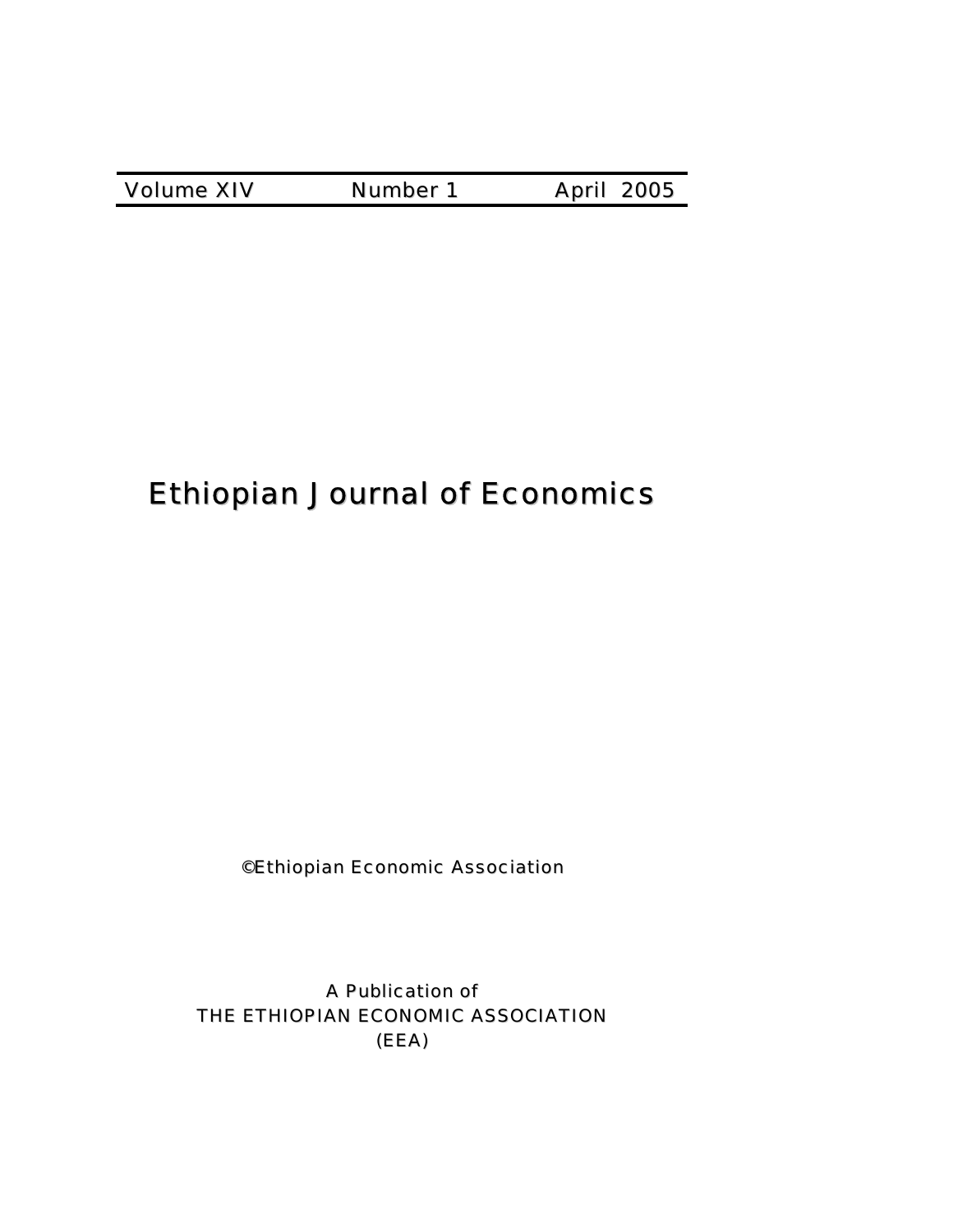# ETHIOPIAN JOURNAL OF ECONOMICS

VOLUME XIV NUMBER 1 April 2005

Published: May 2007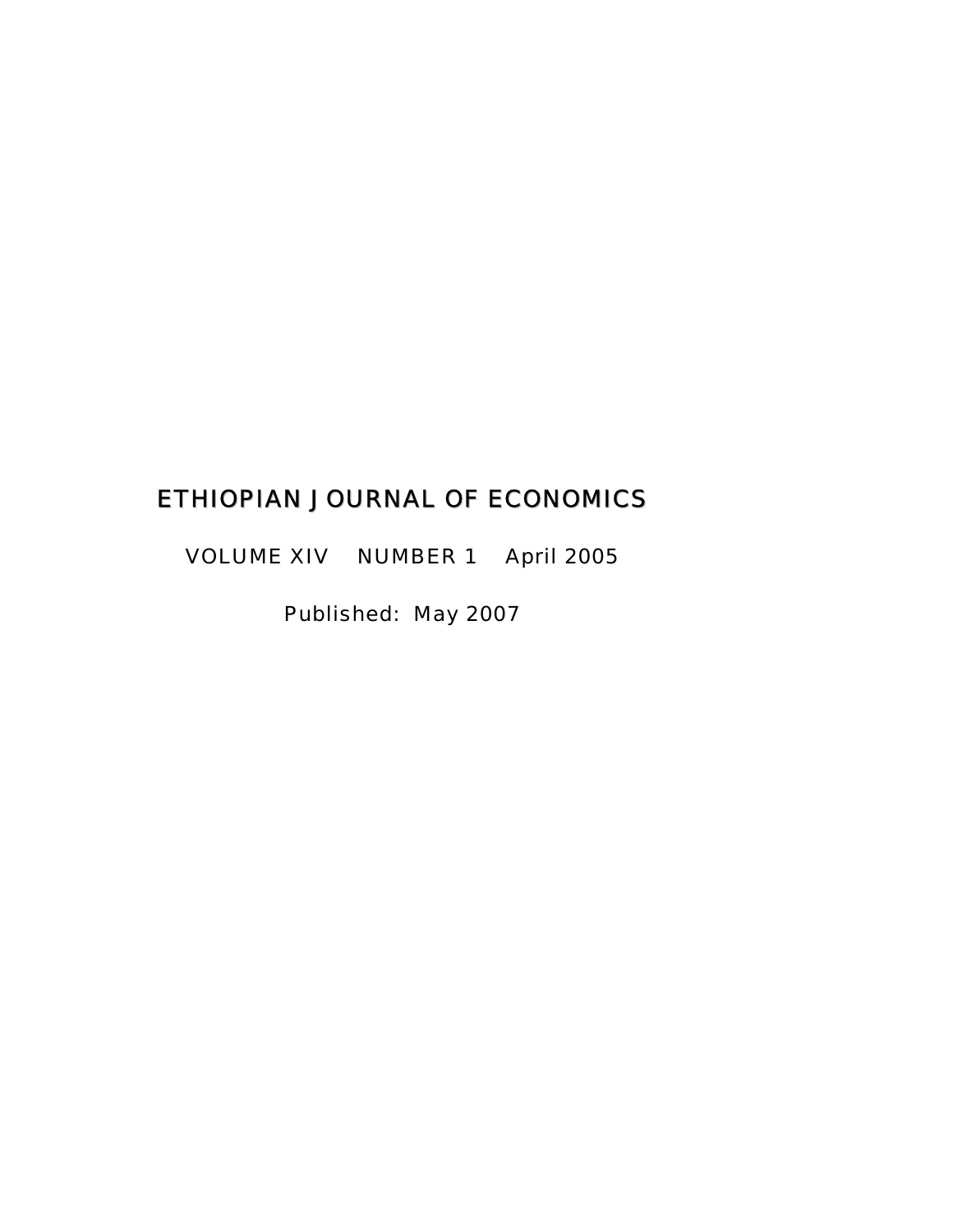## THE CONTRIBUTIONS OF AGRICULTURAL GROWTH TO POVERTY REDUCTION IN ETHIOPIA1

## Getahun Tafesse<sup>2</sup>

### Abstract<sup>3</sup>

*This study investigates agricultural growth-poverty relationships at the national and household levels. A rural household model is used to measure the impact of agricultural growth (or decline) on consumption first and the effect of consumption changes on poverty using regression analyses. Two approaches are used here to estimate the agricultural growth elasticity of poverty. First, the growth elasticity of poverty is determined and then using the agriculture elasticity of growth, the agriculture growth requirement for the change in poverty is estimated indirectly. In the second approach, a two-stage analysis is used to arrive at the growth requirement by estimating first the determinants of welfare (household consumption expenditure) and estimating the poverty impact of a certain growth using the relationship between expenditure and poverty incidence.* 

*Accordingly, a forty-year time-series national account data has indicated that a 1 percent growth in agriculture would lead to a 0.32 percent growth in GDP. Given the GDP growth elasticity of poverty, it also followed that a 1 percent increase in agricultural production would lead to a 0.24 percent decline in poverty incidence at the national level. At the Household level, the base simulation has provided a poverty incidence of 40.2 percent in rural areas with 11.2 and 24.9 poverty gap and severity respectively for the year 1995/96. Given the actual and base simulation poverty measures and assuming the percentage change in percapita value added of agricultural production reflects the same percentage change in consumption per capita (adult) and that income distribution remains the same, the application of the same poverty line in real terms<sup>4</sup> , has provided a poverty incidence of 63.6 percent and a poverty gap of .22 for the year 2000/01. Such a rapid increase in poverty level goes very well with the general perception of the public as expressed during the PRSP consultation and with other studies by non-governmental organizations. Here agricultural growth elasticity of poverty becomes -3.62, which is very high. When inflation is ignored the agricultural growth elasticity of poverty becomes -2.12. Based on another assumption that takes the long-term trend in agricultural growth, poverty incidence and gap for 2000/01 become 46.5 percent 13.7, implying agricultural growth poverty elasticity of - 0.98, or almost equal percentage change in opposite direction. So, it is likely that a one percentage increase in agricultural per capita value added will result into a one percent decline in poverty level of rural households.* 

 $\overline{a}$ 

 $1$  The final version of this article was submitted in December 2006.

<sup>&</sup>lt;sup>2</sup> Formerly Senior Researcher at EEA/EEPRI, Currently M&E Advisor, Ethiopia Canada Cooperation Office.  $3$  It is acknowledged that this work has substantially benefited from suggestion and comments provided by Dr. Alemayehu Seyoum and Dr, Assefa Admassie, who have reviewed the document and provided valuable comments. Ato Fantu Guta has also contributed by reviewing and commenting on the technical estimation formulas and procedures used in the study.<br><sup>4</sup> Nets that, annual inflation begad an CDL has been.

Note that, annual inflation based on CPI has been on average 2.64 during the five year period, which means the poverty line has to be increased by 13.9 percent. The poverty line in 2000 becomes, therefore, 1224 birr.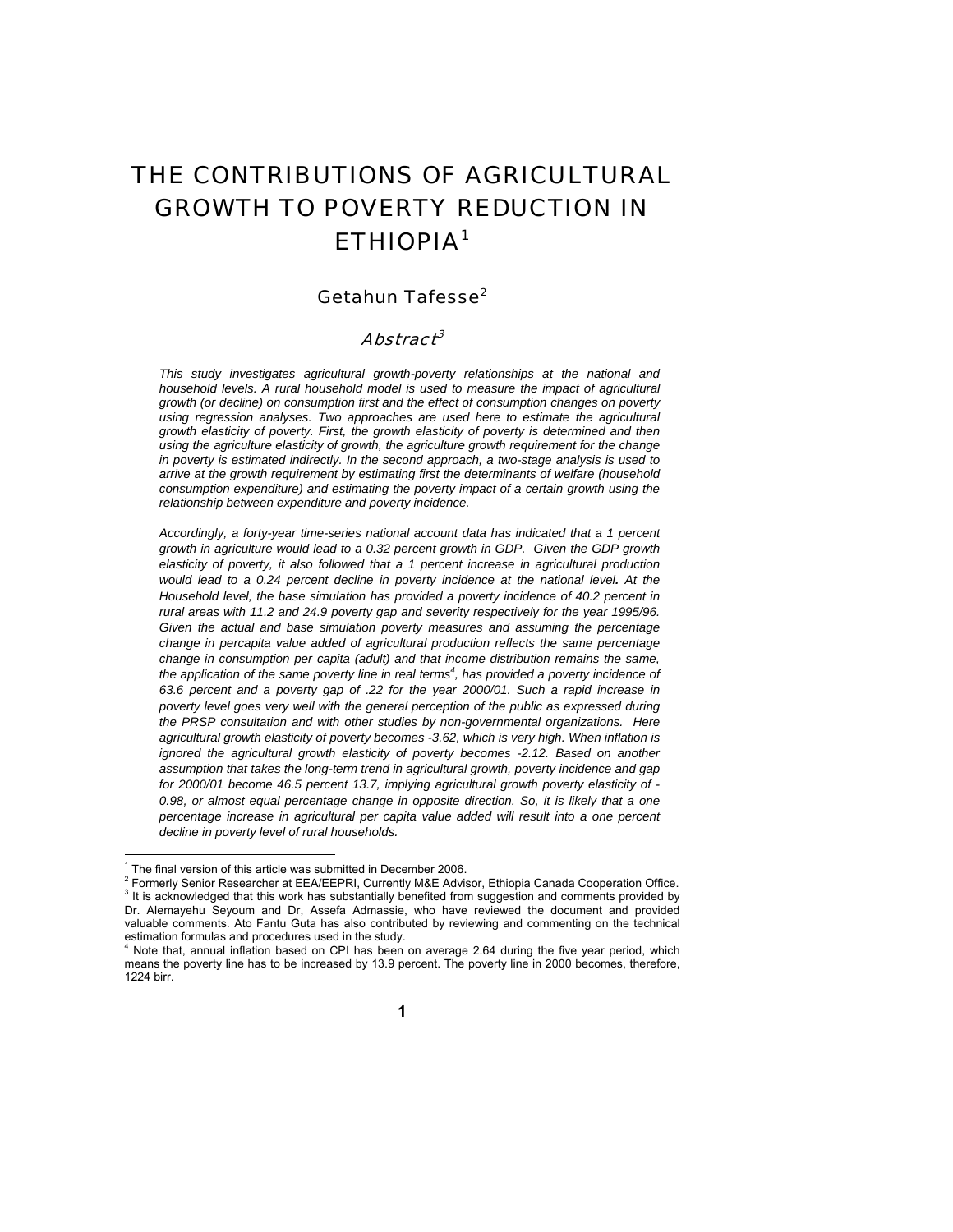## 1. Introduction

Ethiopia is basically a rural society with only a small percentage (15 percent) of the population living in the capital city, secondary cities and small urban towns in different regions of the country. Moreover, the outskirts of so-called urban centers and their surrounding areas are commonly rural. The livelihood of the population in rural areas is mainly based on agriculture – typically mixed farming.

In terms of economic development, Ethiopia is one of the least developed and therefore the poorest country in the world. A recent World Bank rankings of GNP per capita put Ethiopia 206<sup>th</sup> and last, with income per head of only US \$ 100 in 1999, compared to the sub-Saharan Africa (SSA) average of US \$ 500 (World Bank, 2000). Poverty in Ethiopia is, therefore, widespread and deep-rooted and constitutes the priority development challenge in the country. Currently it is estimated that close to half of the population is under the national poverty line. Based on exercise undertaken in this study, about 90 percent of the population would fall under poverty line if the international poverty line of a dollar a day per person is used. It is also clearly shown that the incidence and severity of poverty is higher in rural areas.

Agriculture constitutes the principal source of income and employment for the majority of the population. Greater proportion of the foreign exchange the country earns also comes from this sector. The sector accounted about 68.6% of GDP during the Imperial period and about 56% during the last regime. The dominance of the sector has continued during the last decade and currently it stands at 43% (Table 2.1). It is also the leading sector in terms of providing employment in the country. According to the 1984 and 1994 population and housing censuses, about 89 percent of the population was engaged in agricultural activities.

Agriculture in Ethiopia is typically characterized by small holder and subsistence farming which is highly dependent on rainfall. The urban livelihood is also highly dependent on the rural economy and as such small farm constitutes the life support mechanism of the country. Understanding poverty in the country necessitates therefore knowledge about farm economy in the country. Although small scale subsistence farming is the dominant feature there are, however, great diversities and characteristics of different farm systems that operate under this domain. It is possible to categorize the different systems, however, into different sub groups such as Cereal growing, Enset, Pastoral, Subsistence and Cash Crop producing farm systems.

Efforts to estimate the consequences of agricultural policies are often confounded by complex behavioral patters and characteristics of households in semi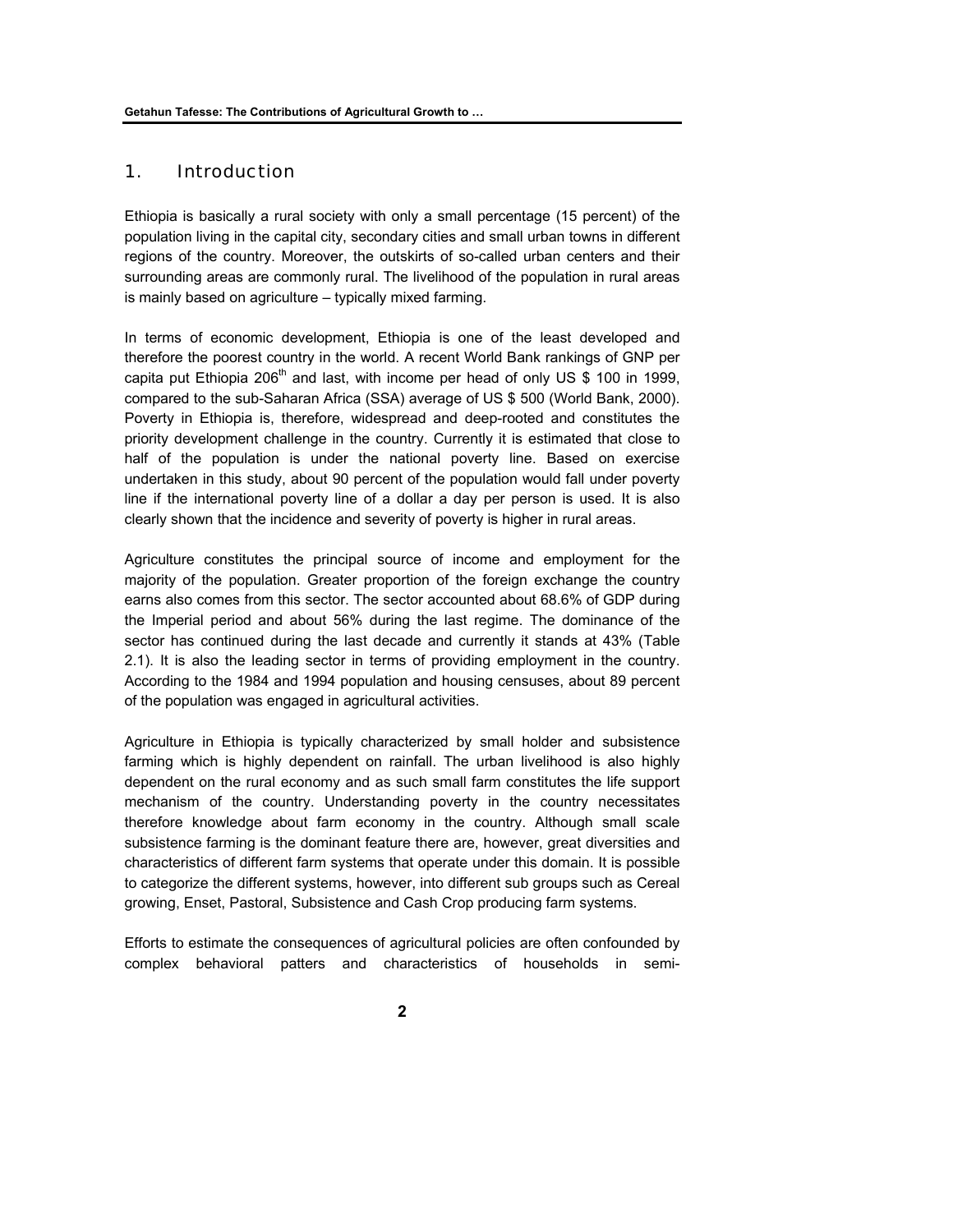commercialized, rural economies (Singh, et al.). Most agricultural households in Ethiopia, for example, mainly produce for own consumption but also for sale, which can have many purposes – saving, procuring food or non-food items and tax or loan repayment. These households purchase some of their inputs (ex., fertilizer) and provide some (such as family labor) from their own resources. Any change in the policies governing agricultural activities will therefore affect not only production, but also consumption and labor supply.

Poverty in Ethiopia cannot also be analyzed without looking at the larger context of the rural nature of the country, drought disaster, environmental degradation, rapid population growth and general structural features of the economy. The country faces chronic food deficit as a result of which about 5 million people annually depend on food aid.

The broad outline of the government strategy for reducing poverty in Ethiopia as described in the PRSP document comprises the following elements: An Agriculture-Development Led Industrialization (ADLI), continuing implementing economic reform programs, civil service and judicial reforms, decentralization and capacity building. The – Agriculture Development Led Industrialization – strategy (ADLI) comprises the umbrella development strategy for the country. Ethiopia provides an interesting case study considering the ADLI strategy, small-scale agriculture based economy and the recent agricultural products price slumping and the associated factors and aftereffects.

This strategy revolves around making the small-agricultural farmer the engine of growth. It is argued that what the average farmer needs to kick start the growth process is access to combined provision of land, skill, and capital (GOE, IPRSP, 2000). The smallholder farming family is made, therefore, the focus of economic development with a massive agricultural extension (focused on provision of improved seeds and fertilizer) and credit scheme, and expansion of primary education, primary health care, rural water supply and rural roads.

In Ethiopia land is also under state ownership and neither farmers can sell their plot of land nor private investors can purchase land from rural dwellers. With these policy and institutional background, the trends and dynamics of agricultural growth and poverty reduction in Ethiopia are interesting to investigate.

In this study attempt is made to explore the role and externalities of improvement in agricultural production for poverty reduction in the country. The study attempts to specify and measure the different channels under which agricultural growth impacts on poverty. The channels can be broadly divided as those operating through the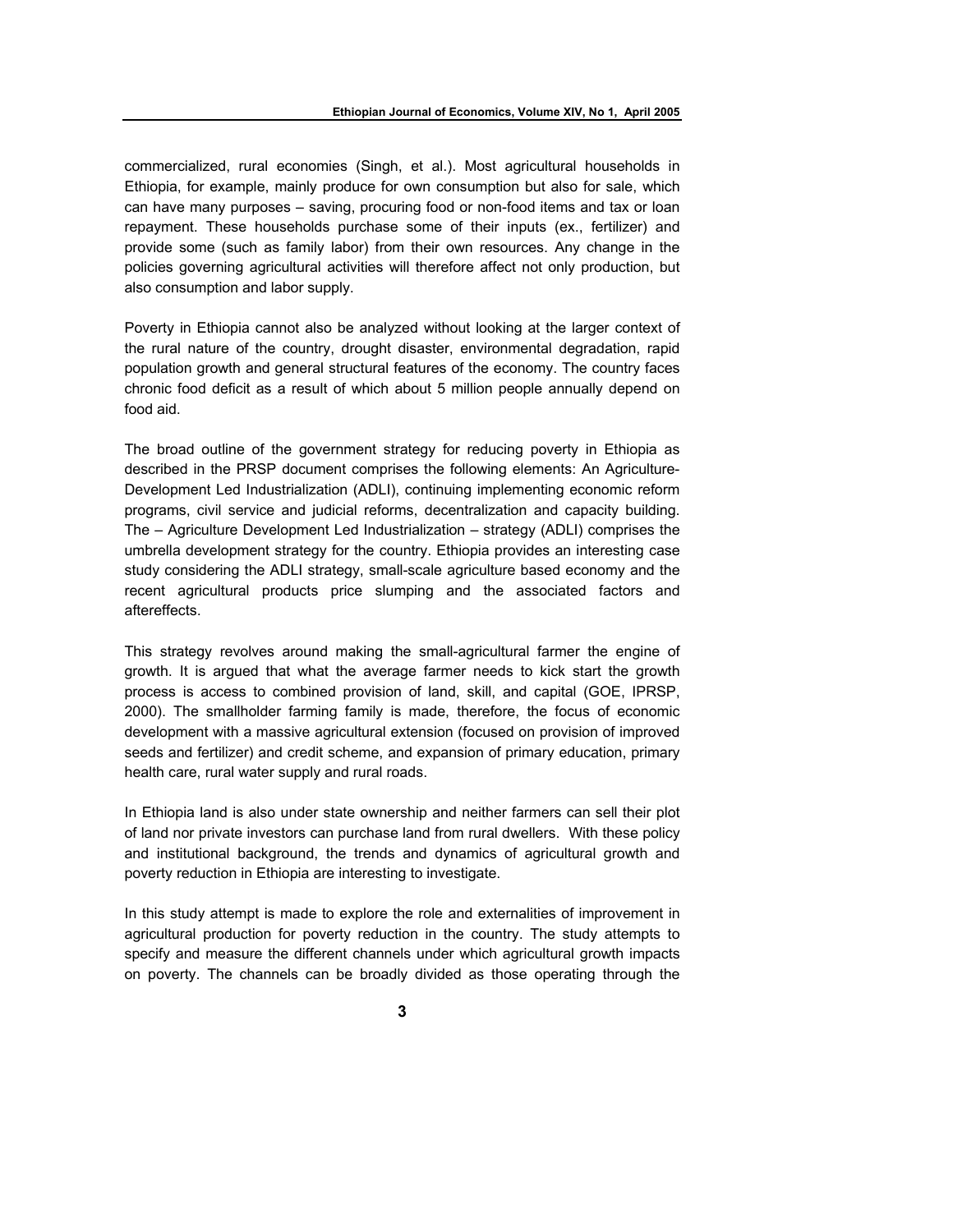market mechanism and those that are not. At the macro level, the degree of relationship between the performance of the agriculture sector and the overall economy is explored using long-term time-series data. Here, the relative contribution of agriculture as compared to other sectors is also investigated. First, the GDP growth elasticity of poverty is determined and consequently the agricultural growth elasticity of poverty is calculated using agricultural growth elasticity of GDP determined earlier. In this way, the contribution of the agriculture sector to poverty reduction at the national level is estimated indirectly. In addition, the direct agricultural elasticity of poverty reduction is determined using two stage approaches, which sequentially linked determinants of income to household expenditure level and using the Foster, Greer and Thorbeck P- $\alpha$  measures, household expenditure levels are linked to poverty measures.

The identification of the main channels through which agricultural growth impacts poverty is highly dependent on the system of agriculture being considered. That is why a broad characterization of the agriculture system is made in the study before identification of possible channels through which agricultural growth impacts poverty. In Ethiopia, agriculture is mainly subsistence farming with huge unemployment and underemployment and operates under a system of public ownership of land. The channels identified in the study are based therefore with this framework in mind.

Moreover, to capture fully the roles and externalities of agricultural growth in poverty reduction, an understanding of the microeconomic behavior of agricultural households is necessary. It is essential to know the determinants of poverty, what factors determine the level of farm production and households consumption and the supply of labor. The agricultural household model is applied here given the advantage models capture both the production and consumption behavior of farm households. The model assumes that households are price-takers and is therefore recursive. Wellbeing is defined in terms of households' consumption expenditure level. Nutritional intake level is also used as an alternative measure of living standard of households. How resources are allocated within a household also determine the level of impact on poverty arising from increase in household income. Intra-household distribution of income is not, however, the subject of this study.

The paper is outlined into eight major sections, which are consequently arranged to provide first background and characteristics of the agricultural system in Ethiopia, discuss the various channels through which poverty is affected, provide estimation of these channels and finally identify key conditions that affect size of impact of agricultural growth and based on which conclusions and policy recommendations are provided.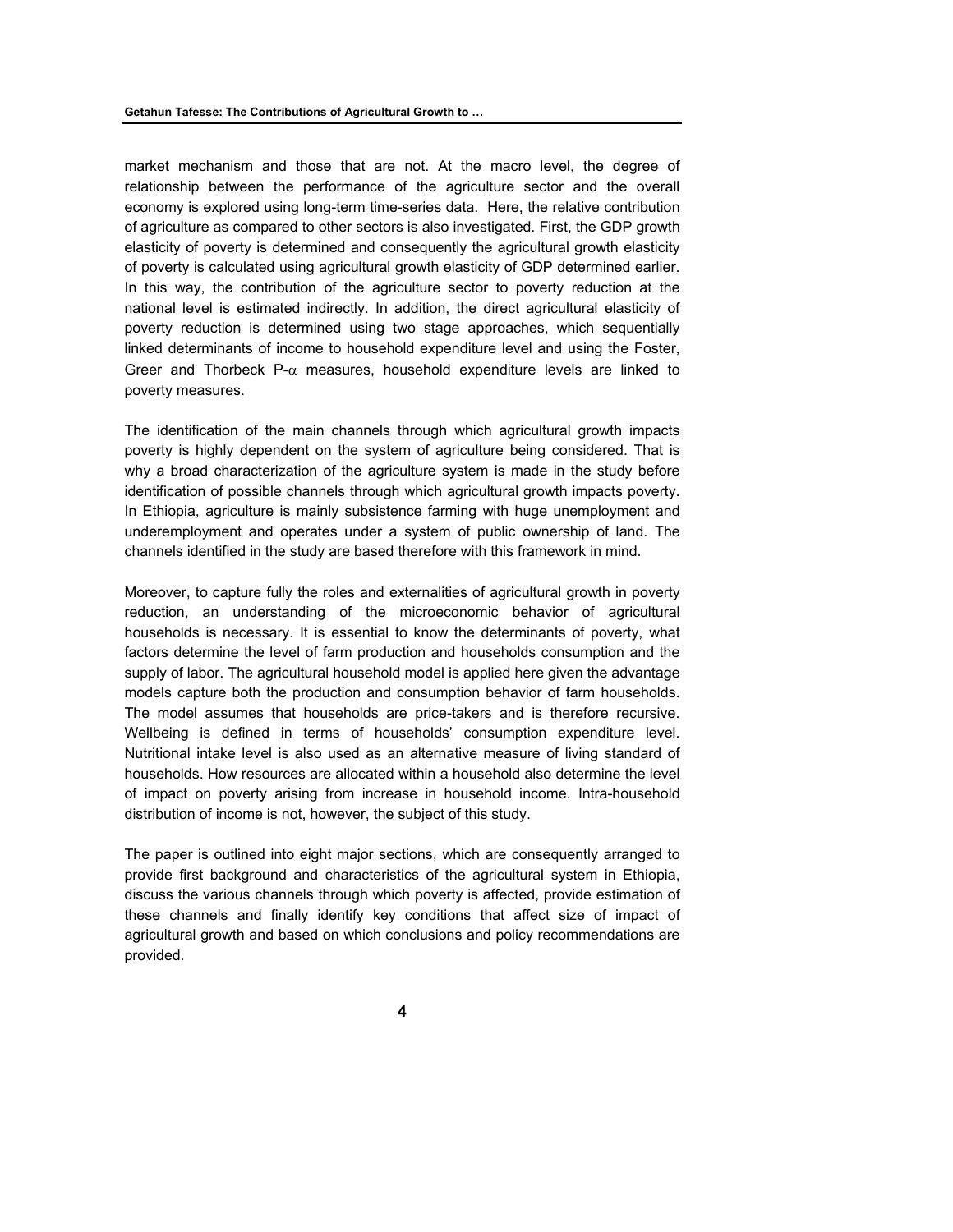## 2. The macro economy and the agriculture sector 2.1 Long-term relationships

Agriculture is the basis of the national economy. It continues to be the dominant sector in spite of the fact that the contribution of the sector in the GDP has been continuously declining over the past four decades. The share of agriculture in GDP on average was 69%, 56% and 49% during the Imperial, Derge and EPRDF periods respectively (Table 2.1).

|                    | <b>GDP</b><br>$(ln \text{ mil.})$ | Aari.<br>$(ln \text{ mil.})$ | Share of<br>Agri. (%) | <b>Population</b><br>$(ln \text{ mil.})$ | <b>GDP</b><br>percapita | Aari.<br>percapita |
|--------------------|-----------------------------------|------------------------------|-----------------------|------------------------------------------|-------------------------|--------------------|
| Imperial (1962-73) | 6560.7                            | 4463.5                       | 68.6                  | 27.3                                     | 238.9                   | 194.9              |
| Derg (1974-1990)   | 9515.5                            | 5289.2                       | 55.9                  | 39.3                                     | 242.9                   | 160.6              |
| EPRDF (1991-2002)  | 14.214.7                          | 6837.6                       | 48.7                  | 58.5                                     | 241.6                   | 136.9              |
|                    |                                   |                              |                       |                                          |                         |                    |

**Table 2.1: The past forty year relationship between agriculture and GDP** 

Source: Own computations based on national account data

Overall the agriculture sector grew annually by 1.89 percent on average during the last forty years (1962 – 2002) (Table 2.2). The sector grew annually on average by 2.1, 1.5 and 2.2 percent during the Imperial, Derge and EPRDF periods respectively. As a result the percapita agricultural value added has actually declined by 0.9 percent (Table 2.3).

|  |  |  | Table 2.2: Forty year summary of economic performance |  |
|--|--|--|-------------------------------------------------------|--|
|--|--|--|-------------------------------------------------------|--|

|                                    | <b>Imperial</b> | Dera | <b>EPRDF</b> | Overall |
|------------------------------------|-----------------|------|--------------|---------|
| Agriculture                        | 2.14            | 1.53 | 2.21         | 1.89    |
| Industry                           | 7.53            | 1.35 | 6.19         | 4.46    |
| Distributive Services <sup>5</sup> | 8.27            | 1.26 | 6.84         | 4.81    |
| <b>Other Services</b>              | 7.29            | 4.97 | 7.39         | 6.30    |
| GDP                                | 3.80            | 1.89 | 4.50         | 3.15    |

Source: Own computations based on national account data

l

The performance of the remaining sectors in relative terms was much better than the agriculture sector. Industry, distributive services and other services on average grew by 4.46, 4.81 and 6.3 percent annually during the last four decades. Although at very low levels, these sectors have also registered positive growth in terms of per capita value added. GDP percapita in general grew only by average 0.58 percent annually during this long period, showing poor performance of the economy over an extended period.

<sup>&</sup>lt;sup>5</sup> Distributive services include transport and communication related activities while "other services" include general administration and defense.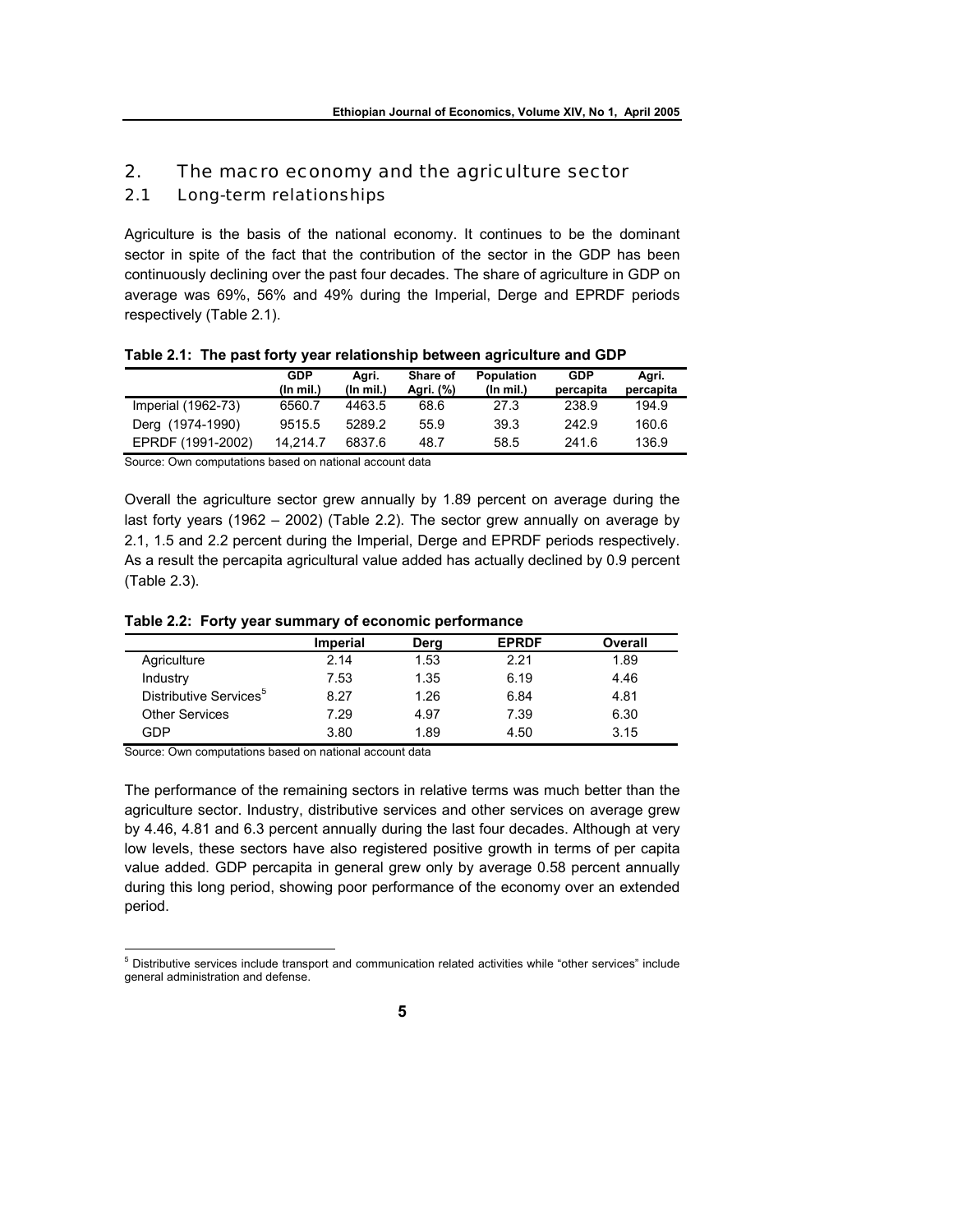|                       | <b>Imperial</b> | Derg    | <b>EPRDF</b> | Overall |
|-----------------------|-----------------|---------|--------------|---------|
| GDP percapita         | 1.49            | $-0.67$ | 1.57         | 0.58    |
| Agriculture percapita | $-0.04$         | $-1.25$ | $-1.36$      | $-0.93$ |
| Indus. percapita      | 4.4             | $-2.1$  | 1.56         | 0.80    |

**Table 2.3: Forty year summary of economic performance – in percapita terms** 

Source: Own computations based on national account data

It can be concluded from Table 2.4 that the poor performance of the overall economy is mainly due to the poor performance of the agriculture sector. Similar pattern of growth rates under the different regimes is observable between GDP and the agriculture sector. Coupled with relatively higher population growth rates, the sector registered negative percapita growth rates under all the past three regimes.

**Table 2.4: Forty year relationship between agriculture and GDP – growth rates**

|          | <b>GDP</b> | <b>Agriculture</b> | <b>Population</b> | <b>GDP</b> percapita | Agri. percapita |
|----------|------------|--------------------|-------------------|----------------------|-----------------|
| Imperial | 3.80       | 2.14               | 2.3               | 1.49                 | $-0.04$         |
| Derg     | 1.89       | 1.53               | 2.6               | $-0.67$              | $-1.25$         |
| FPRDF    | 4.50       | 221                | 2.9               | 1.57                 | $-1.36$         |

Source: Own computations based on national account data

The share of the various sectors in GDP over different periods in the past is shown in Table 2.5. The decline in share of agriculture in the overall economy does not show, however, structural transformation that usually happens when industrialization occurs. The share of industry has actually declined during the past decade as similar decline was observed in the agriculture sector. These declines were compensated by a rapid increase in other services sector, which is dominated by public administration and defense. So, the long-term trend of the performance of the economy does not seem to be healthy.

|  |  | Table 2.5: Sectoral percentage shares in GDP |  |  |
|--|--|----------------------------------------------|--|--|
|--|--|----------------------------------------------|--|--|

|                              | <b>Imperial</b> | Derge | <b>EPRDF</b> |
|------------------------------|-----------------|-------|--------------|
| Agriculture                  | 68.6            | 55.9  | 48.7         |
| Industry                     | 9.1             | 11.4  | 10.6         |
| <b>Distributive Services</b> | 11.4            | 14.3  | 14.1         |
| <b>Other Services</b>        | 10.9            | 18.4  | 26.6         |
|                              | 100.0           | 100.0 | 100.0        |

Source: Own computations based on national account data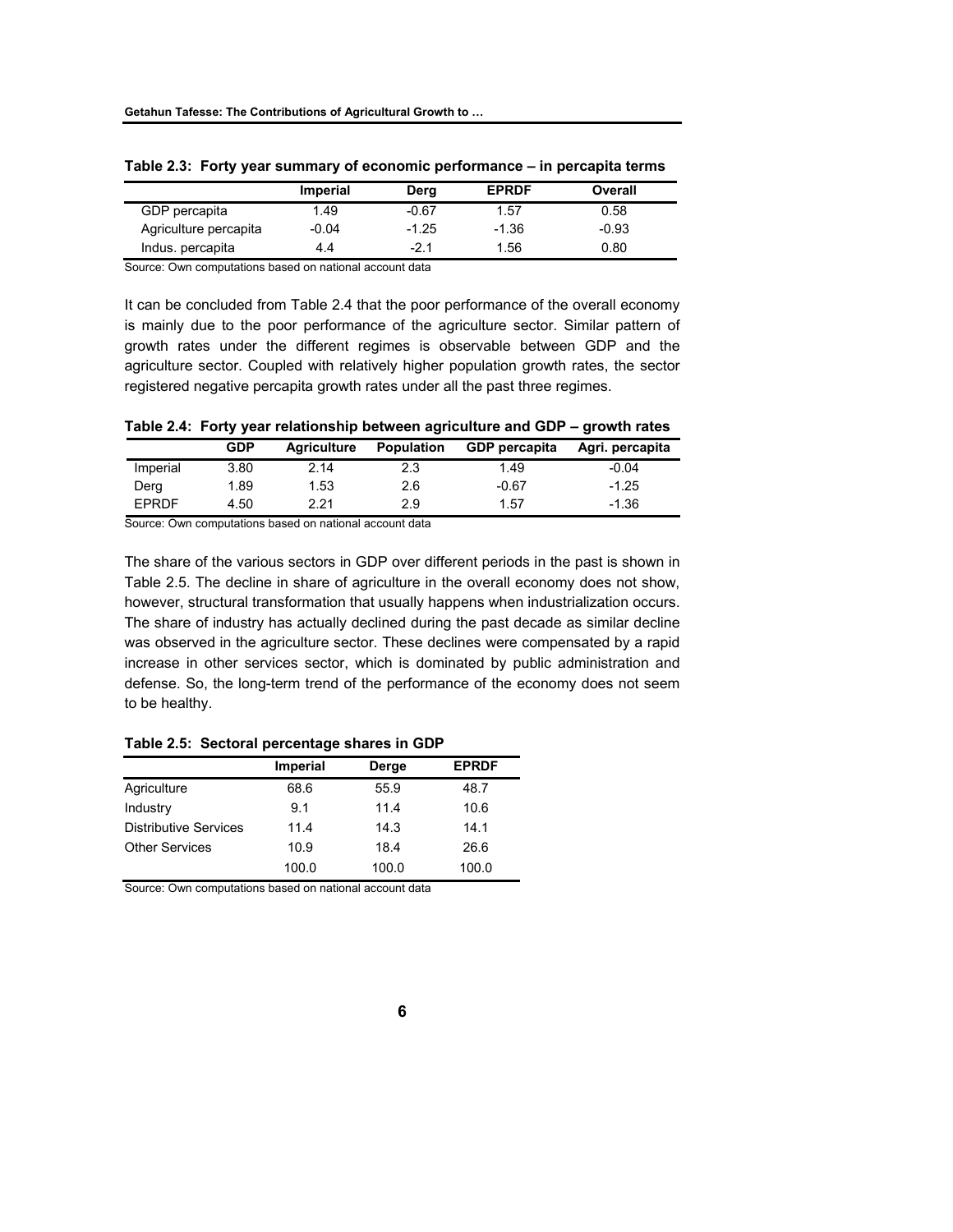## 2.2 Contribution to GDP

Another look at the relative importance of the various sectors in the economy is provided through their relative contribution to GDP growth. As is shown in Table 2.6, the contribution of agriculture to overall GDP growth has declined from about 39 percent during the Imperial period to about 22 percent under the current government. Whereas, the contribution of other services has increased from 21 percent to 44 percent during the same period. Hence, in terms of importance to growth performance, other services contribute more than the contribution by the agriculture sector.

|                              | <b>Imperial</b> | Derge | <b>EPRDF</b> |
|------------------------------|-----------------|-------|--------------|
| Agriculture                  | 38.9            | 38.5  | 22.2         |
| Industry                     | 17.0            | 6.5   | 13.6         |
| <b>Distributive Services</b> | 23.5            | 4.9   | 20.5         |
| Other Ser                    | 20.6            | 50.2  | 43.8         |
|                              | 100.0           | 100.0 | 100.0        |

#### **Table 2.6: Contribution to GDP growth (in** %)

Source: Own computations based on national account data

Trends in average annual growth rates of percapita value added of the different sectors indicate that GDP percapita value added is highly correlated with agricultural value added than other sectors. Analysis of 50 year national account data has clearly indicated, therefore, the close relationship between the overall performance of the economy and the performance of the agricultural sector.

A simple regression<sup>6</sup> analysis was made to quantify the linkage between agricultural and GDP growth rates in terms of elasticities. The results are summarized in Table 2.7. According to the estimation result, a 1 percent growth in agriculture would lead to a 0.32 percent growth in GDP. The fact that other sectoral elasticities of growth with respect to GDP are lower than this indicates that agriculture is the predominant sector in determining income at the national level.

Growth in agricultural value added is, therefore, the most determining factor of real GDP percapita growth in Ethiopia. Although "other services" has the highest elasticity, the proportion of its contribution to GDP growth is much smaller than agriculture. As s result, during the two regimes, for example, inspite of positive real percapita growth

 6 Growth in GDP is modeled as a function of growth in agriculture, industry, distributive and other services.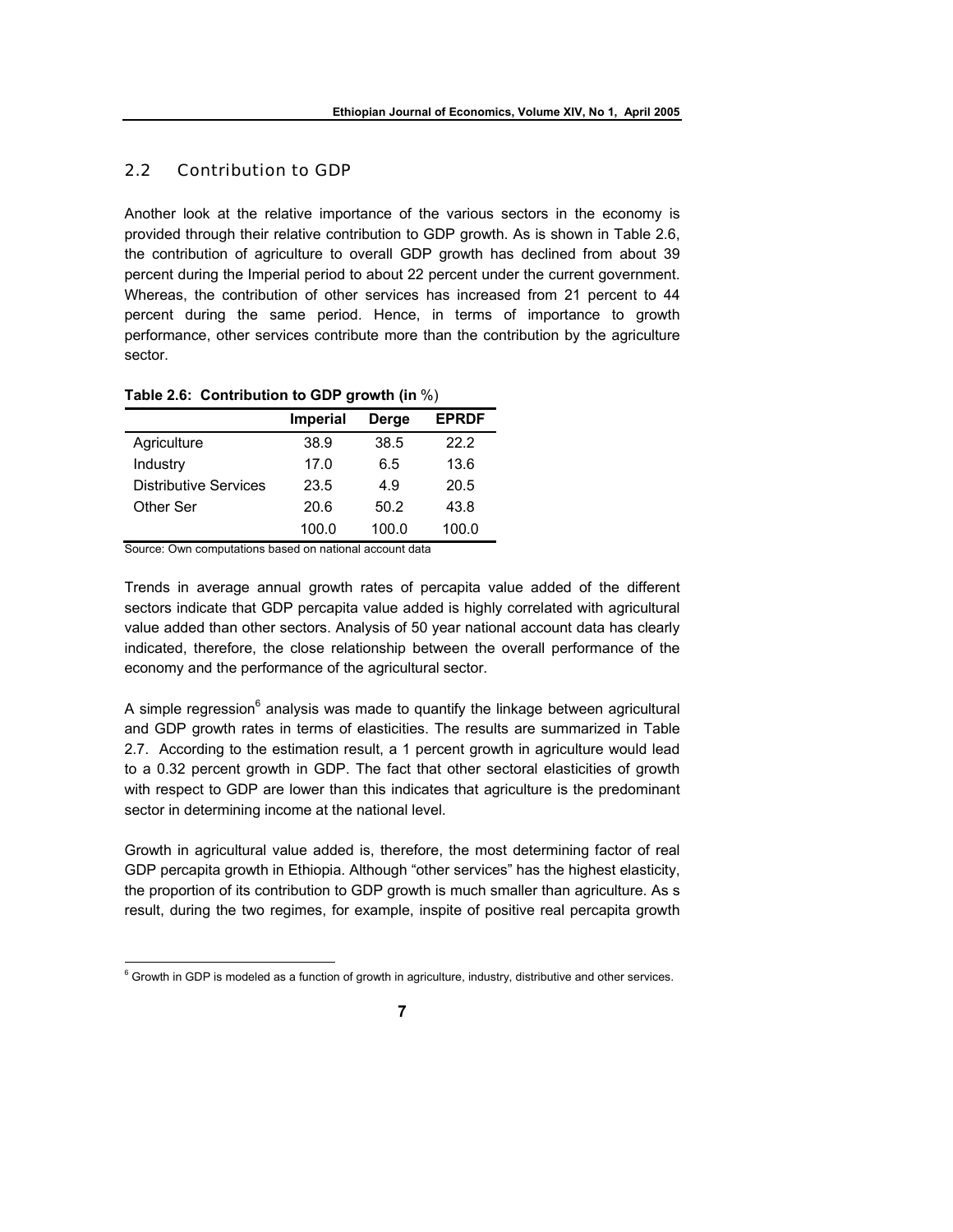rates in the non-agricultural sectors, GDP percapita registered a negative growth in line with the growth in agriculture percapita.

|  |  | Table 2.7: Sectoral elasticities of GDP growth |  |  |  |
|--|--|------------------------------------------------|--|--|--|
|--|--|------------------------------------------------|--|--|--|

|                              |      | Avg  | E    |
|------------------------------|------|------|------|
| Agriculture                  | .525 | 1.89 | 0.32 |
| Industry                     |      | 4.46 |      |
| <b>Distributive Services</b> | .125 | 4.81 | 0.19 |
| <b>Other Services</b>        | 229  | 6.3  | 0.46 |

Source: Own computations based on national account data

## 3. Agricultural growth channels that affect poverty

The identification of the main channels through which agricultural growth impacts poverty is highly dependent on the system of agriculture being considered. For a person who has in mind a highly privatized and large-scale commercialized agriculture, the benefits of growth are mainly conceived from the recipients' end. In this perspective, wage differentials and movement of labour among different sectors and between rural and urban areas also get precedence as the most direct transmission mechanisms. The picture one envisages under small-scale, subsistence and public land holding system could be substantially different, however.

In Ethiopia, agriculture is mainly subsistence farming with huge unemployment and underemployment and operates under a system of public ownership of land. The channels identified in this study are based therefore with this framework in mind. In other words, the most direct benefit of agricultural growth is improvement in welfare of the small-holder assuming price will not decline due to shortage of effective demand. The labour market consequence is primarily envisaged in terms of more labor absorption within the rural areas with little impact on rural wage rate in the short term. Since the agriculture sector is unlikely to attract labour from other sectors and urban areas under such a system, the general equilibrium effect through the increase of unskilled labour wage rate in urban areas need not be automatic.

The effect of higher agriculture output leading to lower food prices should also be seen from two angels: the producers and consumers. In the case of Ethiopia, given that the producers are mainly small farmers, a reduction in food prices could increase poverty among the rural poor rather than decrease it. As the recent experience of agricultural produces' prices slumping has indicated, an increase in smallholders' income need not necessarily follow an agricultural growth. The urban poor is likely to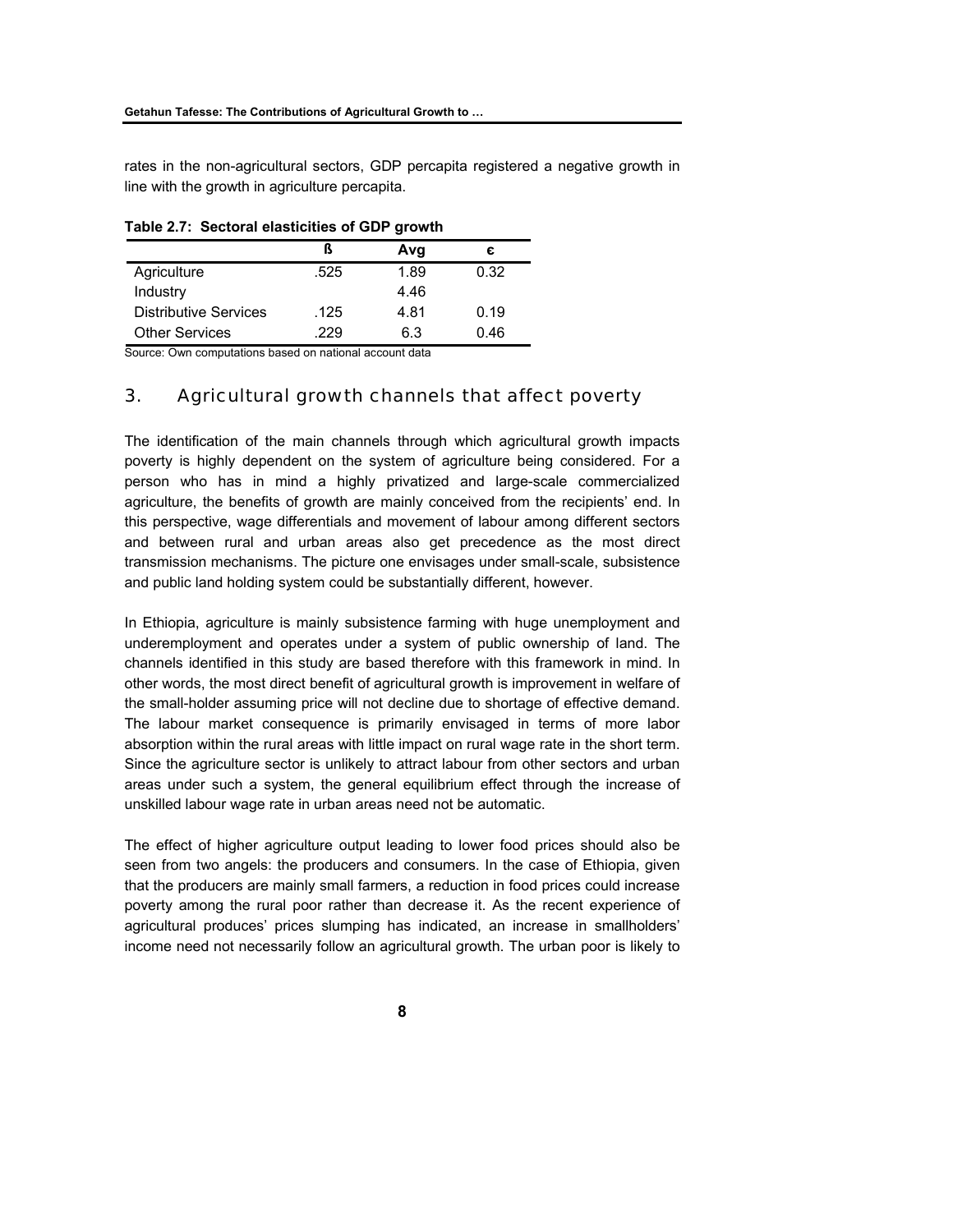benefit from a reduction in food prices mainly through higher real wage rate the effect of which could be dampened however by traders and brokers profit margins.

The benefits to the urban poor could also come through expanding economic activity comprising mainly increased volume of trade but also from processing activities which augment the demand for labour (both in formal and informal self-employment endeavors). The positive effect of agricultural growth on employment also occurs in rural areas. In Ethiopia, seasonal labour demand associated with harvesting periods for coffee, teff and other grains is common. Hence, an increase in agricultural productivity is likely to increase the demand for labour thereby benefiting rural unskilled laborers.

The poverty reducing impact of agricultural growth through its effects on non-farm production and consumption activities is an interesting area to investigate. The following points are considered in examining this channel:

- Agro-processing industries in Ethiopia are at their embryo and infancy stages dampening the potential impact on poverty reduction of an agricultural growth.
- Lack of infrastructure and isolation of rural communities from the rest of the country and markets.
- The potential release of extra labour from households augmenting the opportunity to engage in non-farm activities.
- The immediate possible effect of increased production and trade in non-food items such as clothing, footwear, etc.
- Increased opportunity for improved utilization of health and education services. And second-round effect of this on enhancing agricultural growth.

Agricultural growth helps to reduce poverty in at least seven main channels: First, it provides those households engaged in agricultural activities with increased level of production thereby increasing their access to food. Secondly, higher output could be converted into higher income, assuming price would remain constant, which would then increase households' access to non-food basic requirements. Poor entitlement or purchasing capacity is a key constraint that makes households vulnerable to famine.

In Amhara region of the country, for example, grain production in 1999/2000 was 20% in excess of consumption needs. Yet 2.8 million people in Amhara (representing 17% of the region's population) became locked into famine zones and faced risk according to FAO. Whereas Amhara's grain surpluses were in excess of 500,000 tons, its relief food needs have been tagged by international community as close to 300,000 tons.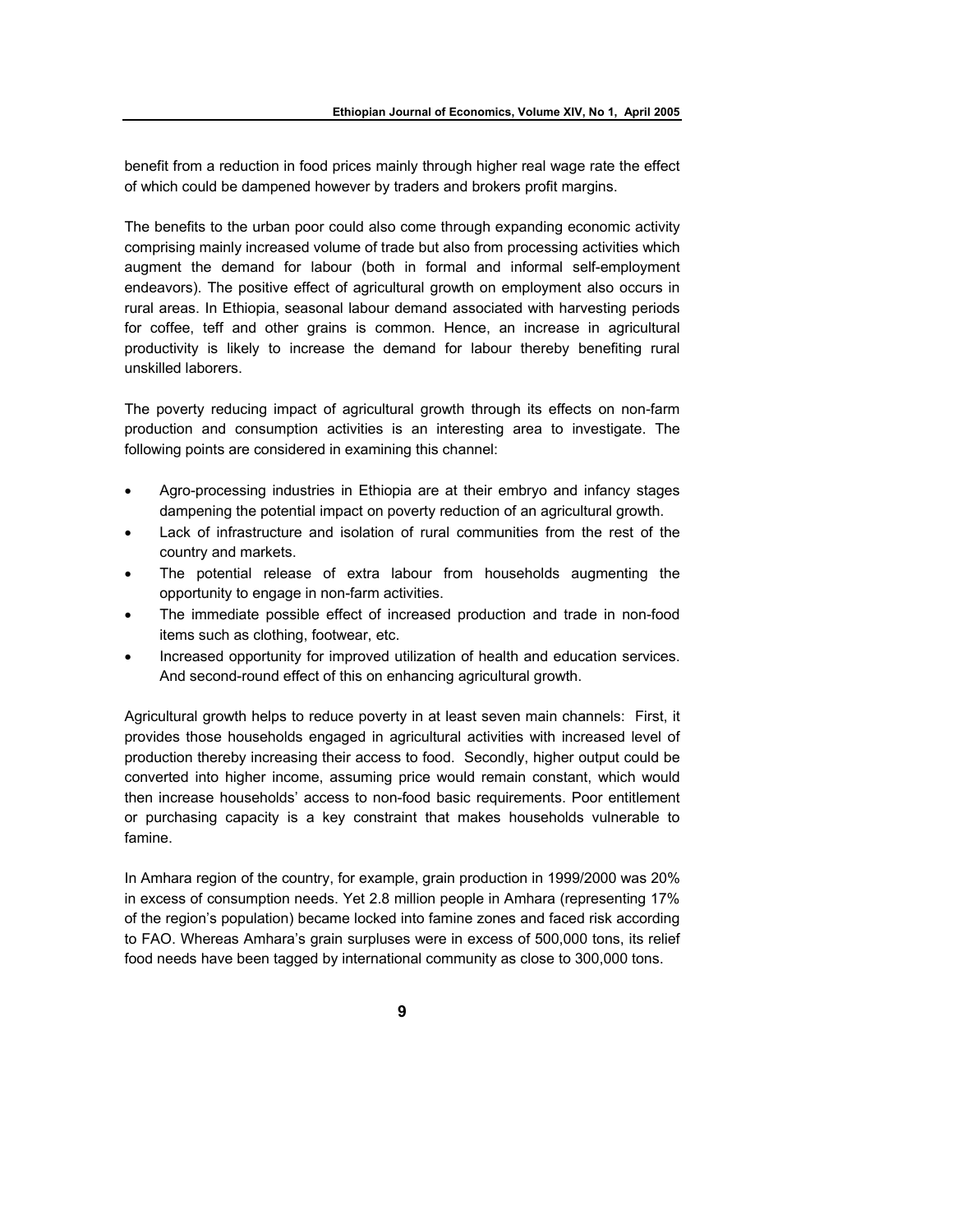Thirdly, growth in agricultural produce is likely to reduce the cost of food for nonagricultural poor communities both in rural and urban areas (through increase in real wages). Fourthly, it provides with an increased opportunity for poor people to be engaged in productive and trade activities and earn income, i.e., as producers of petty items, labourers, brokers, traders of food items and suppliers of basic non-food commodities. It is known, for example, that a decline in the performance of the agriculture sector results into urban wages collapse and drives unemployed seasonal farm workers and the landless peasants into abysmal poverty. Fifthly, it can lead to increased employment opportunities in rural areas, although the potential of this in Ethiopia is limited because of small holder farming dominance.

Sixthly, it leads to increased government income through taxation and possibly increased foreign exchange earning through export. The financial resources generated out of growth taxation can be used to finance government pro-poor services. Finally, it creates spillover effects on social capital and other sectors of the economy. Some of the market failures and other external factors that could prevent the effective contribution of agricultural growth to poverty reduction include:

- a) The rural-sector in Ethiopia is largely non-monitized. Rural communities livelihood, on relative terms, is less dependent on the market system. As a result, an increase in level of agricultural production may not effectively translate into an increase in rural households income. *(It is likely that an increase more than the normal average production level could simply be stored with reduced motive for production in the next season).*
- b) Besides absence of market, sporadic tiny open-field markets characterize rural settings. The goods available in these markets are limited constraining the choice farm households have for consumption. For example, iodized salt may simply be inexistent leading to Vitamin A deficiency and consequently to blindness – a major feature of poverty in Ethiopia.
- c) Institutions and regulations governing a market system are more or less absent in rural areas. The availability of banks and associated functions (saving, credit, checking account, etc.), salary/wage employment, trade/investment/finance bureaus (licensing, tax,) is limited.
- d) The impact farm improvement has on the expansion of non-farm activities is likely to be limited. Subsistence life style and farming together with poor knowledge and other constraining variables desired and normally expected clothing, footwear, food processing, etc. may not mushroom as expected following agricultural boom.
- e) Rural communities are usually isolated societies who have weak linkage with the rest of the country due to absence of infrastructure such as roads, communication and transport – i.e., barriers to connection with outside markets. Limited opportunities, poor access to commodities, less pressure from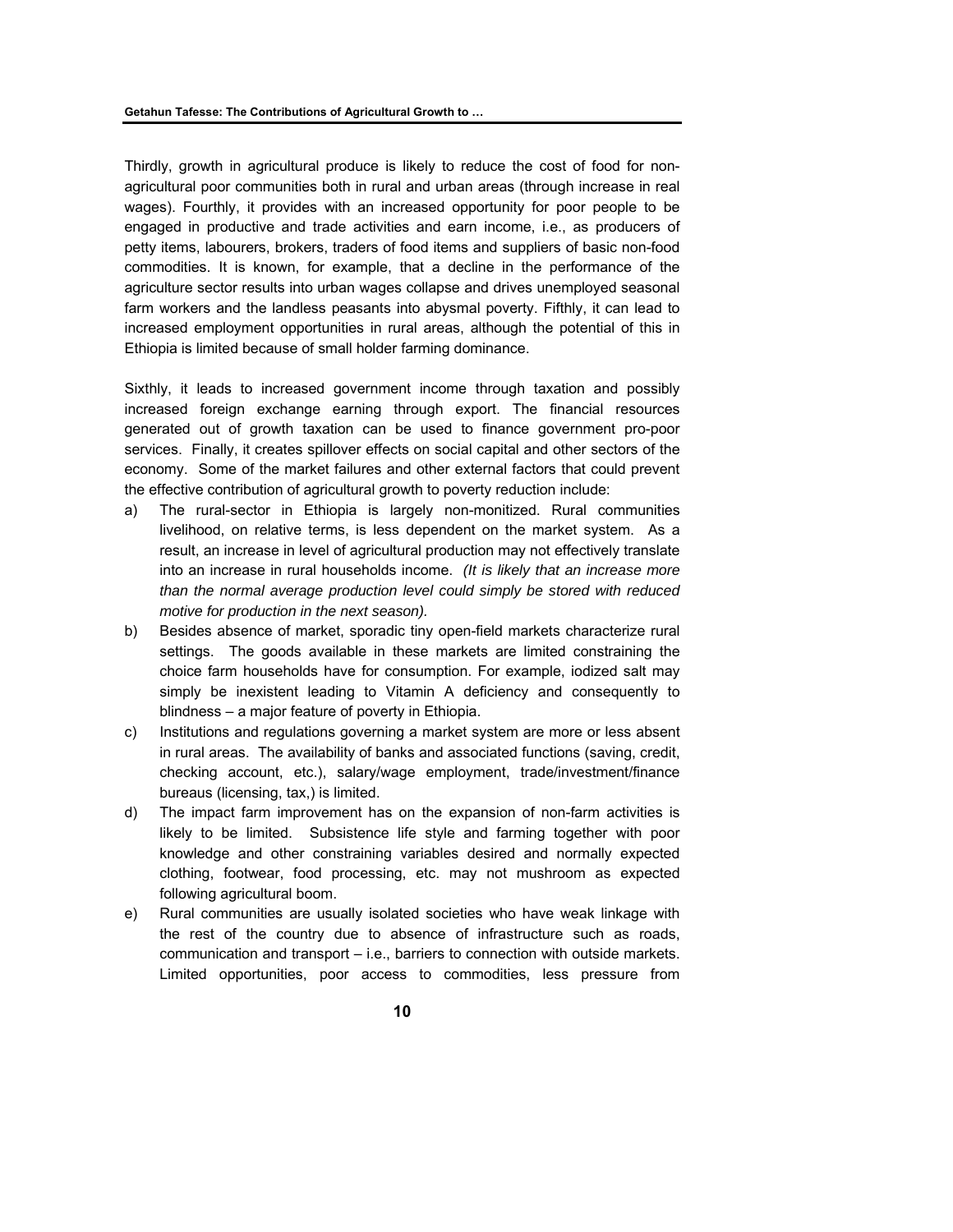competition, etc. work against incentives and motivation for sustaining agricultural growth and continuous improvement in welfare situation.

- f) Lack of effective and sufficient urban food demand also undermines the poverty reducing outcomes of agricultural growth in rural areas. This was remarkably witnessed in recent period in Ethiopia where agricultural products prices slumped down following an increase in agricultural production which were not however matched by commensurate increase in food demand.
- g) The impact of agricultural growth on urban poverty is undermined by monopoly of agricultural traders and brokers, undue tariffs and taxes, etc. which make significant differences between farm-gate prices and retail prices. The poor in urban areas also cannot afford to purchase agricultural produce in bulk, which exposes them to further loses. However, the urban poor is destined to benefit from lower food prices.
- h) Finally, the pattern of growth whether it is broad based or not and initial inequality conditions matter in determining the impact of growth on poverty.

## 4. The roles of agriculture to rural farm societies

First and foremost, the benefits of agricultural growth directly accrue to rural farm households. As was discussed earlier, agricultural households are the main form of economic organization in Ethiopia. Most can be described as subsistence farmers given that they produce mainly for consumption. Hence, they are characterized both as consumers and producers. Even these farmers, however, are likely to purchase some of their food items (such as salt, oil, kerosene, etc.) from the market. They are categorized therefore as semi commercial with those households who partially produce with the intention of selling at the market.

An agricultural household model is a model that provides a framework for analyzing household behaviors integrating consumption, production and labor (and therefore leisure) decisions. Here a unitary and recursive household model is used because it fits well into the familiar consumer choice framework. Moreover, the collective household mode could not be applied because of lack of detailed data on the distribution of resources among members of household. The available data is at household level.

## 4.1 Agricultural growth elasticity of poverty

Two approaches are used here to estimate the agricultural growth elasticity of poverty. First, the growth elasticity of poverty is determined and then using the agriculture elasticity of growth, the growth rate in agriculture is estimated indirectly.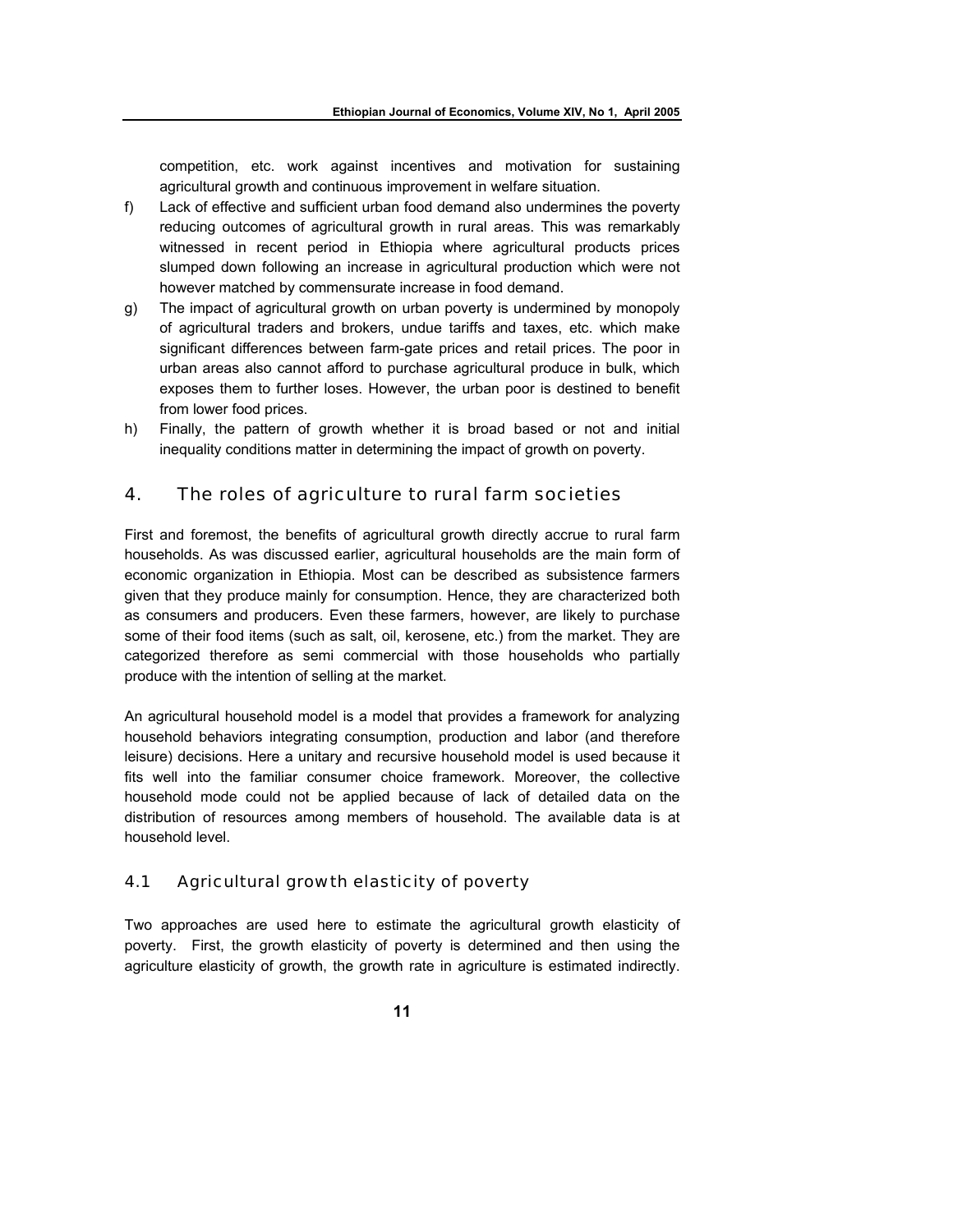In the second approach, a two-stage analysis is used to arrive at the growth requirement by estimating first the determinants of welfare (household consumption expenditure) and estimating the poverty impact of a certain growth using the relationship between expenditure and poverty incidence.

Note that there is a general agreement that growth is an important and necessary factor for poverty reduction. Growth by itself however is not sufficient unless it is broad-based and allows the poor or low-income group to participate in the process. It should be noted that the degree of poverty depends upon the average level of income and the extent of inequality in income distribution (see, for example, Kakwani, 1993). Hence, agricultural growth affects poverty in so far as it affects average level of income and inequality. Hence, in this analysis inequality is assumed to remain the same.

#### *National income elasticity of poverty*

Poverty incidence depends on real per capita (per adult) income (expenditure), poverty line and income inequality. Hence, it is possible to start with a generalized form of poverty function (Ali, 1998, ECA 1999) as given in equation below:

$$
Po = P(\mu, z, m) \tag{1}
$$

*Where, Po is index of poverty, µ is mean per capita income, z is the poverty line, m is measure of income inequality.* 

Total differentiation of the poverty function provides the following formula:

$$
\partial P = \frac{\partial P}{\partial \mu} d\mu + \frac{\partial P}{\partial z} dz + \frac{\partial P}{\partial m} + \frac{\partial P}{\partial m} dm
$$
 (2)

Since P is homogeneous of degree zero with respect to  $\mu$  and  $z$ , by Euler's theorem, we will have:

$$
\frac{\partial P}{\partial z} dz + \frac{\partial P}{\partial \mu} d\mu = 0
$$
 (3)

$$
dz = -\frac{\partial z}{\partial \mu} d\mu \quad \text{given that } \frac{dz}{d\mu} = \frac{\partial z}{\partial \mu} \tag{4}
$$

Hence,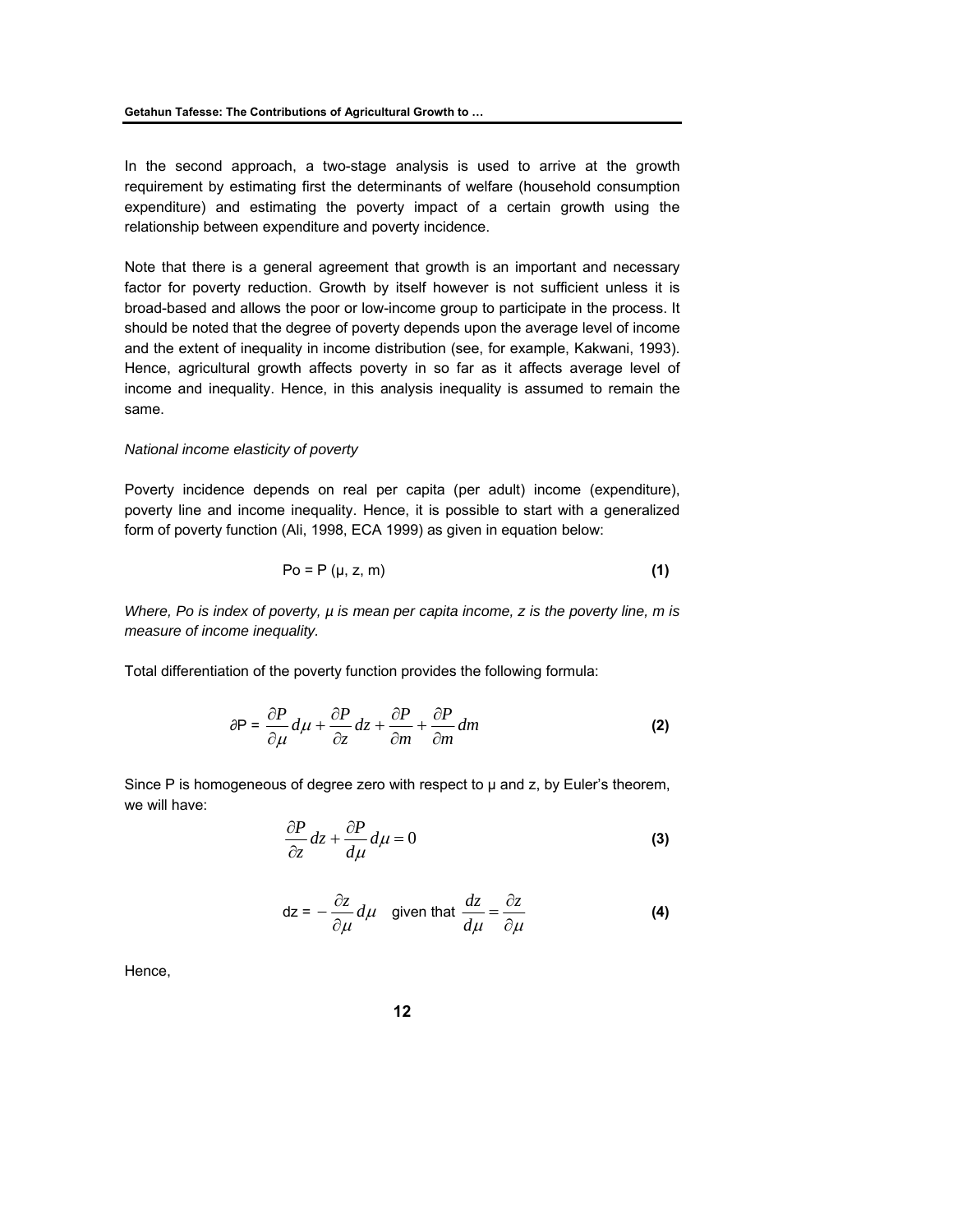$$
\partial P = \frac{\partial P}{\partial \mu} d\mu - \frac{\partial P}{\partial \mu} \frac{\mu}{z} dz + \frac{\partial P}{\partial m} dm
$$
 (5)

Growth rate in P is given by:

$$
\frac{dP}{P} = \frac{\partial P}{\partial \mu} \frac{\mu}{P} \frac{d\mu}{\mu} - \frac{\partial P}{\partial \mu} \frac{\mu}{P} \frac{d\mu}{dz} \frac{z}{\mu} \frac{dz}{z} + \frac{\partial P}{\partial m} \frac{m}{P} \frac{dm}{m}
$$
(6)

$$
= \frac{\partial P}{\partial \mu} \frac{\mu}{P} \frac{d\mu}{\mu} - \frac{\partial P}{\partial \mu} \frac{\mu}{P} \frac{\partial z}{\partial \mu} \frac{\mu}{z} \frac{\partial \mu}{\partial z} \frac{z}{\mu} d\mu + \frac{\partial P}{\partial m} \frac{m}{P} \frac{dm}{m}
$$

$$
= \eta \frac{d\mu}{\mu} - \eta(\varepsilon)(\delta) d\mu + v \frac{dm}{m}
$$
 (7)

*where* 

$$
\eta = \frac{\partial P}{\partial \mu} \frac{\mu}{P} \quad \text{and} \quad \delta = \frac{\partial \mu}{\partial z} \frac{z}{\mu}
$$
\n
$$
\varepsilon = \frac{\partial z}{\partial \mu} \frac{\mu}{z}
$$

Using a related formula with above and based on parameters derived from an econometric equation fitted by Ali (1998), the growth elasticity of poverty in Ethiopia is estimated to be 0.76 (Befekadu, *et al* (2002). The formula used by Befekadu, *et al* is slightly different from the above, which is partially derived here.

Given the earlier estimate that the agricultural elasticity of GDP growth is 0.32, it follows that a 1 percent increase in agricultural production would lead to 0.24 percent (.32\* .76) decline in poverty incidence. Although this seems to be on the low side, it should be noted that the reduction in poverty is at national level, which indicates that the elasticity of poverty to agricultural growth would be higher if only rural poverty is considered. If for the moment we assume, poverty line and income inequality remain the same, then poverty incidence will be determined by the growth in per capita income.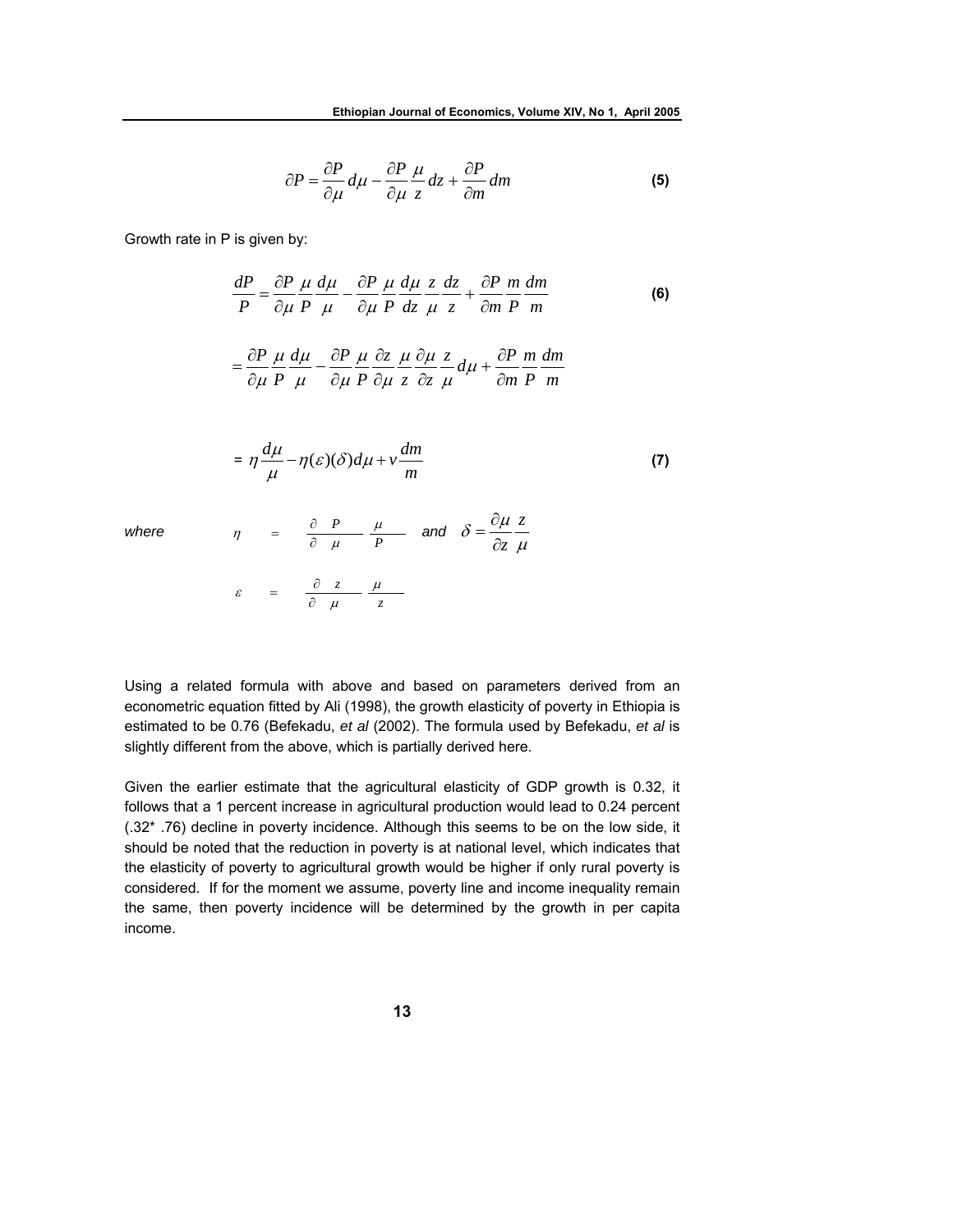In Ethiopia, currently, there are, however, only two data points that provide poverty incidence and percapita levels at the same time – 1995/96 and 1999/00. Taking average growth rates for the past five years before the respective data points indicate that on average per capita income has declined, whereas the available poverty estimates show a decline in poverty. This will give a positive elasticity, which is unlikely to be true. Hence, it is assumed that poverty incidence in the given years is affected by percapita income levels in the previous years, which provided a growth elasticity of poverty –0.25.

#### *Household expenditure elasticity of poverty*

The second approach initially considered a three-stage analysis, which for lack of time and data, however, settled for a two-stage analysis by integrating the first model into the second one.

1<sup>st</sup> stage: Determining Income: Household's income as a function of yield, labour input and land and determining consumption expenditure (demand) as a function of income, prices and saving and other household welfare determining variables such as household size, asset base and access to infrastructures.

 $2^{nd}$  stage: Determining the expenditure elasticity of poverty incidence

Poverty is a function of expenditure, poverty line and income inequality. At the household level, it is possible therefore to estimate the expenditure elasticity of poverty by regressing poverty on expenditure, assuming constant poverty line in real terms and that income distribution remains the same. The models are developed in subsequent sections.

### 4.2 Different scenario analyses and simulation estimates

As was mentioned earlier, we have two points in time concerning actual trend in poverty situation in the country: 1995/96 and 1999/00. The poverty incidence levels in these two periods are 45.5 and 44.2 respectively. These indicators are used to forecast and simulate different scenarios under conditions of with and without improvement in the performance of the agriculture sector.

#### *Trend analysis*

The trend analysis over four decade period indicates that by 2020 the poverty incidence will be 39. The implied average declining rate (annual reduction) is 3%.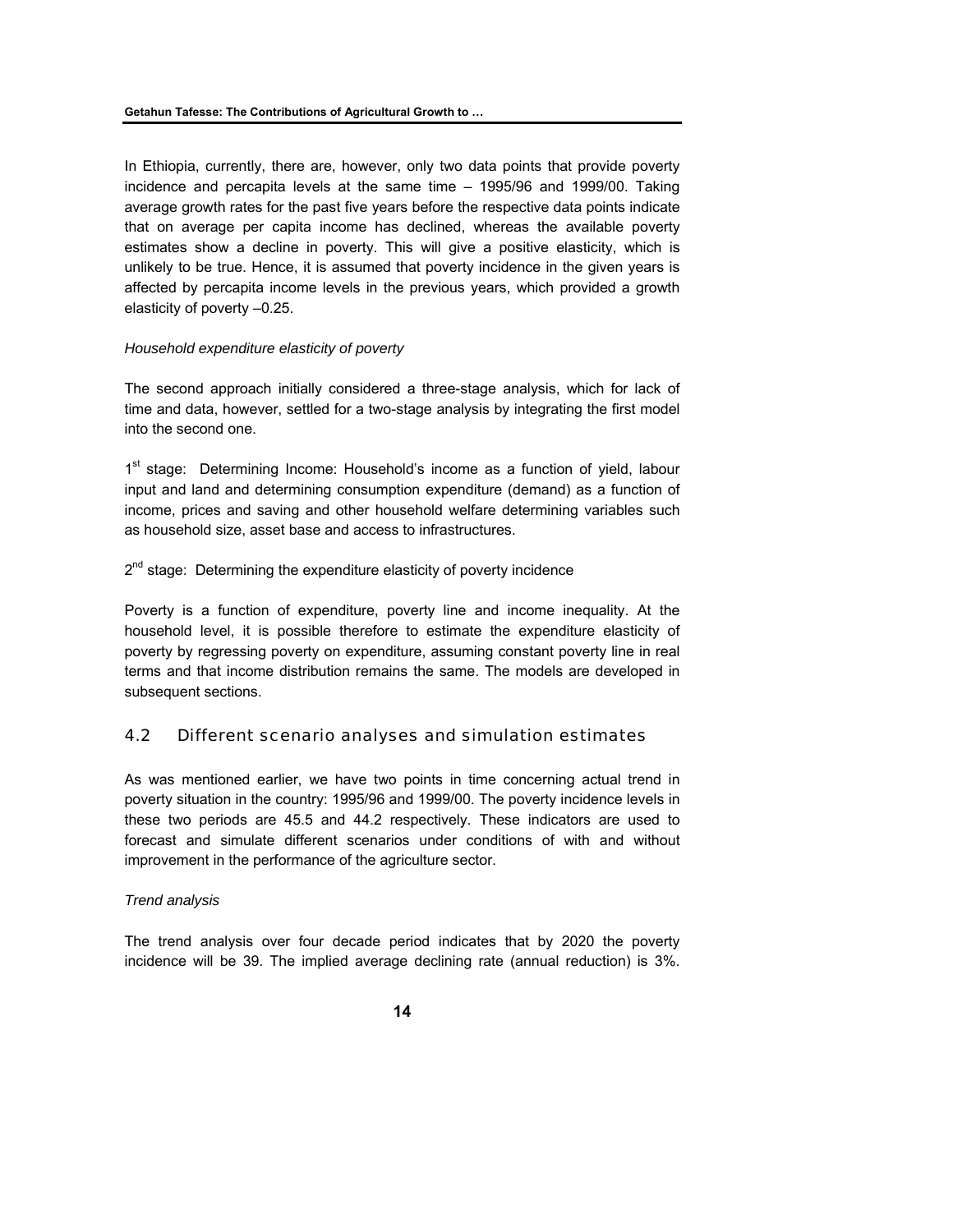This is trend based on five-year period laps. Annual based trend analysis provides similar result as indicated below. Using actual growth rate between the two periods (1995-2000) and extrapolating to 2020 provides a poverty incidence of 39.4. The average annual reduction rate is 2.9%.

The simple forecasting exercise made on poverty incidence demonstrates that Ethiopia needs to undergo fundamental change in productivity levels to meet the millennium goals, if they were to be achievable. Simple forecasting and alternative growth scenarios will be made using the simulation approach below.

#### *Simulation approach*

l

The purpose here is to illustrate the impact of agricultural growth on poverty using estimated parameters of determinants of per adult<sup>7</sup> household consumption expenditure and the relationship of this welfare indicator with poverty incidence functions.

$$
\ln(C_j) = \beta^{\top} X_j + \varepsilon_j \tag{1}
$$

Using the estimated parameters (β) in the consumption model, predictions of consumption per adult for each household j can be generated as follows:

$$
\hat{C}_j = e^{\hat{\beta} x_j}
$$
 (2)

Corresponding to every predicted level of consumption, there is a probability that the household being poor ( $P_{\theta, i}$ ), which is given by:

$$
P_{\theta,j} = \int_{0}^{z} \left(\frac{Z - C_j}{Z}\right)^{\theta} f(C_j) dC_j
$$
 (3)

Where  $f(C_i)$  is the probability function of per capita consumption of household j and Z is the poverty line.

Under the assumption that the random disturbance term of the consumption model is normally, independently and identically distributed with mean 0 and variance  $\sigma^2$ , the distribution of per capita consumption follows a log normal distribution. Hence, the probability density function of the per capita consumption is given by

 $^7$  Adult equivalent is calculated based on adult equivalents scale developed for East Africa and used by the World Bank.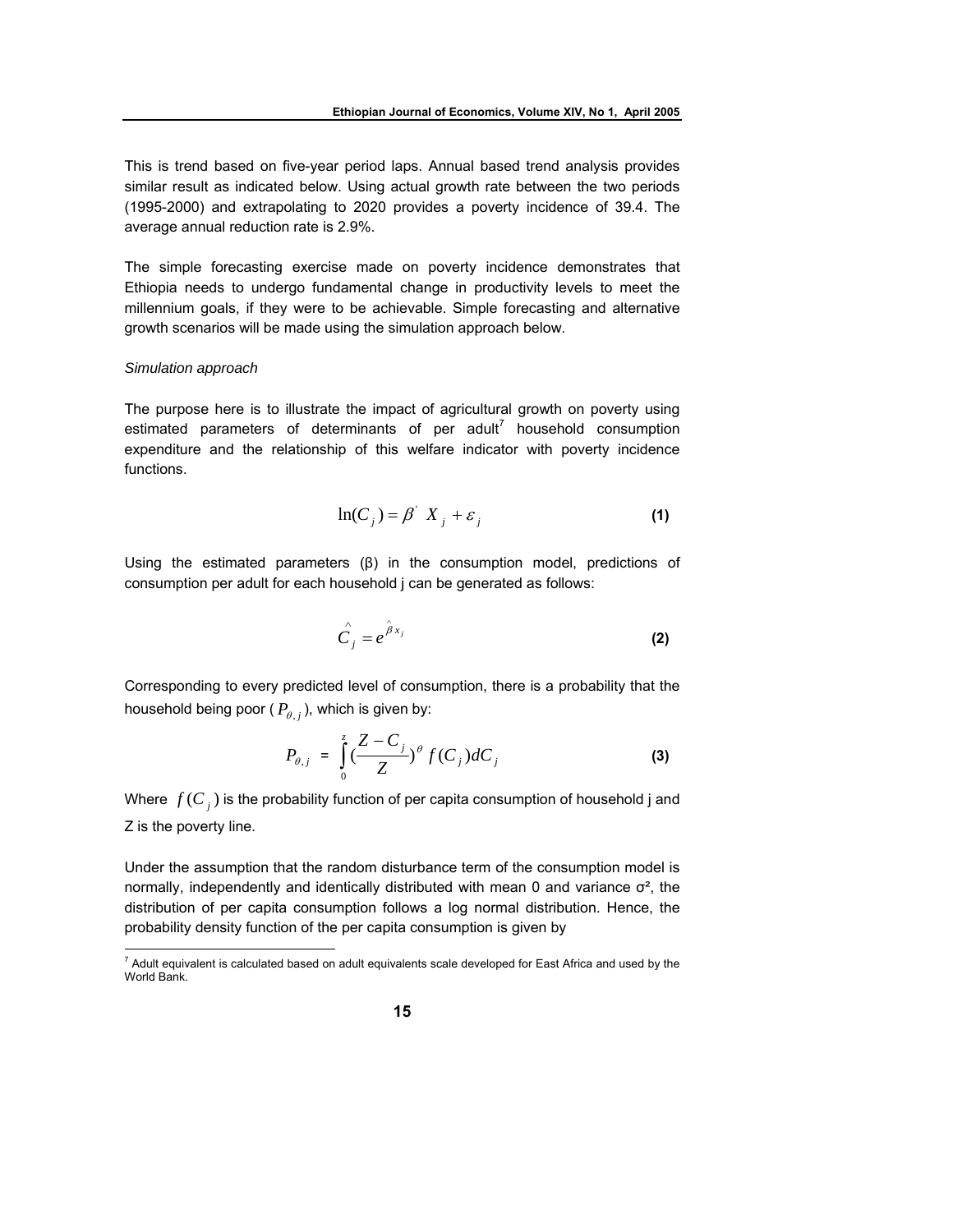$$
f(C_j) = \frac{1}{C_j \sigma \sqrt{2\pi}} \exp\left\{-\frac{1}{2\sigma^2} (\ln(C_j) - \beta' X_j)\right\}
$$
 (4)

When θ takes a value of 0, the poverty measure boils down to the head-count index, which is given by:

$$
P_{0,j} = \int_{0}^{z} \frac{1}{C_j \sigma \sqrt{2\pi}} \exp\left\{-\frac{1}{2\sigma^2} (\ln(C_j) - \beta' X_j)^2\right\} dC_j = \Phi\left(\frac{\ln(Z) - \beta' X_j}{\sigma}\right)
$$
 (5)

The last term provides, therefore, the estimated probability that a household being poor, measured by the head-count index given that ф is the standard normal distribution function,  $\sigma$  is the standard error of the regression, and  $\land$  indicates estimated values. It is found preferable to compute the probability of being poor associated with any given level of predicted consumption, rather than classifying households as being poor or non-poor depending on the level of predicted consumption relative to the poverty line. The weighted average of the household probabilities of being poor gives the predicted national head-count index $8$ .

According to the formula derived earlier, poverty is a function of expenditure, poverty line and income inequality. At the household level, it is possible therefore to estimate the expenditure elasticity of poverty by regressing poverty on expenditure, assuming constant poverty line in real terms and that income distribution remains the same.

The above formulas are applied to a national household income consumption and expenditure survey data set that was collected in 1995/96. The data is nationally representative. Given however our interest is to estimate agricultural growth elasticity of poverty, the data set is disaggregated and only the rural data is used in the estimation exercise. First a brief explanation is given below on the variables used in the estimation and the estimation results will follow.

#### *Deflated per adult total expenditure*

The dependent variable used is the deflated per adult total expenditure at household level. There is a general agreement that household welfare can be approximated by level of its expenditure. Moreover, since this variable is used in estimation of poverty measures, modeling it directly provides the advantage of simulating different scenarios and consequently determining corresponding poverty indicators.

 $\overline{\phantom{a}}^8$  The weight variable used here is the population weight.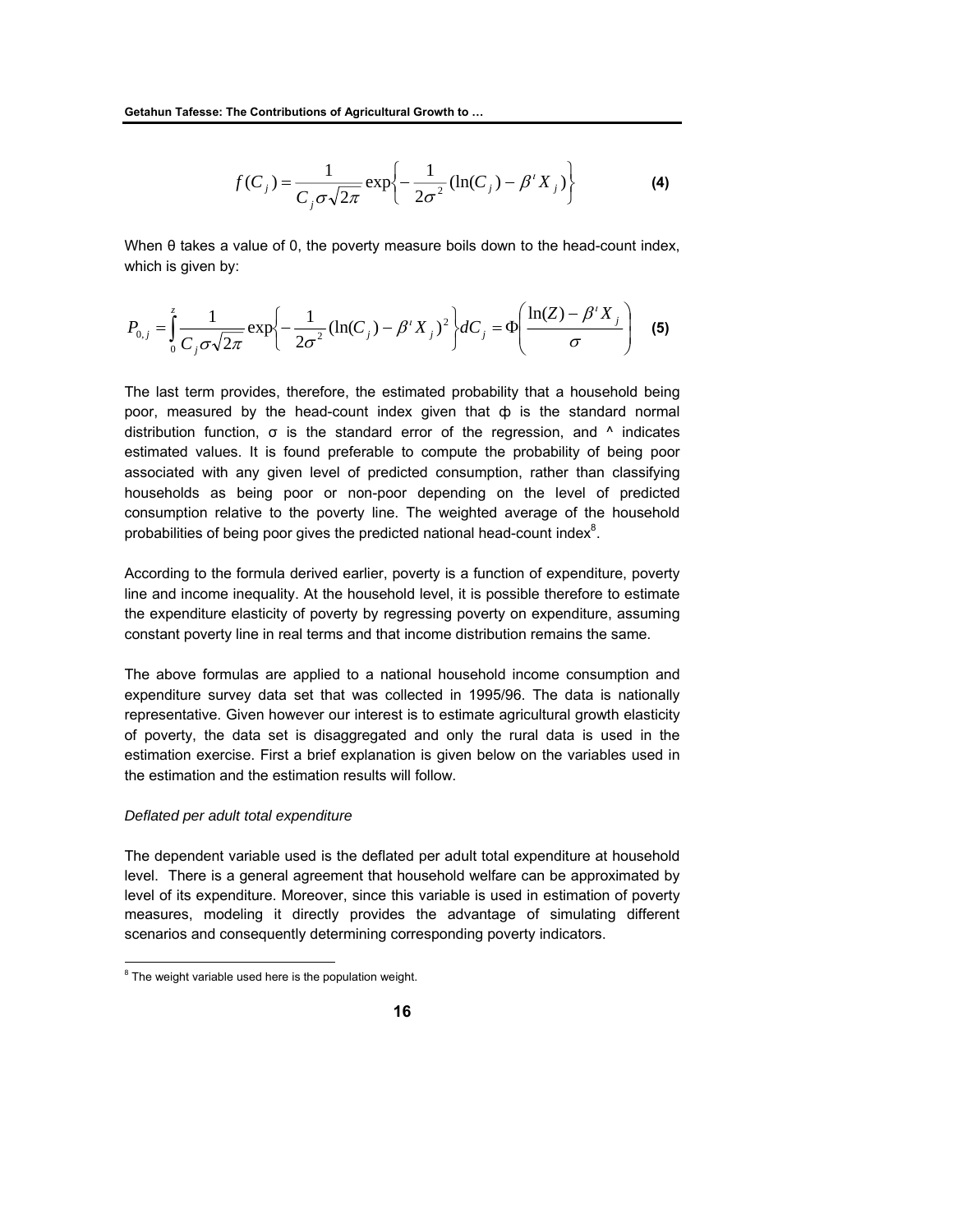To arrive at this figure, household size was converted into adult equivalent using adult equivalent scales. On the expenditure side, spatial price index was developed using the Lasperian price index formula and household nominal expenditure figures were converted into real values so that they are comparable across households and areas.

The list of independent variables estimated using the above formulas include the following:

#### Age of the head of the household

Participatory assessments have indicated that household heads becoming old aged is a factor that affects the well-being of the household. Hence, this variable is included in the model. Given that this is a continuous variable, the natural logarithm of the variable is included in the model as one of the determinants of the welfare of the household.

#### Education level of the head of the household

Similarly many studies in the past have established close correlation between the level of education of the household head and the level of its well-being. Given that this is a continuous variable, the natural logarithm of the variable is included in the model as one of the determinants of the welfare of the household.

#### Household size

Given that the dependent variable takes into account household size indirectly through adult equivalent, the relevance of this variable is diminished. However, it is included given that it is usually used as a determining variable and for the sake of completeness.

#### A dummy variable for engagement in non-farm activities

This variable is constructed by looking into the actual data sets and differentiating those households that are engaged in non-farm activities, both as a full-time occupation and as supplementary activity, as opposed to those who are purely engaged in farm activities. In this way, some idea could be derived on the importance of non-farm activity in determining consumption.

#### Owning farm animals

The most important point here is whether farm households have oxen. Since, however, the question in the survey was framed in more general terms, the variable is incorporated as potential determinant of welfare as it is.

#### Owning transport animals

Given the scattered nature of settlement in rural areas and difficulty of access to market, ownership of transport animals is likely to make significant difference in the wellbeing of rural households. Hence, it is included in the estimation exercise.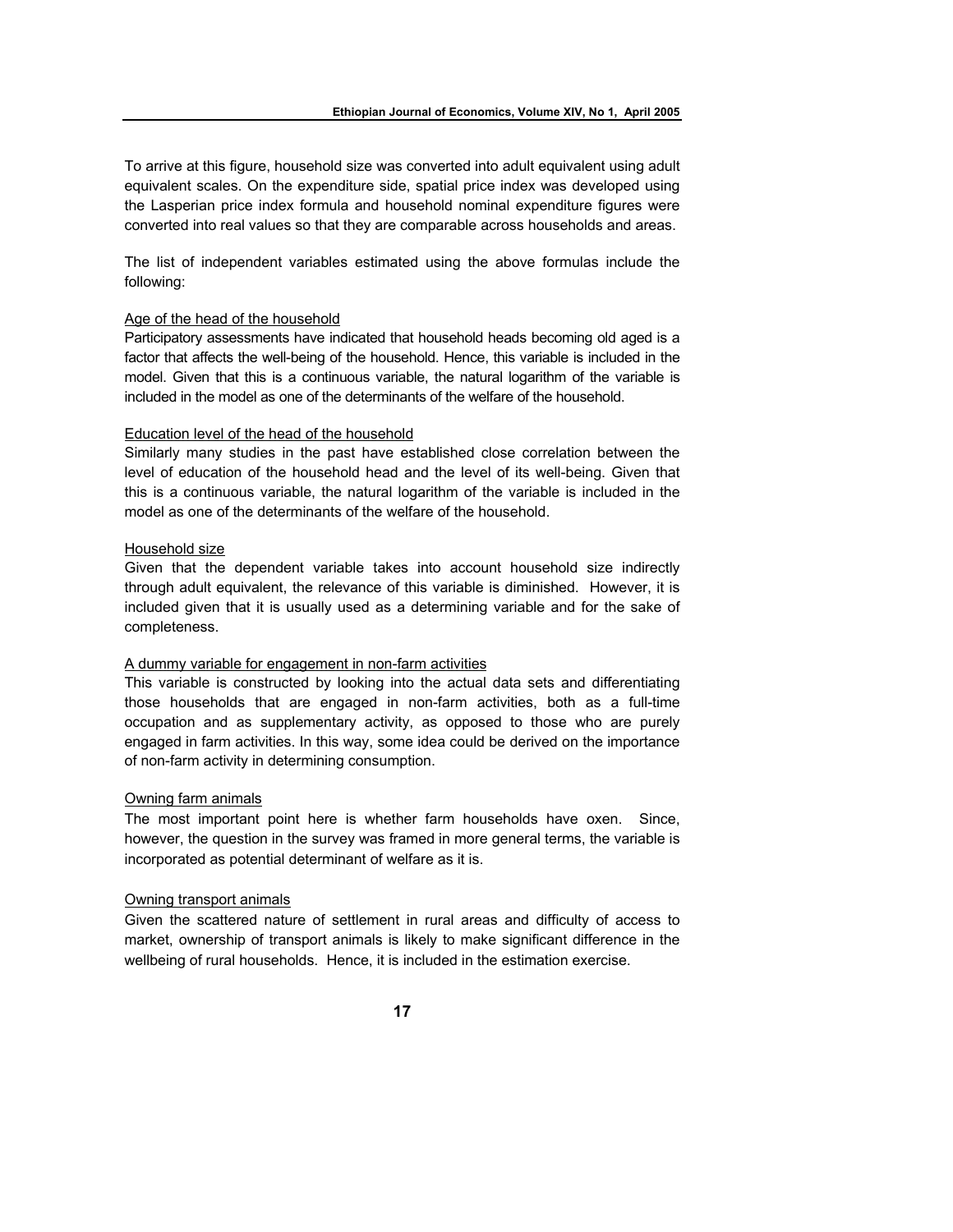#### Land ownership

This is a key variable that plays critical role in the welfare of rural people. Ownership also indicates tenure security and, therefore, long-term investment in agriculture.

#### Distance to various infrastructure

The variables included under this category include distance from Market, Primary School, Health Center and Transport facilities. Whereas these variables are important in themselves in determining welfare, access to such infrastructure also indicates degree of integration with the rest of society, which has likely positive impact on welfare.

#### Asset ownership

This is a broad category under which many variables are included in the regression analysis. Key variables selected and incorporated in the model include: ownership of farm tools, radio, and a house.

| The following represents the results generated: |  |  |
|-------------------------------------------------|--|--|
|                                                 |  |  |

| LdefPate         | Coef.      | Std. Err.            | т        | P >  t   | [95% Conf. Interval] |            |
|------------------|------------|----------------------|----------|----------|----------------------|------------|
| LageHead         | $-0187325$ | .0548979             | $-0.34$  | 0.733    | $-1264384$           | .0889734   |
| LeducHead        | .0779454   | .0217056             | 3.59     | 0.000    | .0353605             | .1205303   |
| HHsize I         | $-0874874$ | .0071496             | $-12.24$ | 0.000    | $-1015144$           | -.0734605  |
| NonfarmD         | $-0886524$ | .0285051             | $-3.11$  | 0.002    | $-1445775$           | - 0327273  |
| OwnFanim         | .0611495   | .0410369             | 1.49     | 0.136    | $-0193621$           | .141661    |
| OwnTranA         | - 1344421  | .0344407             | $-3.90$  | 0.000    | $-.2020124$          | -.0668719  |
| SexHead          | .000482    | .0725383             | 0.01     | 0.995    | $-1418331$           | .1427971   |
| OwnLand          | .0753056   | .0712039             | 1.06     | 0.290    | $-0643917$           | .2150028   |
| DistMark         | .0033918   | .0023703             | 1.43     | 0.153    | $-0012586$           | .0080422   |
| DistPrimS        | .003505    | .0037922             | 0.92     | 0.356    | $-0039351$           | .0109451   |
| DistHeal         | $-0061137$ | .0016166             | $-3.78$  | 0.000    | -.0092854            | $-002942$  |
| DistTrans        | $-0026459$ | .0005667             | $-4.67$  | 0.000    | $-.0037578$          | $-0015341$ |
| OwnTool          | .0795843   | .0407641             | 1.95     | 0.051    | $-000392$            | .1595605   |
| OwnRadio         | .3011017   | .0350128             | 8.60     | 0.000    | .2324089             | .3697945   |
| OwnHous1         | .0418804   | .0654668             | 0.64     | 0.522    | $-0865609$           | .1703217   |
| cons             | 7.677969   | .2564833             | 29.94    | 0.000    | 7.174766             | 8.181171   |
| R-squared<br>$=$ | 0.2380     | Adj R-squared<br>$=$ | 0.2286   | Root MSE | $=.45453$            |            |

Following the above estimations, predicted base values of the dependent variable were calculated using the above regression estimates and model equation 1. The national poverty line, which is estimated based on the same data set is directly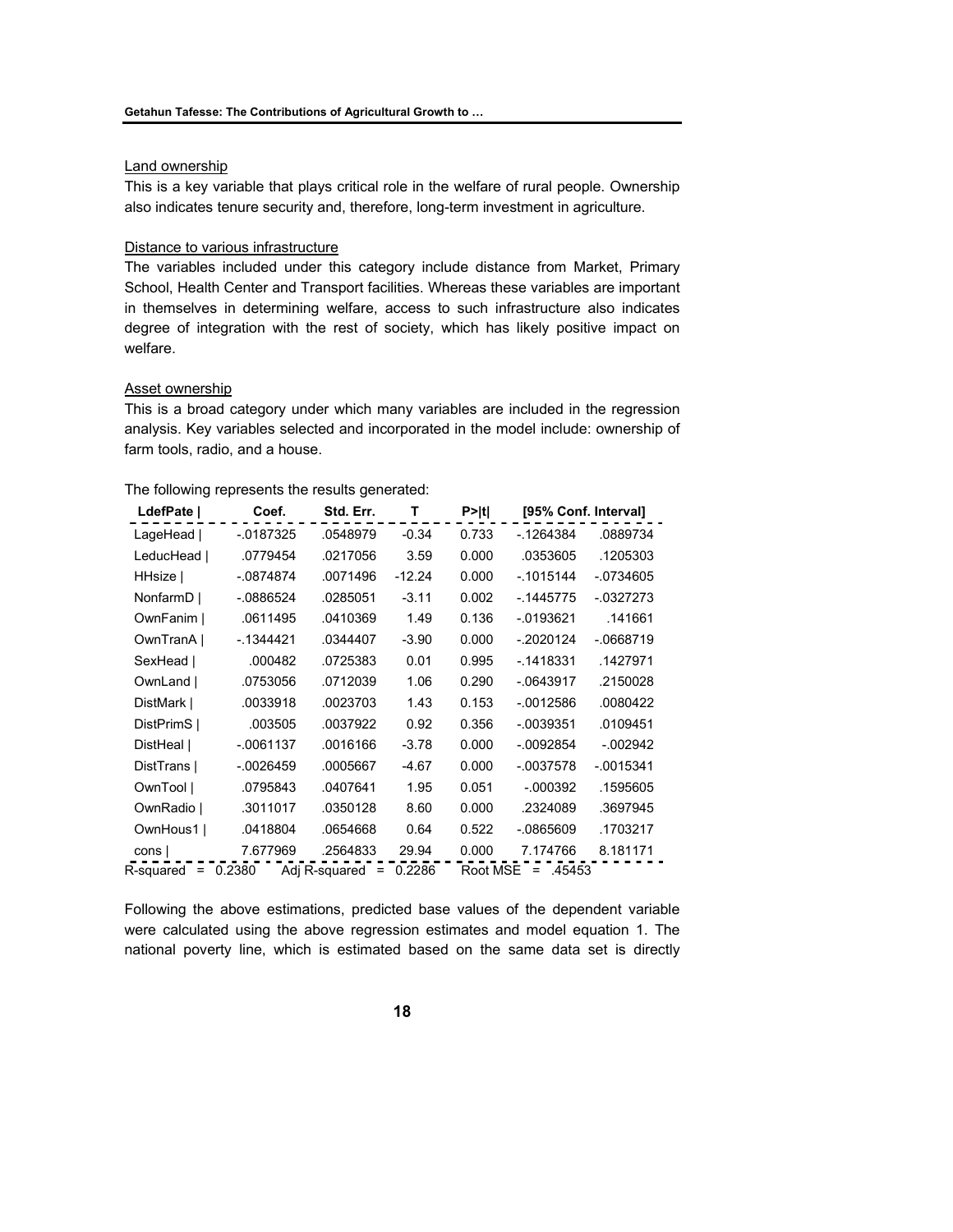applied. Using the predicted values and the model questions in 2, 3 and 4, the following poverty estimates were obtained for the base year.

| Variable | Obs  | Mean     | Std. Err | [95% Conf. Interval] |          |  |
|----------|------|----------|----------|----------------------|----------|--|
| P0i      | 7094 | 4023766  | 0019878  | .39848               | 4062733  |  |
| P1i I    | 7094 | 1124352  | .0007994 | 1108681              | .1140022 |  |
| P2i I    | 7094 | .2489921 | 0004134  | 2481818              | .2498025 |  |
| Popul    | 7503 | 6266.799 | 52.63027 | 6163.629             | 6369.969 |  |

Hence, the base simulation has provided a poverty incidence of 40.2 percent in rural areas with 11.2 and 24.9 poverty gap and severity respectively.

#### *Simulation of poverty to year 2000*

#### Assumption 1.

Given the above actual and base simulation poverty measures for the year 1995/96, attempt is made here to estimate poverty levels in five-year after the base year. The percentage change in percapita value added of agricultural production is assumed to reflect the same percentage change in consumption per capita (adult). During this period percapita agricultural production has declined, on average, by –3.4 percent annually. In other words, percapita agricultural value added has declined by about 15.9 percent during the five-year period. Hence, per adult deflated consumption expenditure is also assumed to have declined by the same level. If we assume, income distribution has remained the same during this period, the application of the same poverty line in real terms, has provided poverty estimates for the year 2000/01 as follows:

| Variable          | Obs  | Mean     | Std. Err. | [95% Conf. Interval] |          |
|-------------------|------|----------|-----------|----------------------|----------|
| P0i0              | 7094 | 6364872  | .0019024  | 632758               | 6402164  |
| P <sub>1i</sub> 0 | 7094 | .2205062 | 0010994   | .2183511             | 2226613  |
| P <sub>2i</sub> 0 | 7094 | .2754168 | 0001746   | 2750745              | .2757591 |
| Popul I           | 7503 | 6266.799 | 52.63027  | 6163.629             | 6369.969 |

Note that, annual inflation based on CPI has been on average 2.64 during the fiveyear period, which means the poverty line has to be increased by 13.9 percent. The poverty line in 2000 becomes, therefore, 1224 birr.

Poverty level in rural areas in the country by 2000 should have increased, therefore, to 63.6 percent with increased poverty gap at 22.0 and severity at 27.5. Such rapid increase in poverty level goes very with the general perception of the public as expressed during the PRSP consultation. A similar level of poverty was estimated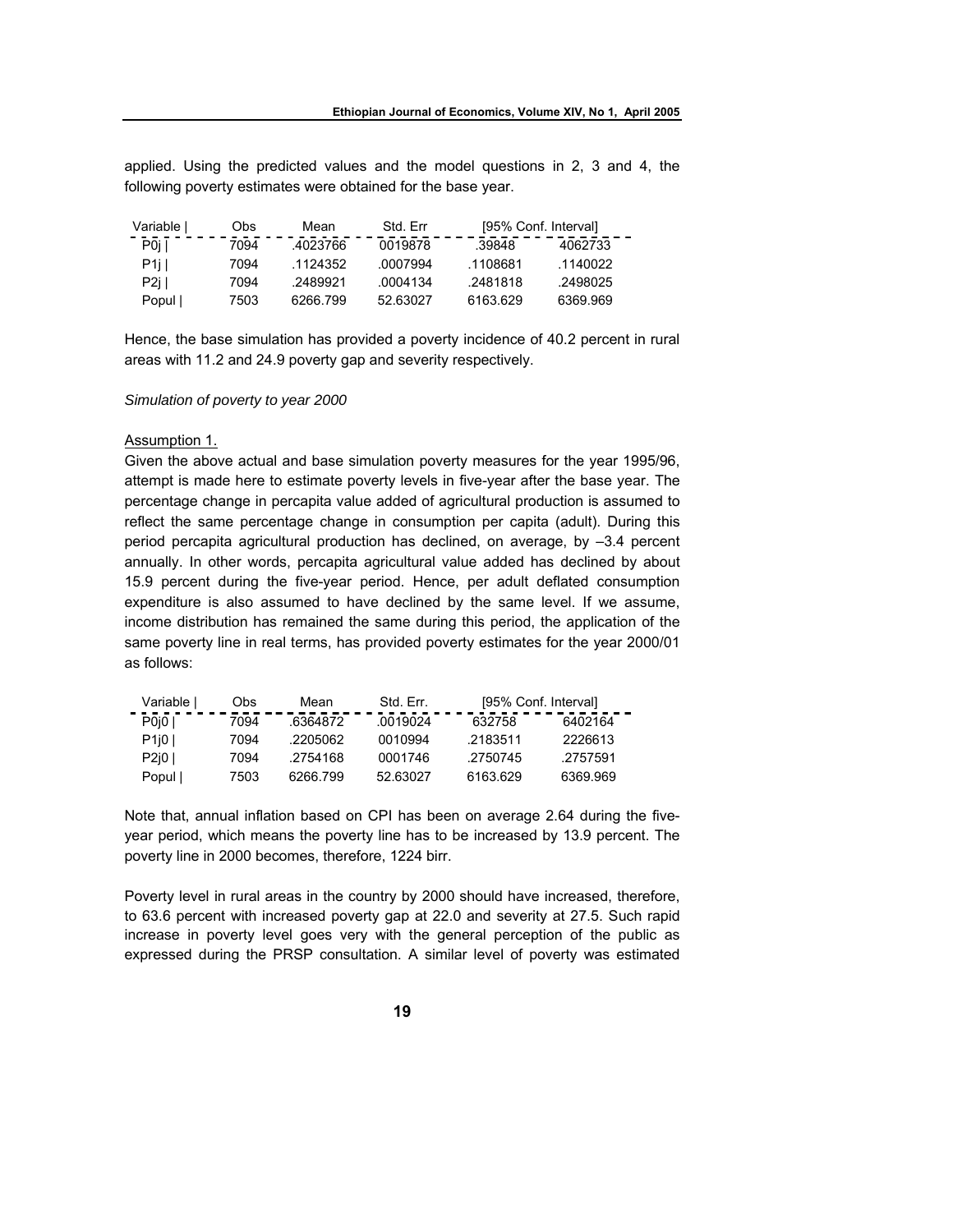based on survey data that was collected in selected rural areas in the country by the Economics Department of the Addis Ababa University.

Hence, while consumption expenditure and, therefore, agricultural value added per capita declined by 16 percent, poverty incidence has increased by 58 percent, implying agricultural growth elasticity of poverty -3.62, which is very high.

#### Assumption 2

Given that the majority of farmers are subsistence farmers who are not affected by market price as such, if we assume, inflation level as zero, then the poverty estimates will be:

| Variable | Obs  | Mean     | Std. Err. | [95% Conf. Interval] |          |
|----------|------|----------|-----------|----------------------|----------|
| P0i1     | 7094 | 5372192  | 0020152   | .5332688             | 5411695  |
| P1i1 I   | 7094 | .0635812 | .0011546  | .0613178             | .0658446 |
| P2i1 I   | 7094 | 2754168  | .0001746  | .2750745             | .2757591 |
| Popul I  | 7503 | 6266.799 | 52 63027  | 6163.629             | 6369.969 |

Still, poverty incidence has increased by about 34 percent, providing agricultural growth elasticity of poverty to be -2.12.

#### Assumption 3

If we assume for the moment that what is to be applied as a trend indicator beginning from 1995/96 is the long-term trend, which is a decline in agricultural value added per capita by 1.61 percent, then poverty estimates by 1999/00, 2004/05, 2009/10 and 2014/15 will be as follows:

#### *Assuming further that inflation will remain constant*

Consumption per adult expenditure in rural areas will decline by about 7.8 percent in the first five year period and by 15 percent in 2005, by 21.6 percent in 2010 and by 27.7 percent in 2015. Hence,

Poverty still has increased (by 15.7 percent) with this relatively better long-term trend in agricultural value added percapita growth. In this case, agricultural growth poverty elasticity becomes -0.98, or almost equal percentage change in opposite direction. *So, it is likely that at least or as a minimum a one percentage increase in agricultural per capita value added will result into a one percent decline in poverty level.*

#### In the year 2000

| Variable               | Obs  | Mean     | Std. Err. | [95% Conf. Interval] |          |  |
|------------------------|------|----------|-----------|----------------------|----------|--|
| P0i00Lt                | 7094 | 4650446  | .0020265  | 461072               | 4690172  |  |
| $P1$ <sub>i</sub> 00Lt | 7094 | .1374843 | .0008906  | .1357384             | .1392302 |  |
| <b>P2i00Lt</b>         | 7094 | 2594333  | .0003295  | .2587874             | .2600793 |  |
| Popul I                | 7503 | 6266.799 | 52 63027  | 6163.629             | 6369.969 |  |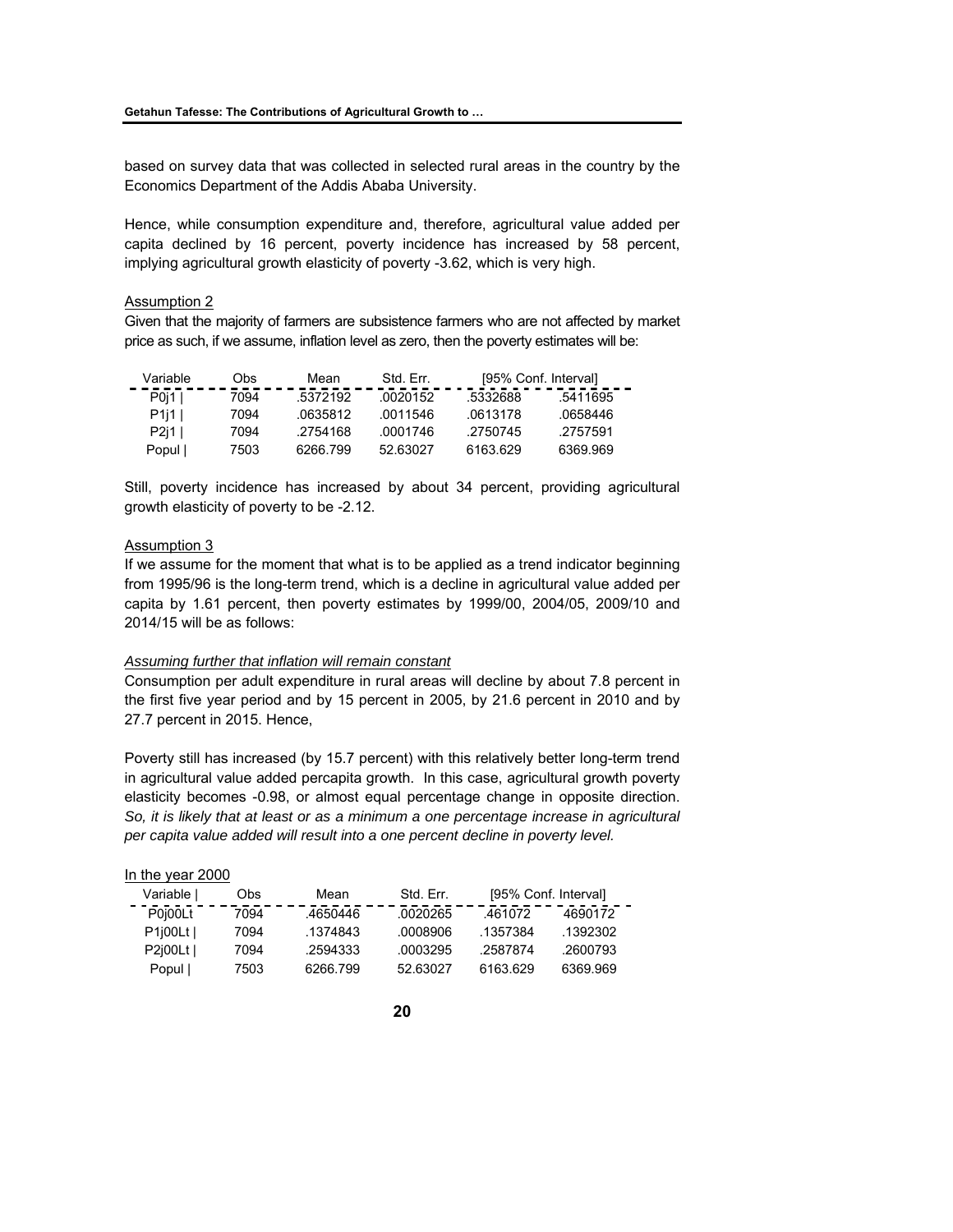#### Poverty by 2015

Based on long-term actual trend in agricultural percapita value added, a simulation was made to estimate poverty levels by the year 2015. Inflation level is assumed to remain constant concerning the poverty line, which is taken as fixed and that there will be no change in income distribution. Based on this assumption, poverty measures simulated for the year 2015 are as follows:

| Variable        | Obs  | Mean     | Std. Err. | [95% Conf. Interval] |          |
|-----------------|------|----------|-----------|----------------------|----------|
| P0i15Lt I       | 7094 | .6521802 | .0018739  | .6485068             | .6558537 |
| <b>P1i15Lt1</b> | 7094 | 2294721  | 0011149   | 2272866              | .2316575 |
| P2i15Lt         | 7094 | .2763801 | .0001709  | .2760451             | 2767152  |
| Popul I         | 7503 | 6266.799 | 52.63027  | 6163.629             | 6369.969 |

Indeed, about two-third of the rural population will be in absolute poverty by 2015 if past performance of the sector continues unchanged, i.e., an increase in poverty incidence by 62 percent. During the same period, based on long term trend of agricultural percapita decline by 1.6 percent, the overall reduction in per adult consumption expenditure during the fifteen year period is 27.7 percent. In the face of such mounting challenge, the realization of the millennium goals in Ethiopia is unlikely.

#### If we assume the last five trends continue as the best scenario

Agriculture value added per capita was growing at .04 percent (i.e., the agriculture sector growing by 3.04 percent & assuming population was growing by 3 percent). So, by 2015, consumption expenditure per adult could be assumed to increase by 8.3 percent. This will provide the following poverty estimates:

Hence, in this case, it was able to reduce poverty level by 2015 by 15 percent. Consumption expenditure per adult has increased by 8.3 percent during the same period. So, agricultural elasticity of poverty growth would be –1.8.

| Variable  | Obs  | Mean     | Std. Err. | [95% Conf. Interval] |          |
|-----------|------|----------|-----------|----------------------|----------|
| P0i15bc   | 7094 | .3431604 | 0019077   | 3394208              | .3468999 |
| $P1$ 15bc | 7094 | .090816  | .0007067  | .0894307             | .0922014 |
| P2i15b    | 7094 | 2357144  | 0004974   | 2347394              | -2366894 |
| Popul I   | 7503 | 6266.799 | 52 63027  | 6163.629             | 6369.969 |

The results of the regression analyses are summarized in the table below. Given past trends, poverty level in the country will increase tremendously in the coming period. If the declining trend in agricultural percapita growth is not reversed, Ethiopia faces deterioration of welfare situation and about two-third of the population will be in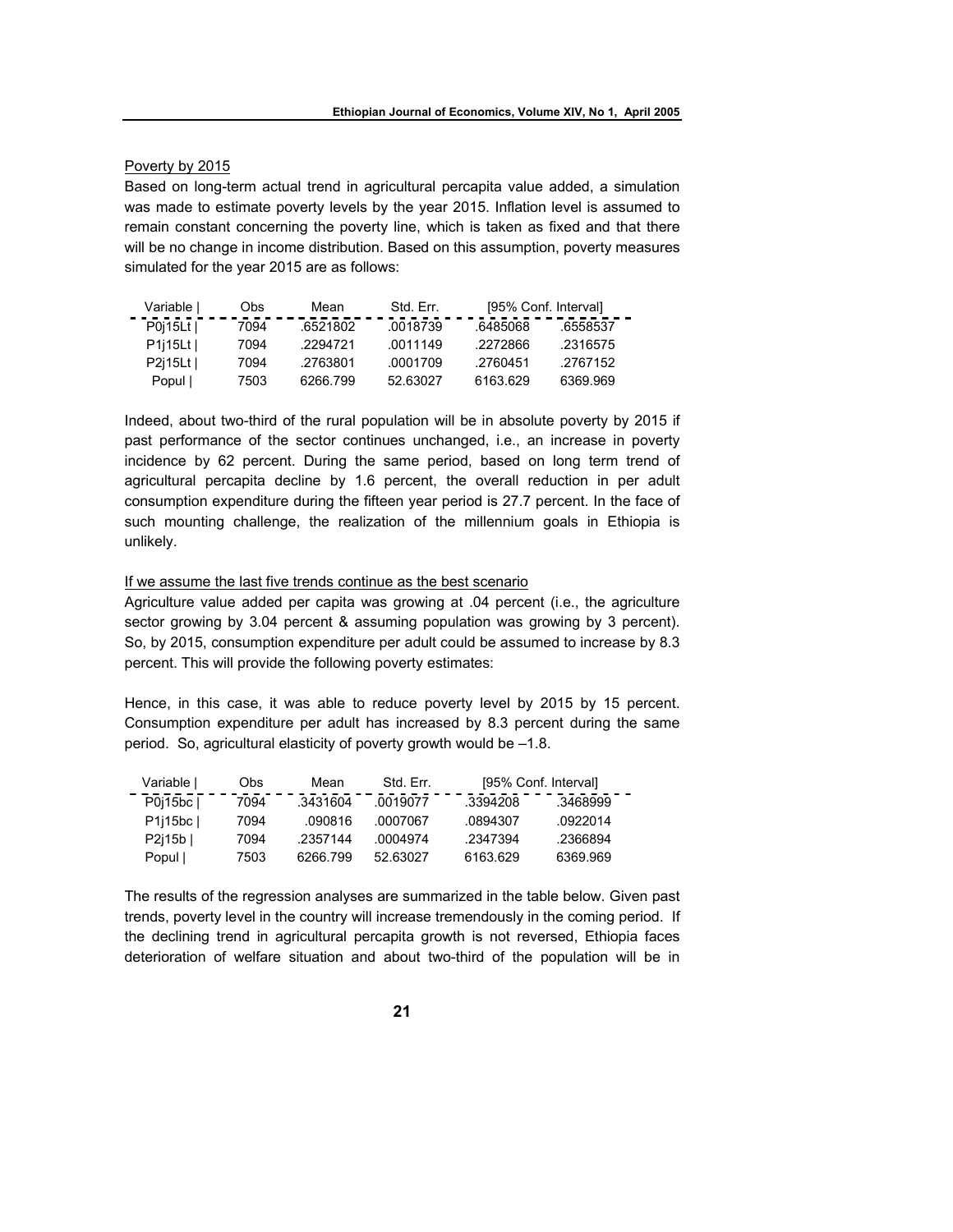absolute poverty by 2015. However, if agricultural productivity increases and registers a positive percapita growth poverty levels could actually be reduced as the growth elasticities of poverty calculated in different scenarios have clearly shown very high return in terms of poverty reduction from a growth in farm productivity.

|                                        | Annual growth  | Change in  | <b>Elasticity</b> |         |
|----------------------------------------|----------------|------------|-------------------|---------|
|                                        | in consumption | Po by 2000 | 2000              | 2015    |
| Last 5 yrs actual trend                | $-3.4$         | 58%        | $-3.62$           |         |
| Last 5 yrs actual trend & no inflation | $-3.4$         | 34%        | $-2.12$           |         |
| Long term trend and no inflation       | $-1.61$        | 16%        |                   | $-0.98$ |
| Same five-year actual trend            | 0.4            | $-15%$     |                   | $-1.8$  |

#### **Table 4.1: Summary of different scenario simulations**

The functioning of any individual farm system is strongly influenced by the external and rural environment, including policies and institutions, markets and information linkages. Not only are farms closely linked to the off-farm economy through commodity and labour markets, but the rural and urban economies are also strongly interdependent. Although in Ethiopia the significance of off-farm activity is not as high as commonly observed in other countries, small farm households still depend very much on this source. Farm women and men are also linked to rural communities and social networks, and this social capital influences the management of farms.

## 5. Conclusions and policy recommendations

The most important basic deprivation in Ethiopia is lack of access to adequate food. The importance of the agriculture sector is, therefore, starkly clear. In Ethiopia, food insecurity is manifested in its extreme form of hunger and famine. Some 5 million people are estimated to be in need of relief food annually due to the nation's inability to produce and/or acquire its total food requirement as well as the inability of the vulnerable populations to access the food even if it were available on the market.

The problems of food insecurity in Ethiopia should be seen from their chronic and structural natures. Rapid population growth, declining land holding size, soil erosion, deforestation, poor technical know-how and rainfall dependent agriculture are some of the root causes of food insecurity in Ethiopia. Productivity in the agriculture sector is low and reliant primarily on rain fed production. The level of harnessing of available water supplies is also estimated to be a mere 11% of the total potential.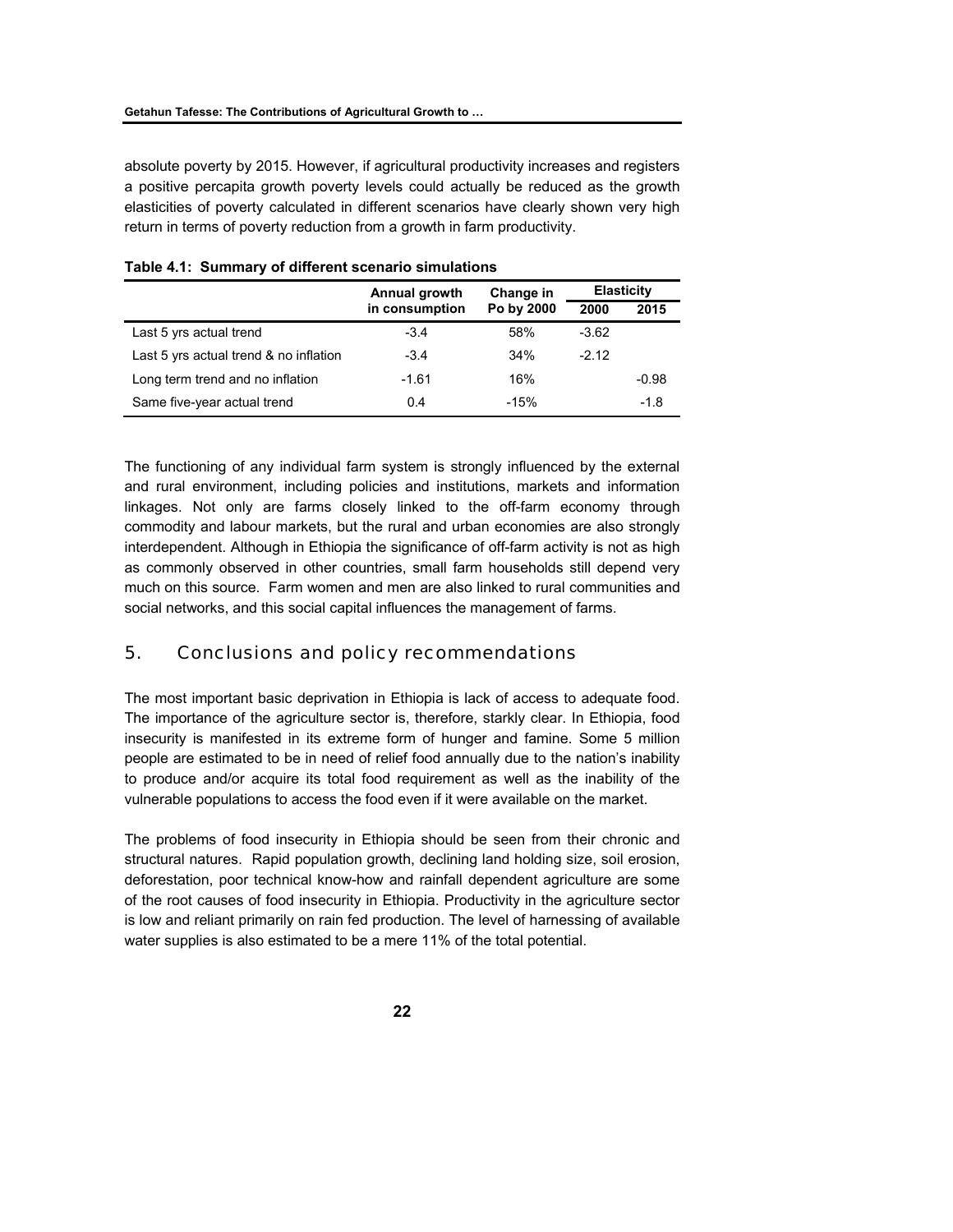However, limited land of 'acceptable' quality remains available for future agricultural use. Much of the limited available land is probably suited to a narrow range of crops. Hence, further expansion is simply not a promising option. Areas for potential expansion also suffer from one or more soil or terrain constraints and usually are inhospitable from health point of view. Hence, there is a critical need for improving the performance of the agriculture sector by raising its productivity levels.

The long term trend analysis made in chapter 2 has shown that overtime the significance of the sector in the overall economy has been declining as a result of a general decline in growth of percapita value added of the sector. Its share in GDP and overall employment has declined significantly during the past four decades. Yet, it still remains to be the dominant sector.

The trend in the overall GDP was highly determined by the trend in the performance of the agriculture sector. The fact that GDP percapita has shown no improvement over such long period is mainly the result of poor performance in the agriculture sector. The welfare of the people has also shown a declining trend in line with weakening of the agriculture sector.

The different simulation estimates made under different scenarios have also clearly indicated that unless the declining trend of the sector achievement is arrested and reversed, poverty situation in the country will rapidly aggravate as a result of which, say, by 2015, close to about two-third of the population will be in absolute poverty. At the same time, it was shown that with little improvement in agricultural productivity, the trend in worsening poverty could be reversed and poverty actually reduced substantially by 2015. This is especially called for considering the fact that the industrial base of the economy has shown little improvement negatively affected probably by the weak agricultural sector among other factors. The service sector is gaining increasing significance and it has surpassed the contribution of agriculture to GDP in the last three years. This is a worrisome trend given that it cannot be sustainable in the long term.

Some of the key conditions that affect the size of the contribution of agricultural growth to poverty reduction identified in this study include the following: A) Access to market; because the rural sector is largely non-monitized an increase in level of agricultural production may not effectively translate into an increase in rural households' income. B) Absence of infrastructure such as roads, communication and transport, i.e., barriers to connection with outside markets. C) Scattered nature of settlement in rural areas acts as a barrier of benefit accumulation or acceleration. Scattered settlement also makes it difficult and costly to provide access to education,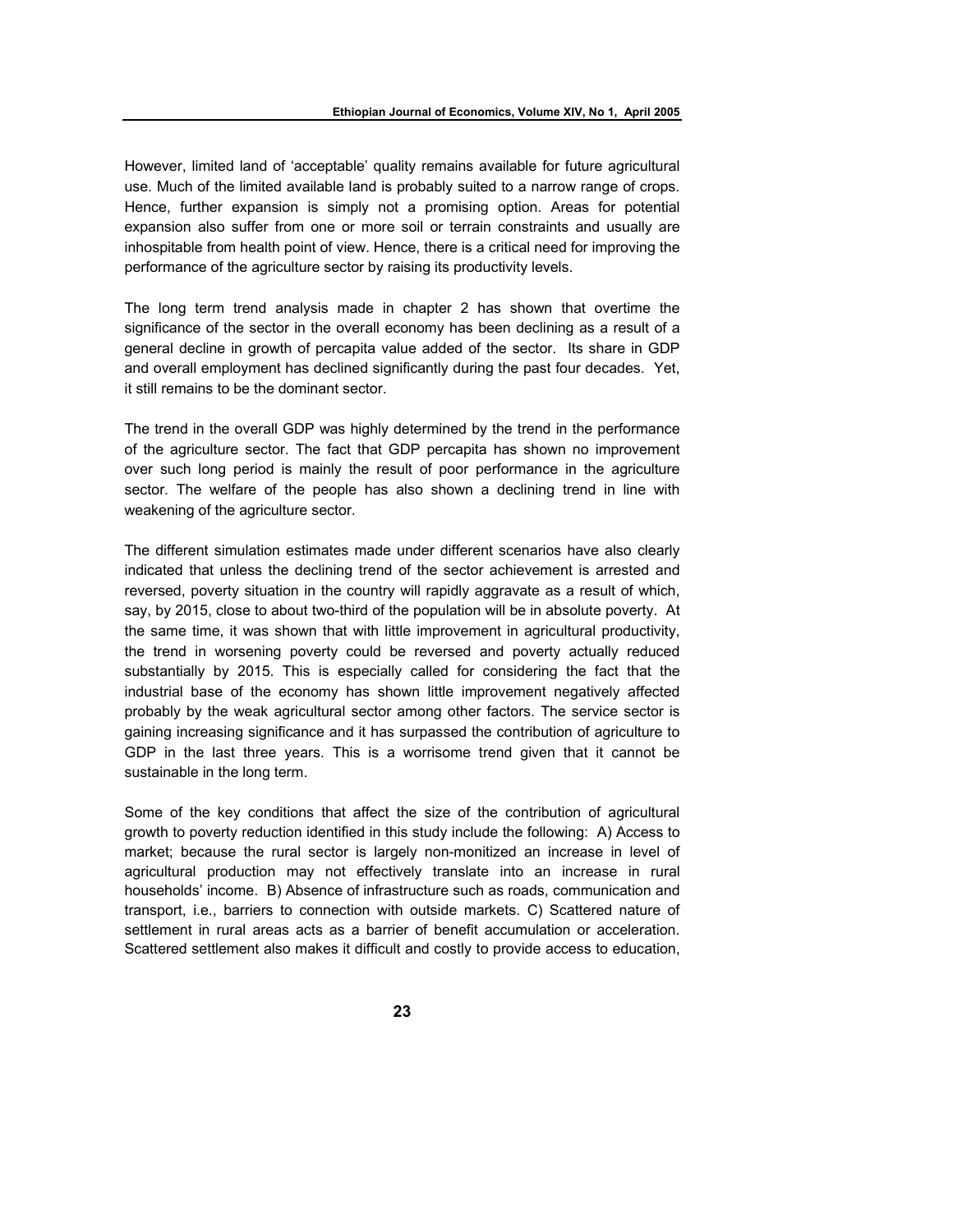health and infrastructure services. D) Inadequacy of urban demand which is characterized by small population size and underdeveloped industrial sector.

The overall facts detect the need for addressing the constraints faced by the agriculture sector as top development priority. The long-term declining trend in agricultural value added percapita needs to be addressed at policy level. The decline in the share of agriculture should not come as a result of a decline in the growth volume of agricultural output. Even under structural transformation, it is the degree of relative growth between agriculture and the remaining sectors that vary rather than absolute decline in its performance. Hence, ways should be explored to create dynamism in the sector. In particular, the sector should not be seen as an island on its own but as a driving force of growth in other sectors taking into consideration, therefore, sectoral interdependence and rural-urban linkages.

Ethiopia needs to feed itself on priority basis before any other form of development is envisioned. It simply will not be decent and practical to talk of other dimensions of development without first resolving the food insecurity issue. The current trend in level of hunger is largely determined by the onset of adequate and timely rainfall. Given that the frequency and severity of drought seem to have increased over time, fundamental restructuring of the sector is needed. In particular, giving the growing population pressure and scarcity of land and growing landlessness, the land tenure system needs to be revisited and revised to create conducive environment for rapid development of the sector.

Given the low level of urbanization and consequent inadequacy of domestic demand, the competitiveness of the agriculture sector and its orientation to production for export is crucially demanded. The IFIs have pushed Ethiopia to rapidly remove price controls and subsidies to farmers. Transportation and freight prices were deregulated serving to boost food prices in remote areas affected by drought. In turn, markets for farm inputs including fertilizer and improved seeds were handed to private traders. Given the results obtained in this study which indicated farmers suffering from fertilizer use and slumping prices of agricultural produce, some form of price control and subsidy to farmers need to be considered. The issue of scattered settlement in rural areas where most rural communities are isolated from the rest of the society is identified as key barrier to rural transformation. Hence, carefully planned voluntary villagization and settlement programs need to be implemented.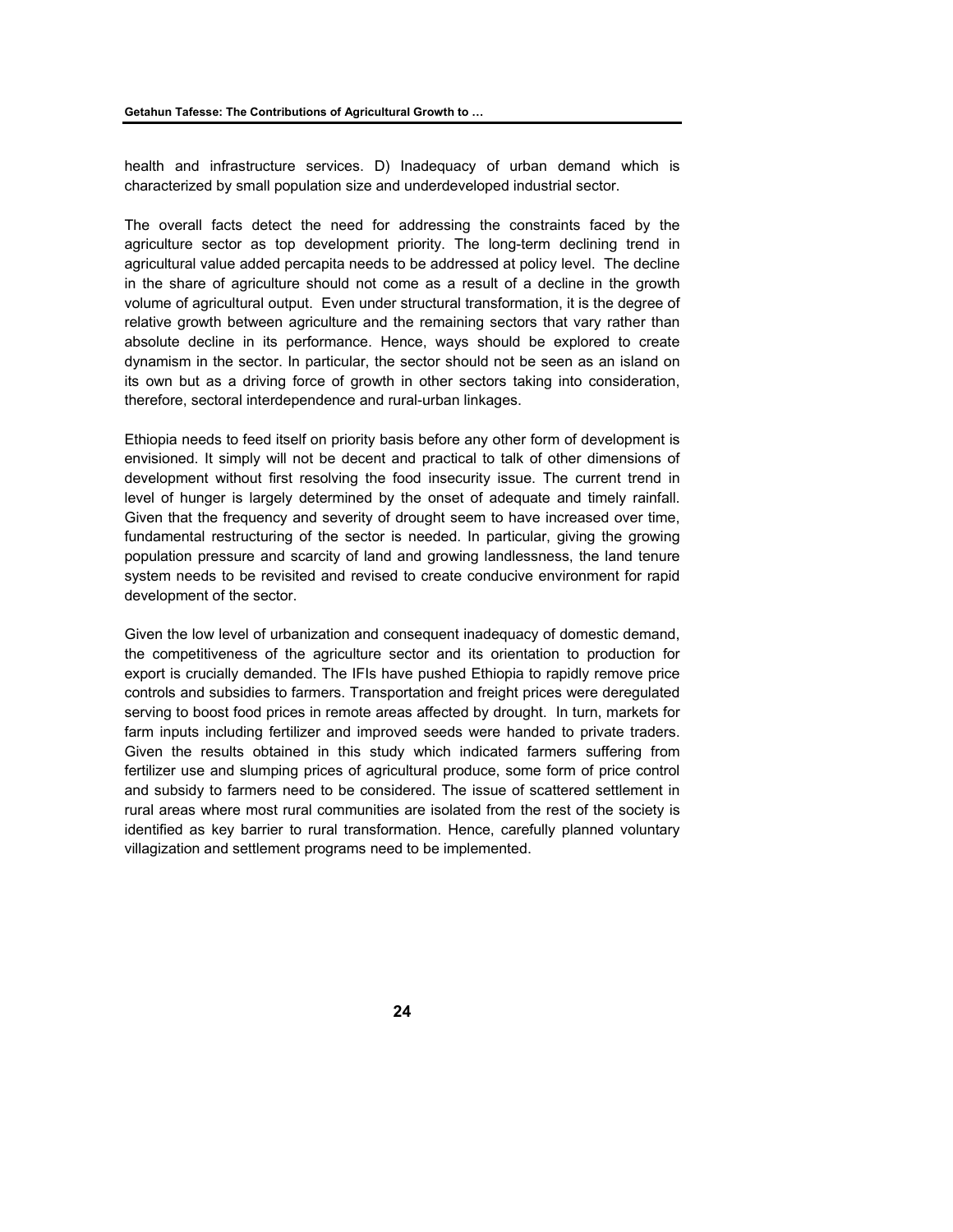## References

Alain de Janvry, Elisabeth Sadoulet, et al. (2002). Geography of poverty, territorial growth, and rural development.

Ali, Ali Abdel Gadir (1998). *Dealing with poverty and income distribution issues in developing countries -- Cross regional experiences*, API, Kuwait.

Alderman, H., Cord, L., et al. (2001). Rural poverty, Source Book, World Bank.

Befekadu Degefe, Berhanu Nega and Getahun Tafesse (2002). Second annual report on the Ethiopian economy, EEA/ EEPRI, Vol. II 2000/2001, Addis Ababa.

Colin Thirtle and Lindle Beyers, et al. (2002). The impact of changes in agricultural productivity on the incidence of poverty in developing countries, DFID report No.7946

Colin Thirtle, Lin Lin and Jenifer Piesse (2002). The impact of research led agricultural productivity growth on poverty reduction in Africa, Asia and Latin America. Research paper 016. The management center research papers, University of London

ECA (1999). the challenges of poverty reduction and sustainability, Addis Ababa.

Eshetu Chole (1995). *The dismal economy*, Addis Ababa.

GOE, IPRSP (2000). MoFED

Inderjit Singh, Lyn Squire, and John Strauss (1986). Modeling agricultural household models: Why and how?

Inderjit Singh, Lyn Squire, and John Strauss (1986). An overview of agricultural household models.

Martin Ravallion, Gaurav Datt (2001). Why has economic growth been more pro-poor in some states of India than others?, World Bank.

\_\_\_\_\_\_\_ (1996). How important to India's poor is the sectoral composition of economic growth?, IBRD, The World Bank.

Nanak Kakwani (1993). Poverty and economic growth with application to Cote d'ivoire, review of income and wealth series 39.

Pranab Bardhan and Christopher Udry (1999). *Development microeconomics*. Oxford University Press, Oxford.

WMU, MEDaC (1999). *Poverty situation in Ethiopia*, Addis Ababa.

Krishnan Ramadas, Bernadette Ryan and Quentin Wondon (2002). SimSIP Goals: Assessing the realism of development targets.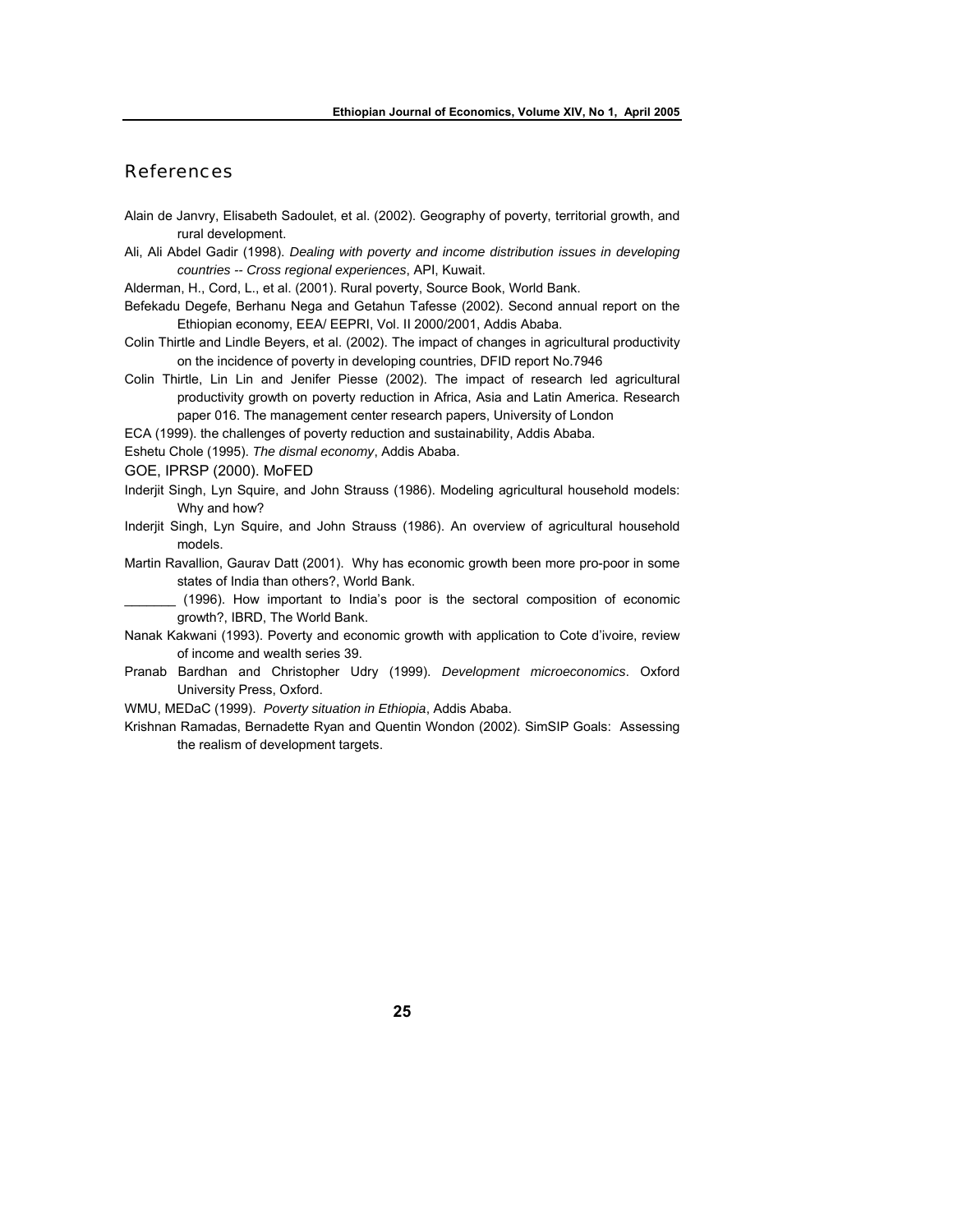**Getahun Tafesse: The Contributions of Agricultural Growth to …**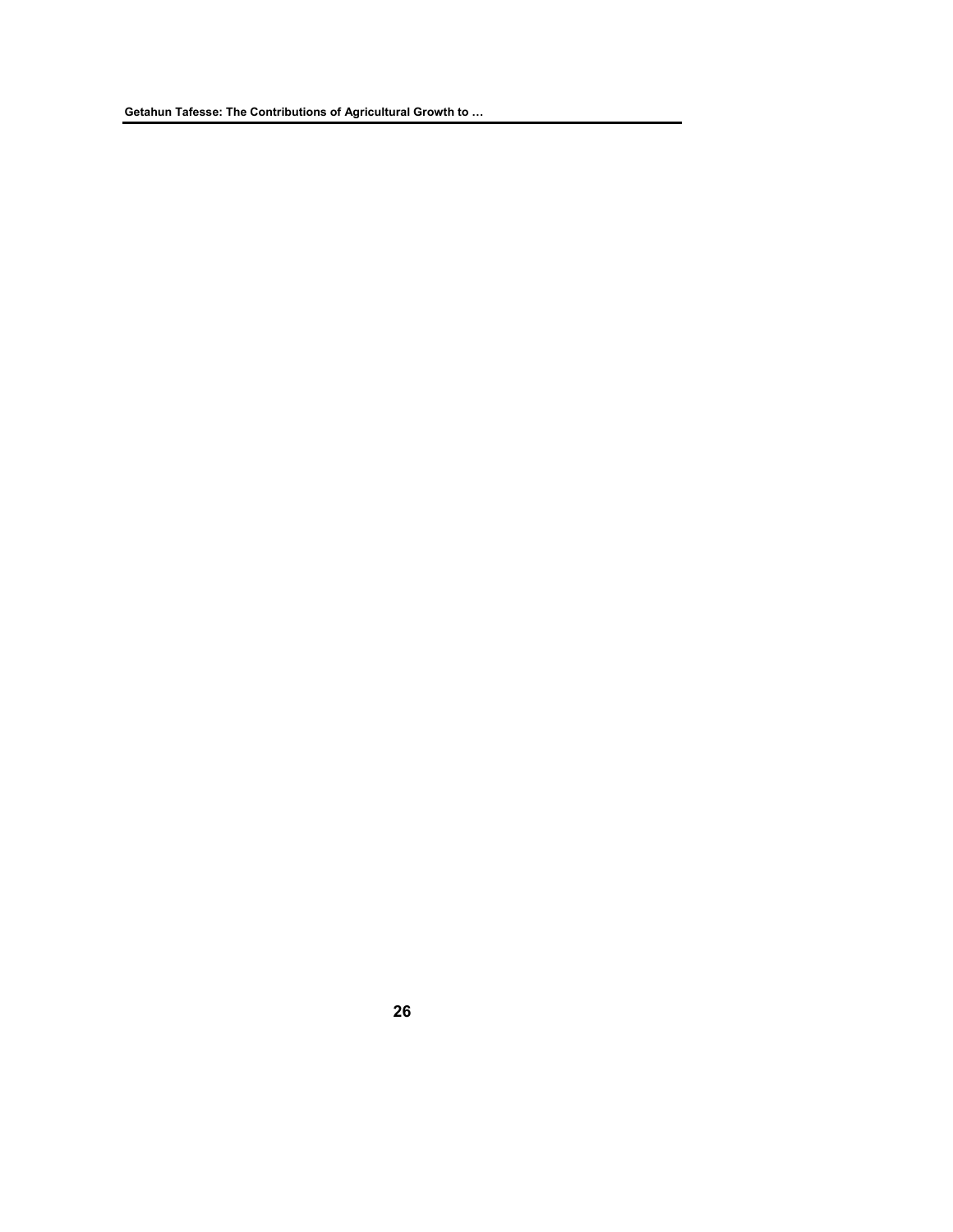## LONG-TERM GROWTH OPPORTUNITIES IN ETHIOPIA<sup>1</sup>

## Mihret Alemu2

#### **Abstract**

*The paper attempts to investigate the role of institutions in the long-term growth performance of Ethiopia. In this study, it is hypothesized that the long-term growth of the country, apart from traditional factors of production i.e. capital and labor is largely influenced by institutional factors. To examine this, the study uses a times series data on important variables for the period 1967/68-2002/03, and employed Johansen cointegration analysis. The variables used are, institutional quality indicators, human capital, labor force, capital stock, road network, and rainfall. The findings of the paper support the above stated hypothesis. Institution and physical capital are found to be significant in both the long and short run models while human capital is found important only in the long run.* 

## 1. Introduction

Nations in the world have witnessed a variety of growth experiences in the past half century. Countries have been categorized as "growth disasters", in which per capita income has fallen since early 1960s, and "growth miracles", where per capita income has risen rapidly. Between 1985 and 1995, East Asia experienced the fastest growth of GNP per capita (more than 7 percent a year) while in sub-Saharan Africa the average annual growth rate during the same period was –1.1 percent Temple (1999).

Income differences between the developed and most developing nations are getting considerably high. Asia is the only major region that has achieved significant convergence toward developed countries' level of GNP per capita. Per capita income in the newly industrializing economies of Asia-China, Korea, Singapore, and Taiwan increased from 18 percent of the developed countries' average in 1965 to 66 percent in 1995. At the same time, most of Africa became even poorer in relative terms. The relative average per capita income of many African countries, which was 14 percent

l

 $1$  The final version of this article was submitted in July 2006.

<sup>&</sup>lt;sup>2</sup> National Bank of Ethiopia, email: amihret@yahoo.com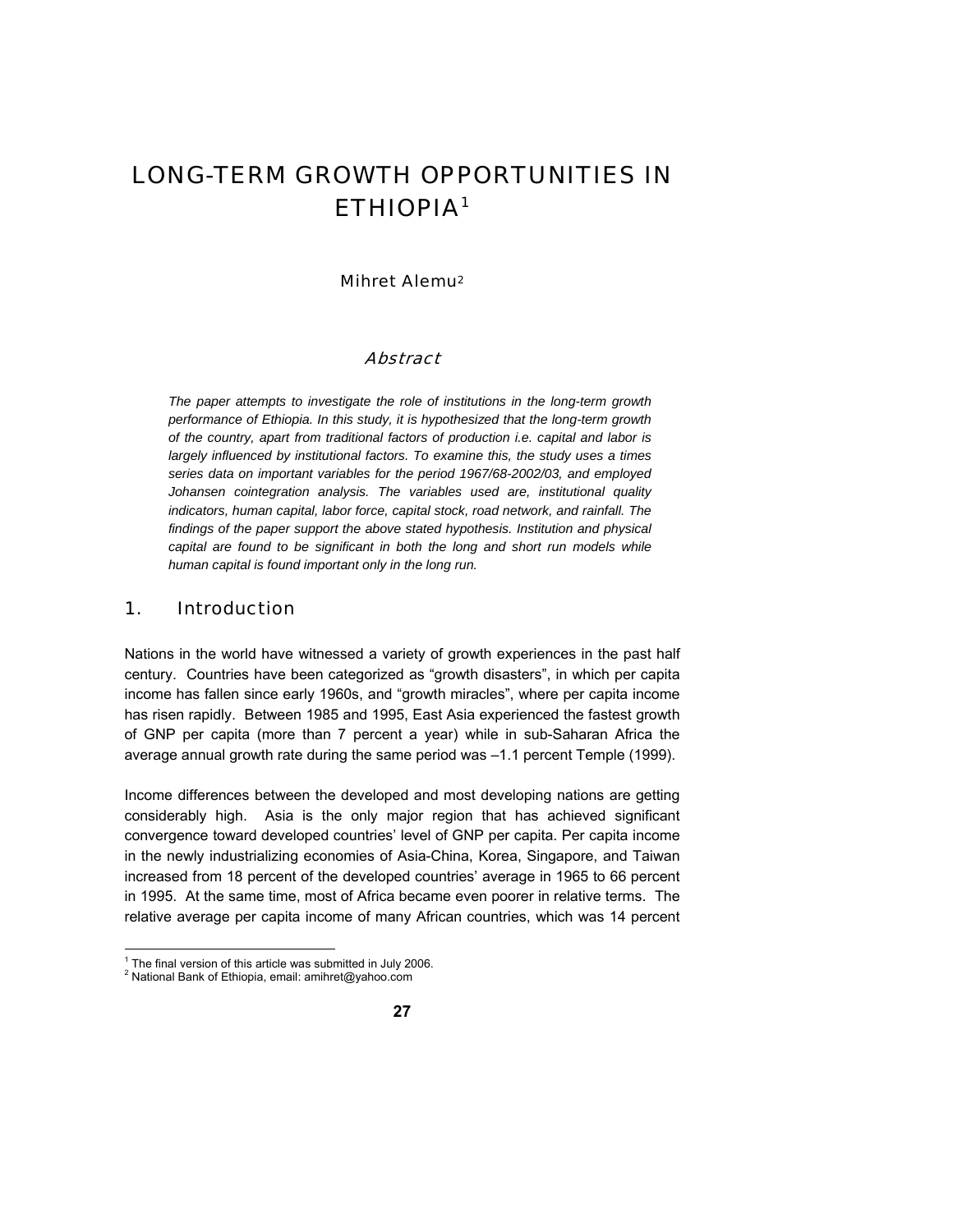of the developed countries' level in 1965, declined significantly to just 7 percent in 1995 Soubbotina and Sheram (2000).

Explaining such disparities has drawn attention of most researchers in the economics field. However, we find no set of identical reasons for growing or not growing. In fact, the real world episode of growth is not fully explained by the growth theories (either the neoclassical or endogenous growth theories). This is one of the reasons why researchers of economic growth kept on investigating for additional explaining factors apart from the conventional factor accumulation, technological progress, education, etc. These factors, according to North & Thomas (1973) don't explain growth, rather they are growth themselves.

North (1990) stated that poor growth performance of less developed countries is explained by the institutional constraints, which define a set of payoffs to political/economic activity that do not encourage productive activity. He proposed insights of economic growth are better found in the institutional context in which economic activities take place. Institutions are considered to provide the "missing links" in efforts made so far in explaining growth disparities Johannes (2003).

Following this insight, the paper aims at answering whether the long-term growth of Ethiopia is determined mainly by the traditional factors of production (capital and labor) or variables which have been getting emphasis in recent years in explaining growth in the African context, particularly institutional changes. Researchers like Easterly and Levine, Sala I Martini, and others give emphasis for the factors like Geography, Colonization, Ethnic fictionalization, and more importantly, institutional qualities in explaining disastrous performance of Sub Sahara Africa.

#### Conceptualizing institutions

Definitions of institutions are given in a wide continuum. There is no universally agreed single definition for the term institution. As Commons (1931) puts it, it sometimes mean "a framework of laws or natural rights within which individuals act like inmates, or the behavior of the inmates themselves" or, "anything additional/critical of the classical economics" or, anything that is "economic behavior" or, anything that is "dynamic" instead of "static," or a "process" instead of "commodities", or "activity" instead of "feelings", or "mass action" instead of "individual action," or "management" instead of "equilibrium", or "control" instead of "laissez faire", seems to be institutional economics, all of these notions are involved in the definitions of institutional economics Commons (1931).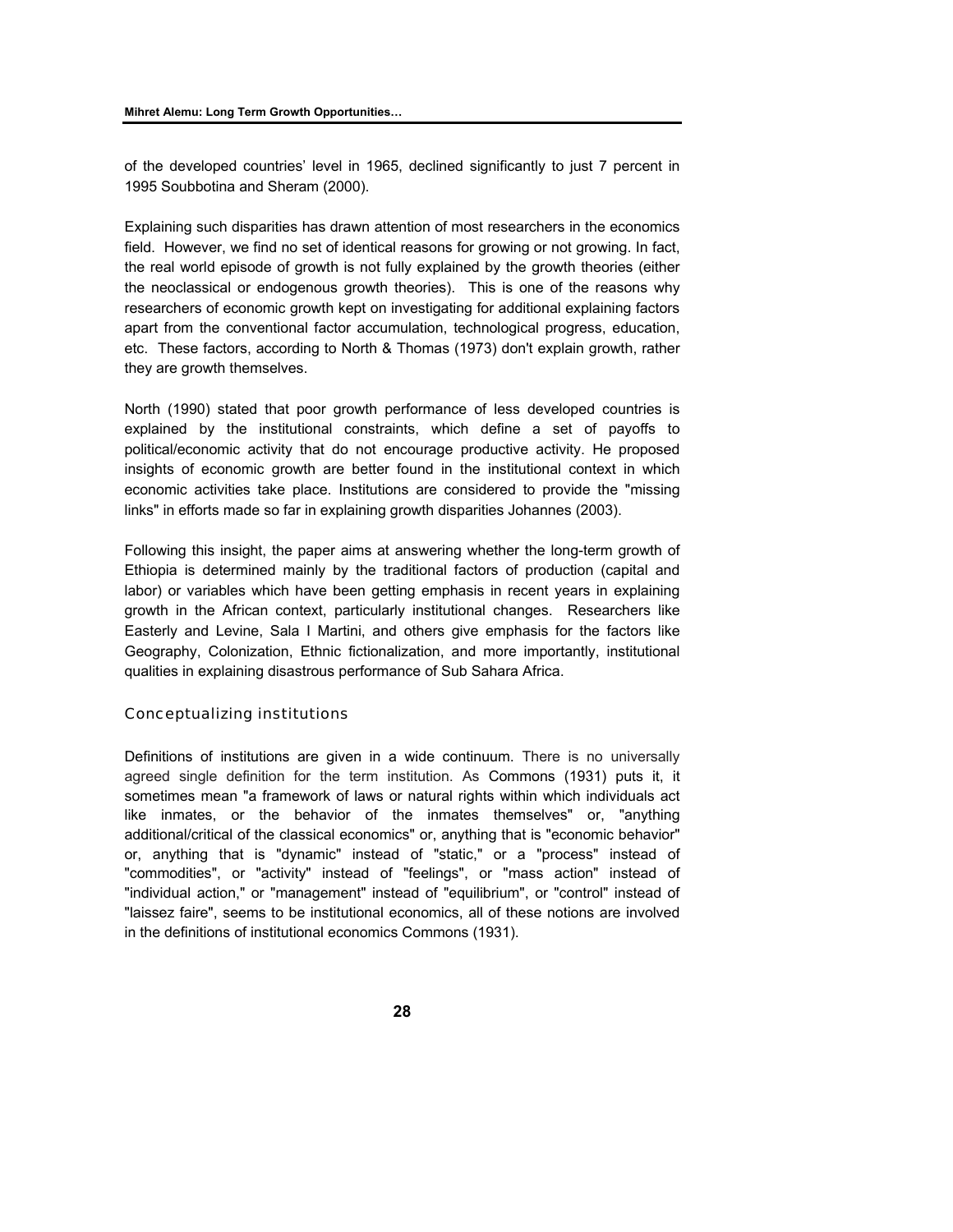Commons (1970) as reviewed by Osmani Prates Silveira (2004) define institutions as "established societal organizations, which included *inter alia* universities, labor unions, churches, political parties and government". Williamson (1985) on the other hand, defined institutions as "alternative organizational mechanism: markets, hybrids and hierarchies".

The recent and widely used definition of institutions is given by North  $(1990)^3$ . North (1990) defines institutions as the "formal and informal constraints on political, economic, and social interactions". According to North (1990) the informal institutions are unwritten laws, which are normally expressed in norms of informal interaction (within the family, or external social relations, or in business activities) of a given society. Informal institutions are represented by codes of conduct, norms of behavior, conventions, taboos, customs, and traditions. On the other hand, formal institutions include political (and judicial) rules, economic rules, and contracts. Political rules broadly define the hierarchical structure of the polity, its basic decision structure, and the explicit characteristics of agenda control. Economic rules define property rights that are the bundle of rights over the use and the income to be derived from property and the ability to alienate an asset or a resource. Contracts contain the provisions specific to a particular agreement in exchange. $4$ 

#### Channel of influence on growth

The quality and type of institutions countries acquire as in North (1990), both formal and informal, shape their development outcomes. This insight is missing from prominent growth theorizing works, neoclassical and endogenous growth theories. The neoclassical growth theory which was largely attributed to Ramsey (1928) in the early days and recently to Solow (1956) focused on the importance of factors like investment, population and technological changes without considering the importance of institutions. Incorporating institutions formally into economic theory is a recent practice, attributed particularly to various works of Douglas North. North (1990) attempted to unravel what the neoclassical economics lacks and fill the gap with formally theorizing institutional economics. According to him the rational expectation assumption makes the neoclassical school an institution free school and further emphasized the systemic absence of institutions from economic theory by stating:

*"Neo-classical economists have implicitly assumed that institutions (economic as well as political) don't matter and that the static analysis embodied in allocative-efficiency models should be the guide to policy; that is* 

l

 $3$  IMF (2003)

<sup>&</sup>lt;sup>4</sup> Only the formally institution aspect of the definition given by North (1990) is put into use in this paper.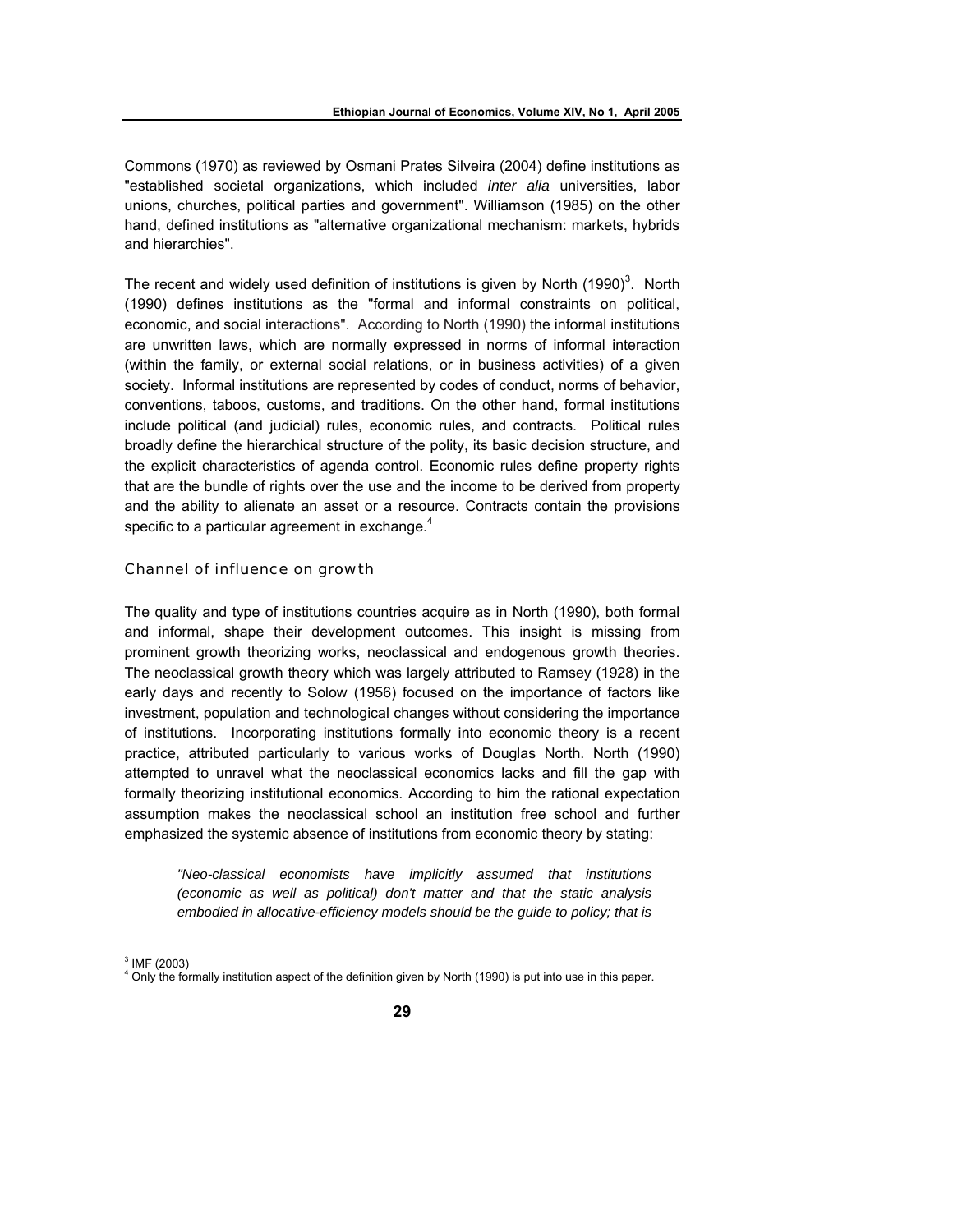*"getting the prices right" by eliminating exchange and price controls. In fact the state can never be treated as an exogenous actor in development policy and getting the prices right only has the desired consequences when you already have in place a set of property rights and enforcement that will then produce the competitive market conditions."* 

#### *Douglas North (1990)*

The rationality assumption of the neoclassical economics imply that markets are always efficient and there is no room for ideas, ideologies and hence, institutions. However, in real world, human interaction in the process of exchange, is constrained by incomplete information and limited mental capacity to process available information. The need to backup development efforts by quality institution arises here. Societies entail institutions as a means to reduce transaction costs that arise from asymmetrically held and costly information.

Hence, appropriate institutions contribute to growth by establishing an incentive structure that reduces uncertainty and promotes efficiency. According to Lora and Panizza (2002), good quality institutions can affect economic outcome of a given country by reducing transaction cost and facilitating market exchange, and by setting up a system of incentives, which involve societies in a productive activity.

#### How important are institutions empirically?

The central story of economic growth over the last 50 years has been the contrast between the years 1950-74 and 1975-2000. The former was a time of general prosperity, in which all strategies yielded positive outcomes; rich and poor countries, open and closed economies, temperate and tropical countries everyone did well. The twenty-year period between 1974 and 1994, however, was disastrous for virtually everyone except the East Asian Tigers and India; the developing world suffered a twenty-year growth collapse, from which it has only recently emerged. While the causes of the global recession in the 1974-1994 are fairly well-known, it is instructive to examine some of the differences between those countries that weathered the storm, and those that did not. In his study of a large sample of developing countries, Rodrik (1999) finds compelling evidence that weak public institutions and ethnically divided societies responded worse to the shock than did those with high quality institutions and united societies Ritzen, Easterly, and Woolcock (2000).

Moers (1999) empirically examined the relationship between institutions, and investment and growth for the period 1990-95 for 25 countries with a special focus on transition economies where the author believes institutional transformation plays a prominent role in the transition process. With the argument that the robustness of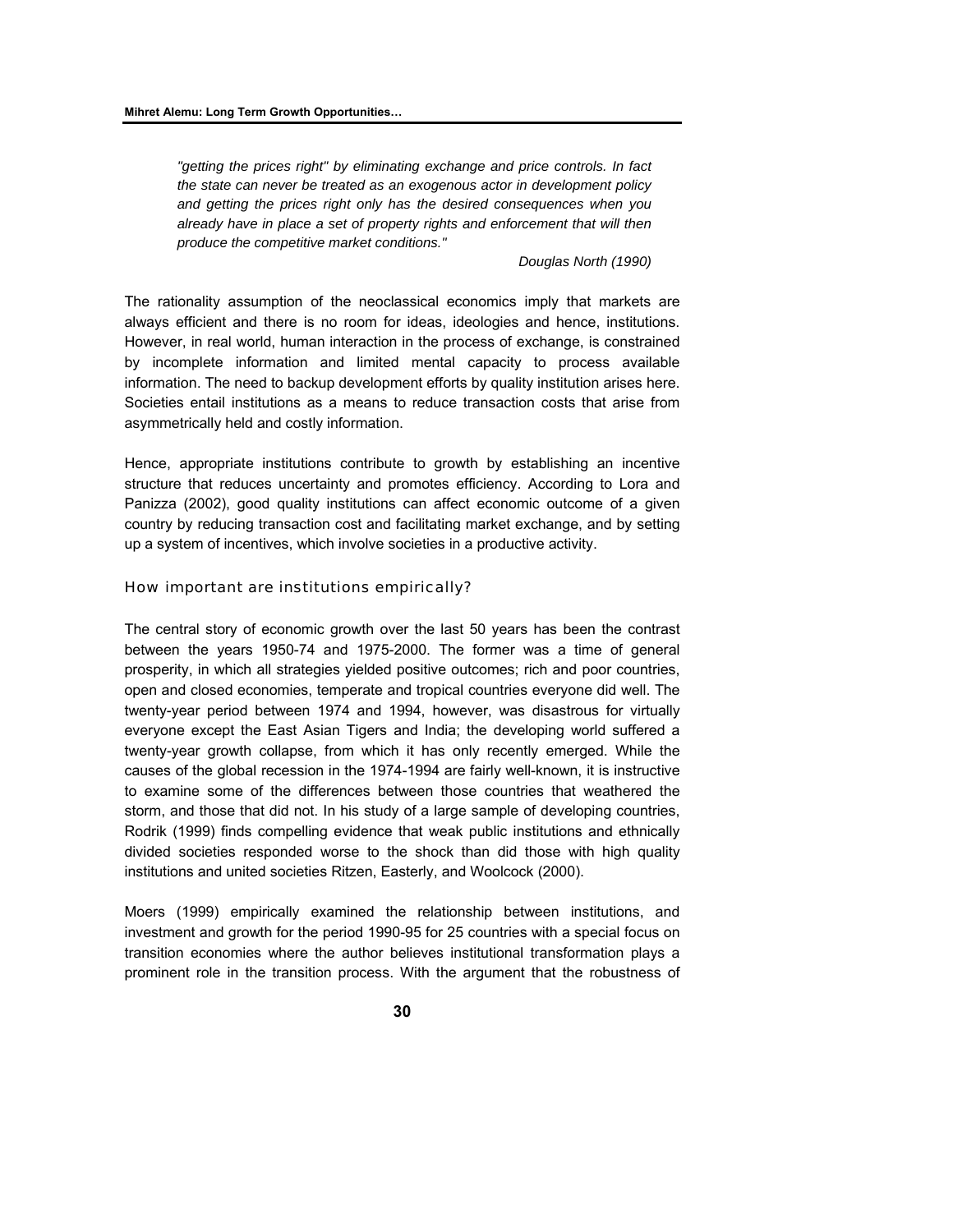objective institutional measures is limited in many empirical studies of growth, mainly due to the reason that their economic content is small and they don't capture uncertainties that economic agents perceive as crucial the author used subjective institutional measures<sup>5</sup>. Estimation results suggest that particularly public institutions are significant for growth especially through their influence on foreign direct investment. This suggests that macroeconomic stabilization and peace should be the main policy priorities in transition, closely followed by institution building. Generally, the significant results suggest that some 25 to 30% of the variation in growth across transition countries can be explained by variations in formal institutions. Current estimation results moreover indicate that the quality of institutions is *more* important than a host of variables which are generally considered to have a strong effect on growth and investment. Out of 15 control variables only inflation and war seem to have been relatively more important for growth performance in transition economies than institutions per se, with the latter again gaining some importance on inflation during the more recent period. This suggests that macroeconomic stabilization and peace should be the main policy priorities in transition, closely followed by institution building Moers (1999).

Rodrik, Subramanian and Trebbi (2002) empirically analyzed the respective contributions of institutions, geography, and trade in determining income levels among countries of the world. The authors attempted to answer questions like, how much of the astounding variation in cross-national incomes around the world can geography, integration, and institutions explain? Is there any interaction between these factors or do they operate additively? Does any one of the factors trump the other two? and what is the relative importance of each factor? To address such questions, the authors estimated a series of regressions in which incomes are related to measures of geography, integration, and institutions. Their findings on causal links among the determinants suggest that, there is a two-way positive link between institutional quality and integration/trade, which imply that an indirect effect of trade on income. In terms of the relative importance of the factors under consideration, their result indicates that the quality of institutions "trumps" everything else. According to the authors, once institutions are controlled for, measures of geography have weak direct effects on income, and a strong indirect effect through influencing the quality of institutions while the trade is almost always insignificant and the unexpected sign though it has a positive effect on institutional quality Rodrik, Subramanian and Trebbi (2002).

l

<sup>&</sup>lt;sup>5</sup> Objective institutional measures refer to universally observable indicators while subjective institutional measures are based on surveys and opinions (Moers 1999)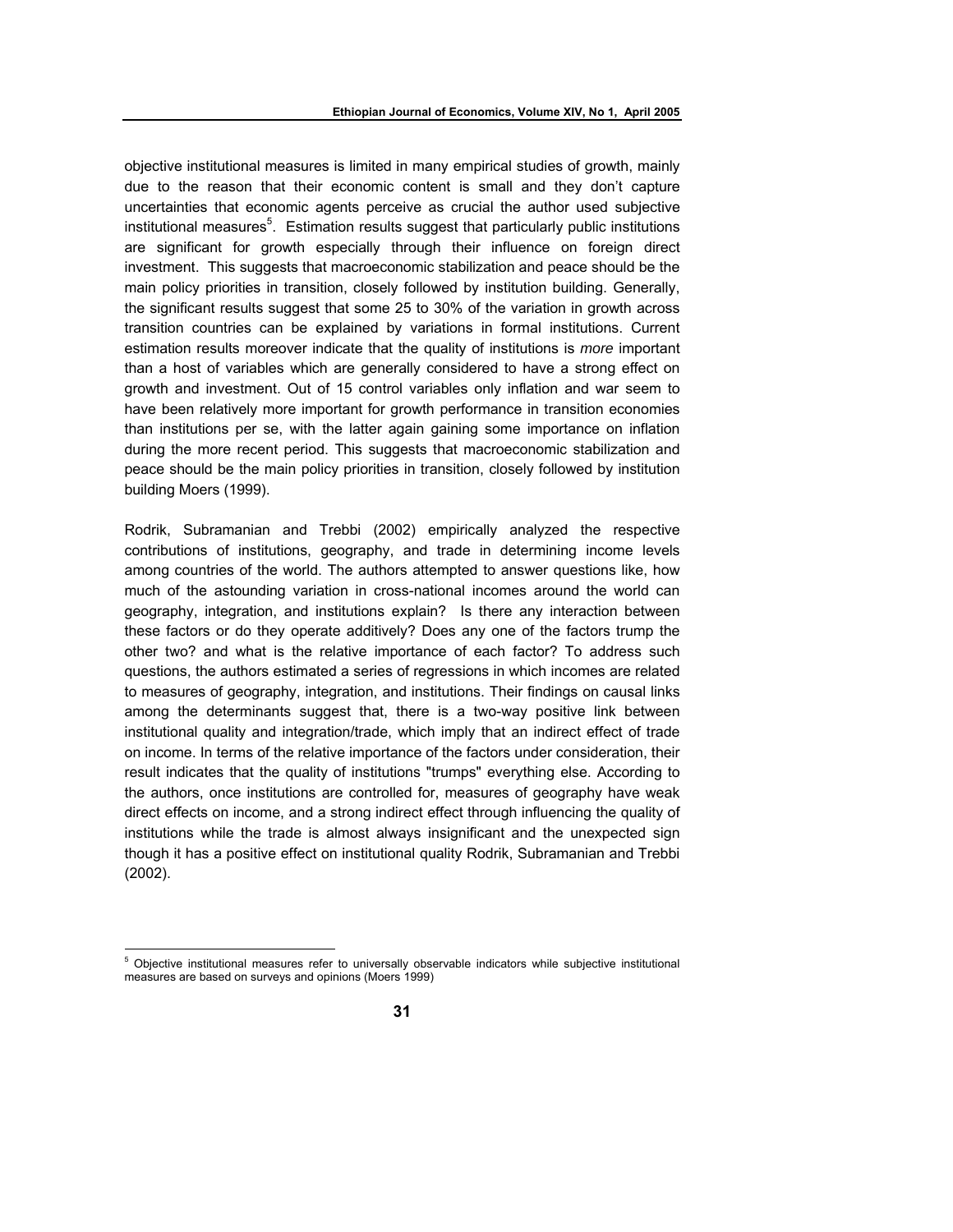On the other hand, Sachs (2003) claims the findings and conclusions of Rodrik, Subramanian and Trebbi, 2002 and similar findings of Acemoglu, Johnson, and Robinson (2001); Easterly and Levine (2002) as surprising conclusions. According to Sachs (2003), many of the reasons why geography seems to have affected institutional choices in the past (e.g. the suitability of locations for European technologies, the disease environment and risks to survival of immigrants, the productivity of agriculture, the transport costs between far-flung regions and major markets) are indeed based on *direct* effects of geography on production systems, human health, and environmental sustainability, and many of those very same channels would still be likely to apply today. Thus, the logic of the geographyinstitutions linkage is also the logic of a direct geography-productivity linkage. Based on these arguments, Sachs (2003) ran a two stage least square regression to estimate income as a function of institutional quality and an alternative measure for geography, malaria risk. Despite the findings of previous studies, in Sachs (2003) after controlling for the quality of institutions, the hypothesis that geography matters only through institutions was rejected. His findings suggest a direct effect of malaria transmission on income. Nevertheless, he also argues that the development process reveals complex interactions of institutions, policies, and geography Sachs (2003).

When we see the case of Ethiopia, though the country shares the same fate of underdevelopment with the other sub-Sahara Africa countries, there is no much record of an attempt to disentangle the factors behind the poor growth and standard of living records. Easterly's (2002) attempt among the few. He examines the growth process in Ethiopia first by conducting a growth accounting exercise. This is done by classifying the data into three distinct periods: the Monarchy, the Derg and the Reformist. He argued that negative total factor productivity is the main source to the recorded slow growth during all the three periods. Total factor productivity was persistently negative for the Derg period while it was positive in the other two periods. The negative total factor productivity during the Derg period, explained a general fact that capital accumulation was overstated since it was directed to non-productive uses, which could not truly be a capital accumulation. On the other hand, about half of the growth during the Reformist period came from policy changes such as financial deepening, real depreciation, and the reduction of the black market premium on foreign exchange. He finally analyzes what he considers the fundamental determinants of economic growth like good institutions, high literacy, high openness to trade, and a high degree of structural transformation. According to Easterly, these are the fundamental determinants, which go a long way towards explaining Ethiopia's currently low level of development Easterly (2002).

Alemayehu and Befekadu (2002) attempt to determine the factors of growth in Ethiopia focusing on the role of political economy factors, institutions/markets and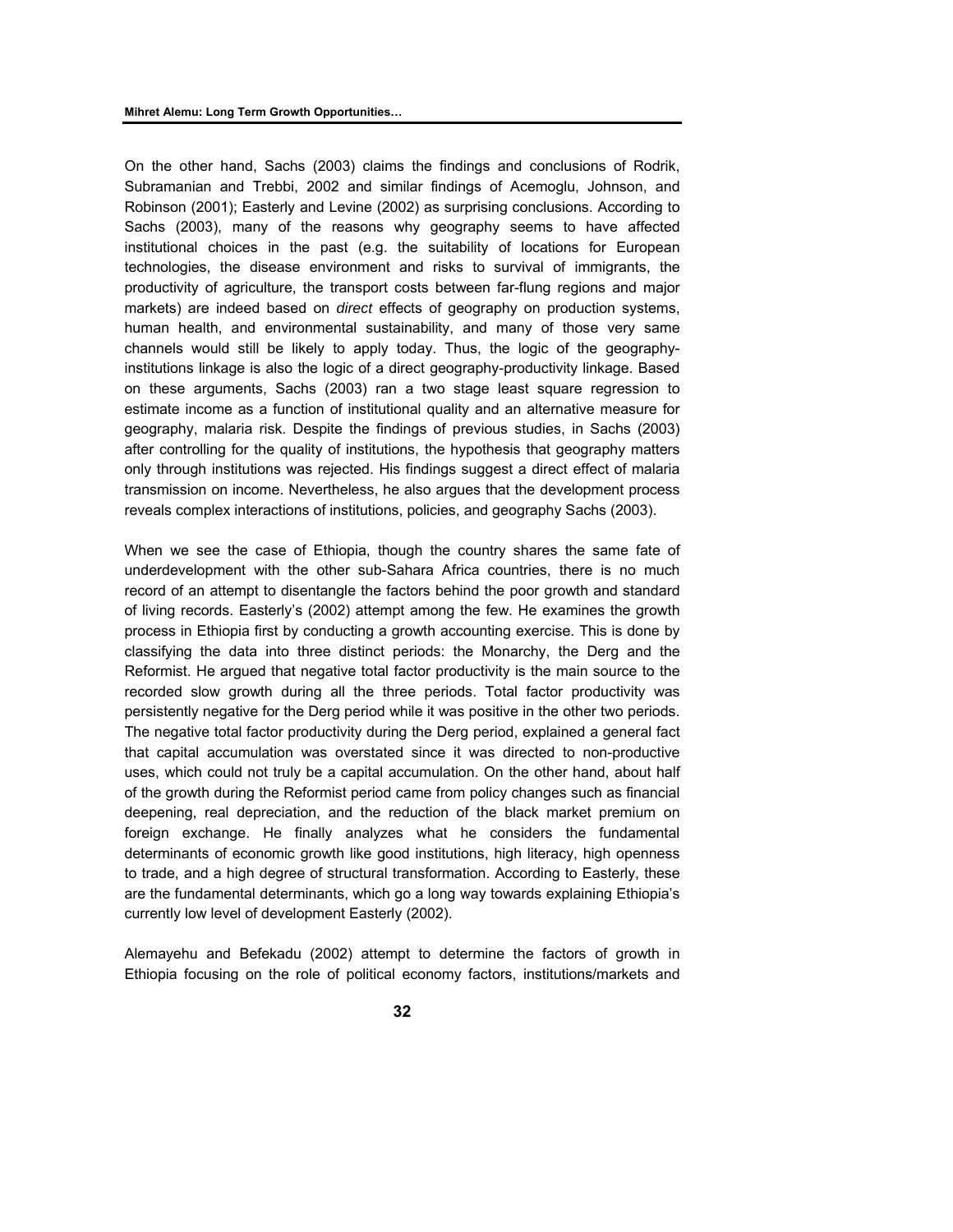agent's behavior in explaining the growth process in Ethiopia using a cross-country framework. They made regime-based classification of the last four decades: Imperial, Derg and EPRDF. Unlike the findings of Easterly (2002), applying the augmented Solow model total factor productivity in this case was negative irrespective of the regimes under consideration. Their finding suggest that, in the four decades under consideration, GDP growth was mainly due to the extensive use of capital and labor instead of total factor productivity growth. Factors like drought, international commodity prices, peace and security are the major determining factors of economic growth performance of the country mediated through institutions in a form of underdeveloped product, factor markets and the reaction of economic agents.

Netsanet (1997) attempts to see the relationship between economic growth and human resource development in Ethiopia for the period 1967/68-1994/95. In his study, apart from the physical capital and labor force size, education and nutrition are used as a proxy for human resource development. The conclusion of the study is that education particularly primary education has a positive impact on growth while nutrition is found to be insignificant though positive.

Another empirical work on growth performance of Ethiopia was done by Seid (2000) covering the period 1960/61-1998/99. In this study, in addition to physical capital and labor, variables like export, human development and rainfall are considered. According to his findings, the major determining factors of long run growth are labor, human capital, export, and rainfall.

|            | <b>GDP</b> | κ       | <b>INV</b> |          | <b>INF</b> | h        | <b>INS</b> |
|------------|------------|---------|------------|----------|------------|----------|------------|
| <b>GDP</b> |            |         |            |          |            |          |            |
| κ          | 0.98635    |         |            |          |            |          |            |
| <b>INV</b> | 0.97477    | 0.98382 |            |          |            |          |            |
|            | 0.97253    | 0.97461 | 0.957643   |          |            |          |            |
| <b>INF</b> | 0.97235    | 0.97260 | 0.964502   | 0.987834 |            |          |            |
| h          | 0.95541    | 0.93605 | 0.925845   | 0.974018 | 0.980142   |          |            |
| <b>INS</b> | 0.74784    | 0.79451 | 0.840169   | 0.702468 | 0.707118   | 0.613862 |            |

#### **Some correlations:**

## 2. Econometric analysis

Most growth theories predict that long-term economic growth is determined by accumulation of factors of production, physical and human capital, along with the increasing productivity of these factors. Empirical modeling of long term growth however, could easily get complex mainly due to the fact that factors that determine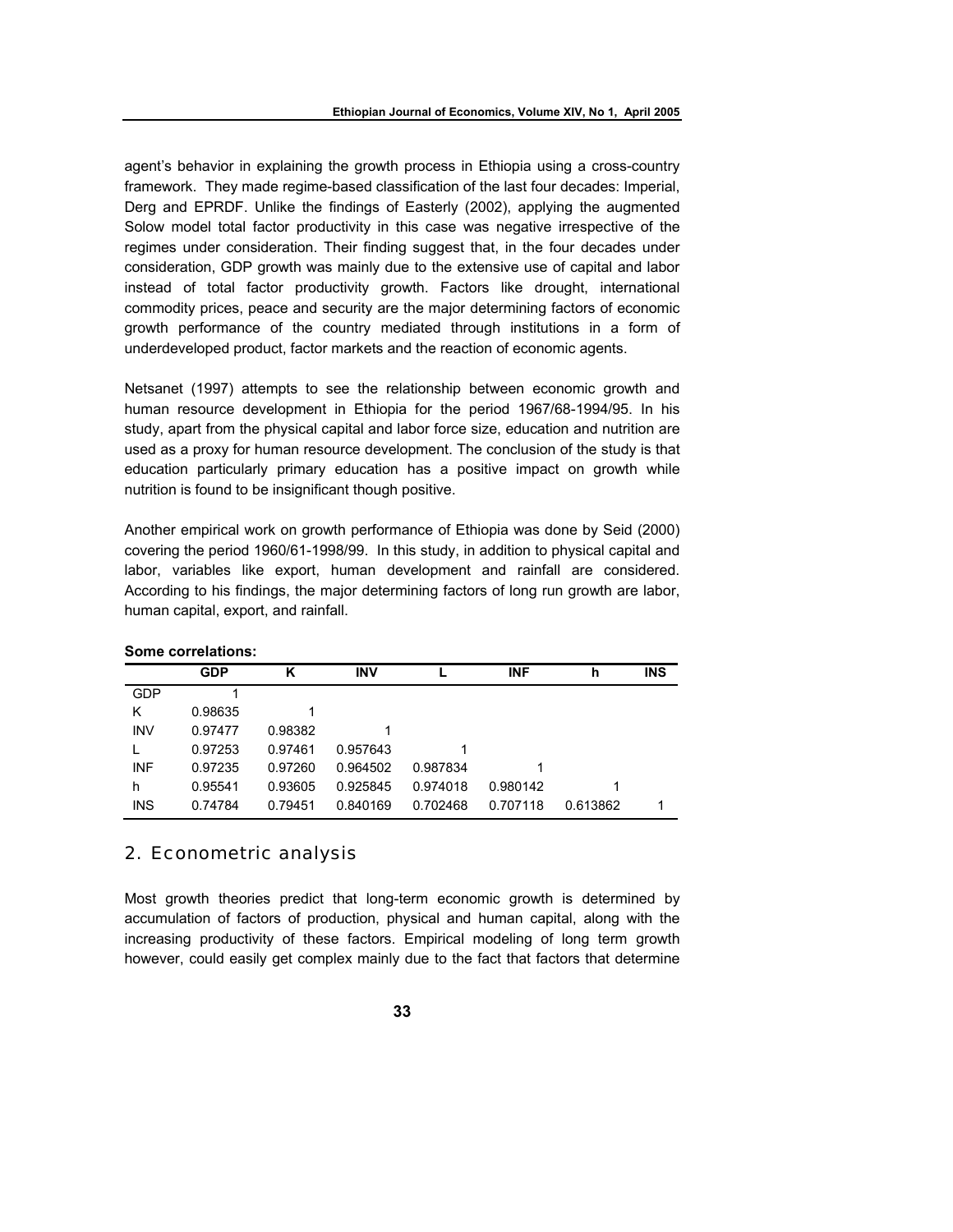long-term growth are numerous and could be economic, social, political, and ecological conditions. Not only that the factors are diverse but many of them could also be immeasurable and interrelated in a complex manner. This study adopts the following model as it is applied by most studies with the objective of analyzing the role of institutions in economic performance of either a given country or in a set of countries of interest<sup>6</sup>.

$$
Y = \alpha + \beta_i I + \beta_z Z + \bar{\varepsilon}
$$
 (1)

Where, *Y* is GDP, *I* represents measure of institutions, and *Z* represents other control variables

The Parameters  $\beta_i$  and  $\beta_z$  indicate the effects of institutional measures and other variables on economic outcome.

$$
Y_{t} = (N_{t}^{\beta n}, K_{t}^{\beta k}, L_{t}^{\beta l}, H_{t}^{\beta h}, Inf_{t}^{\beta i}, Rf_{t}^{\beta r})
$$
\n(2)

Taking log form,

$$
\ln Y_t = (\beta_n \ln N_t + \beta_k \ln K_t + \beta_l \ln L_r + \beta_h \ln H_t + \beta_i \ln \ln f_t + \beta_r \ln R f_t^{\beta r})
$$
 (3)

Where  $Y_t$  is GDP,  $N_t$  is institutional indicator,  $K_t$  is capital stock,  $Lr_t$  is labor force size, ht is human capital indicator proxied by Human development index,  $Inf_t$  is the total road network, Rf<sub>t</sub> is rainfall. Where, the **β**s represent individual parameters.

#### The data

 $\overline{\phantom{a}}$ 

The analysis covers the time period 1967/68-2002/03. Initial and recent years data, unavailable for some variables is calculated based on respective average growth rates of immediate following and preceding years. Also some data are generated by own calculation using standard methods like for example, UNDPs human development index calculation method is used to calculate the human capital and International country risk Guide to calculate to measure the quality of financial an economic institutions. Similarly the capitals tock is calculated base on the perpetual inventory method. Individual methods of generating indicators or proxies are explained as follows.

 $^6$  Such modeling was used by IMF (2003), Sachs (2003), Rodrik, Subramanian & Trebbi (2002), Moers (1999).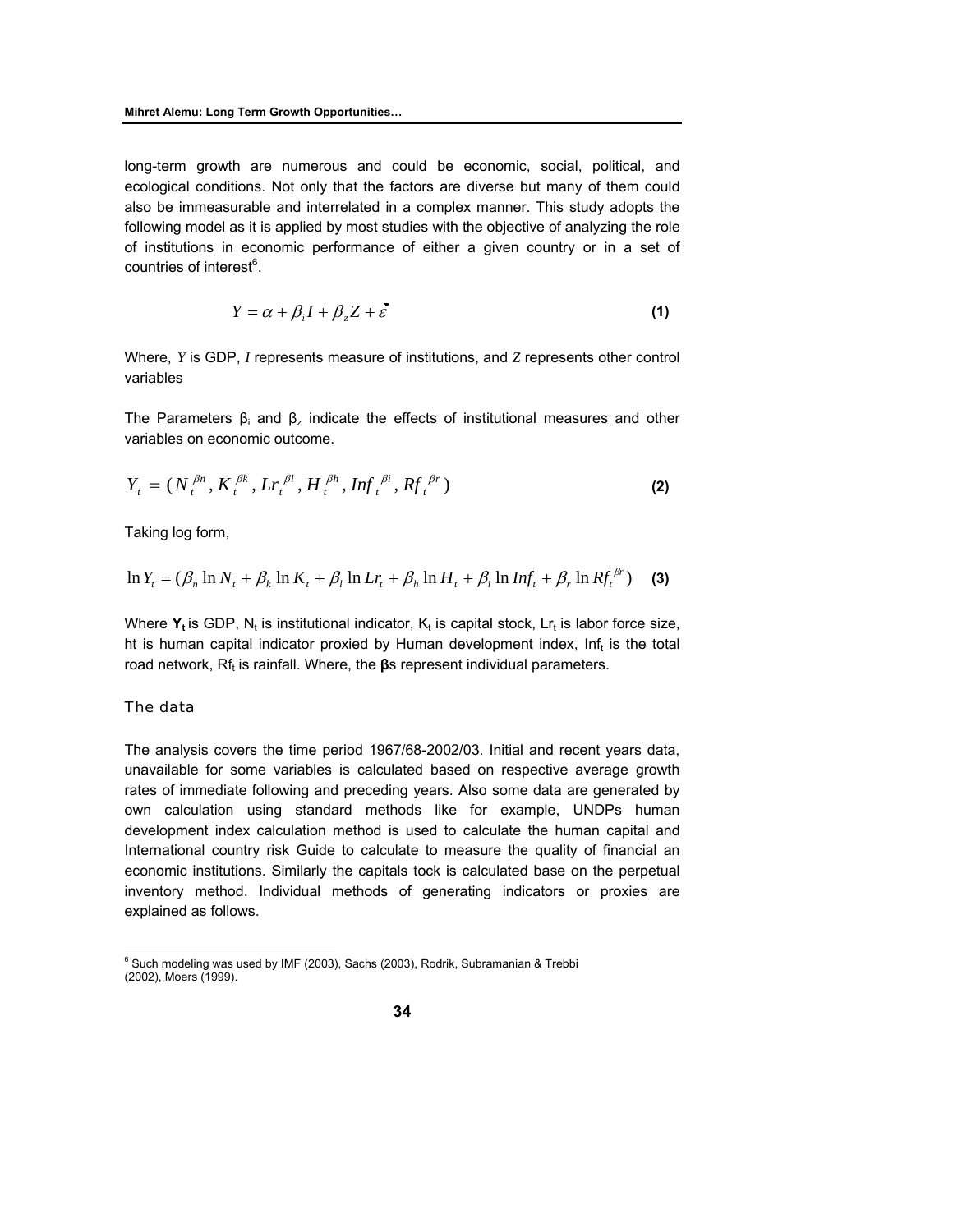#### *GDP* (Y<sub>t</sub>)

The dependent variable, Yt represents real GDP. The available data for real GDP from the Ministry of Finance and Economic Development (MOFED) has two different series. One for the period 1960/61-1980/81 and the other for 1980/81 – to date. The two GDP series have been linked using the growth rate of the latter series.

#### **Capital Stock (Kt)**

There is no ready-made data for capital stock. Hence, the stock of capital used in this paper is generated by own calculation adopting the perpetual inventory method  $(PIM)^7$ .

#### **Human Capital (ht)**

The human capital is proxied by *Human Development* index, which is generated using UNDP's calculation method as a composite index of health and education. According to UNDP's calculation, the composite human development index is given by education: measured by enrollment rate and adult literacy and health status: measured by life expectancy at birth and income<sup>8</sup>. Each index is calculated based on:

 Index = *Maximum Minimum Actual Minimum* − −

7 Capital stock is calculated using the PIM method following the work of (Hoffman 2000).

The general formula is given by:  $K_1 = K_0 - Dep+I_1$  $K_1 = K_0 (1 - \lambda) + I_1$ Where, K is capital stock λ is depreciation & I is investment

*Average life years of capital assets*

However, the challenging issue in this task is to estimate the initial year capital stock so as to apply the above formula and get the level of capital stock for consecutive years. According to the following table the average life of capital in Ethiopia is 16.9 years.

| Average me years or capital assets |                                   |                          |  |  |  |  |  |
|------------------------------------|-----------------------------------|--------------------------|--|--|--|--|--|
| <b>Type of Asset</b>               | Asset life year<br>(Service year) | <b>Depreciation Rate</b> |  |  |  |  |  |
| Construction                       | 30                                | 3.33                     |  |  |  |  |  |
| Machinery                          | 15                                | 6.67                     |  |  |  |  |  |
| Vehicle                            | 10                                | 10.00                    |  |  |  |  |  |
| <b>Cultivated Asset</b>            | 5                                 | 20.00                    |  |  |  |  |  |
| Total                              | 16.9                              | 5.9                      |  |  |  |  |  |
| Source: MoFED                      |                                   |                          |  |  |  |  |  |

The assumption used in calculating the capital stock for the year 1968-2003 is that whatever initial capita the country is endowed with it is going to wear out between 15-20 year of time. To allow this assumption the calculation went as back as 1943 taking investment of the beginning year as equal to the capital stock. Then after the above formula is used to calculate the stock of capital up to the year 2003.<br><sup>8</sup> Income is not included in the calculation of human development index used in this study.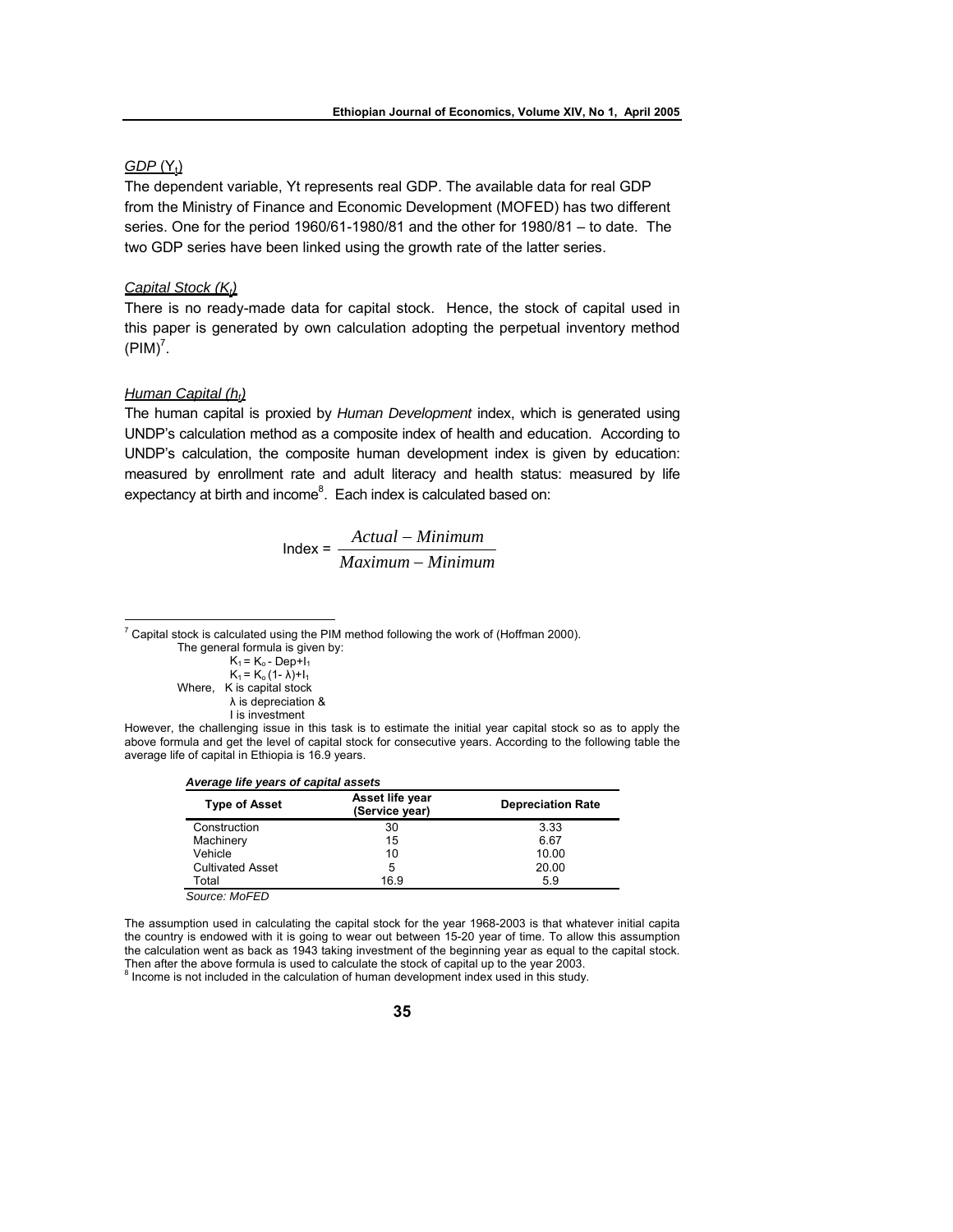Where, Minimum and Maximum are the minimum possible observed value for that specific variable. In the case of life expectancy the minimum is 25 years of age where the maximum is 85 years of age. While in the case of enrollment rate and adult literacy the minimum is 0 percent and the maximum is 100 percent. To calculate the composite human development index, health and education index are assumed to have 50 percent weight each.

#### *Labor force size( Lr<sub>t</sub>)*

As there is no time series data on the active labor force size, the year 1999 is taken from the 1999 national labor force survey and extended for the years before and after 1999 by the average population growth rate. Source for the 1999 national labor force survey is Central Statistical Authority.

#### *Institutional Quality index (N<sub>t</sub>)</sub>*

Institutional quality index is calculated for the whole period under consideration based on the international country risk guide. According to the international country risk guide, the institutional quality index is a composite index of economic, financial and political risk indicators. The economic risk indicator is composed of variables like, GDP per head, real GDP growth, Annual Inflation Rate, Budget Balance as a percent of GDP, and Current Account Balance as a ratio of GDP. The financial risk indicators are, Foreign Debt to GDP ratio, Debt service, Current account balance as percent of Export of Goods and Services, Net international reserve in months of Imports, and Foreign Exchange Rate. The political risk indicator is composed of indicators like, Government Stability, Socioeconomic Condition, Investment Profile, Internal Conflict, External Conflict, Corruption, Military in Politics, Religion in Politics, Law and Order, Ethnic Tension, Democratic accountability and Bureaucracy Quality. According to the international country risk guide all the indicators are given different level of maximum points while the minimum point is zero. In this study, economic and financial indicators are calculated using actual time series data of the indicators and the corresponding risk points given by the international country risk guide. Data for political risk indicator is taken from the international country risk guide and for the years unavailable it is extended by average growth rate<sup>9</sup>. Finally, the composite of this three country risk indicators is taken as a proxy for institutional quality index.

#### *Road network (INFt)*

 $\overline{\phantom{a}}$ 

Total road network per 1000 km<sup>2</sup>. The data source is Ethiopian Roads Authority.

<sup>9</sup> Since there is no other data source for the institutional quality indicators, extrapolation has been employed with all its limitations, to fill unavailable data of political indicators for some of the years the analysis covers.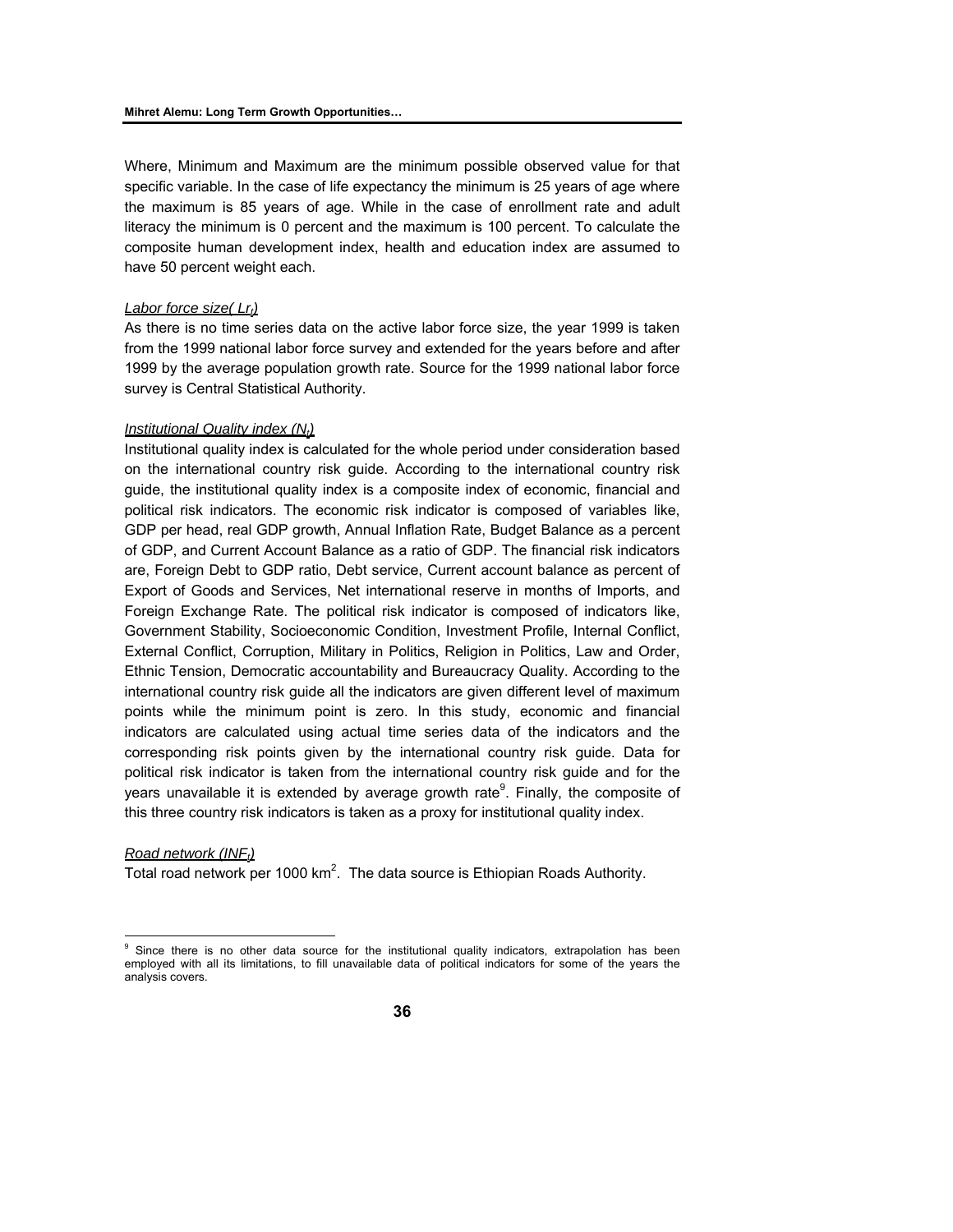#### Estimation procedures

Econometric analysis involving time series data, commonly encounter difficulties due to the presence of unit root or non-stationarity of variables where the mean and variance of the variable are not time invariant. Such characteristic of a time series data, if not addressed appropriately leads to either ignoring important information about the underlying data generating process or to a nonsensical regression results. To avoid such a problem the Box-Jenkins methodology suggests differencing or detrending the non-stationary variables. Differencing non-stationary variables removes the problem of nonsensical regression results but it leads to elimination of important long run information. Nevertheless, in a univariate models, this was the conventional way of dealing with non-stationary variables while in multivariate models the possible presence of a linear combination of integrated variables that is stationary /the presence of cointegrated variables/ makes the univariate Box-Jenkins methodology inappropriate. Variables are generally said to be cointegrated if a linear combination of non-stationary variables which are integrated of order *d* form a series which is integrated of a lesser order. To suppose any long run relationship, cointegration between non-stationary variables is required. Hence, cointegration between non-stationary variables implies the existence of a long run equilibrium to which an economic system converges over time while the absence of cointegration leads to the problem of spurious regression. In the case of multivariate models, the appropriate test strategy for unit root is based on the Augmented Dickey-Fuller test with a generous lag structure which allows for both constant and trend terms. The ADF test in addition to constant and trend terms, involves adding an unknown lagged first differences of the dependent variable to capture auto-correlated omitted variables that would otherwise, by default enter the residual Enders (1995) and Harris (1995).

In principle it is important to test the order of integration of each variable in a model, to establish whether it is non-stationary or not and how many times the variables needs to be differenced to result in a stationary series. Accordingly, the variables in this specific case are tested for unit root and order of integration using the Augmented Dickey-Fuller test. All the variables are non-stationary at level and their first difference is stationary implying an order of integration of I(1). The only exception is the capital stock which is I(2).

## Cointegration analysis

Following the Johansen approach, the general representation of a multivariate autoregressive model with *k* lags is given as follows.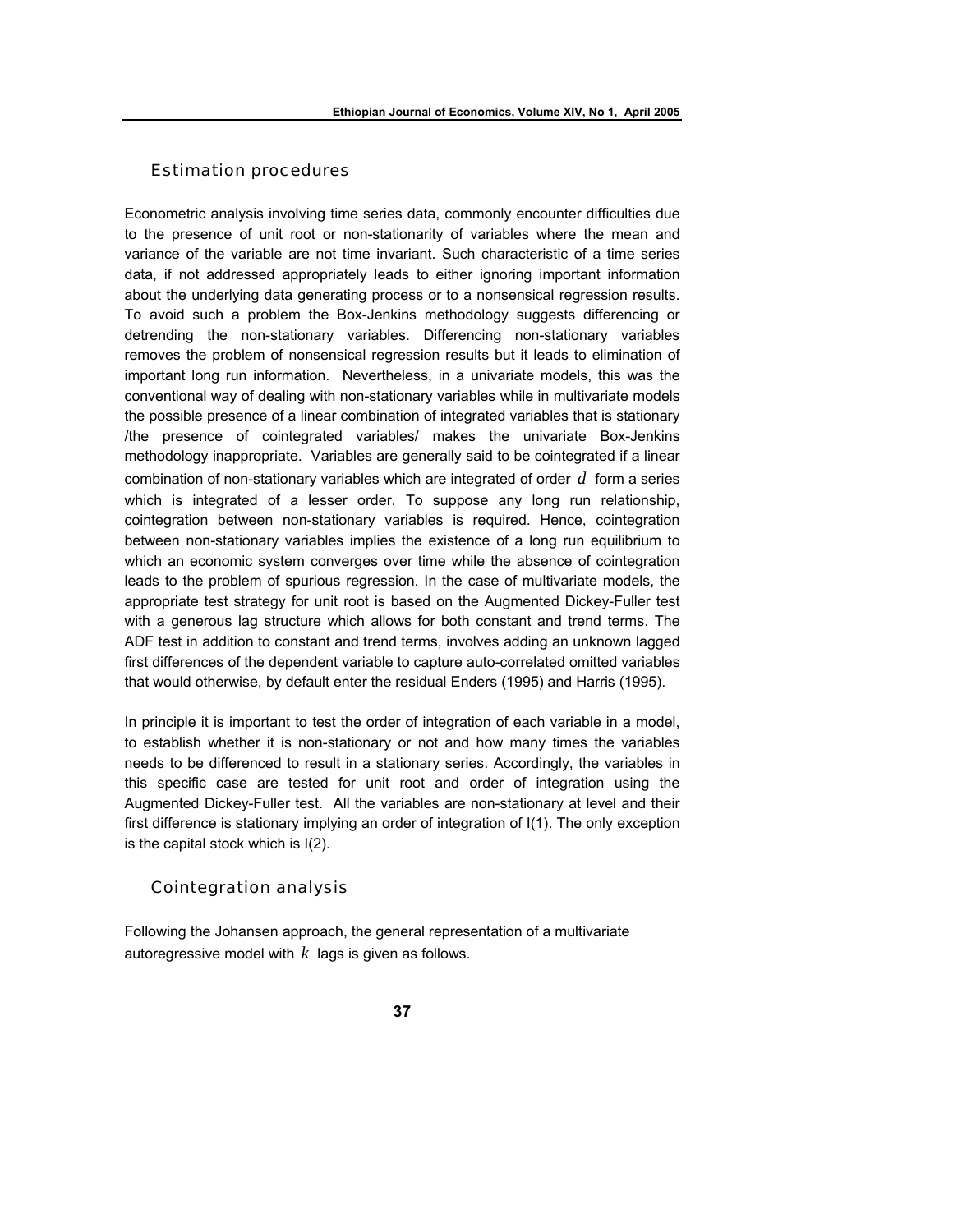$$
X_{t} = A_{1}X_{t-1} + ... + A_{k}X_{t-k} + u_{t} \quad u_{t} \sim IN(0, \Sigma)
$$
 (4)

Where,  $X_t$  is an  $(n \times 1)$  vector of all possibly endogenous variables

 $A_i$  is an  $(n \times n)$  matrix of parameters

Such a VAR model is given to estimate dynamic relationship among jointly endogenous variables without imposing strong priory restrictions on exogenity and endogenity of variables. Each variable in  $X_t$ , is regressed on lagged values of itself and the other variables (Harris, 1995).

Reformulating equation [4] into a vector error correction form:

$$
\Delta X_t = \Gamma_1 \Delta X_{t-1} + \dots + \Gamma_{k-1} \Delta X_{t-k+1} + \Pi X_{t-k} + u_t
$$
\n
$$
\tag{5}
$$

Where, estimates of Γ*i* and Π contains information about the short run and long run adjustments to changes in  $X_t$ , respectively. Moreover,  $\Pi = \alpha \beta'$  where,  $\alpha$ represents the speed of adjustment to disequilibrium and  $\beta$  represents a matrix of long-run coefficients. For such a system of equation with *n* possibly endogenous variables, one may face possibilities of 1) no cointegrating vectors and 2)  $r \leq (n-1)$ cointegrating vectors. Where,  $r$  is rank of matrix  $\Pi$ . The rank of  $\Pi$  determines the number of cointegrating relationships. There is a possibility that  $\Pi$  has a full rank where,  $r = n$  and it has a rank of zero where there are no cointegrating relationships. However in practice, the usual case is where  $\Pi$  has a reduced rank, i.e.  $r \leq (n-1)$ cointegrating vectors are present. It is generally not possible to apply ordinary regression techniques to the individual system such as [4:12] since what is obtained is an  $(n \times n)$  estimate of  $\Pi$ . For such a reason, Johansen (1988) presupposes that  $\Pi$  can be factorized into  $\alpha\beta$ <sup>'</sup>, where  $\alpha$  and  $\beta$  both can be reduced in dimension to  $(n \times r)$  and use the procedure of reduced rank regression to obtain estimates of  $\alpha$  and  $\beta$  [See Harris 1995, pp 79].

Following this, equation [5] is rewritten using the specific variables as: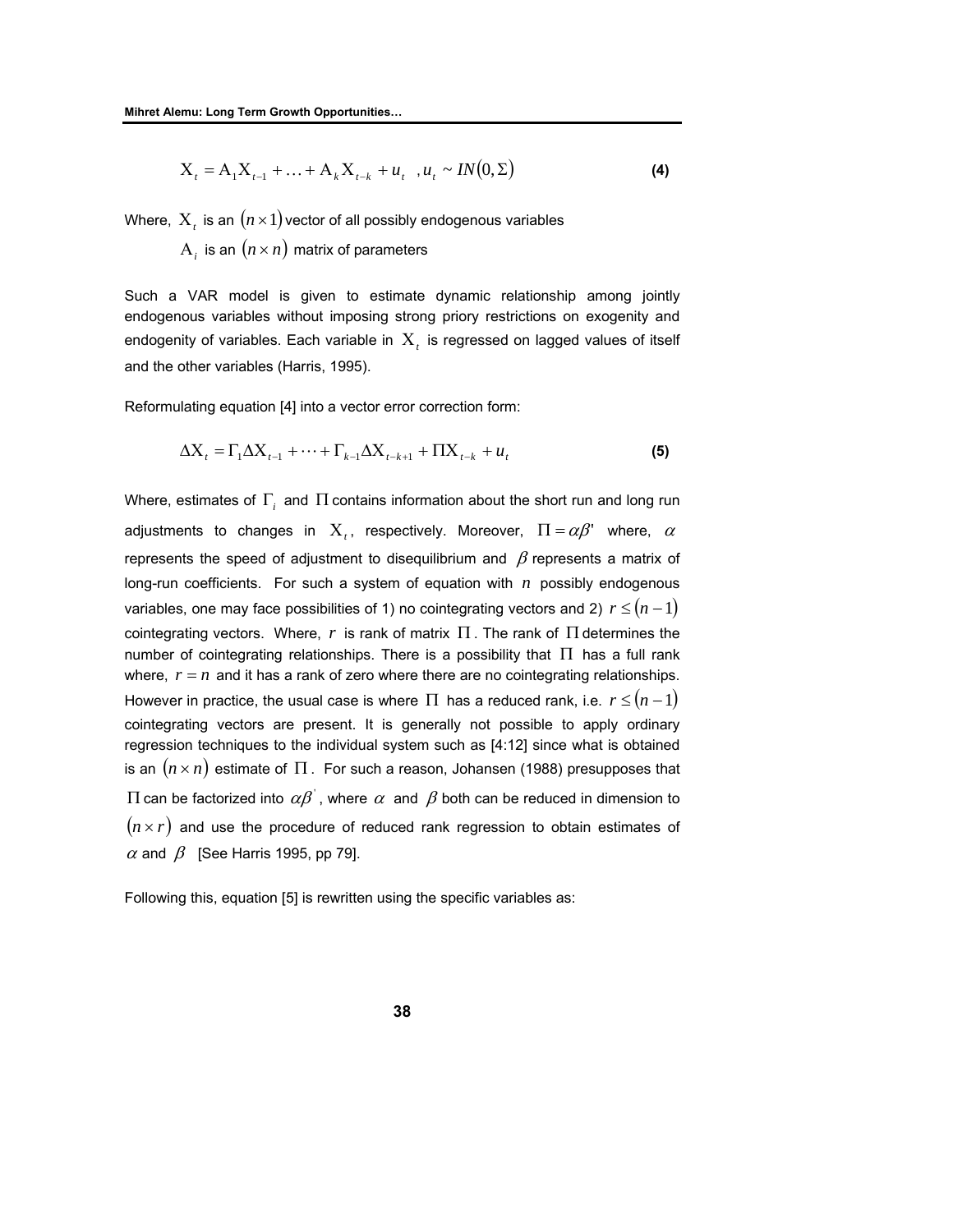| $\triangle LGDP$ , | $\triangle LGDP_{t-i}$                                                        | $\alpha_{11}\alpha_{12}\alpha_{13}\alpha_{14}\alpha_{15}$ |                                                                                      | $LGDP_{t-1}$ |  |
|--------------------|-------------------------------------------------------------------------------|-----------------------------------------------------------|--------------------------------------------------------------------------------------|--------------|--|
| $\Delta L$         | $\Delta L_{t-i}$                                                              | $\alpha_{21}\alpha_{22}\alpha_{23}\alpha_{24}\alpha_{25}$ | $\n  \  \left[ \beta_{11}\beta_{21}\beta_{31}\beta_{41}\beta_{51}\beta_{61} \right]$ | $LL_{i-1}$   |  |
| $\Delta LH$ .      |                                                                               | $\alpha_{31}\alpha_{32}\alpha_{33}\alpha_{34}\alpha_{35}$ | $\beta_{12}\beta_{22}\beta_{32}\beta_{42}\beta_{52}\beta_{62}$                       |              |  |
| ∆LINV              | $\bigg  = \Gamma_i \left  \frac{\Delta L H_{t-i}}{\Delta LINV_{t-i}} \right $ | $\alpha_{41}\alpha_{42}\alpha_{43}\alpha_{44}\alpha_{45}$ | $\beta_{13}\beta_{23}\beta_{33}\beta_{43}\beta_{53}\beta_{63}$                       | LINV.        |  |
| ΔLINS.             | $\Delta LINS$ <sub>t-i</sub>                                                  | $\alpha_{51}\alpha_{52}\alpha_{53}\alpha_{54}\alpha_{55}$ | $\beta_{14}\beta_{24}\beta_{34}\beta_{44}\beta_{54}\beta_{64}$                       | $LINS_{t-1}$ |  |
| ALINF.             | $\Delta LINF_{t-1}$                                                           | $\alpha_{61}\alpha_{62}\alpha_{63}\alpha_{64}\alpha_{65}$ | $\beta_{15}\beta_{25}\beta_{35}\beta_{45}\beta_{55}\beta_{65}$                       |              |  |

Testing for the number of cointegrating vectors that exist in  $\beta$  is equivalent to testing which columns of the  $\alpha$  matrix are zero. Cointegration test results of equation [6], using the Johansen procedure are summarized below.

| $H_0$ : rank=p | n-p | $\lambda_{\text{max}} = T \ln(1-\lambda_{r+1})$ | T-nm     | 95%  | $\lambda_{\text{max}} = T \ln(1-\lambda_i)$ | T-nm     | 95%  |
|----------------|-----|-------------------------------------------------|----------|------|---------------------------------------------|----------|------|
| $P=0$          | 5   | 48.45**                                         | $40.15*$ | 39.4 | $114.3**$                                   | $94.73*$ | 94.2 |
| P<1            | 4   | 23.98                                           | 19.87    | 33.5 | 65.87                                       | 54.58    | 68.5 |
| $P\leq 2$      | 3   | 20.6                                            | 17.07    | 27.1 | 41.89                                       | 34.71    | 47.2 |
| $P\leq 3$      | 2   | 11.92                                           | 9.875    | 21.0 | 21.29                                       | 17.64    | 29.7 |
| $P \leq 4$     |     | 7.94                                            | 6.579    | 14.1 | 9.372                                       | 7.765    | 15.4 |
| <b>P≤5</b>     | 0   | 1.432                                           | 1.187    | 3.8  | 1.432                                       | 1.187    | 3.8  |

*\*\* and \* indicate rejection at 1% and 5% level of significance, respectively.* 

As the above table shows, at 5% level of significance, both the  $\lambda_{\text{trace}}$  and the  $\lambda_{\text{max}}$ statistics reject the null hypothesis that there is no cointegrating relationship and support the presence of one cointegrating vector. For the procedures and details of  $\lambda_{\text{trace}}$  and the  $\lambda_{\text{max}}$  statistics [see Enders, 1995, PP 390-91]

|             |            | . .        |                |            |             |
|-------------|------------|------------|----------------|------------|-------------|
| <b>LGDP</b> | LL         | LН         | <b>LINVMIH</b> | LINS0.6    | <b>LINF</b> |
| 1.0000      | $-0.14438$ | $-0.43540$ | $-0.11862$     | $-0.88285$ | 0.078636    |
| 0.35921     | 1.0000     | 0.40372    | 0.28532        | 0.1772     | $-1.3830$   |
| 0.53937     | $-0.73221$ | 1.0000     | 0.059174       | $-0.57775$ | $-0.62003$  |
| $-1.1919$   | 0.95198    | 0.81203    | 1.0000         | $-3.0730$  | $-0.64152$  |
| $-1.3711$   | $-5.0727$  | $-4.4063$  | 0.21254        | 1.0000     | 5.4891      |
| 0.71413     | $-2.5100$  | 0.31575    | 0.0111087      | $-0.22952$ | 1.0000      |

**Table 2.2: Standardized** β **eigenvectors**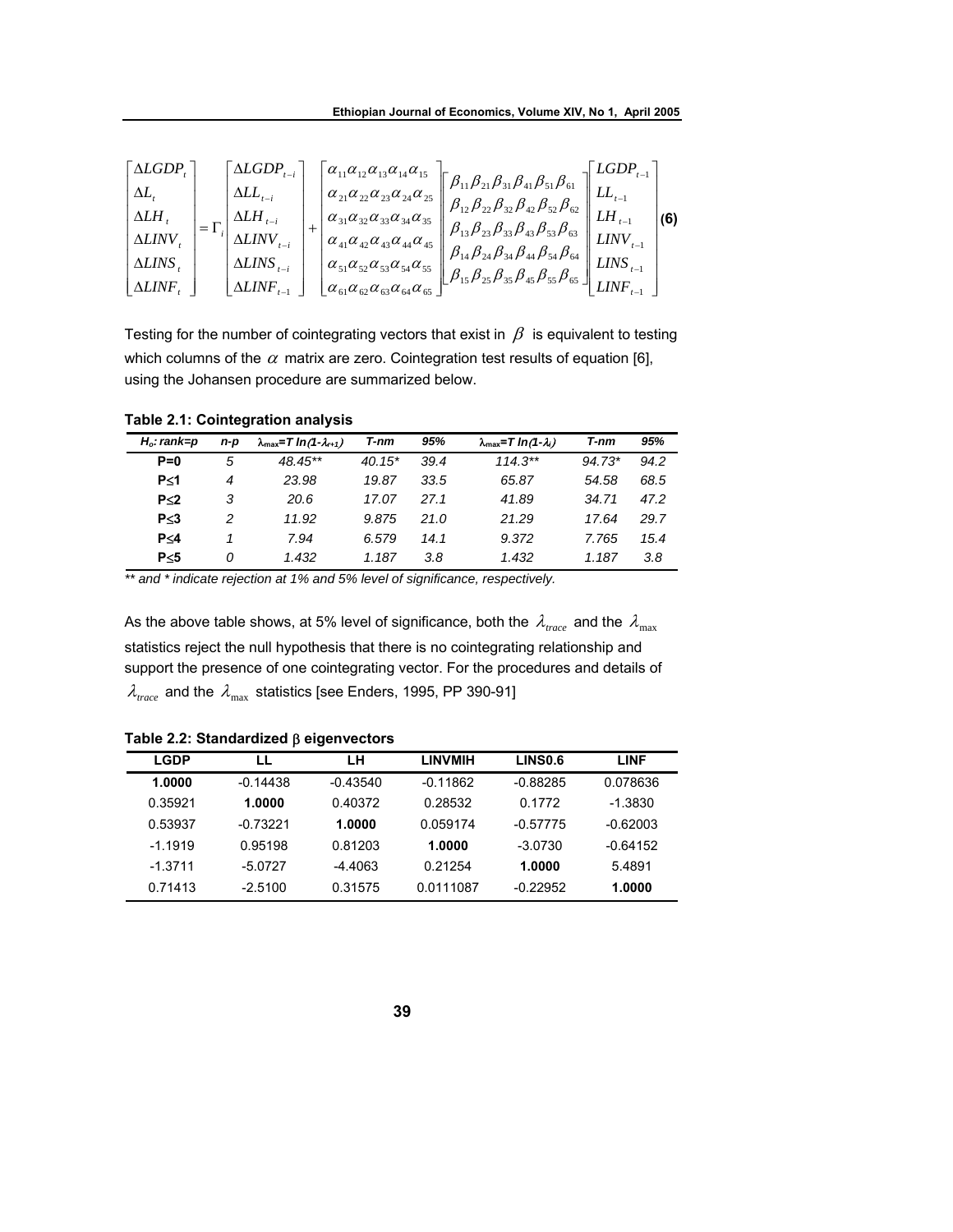| <b>LGDP</b> | $-0.37131$ | $-0.11761$  | $-0.23759$ | 0.028928    | 0.0065050   |
|-------------|------------|-------------|------------|-------------|-------------|
| LL          | 0.037116   | $-0.033123$ | 0.067664   | 0.0067795   | 0.00046715  |
| LΗ          | 0.062095   | 0.061149    | 0.051477   | $-0.031183$ | 0.0070984   |
| LINV        | 0.42558    | -0.86838    | $-0.74333$ | $-0.23374$  | $-0.051255$ |
| <b>LINS</b> | 0.31185    | 0.028685    | -0.094614  | 0.0080438   | -0.0078961  |
| LINF        | $-0.40861$ | 0.075750    | 0.059623   | -0.012364   | $-0.014192$ |

#### **Table 2.3:** α **coefficients**

*Vector AR 1-2 F(50, 17) = 1.4233 [0.2148]* 

*Vector normality Chi^2(10)= 15.623 [0.1110]* 

*Testing for vector error autocorrelation from lags 1 to 2* 

*Chi^2(50)=110.6 [0.0000] \*\* and F-form(50,17)=1.4233 [0.2148]* 

Once the cointegration test is conducted and a vector of one cointegrating relationship is obtained, the next step is to identify the unique cointegrating vector that forms a long run relationship. In order to do this,  $\alpha$  and  $\beta$  coefficients restriction tests should be conducted. The  $\alpha$  coefficient test is equivalent to weak exogenity test while the  $\beta$  coefficient tests the level of significance of each variable in the unique vector.

#### **Table 2.4: Zero restriction tests on** α **coefficients**

|             | LR-test $\chi^2$ (1) | <b>P-Value</b> |
|-------------|----------------------|----------------|
| LL          | 0.7004               | 0.4027         |
| LН          | 0.37058              | 0.5427         |
| <b>LINV</b> | 0.17607              | 0.6748         |
| <b>LINS</b> | 7.0888               | $0.0008**$     |
| <b>LINF</b> | 8.9482               | $0.0028**$     |

*\* indicates rejection at 1% level of significance.* 

According to the  $\alpha$  coefficient tests all the variables are found to be weakly exogenous except the variables LGDP and LINS and LINF. Rejection of the weak exogenity of the variable indicate a possible simultaneous relationship with LGDP.

**Table 2.5: Zero restriction tests on** β **Coefficients of Variables** 

|             | LR-test $\chi^2$ (1) | <b>P-Value</b> |
|-------------|----------------------|----------------|
| LL          | 1.2011               | 0.2731         |
| LH          | 11.076               | $0.0009**$     |
| <b>LINV</b> | 9.7451               | $0.0018**$     |
| <b>LINS</b> | 22.55                | $0.0000**$     |
| <b>LINF</b> | 0.39408              | 0.5302         |

*\*\* rejection at 1% level of significance*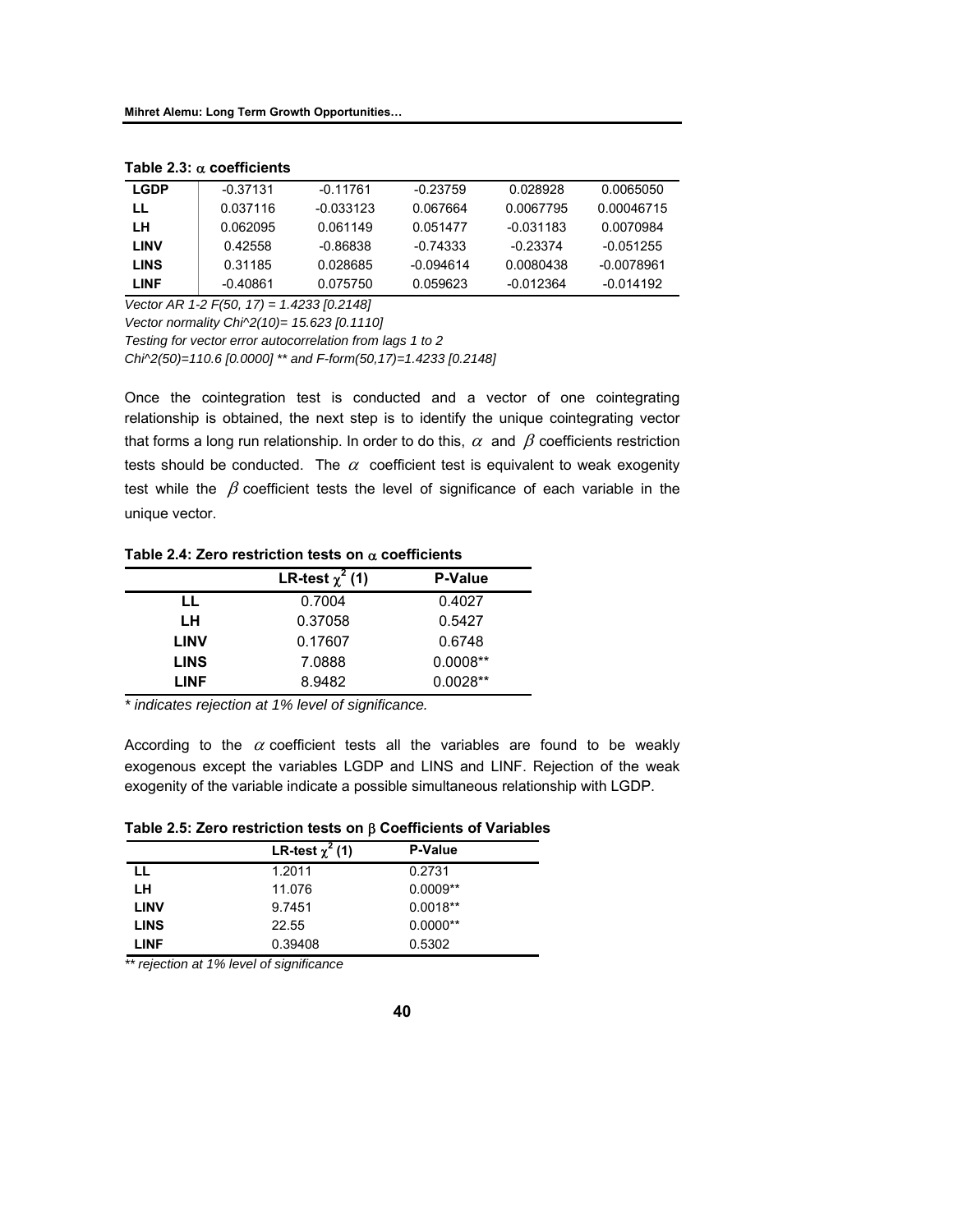As it is clearly seen in the above table zero restriction tests for  $\beta$  coefficients indicate that all the variables, except for LL and LINF, are significant in the long run model. With this, getting a unique vector of the long run relationship requires further restriction tests on  $\alpha$  and  $\beta$  coefficients. Combined restriction test results on endogenous and insignificant variables is summarized bellow.

| <b>LR-Tests</b>             | LINF   | LINS     | I INV    | 1 H      |        | LGDP      |
|-----------------------------|--------|----------|----------|----------|--------|-----------|
| $\chi^2(1)$ =1.2152(0.5447) | 0.0000 | -0.87020 | -0.10524 | -0.45530 | 0.0000 | 1.0000    |
| $\chi^2(1)$ =1.2152(0.5447) | 0.0000 | 1.0000   | -0.12094 | -0.52321 | 0.0000 | $-1.1492$ |

Based on the probability of the above test, both the endogenity of the variable LGDP& LINS and insignificance of the variable LH is accepted. Hence we can proceed with the unique long run vector that is obtained from this test:

$$
LGDP = \alpha_{11} (\beta_{11} LL + \beta_{21} LH + \beta_{31} LINV + \beta_{41} LINS + \beta_{51} LINF)
$$
  
\n
$$
LGDP = -0.3713 [(0.45530 LH + 0.10524 LINV + 0.87020 LINS)]
$$

At this stage though the estimation is not fully complete, the above vector from the Johansen cointegration analysis provides indicative information about the long run relationship between the dependent variable, LGDP and the explanatory variables. The sign and magnitude of the coefficient  $\alpha_{11}$  shows that there is moderate adjustment towards equilibrium.

Once the Cointegration analysis is complete and the unique vector is obtained, the next step is to estimate the short run model. The short-run structure of the model is also important in terms of the information it conveys on the short-run adjustment behavior of economic variables. In modeling the short run, Hendry approach of general-to- specific modeling is adopted. To obtain the parsimonious representation of the system, a short run VAR is modeled in error correction form (VECM) with the cointegration relationships included.

$$
\Delta \ln X_t = \sum_{i=1}^k \Gamma_i \Delta \ln X_{t-i} + \alpha \left( \hat{\beta_1} \tilde{X}_{t-1} + \beta_2 \tilde{X}_{t-1} \right) + u_t
$$
 (7)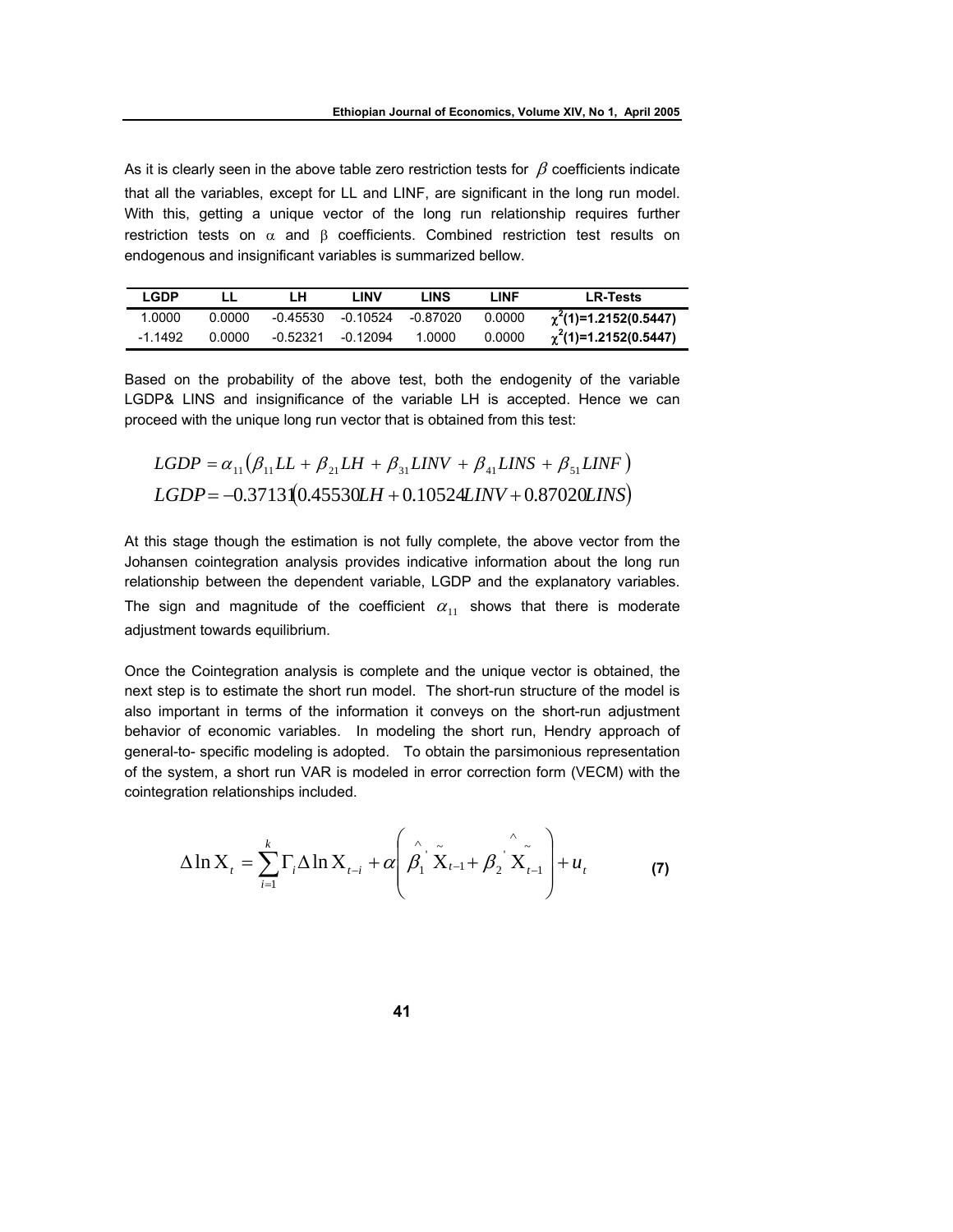Where,  $\Delta \ln X$ , represents a vector of change in endogenous variables, in this case LGDP and LINS.  $\Delta \ln X_{i-i}$  represents a vector of lagged explanatory variables

including lagged values of LGDP and LINS.

$$
\alpha \left( \stackrel{\wedge}{\beta_1} \tilde{\mathbf{X}}_{t-1} + \beta_2 \tilde{\mathbf{X}}_{t-1} \right)
$$
 represents

the error correcting terms. The equation is estimated simultaneously using full information maximum likelihood (FIML). As stated by Johnston (1997), in estimating a system equation, FIML is superior than single equation methods of two stage least squares.

Following the above argument the short run dynamics is estimated simultaneously using Full Information Maximum Likelihood Method. The estimation results are summarized below.

| The dependent variable is $\triangle$ LGDP |                    |          |               |  |  |  |  |
|--------------------------------------------|--------------------|----------|---------------|--|--|--|--|
| Variable                                   | <b>Coefficient</b> | t-value  | t-probability |  |  |  |  |
| <b>ALINS</b>                               | 0.83596            | 3.316    | 0.0033        |  |  |  |  |
| $\Delta$ LGDP <sub>t-1</sub>               | 0.56398            | 3.525    | 0.0023        |  |  |  |  |
| $\Delta$ LGDP <sub>t-2</sub>               | $-0.45846$         | $-2.600$ | 0.0176        |  |  |  |  |
| $\Delta$ LINS <sub>t-1</sub>               | $-0.41958$         | $-2.908$ | 0.0090        |  |  |  |  |
| $\Delta$ LRFDM <sub>t-1</sub>              | 0.00278            | 2.663    | 0.0154        |  |  |  |  |
| ΔLL                                        | 0.63844            | 2.479    | 0.0227        |  |  |  |  |
| Constant                                   | 2.4525             | 3.564    | 0.0021        |  |  |  |  |
| <b>VECGDP</b> <sub>1-1</sub>               | $-0.60887$         | $-3.500$ | 0.0024        |  |  |  |  |

**Table 2.6: Estimation results of PVECM** 

From the system estimation results summarized in the above table, the variables significant in determining the short run growth in Ethiopia are institutions, labor, and rainfall of the previous period. This variables affect growth performance of the country positively. The error correcting term, VECGDP $_{t-1}$  indicates that a 60.8 % adjustment towards equilibrium every year.

From the long run model it is to be recalled that we found labor to be insignificant. One of the possible reasons for this is perhaps the existence of surplus labor in the economy. Institutions on the other hand are found to be significant in both the short and long run models indicating that one of the possible reason for the disappointing economic performance of the country is weak institutional quality.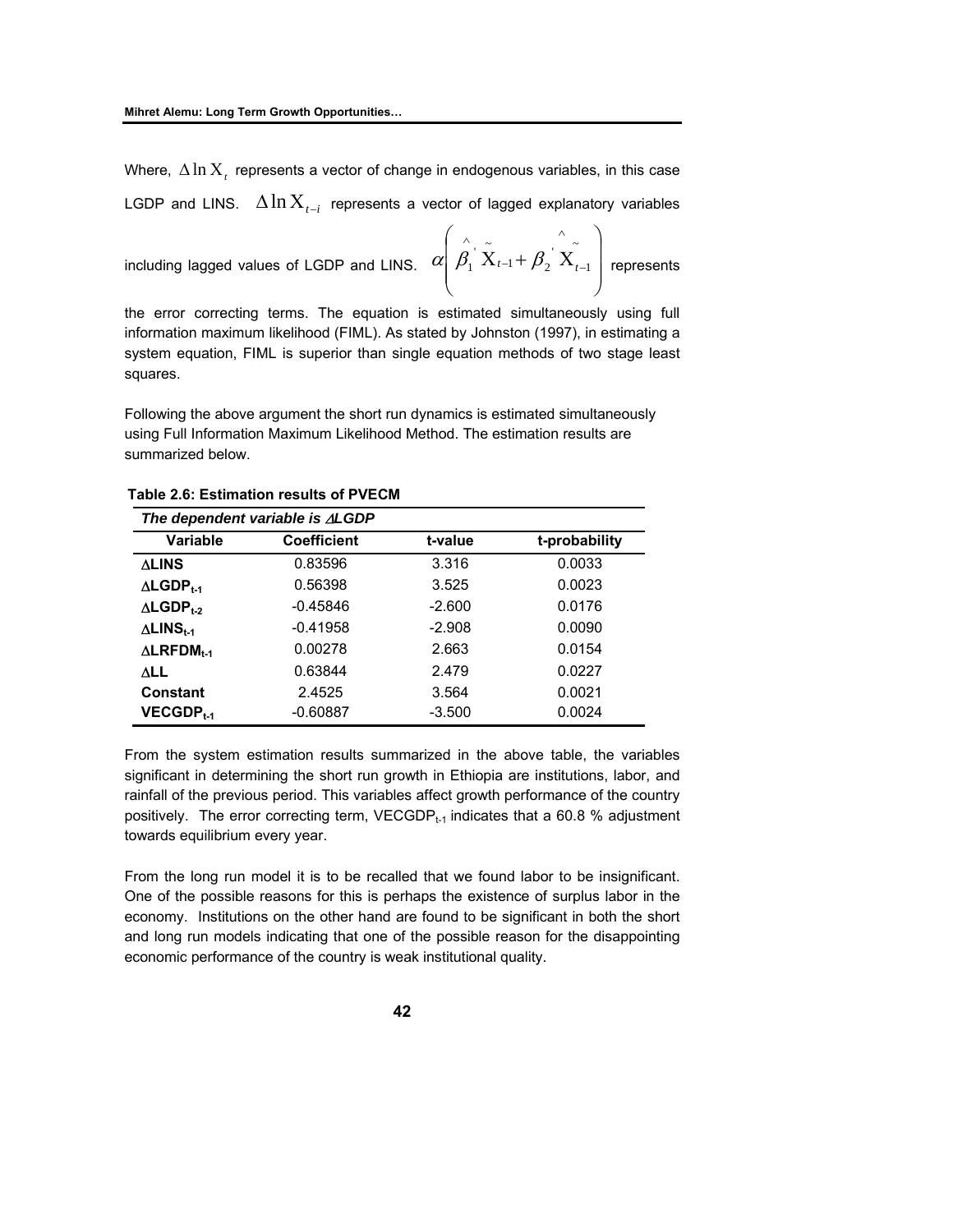Given Human capital on the other hand is only significant in the long run. This should not be surprising the development stage of the economy where traditional agriculture, which highly depends on the vagaries of nature, contributes to nearly half of the annual GDP. Moreover, since activities in the agricultural sector are not modern technology oriented, the importance of human capital in determining growth of the country is unlikely to be apparent unless structural transformation occurs. Note that this only implies skilled labor may not be efficiently used in traditional economies without undermining the role of the former in transforming the latter.

## 3. Conclusion and policy recommendations

Although attaining growth is crucial for sustainable development, many developing countries in the world failed so far to achieve persistent growth. Hence, societies suffer from the consequential effect of poor development. Ethiopia is one of the least developed countries in the world where nearly half of its population are living in absolute poverty. Attaining growth and development to bring changes in the livelihood of the people has been a challenge for policy makers for quite a long period of time. In this regard understanding the growth process of the country becomes important as good knowledge about sources of growth is key to designing appropriate policy framework. However, only few researches have attempted to explain long-term growth in Ethiopia.

This study has attempted to study the role of institutional factors in determining growth performance of the country. In doing so the paper has employed a time series econometric technique of cointegration analysis on long-term time series data that covered the period 1967/68-2002/03.

As many empirical works on growth suggest, the paper assumed a two-way link between economic growth and the explanatory variables. Nevertheless, such an interrelationship is found only between economic growth and institutional quality. The research addressed this issue by solving the short run dynamics using Full Information Maximum Likelihood estimation technique.

The findings of the cointegration analysis support long run relationship between the dependent variable and the explanatory variables. In the unique cointegrating vector that forms the long run relationship, the variables labor and infrastructure are found to be insignificant. On the other hand, physical capital, human capital and institutional quality are found to be significant explaining factors in the long run model. The findings confirm the hypothesis of the paper, that accumulation of factors of production as well as institutional quality matter for the growth process of the country.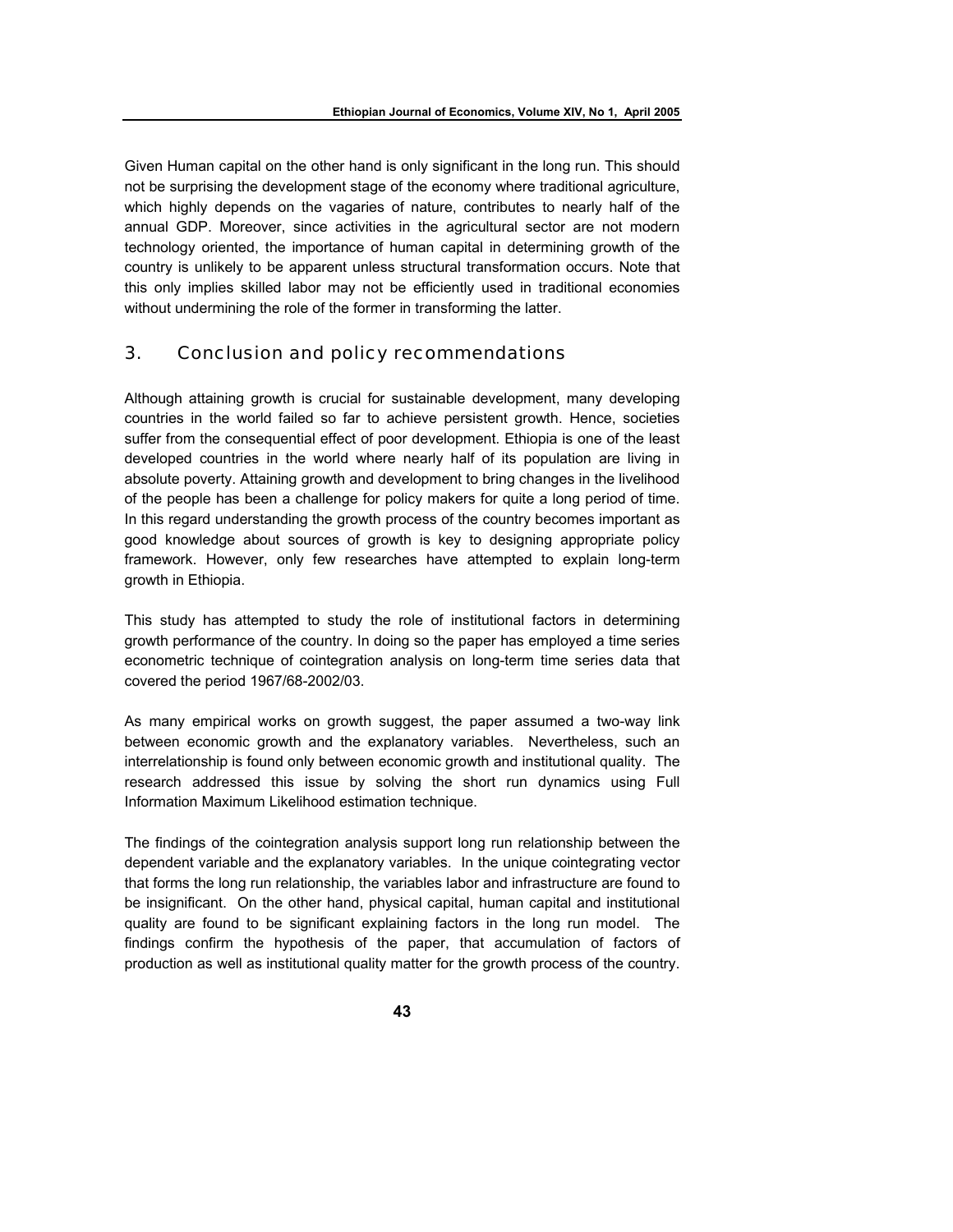Furthermore, the error correction model also indicated change in the log of institutions, labor, and rainfall are found to be significant in the short run.

Overall, the results of this study indicate that in addition to factor accumulation, building a good quality and efficient institutions are crucial to free the country from underdevelopment. One of the reasons why institutions are important for growth theoretically is that good quality and efficient institutions reduce the cost of production and make markets work more efficiently. Hence, for better outcome, government policies at macro and micro level should be supported by good quality institutions which insure, law and order, bureaucracy quality, and accountability while preventing corruption and conflicts. Particularly to build a strong and successful market based economy setting appropriate institutions in place is important. Institutions that protect property rights, provide appropriate regulations for different markets (such as – product, factor and financial markets) and that institutions that support macroeconomic stabilization.

*Details of institutional design.* There is little understanding of what specific institutional forms will work best in any specific context. For example, high levels of income and wealth have been achieved among the advanced economies under a range of institutional structures—including various legal and regulatory approaches, and different degrees of state involvement in the economy. Similarly, fast-growing developing economies such as China, Botswana, and Mauritius have been able to achieve these results under substantially different institutional arrangements.

*Reform strategies and priorities.* Similarly, we know little a priori about what reform strategies—including priorities and sequencing—will be most effective in any particular set of circumstances. Countries that have experienced significant institutional change over recent decades—including China, Chile, and the central European economies—have done so using vastly different approaches.

It may not be possible—and indeed, as discussed below, may not be desirable—to draw general conclusions and "reform rules" from such experiences. What the two points above *do* imply is that institutional design and reform are likely to have important country-specific components (and sometimes time-specific ones as well). In particular, North (1990) and others have emphasized that institutional arrangements and reform strategies that appear to have worked well in one country are unlikely to perform as effectively if transplanted to another, at least without adaptation and innovation to suit local circumstances. For example, the particular institutional arrangements used to protect property rights and uphold the rule of law in China are in part an outgrowth of broader economic and political developments in that country, and may not be readily adopted elsewhere. Similarly, the concept of international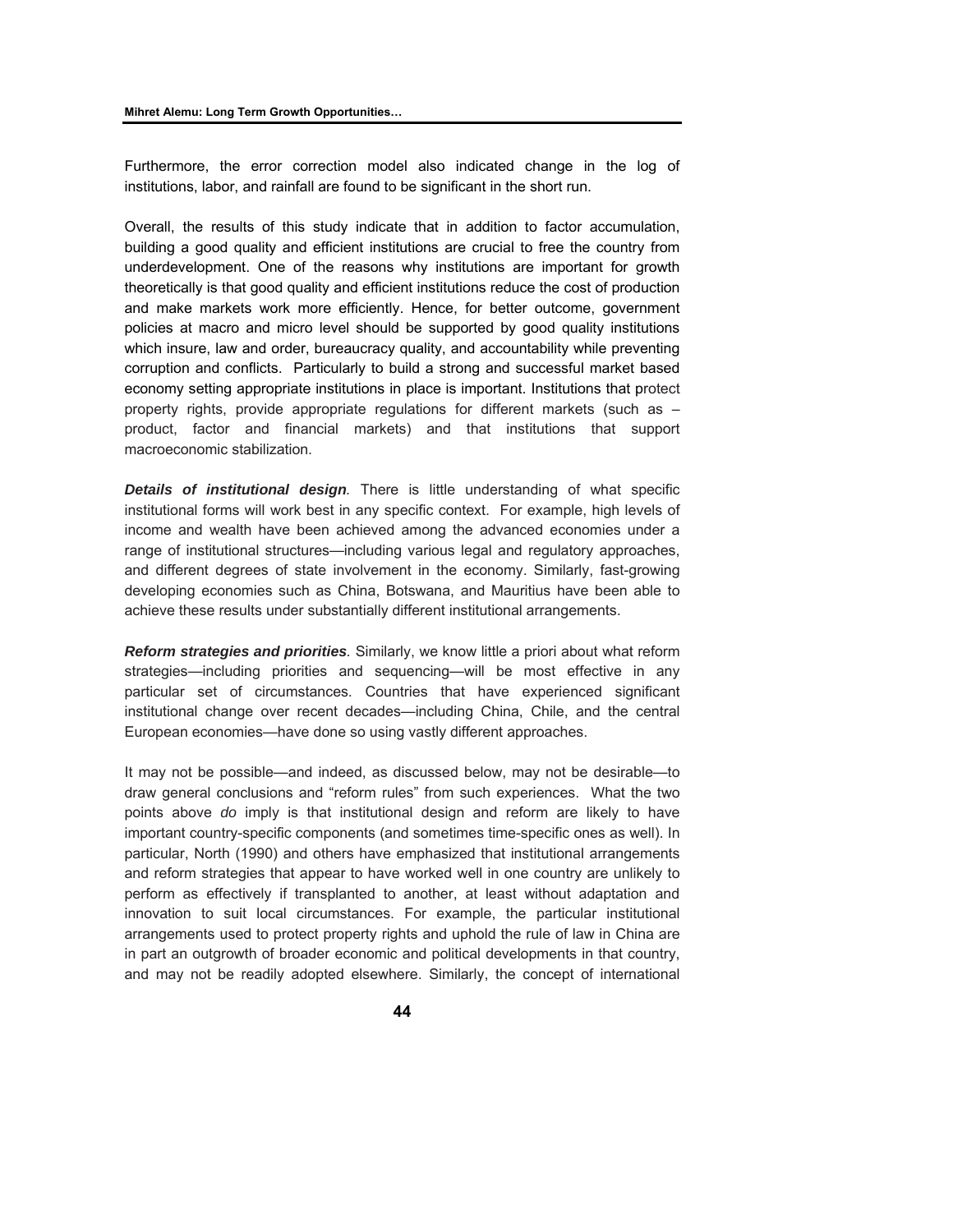"best practice" is unlikely to be meaningful when applied to detailed specifications of institutional forms.

### **What can policy do to spur institutional reform?**

That being said, there is a role for policies in fostering institutional development development that will in turn promote policy sustainability and economic growth. Several mechanisms - some general, others more specific - have been stressed in the literature as being useful in promoting institutional improvement.

• *Competition and trade openness.* A number of studies have found that strengthening competition, including through trade openness, tends to be conducive to institutional improve-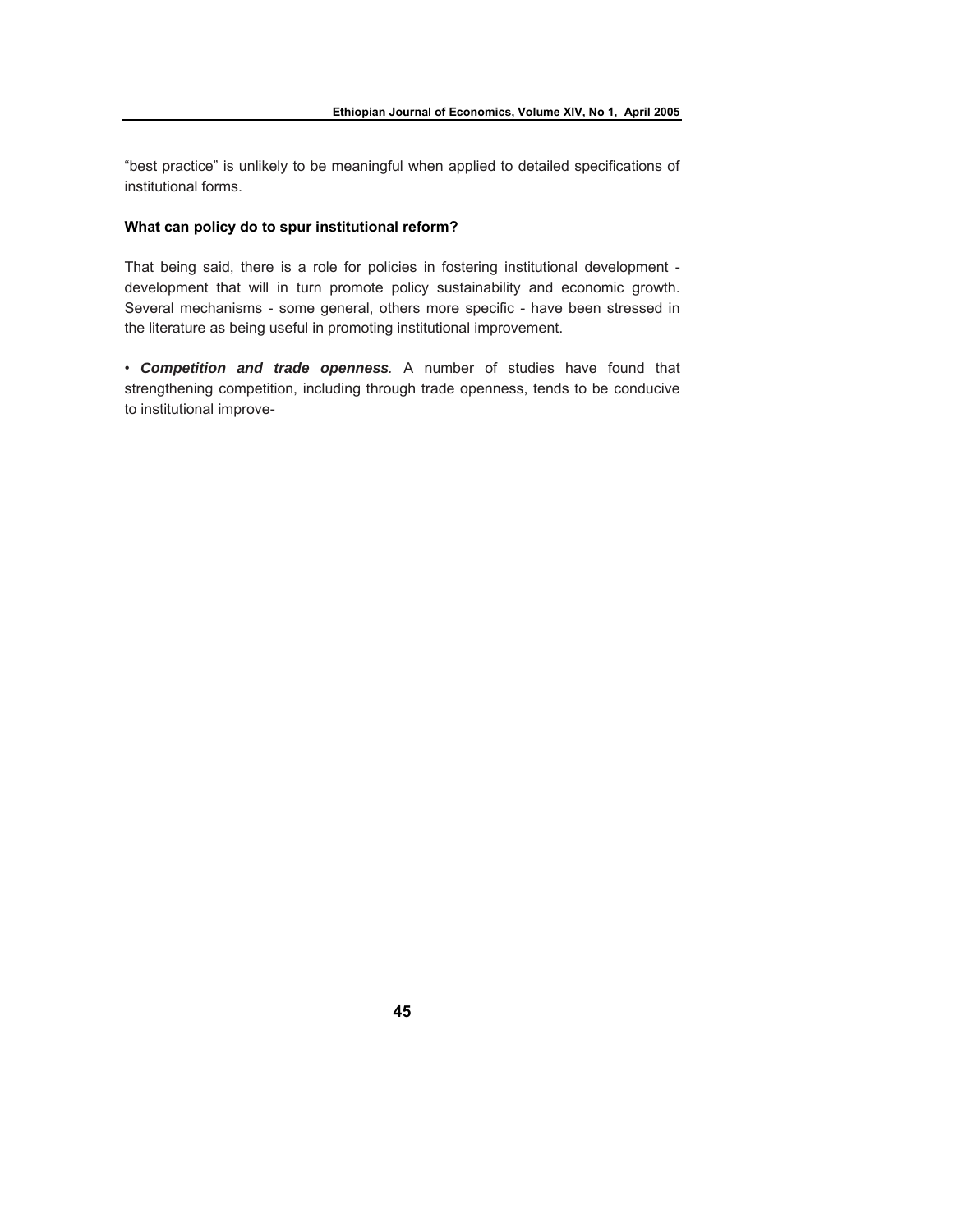#### **REFERENCE**

Alemayehu Geda and Befekadu Degefe (2002). Explaining African growth performance: The case of Ethiopia final draft for the Cambridge series.

Acemoglu D., S. Johnson and J. A. Robinson (2001). The colonial origins of comparative development: An empirical investigation. *The American Economic Review*, Vol. 91, No. 5.

Artadi Elsa V. and Xavier, Sala-i-Martini (2003). The economic tragedy of the XXTH century: growth in Africa, NBER working paper sereies/9865

Bennett T. MacCalum (1996). Neoclassical vs endogenous growth analysis: An overview, economic Quarterly, Federal Reserve Bank of Richmond.

Charles I Jones (1995). *Introduction to Economic Growth*. Text book, W.W Nortorn & Company

Easterly W. (2002). Growth in Ethiopia: a retrospect and prospect center for global development

Easterly and Levine. (1995). Africa's growth tragedy: A retrospective 1960-1989. The World Bank, policy research working paper/1503

- Enders W. (1995). *Applied econometric time series* Wiley series in probability and mathematical statistics
	- \_\_\_\_\_\_\_. (2002). 15 years of growth economics: What have we learnt? Colombia University and Universitat Pompeu Fabra.

Freeman B. and David L. Lindauer (1999). Why not Africa, NBER working paper/6942

Harris R. (1995). *Cointegration analysis in econometric modeling,* Oxford University Press.

Jo Ritzen, William Easterly and Michael Woolcock (2000). On "Good" politicians and "Bad" policies: Social cohesion, institutions, and growth. The World Bank working paper/2448

Johnston J. and DiNardo J. (1997). *Econometric Methods*, Text Book, MacGraw-Hill.

- Jutting J. (2003). Institutions and Development: A Critical Review, OECD Development Center Technical Papers No. 210
- Kalecki, Michal (1976). *Essays on Developing Economies.* The Harvester Press Limited.

Luc Moers (1999). *How important are institutions for growth in transition countries?*

Luc Moers, Romer D, and Weil N. David (1990). A Contribution to the Empirics of Economic Growth, National Bureau of Economic Research, Working Paper/3541

Masanjala W. and Papageorgiou C. (2003). *Africa Does Grow Differently*. LSU working papers MoFED (2002). Ethiopia: Sustainable Development and Poverty Reduction Program

(1999). Survey of the Ethiopian Economy, Pre and Post Reform Review

North, Douglass C. (1990): Institutions, Institutional Change, and Economic Performance, New York: Cambridge University Press

North, Douglass C. and Robert P. Thomas (1973). *The Rise of the Western World: A New Economic History*, Cambridge University Press.

Netsanet Walelign (1997). Human Resource Development and Economic Growth in Ethiopia, MSc Thesis, Addis Ababa University, School of Graduate Studies.

Prates Osmani S. (2004): Economic Growth in Bahia, Brazil: The Role of Institutions & Government George Washington University

Romer M, Paul (1990). Endogenous Technical Change, *Journal of Political Economy.* 

Robert E. Hall and Charles I. Jones (1998). Why Do some Countries Produce so much more Output per Worker than Others?

Robert J. Barro (1996). Determinants of Economic Growth, A Cross Country Empirical Study, NBER Working Paper

Sachs D. Jeffrey (2003). Institutions Don't Rule: Direct effect of Geography on Per Capita Income, NBER working paper/9490

Sachs D. Jeffrey and Warner M. Andrew (1997). Sources of Slow Growth in African Economies, *Journal of African Economies*, Vol. 6, No. 3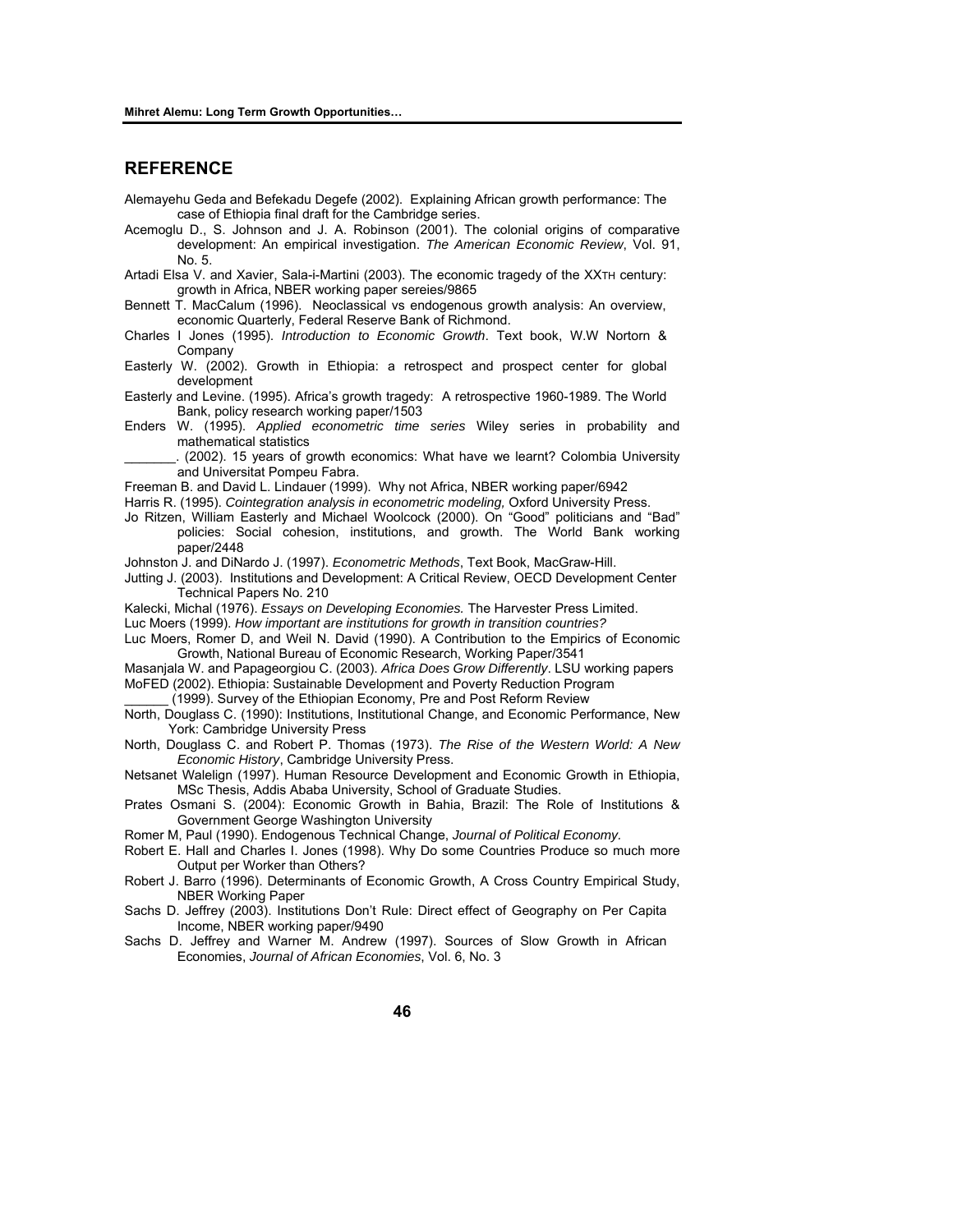- Rodrik D., Subramanian A. and Trebbi F. (2002). Institutions Rule: The Primacy of Institutions over Geography and Integration in Economic Development, NBER Working Paper Series/9305
- Scott L. Baier, Gerald P. Dwyer Jr. and Robert Tamura (2002). *How Important Are Capital and Total Factor Productivity for Economic Growth?* Federal Reserve Bank of Atlanta Working Paper 2002-2a
- Seid Nuru (2000). Determinants of Economic Growth in Ethiopia, MSc Thesis, Addis Ababa University, School of Graduate Studies.
- Solow, R. M. (1956). A Contribution to the Theory of Economic Growth. *Quarterly Journal of Economies*
- Tatyana P. Soubbotina and Katherin A Sheram (2000). Beyond Economic Growth: The Challenge of Global Development, The World Bank.

Temple Jonathan (1999). The New Growth Evidence, *Journal of Economic Literature.*

- Williamson, Oliver (1985): *The Economic Institutions of Capitalism,* New York: The Free Press.
- Xavier Sala-I-Martin (1996). The Classical Approach to Convergence Analysis, *The Economic Journal*, Volume 106 Issue 437,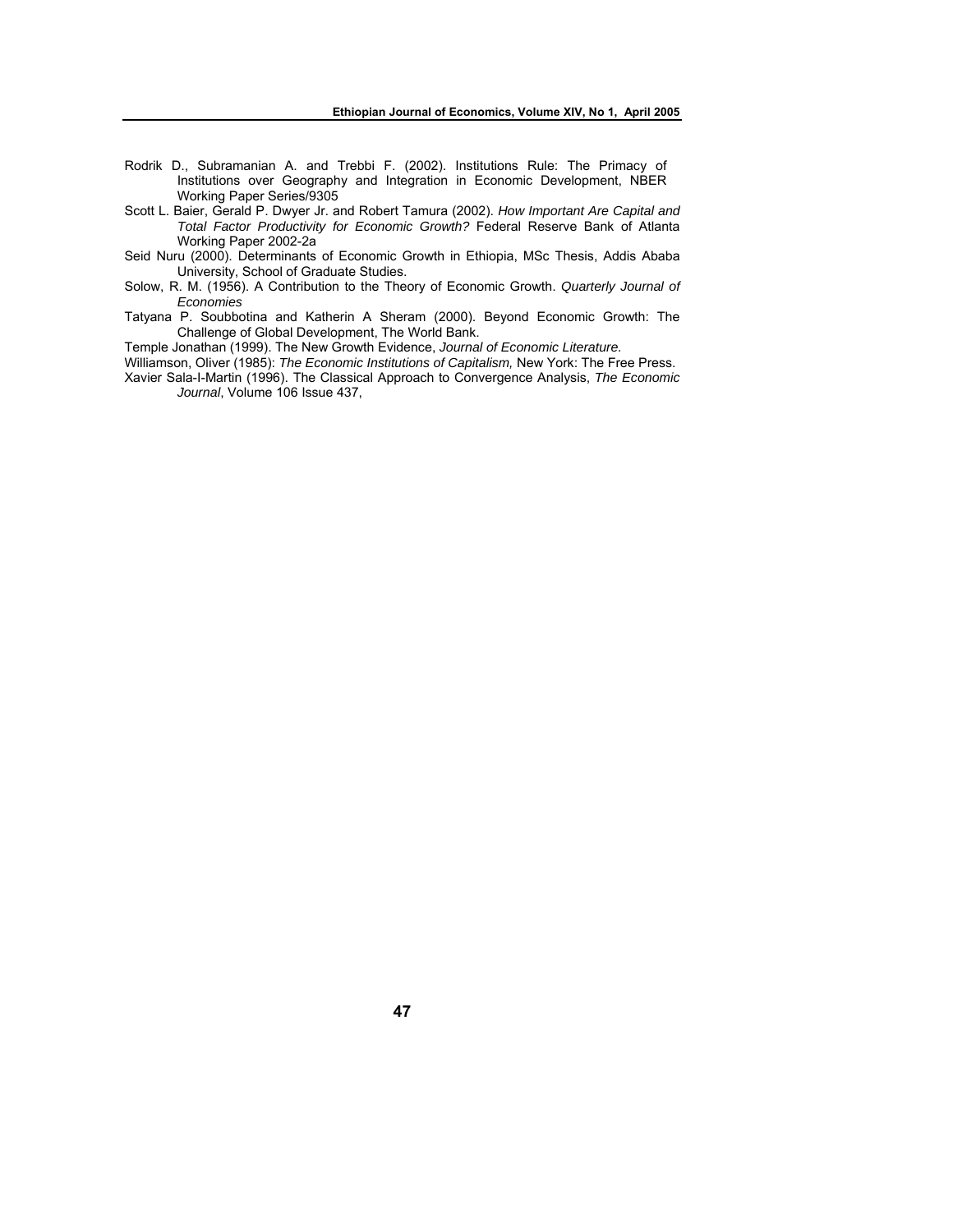**Mihret Alemu: Long Term Growth Opportunities…**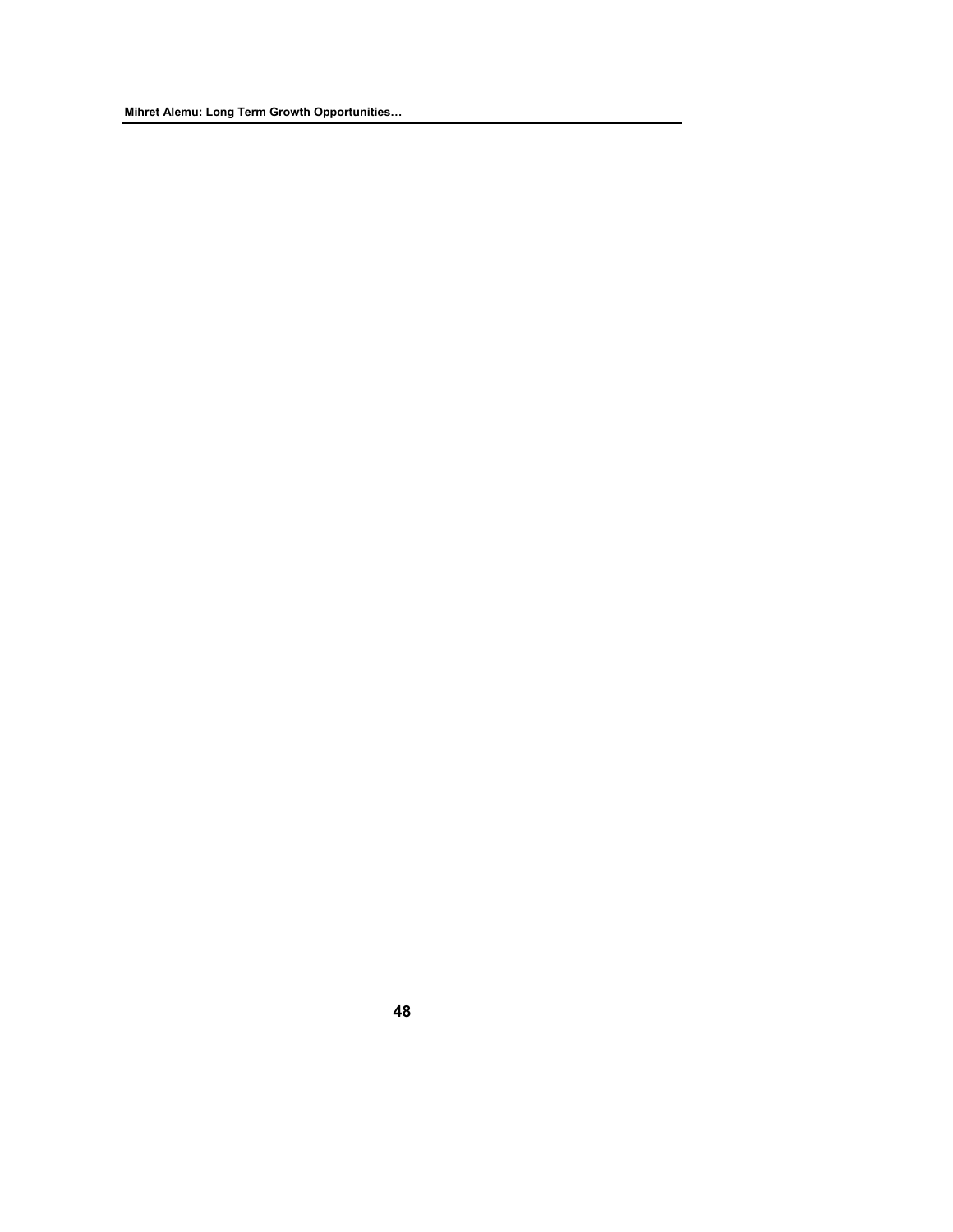# THE IMPACT OF CREDIT REPAYMENT SCHEDULE POLICY ON COMPETITIVENESS OF GRAIN PRODUCTION IN WELMERA DISTRICT, ETHIOPIA<sup>12</sup>

## Mesfin Haile $^3$

#### Abstract

In the last few years, agricultural polices were designed to benefit farmers. The agricultural extension program being implemented enabled smallholder farmers to use new agricultural technologies on time and hence increased productivity and output obtained per unit of land. However, credit repayment schedule policy put in place, forced farmers to repay input loans when price of output is very much low. The policy analysis matrix (PAM) was used for this study as a main methodology combined with a seasonal price Index. The study showed *Welmera* district having a comparative advantage for barley but not competitive while it has only a competitive advantage for *tef* and wheat. For two reasons farmers did not receive the actual price of grains that was equivalent with the true price. First, the system confirmed the presence of market failure in fertilizer market. Second, domestic cost of seed production was lower than the world price. The data also clearly pointed out how government policy negatively affected private profitability by undervaluing land. The seasonal analysis demonstrated price variability of grains exists in the study area. Moreover, the repayment period for input loan arranged when output prices are at their lowest levels. Therefore, the removal of credit repayment schedule policy would make grain production more competitive if farmers shift the sale of its produce to peak price periods. This call for review of the existing agricultural polices for the benefit of small scale farmers.

 $\overline{\phantom{a}}$ 

<sup>&</sup>lt;sup>1</sup> The final version of this article was submitted in March 2007.

 $^{2}$  This paper was presented at the 11<sup>th</sup> Annual Conference of African Econometrics Society, July 5<sup>th</sup>-7<sup>th</sup>,2006, Dakar, Senegal

This paper is part of Mesfin Haile's dissertation for M.A. degree in the field of Economic Policy Management of Makerere University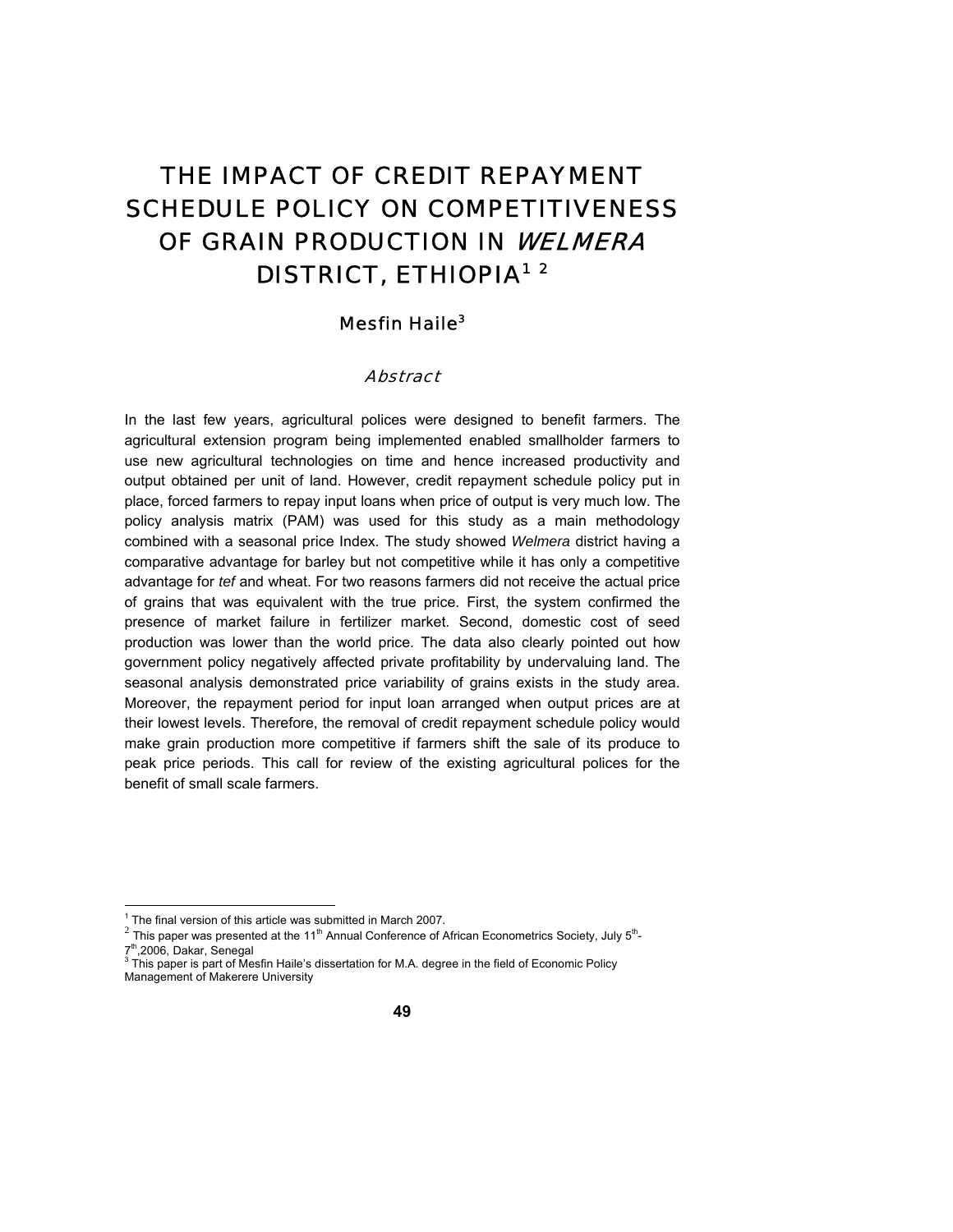## 1. Introduction

Ethiopian agriculture in general and grain production in particular have gone through different policy regimes. Government usually used to design and implement several policies on national level. In some parts of the country the policy may bring intended benefit while in other parts of the country it becomes unsuccessful. Policy makers are therefore should be aware of the magnitude of policy effects on a separate region, zone or districts of a country. Presenting impact of a policy on different parts of the country serves as a base to prescribe alternative policy that contributes positively to the development of agricultural sector.

According to Pearson *et al*. (2003) policies influencing the agricultural sector fall into one of three categories – agricultural price policies, macro-economic policies, or public investment policies. Following the change of government in May 1991 Ethiopia has implemented Structural Adjustment Policy (SAPs) reforms. Ownership of private property legally recognized, however, ownership of land maintained as a property of the government. The local currency, Birr, was devalued from 2.07 to 5.00 Birr/ US\$ on October 1992 and this made domestic fertilizer prices higher compared to the previous years. According to Legesse *et al.* (2004), this called for the formulation of the national fertilizer policy in 1994. National Fertilizer Industry Agency (NFIA) was established to guide and regulate the fertilizer input sub sector. In 1994, in one hand, government approved and implemented direct fertilizer subsidy policy in a bid to avoid discouragement of fertilizer use by smallholder farmers. In 1997, a counteracting policy eliminated the direct fertilizer subsidy and the pan territory pricing. On the other hand, in 1994 from the lesson of SG 2000 project, the Ethiopian government launched a new extension system called Participatory Demonstration and Training Extension System (PADETES). The extension system comprises improved agricultural technologies given on credit basis. For most farmers in Ethiopia lack of credit is the cause why they didn't adopt agricultural technologies (Howard *et al.* 1995). According to CIMMYT (1993), credit may be an important factor in determining adoption of agricultural technologies. In PADETES, the credit is arranged as a package that provides a set of inputs to farmers.

Nonetheless, this credit scheme still needs some improvement for the benefit of the majority farmers. Credit system of the new extension program is more complex having multiple actors. Banks provide credit, regional governments guarantee credit and extension agents approve participants and collect payments (Arega and Rashid, 2003). The credit lacks realistic assessment of the borrowers' needs and the force used to ensure repayment of input loans right after harvest, discouraged many farmers from participating in the extension (Belay 2003; Croppenstedt *et al*. 2003). As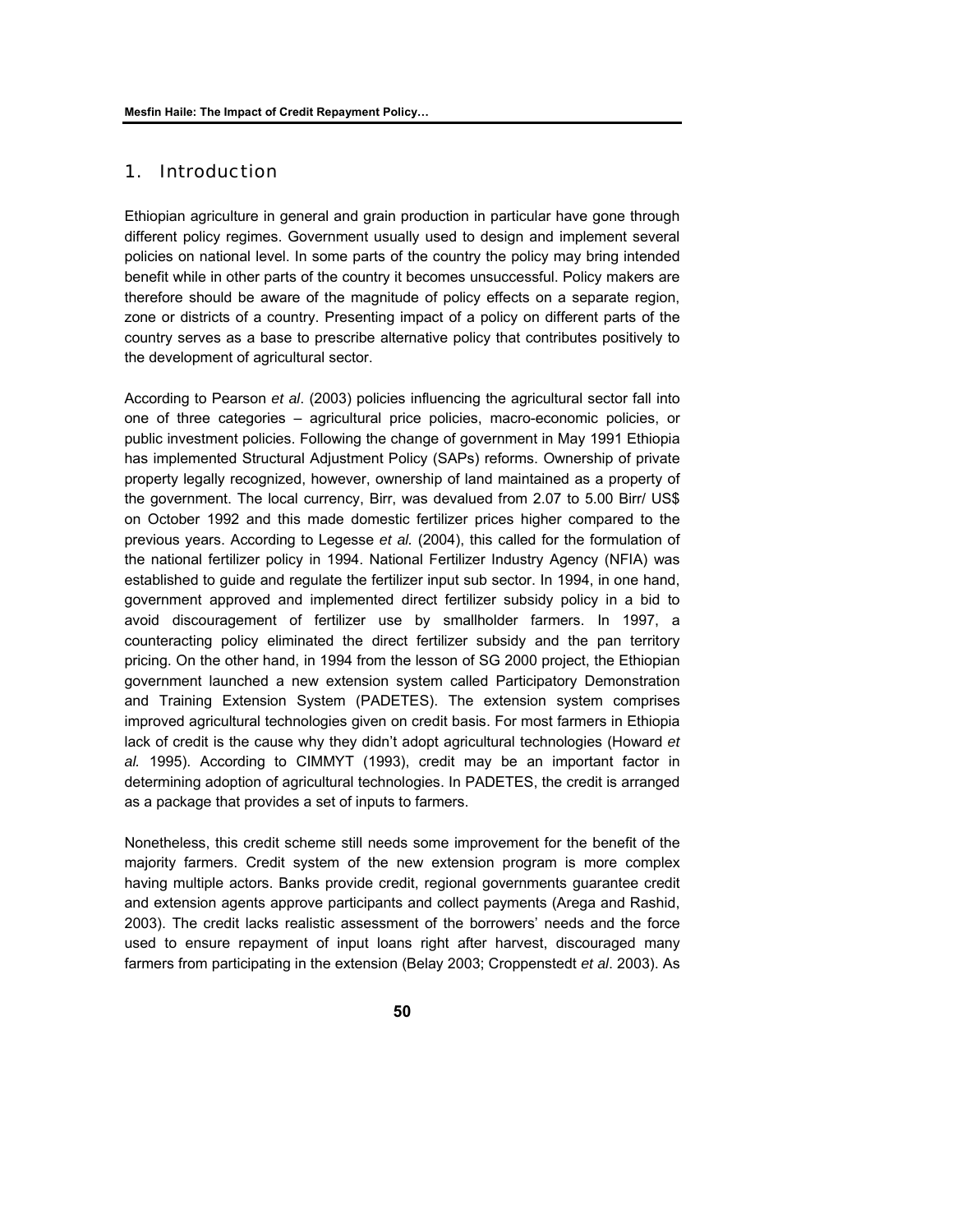a result, farmers were forced to sell their produce when the prices of agricultural produces are extremely low. The credit policy thus created an implicit price policy to grain production because right after harvest it causes the domestic grain prices to be lower than in the absence of policy. The lower output prices are also a disincentive to the use of agricultural technologies. These show the gap that this research tried to fill. This study was conducted in *Welmera* district in Ethiopia given it is dominated by peasant agriculture and hosted extension program since its inception. In the district barley usually used for consumption purpose while *Tef* and wheat partly serving as a cash crop. The objective of the study is to investigate the impact of credit repayment schedule policy on competitiveness of grain production.

## 2. Research methodology

## 2.1 Methodology

Policy Analysis Matrix (PAM) approach used to evaluate and measure the impact of credit repayment schedule policy on competitiveness of grain production. The methodology is based on the formulation of budgets for representative farm production activities (Monke *et al.,* 1989; Pearson *et al.*, 2003). PAM used by different researchers to evaluate and measure the effect of government policies on crop production. For example, Wiendiyati *et al.* (2002) studied the impact of tariff policy and inter-land transport costs on profitability of soybeans production in Ngoda Regency, NTT. Dipokusumo *et al*. (2003) evaluated impact of agricultural policy on soybean production in west Nusa Tenggara province, Indonesia. PAM used in Zimbabwe to evaluate the effect of removal of the special credit facility for the production of flue cured tobacco requirements (Winter-Nelson, 1991). PAM also used in Kenya to assesses dairy production and marketing in Nyeri. Since the PAM analysis requires the historical data on seasonal price variability, the 12 month moving average technique was used to examine seasonal output price variability. The moving average isolates the seasonal pattern by removing the influence of cyclical price movements and long-term trends. Seasonal price patterns are usually described by means of an index. This method is used by many researchers (Flaskerud *et al*. 2000; Ellis *et al*., 1997; Tschirley, 1995). The result of the seasonal price variability will be an input for the sensitive approach in order to determine the favorable repayment period of credit.

## 2.2 Data type

Cross sectional input-output data was used for both financial and economic analysis. These input-output data were collected in a case study conducted in 2003/2004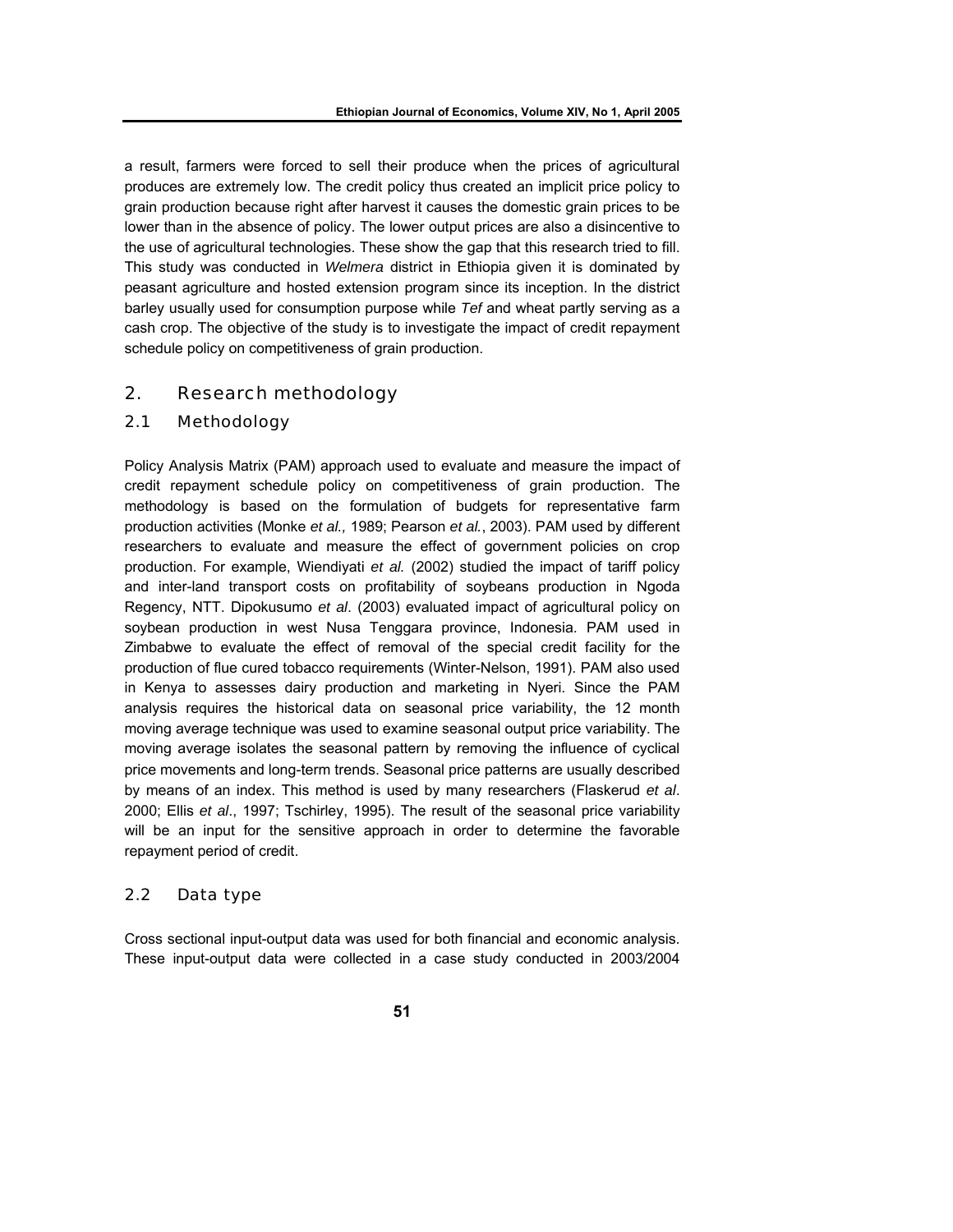production year from 48 smallholder farmers. Better off and resource poor farmers, as well as extension participant and non-participant farmers considered during the selection process. The case study include; among others, land holding and area under crop measured by compass traversing. Sides of each crop field measured with the help of measuring tape and compass bearings taken at each angle. Finally programmable calculator used to compute the area. Seeds and fertilizer measured with the weighting balance before it was applied to the field, stop watch used to measure duration of farm activities, outputs obtained weighted after trashing, and etc. The output price data for the period 1988 through 2004 was used to examine seasonal price variability. The 2003/4 production year credit repayment structure for extension participant examined to show when majority of matured credit are repaid for the borrowed loan of improved seeds, fertilizers and herbicides.

## 3. Presentation of results The policy analysis matrix Macroeconomic assumptions

Macroeconomic variables which affect the economic system include nominal interest rate, inflation rate, and official exchange rate. The information obtained from national bank indicated that nominal interest rate of loans was 10.5 percent per year, and the inflation rate was 9 percent per annum in 2003/4. Hence, the real interest rate per annum adjusted to inflation was estimated to be 1.5 percent. The average official exchange rate in the same year was observed to be 8.67 per US\$.

#### Input and output coefficients

Input-output data records were made in 2003/4. Inputs are divided into two, tradable inputs and domestic factors. Tradable inputs were those traded on international markets. The most important tradable inputs in the study area were seeds, fertilizers (DAP, and Urea), and herbicide. The most commonly growing improved barley varieties in the study area were *Baleme*, HB-42, *Ardu* 1260B, *Dimtu*, *Misrach* and *Shegae* while the local varieties are known as white barley, black barley and *Semereta*. *Baleme* was the most commonly used improved variety grown in the study area. Besides, HB-42 was an improved barley variety distributed for farmers involved in extension package. Farmers in the study area on average applied 187 kg of barley per hectare. *Dashen, Qubssa, ET-13, Kenya, bonde, lakech* and *galama* were among the improved wheat variety grown in *welmera* district. In addition, ET-13, HAR 710, and HAR 1685 were improved wheat varieties distributed for extension package participants. About 245 kg of wheat seeds used for a hectare of land. *Tef* is an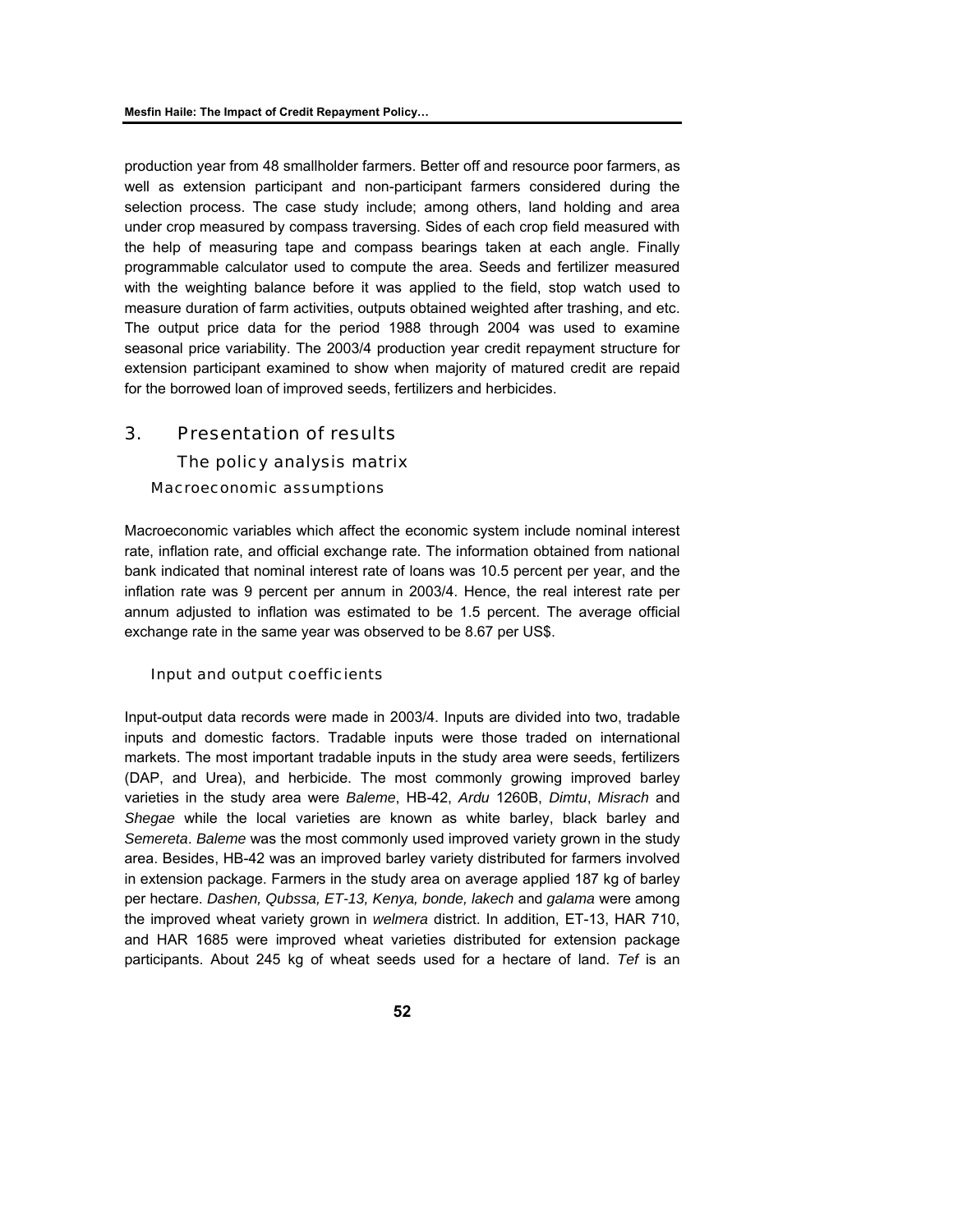indigenous grain crop to Ethiopia. It is also a peculiar grain grown to prepare the staple Ethiopian food "*Injera*". Two improved varieties of *tef*, namely, DZ-354 and CV-37 were distributed for extension participants in 1995 and 1996 production calendar. Since 1997 no improved *tef* seed was distributed for extension participant farmers in the study area, following the complaint that DZ-354 and CV-37 were not yielding highly. Farmers in the study area on average applied 72 kg of *tef* seed for a hectare of land. To ensure high germination rate as well as reduce the rooms for anticipated weeds, farmers applied higher seeds rate than the recommended.

DAP, and Urea were the most widely used fertilizers in the study area. Application of fertilizer for crop production started in the study area during Haile-Selassie regime. The study showed that farmers apply on average 43 kg of Urea and 50 kg of DAP for *tef*; 69 kg of Urea and 69 kg of DAP for Barley; and 124 kg of Urea and 128 kg of DAP for wheat(Table 3.1). In the study area, 2-4D and U-46 were the most commonly used herbicide for brood leaf weeds.

|                 | <b>Items</b>           | <b>Barley</b> | Tef      | Wheat    |
|-----------------|------------------------|---------------|----------|----------|
| Tradable        | Seed (kg/ha)           | 187.35        | 72.12    | 245.35   |
|                 | Fertilizer(kg/ha)-Urea | 69.19         | 42.58    | 123.72   |
|                 | -DAP                   | 69.19         | 49.45    | 128.06   |
|                 | Herbicides (It)        | 0.69          | 0.62     | 1.04     |
| Domestic factor | Labor (man-day/ha)     |               |          |          |
|                 | Land preparation       | 26.62         | 33.14    | 40.12    |
|                 | Planting               | 29.41         | 8.67     | 3.10     |
|                 | Crop husbandry         | 7.14          | 25.52    | 7.38     |
|                 | Harvesting             | 51.65         | 49.24    | 51.44    |
|                 | Threshing              | 22.57         | 26.48    | 21.32    |
|                 | Animal-power           |               |          |          |
|                 | Land preparation       | 45.00         | 68.18    | 84.27    |
|                 | Planting               | 15.88         | 4.84     | 0.40     |
|                 | transportation         | 21.49         | 2.87     | 52.09    |
|                 | Threshing              | 20.29         | 15.76    | 30.91    |
|                 | Working capital        | 2,558.66      | 2,321.22 | 2,712.84 |
|                 | Land rent (ha)         | 1.00          | 1.00     | 1.00     |
| Output          | Productivity (kg/ha)   | 2,432.35      | 1,301.82 | 2,372.00 |

#### **Table 3.1: Physical input - output coefficient**

Source: Own computation

Domestic factors like labor, capital and land were used for grain production in *welmera* district. Land preparation, weeding and harvesting were the three top peak agricultural activity periods that required the use of additional or hired labor. Both family and hired labor used in grain production were unskilled. Of the three grain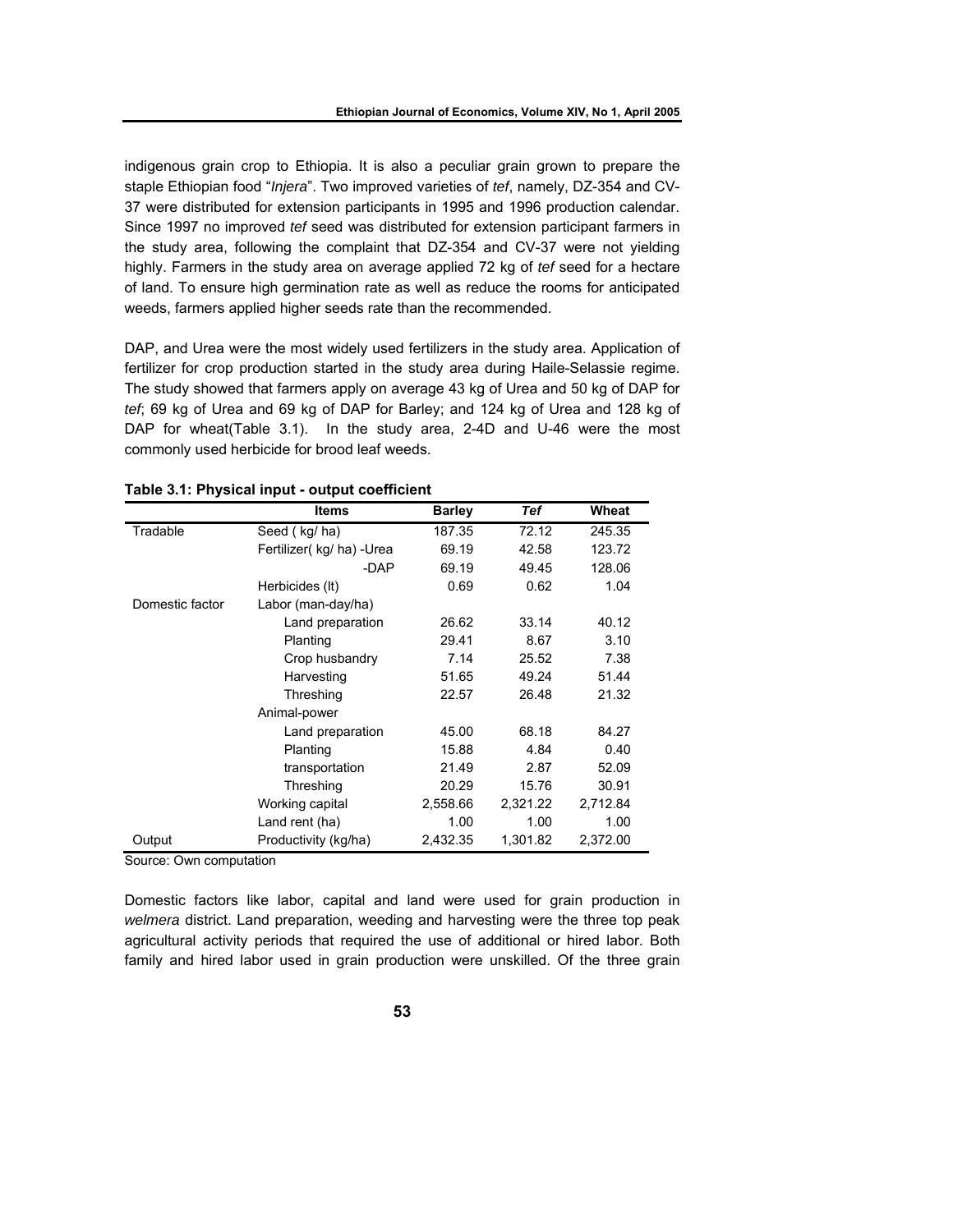crops, *tef* needs repeated land cultivation, soil packing before sowing and careful harvesting because of its small seed/ grain size.

Capital is non tradable and divided into two categories, fixed and working capital. Fixed capitals are those which can be used by farmers for a period of more than a year. These include animals reared for the purpose of traction and transportation, and farm tools. Working capital refers to the money allocated for the purchase of inputs such as seeds, fertilizers, and pesticides. Total working capital was obtained by adding all costs used to purchase inputs, hire labor and oxen-power with the assumption that all labor and oxen are obtained through hiring. Working capital for barley, *tef* and wheat were equivalent to 2558.66, 2321.22, and 2712.84, respectively.

Land was also the other non tradable input fixed in supply. Land was the primary limiting factor in *welemera* district that hindered expansion of cultivated land. Land in the country in general and in the study area in particular is owned by the government. Farmers had only usufruct right since the distribution of land in 1975. Since then, the land redistribution has been made several times until 1990. However, the youth who got married and formed a new household after the last distribution have not got any land as the land can not be sold or mortgaged.

#### Private Prices

Private prices were the existing market price for all inputs and outputs at the farmgate. Farmers in the study area get improved varieties from *Holetta* Agricultural Research Center (HARC), bureau of agriculture (BOA), and other farmers. Those farmers who collaborate with HARC get improved seed without payment as a reward for allowing their land to be used for on-farm experiment. Other farmers with interest to participate in the extension package got improved seed on credit basis from BOA. There were cases when farmers got a chance to purchase offspring's of commercial seeds and local verities from other farmers. Hence, the average seed price of barley, *tef* and wheat were 1.7, 2.3, and 2 birr per kg, respectively. In 2003, the market prices of Urea and DAP in the district were 1.8 and 2.4 per kg respectively (Table 3.2). The market price of herbicide was 38 birr per liter.

Domestic factor prices vary depending on the location of production area. The wage rates vary for different crops and farm activities. However, in the entire three crop production cases, wage rate for harvesting and threshing was higher than the rate for land preparation, planting and crop husbandry. Working capital is usually borrowed in June and repaid in February. The cost of working capital was 10.5 percent per annum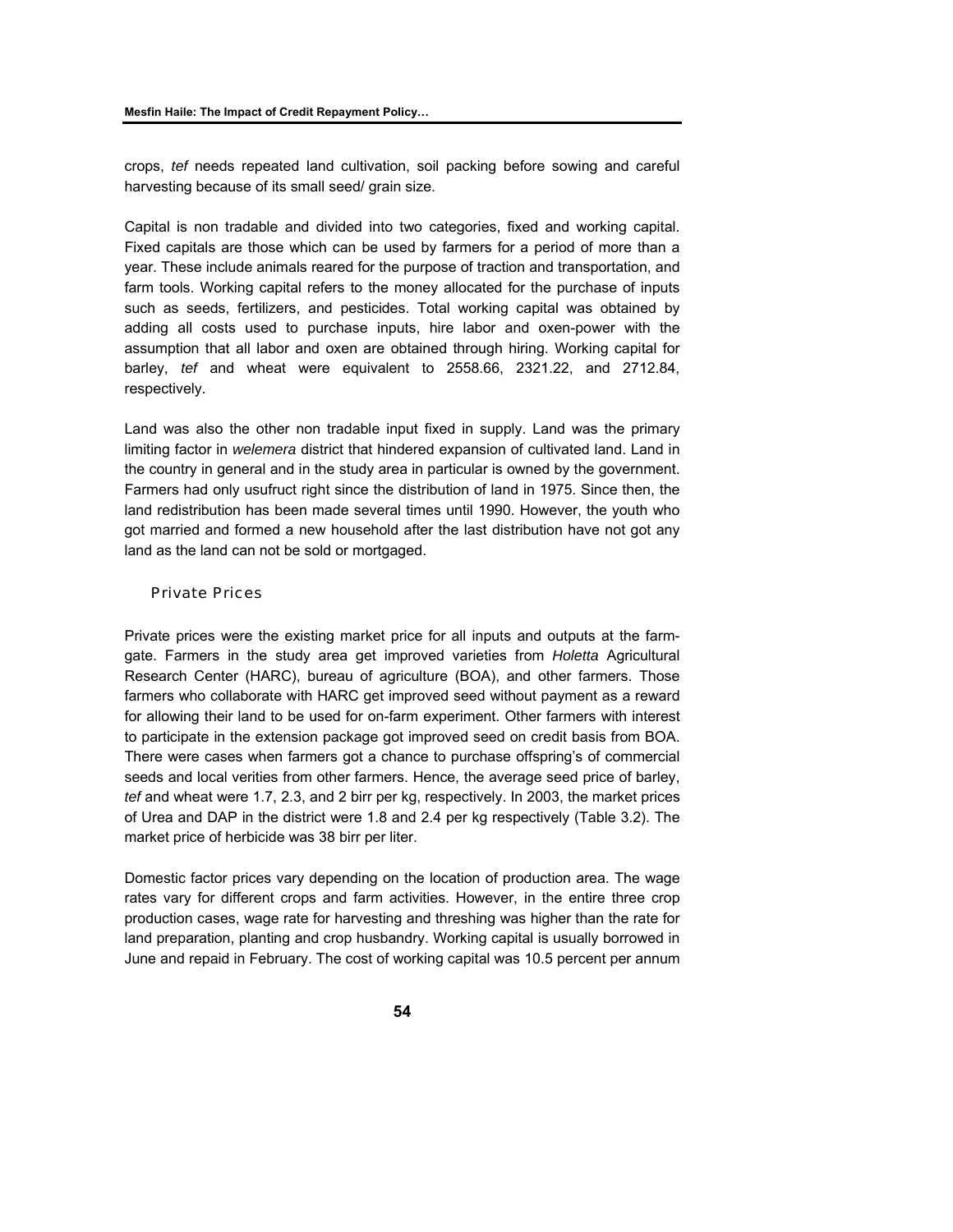of which 3 percent was sales tax. Therefore, the cost of working capital for nine months was equivalent to 7.875 percent.

|                 | <b>Items</b>             | <b>Barley</b> | Tef   | Wheat |
|-----------------|--------------------------|---------------|-------|-------|
| Tradable        | Seed (kg/ha)             | 1.70          | 2.30  | 2.01  |
|                 | Fertilizer(kg/ha) - Urea | 1.80          | 1.80  | 1.80  |
|                 | -DAP                     |               | 2.40  | 2.40  |
|                 | Herbicides (It)          | 38.00         | 38.00 | 38.00 |
| Domestic factor | Labor (man-day/ha)       |               |       |       |
|                 | Land preparation         | 7.00          | 5.00  | 6.00  |
|                 | Planting                 | 7.00          | 5.00  | 6.00  |
|                 | Crop husbandry           | 7.00          | 5.00  | 6.00  |
|                 | Harvesting               | 8.00          | 12.00 | 7.00  |
|                 | Threshing                | 8.00          | 12.00 | 7.00  |
|                 | Animal-power             |               |       |       |
|                 | Land preparation         | 7.00          | 7.50  | 5.00  |
|                 | Planting                 | 7.00          | 8.00  | 5.00  |
|                 | Transportation           | 12.00         | 8.00  | 5.00  |
|                 | Threshing                | 10.00         | 7.50  | 5.00  |
|                 | Working capital          | 0.08          | 0.08  | 0.08  |
|                 | Land rent(ha)            | 17.00         | 17.00 | 17.00 |
| Output          | Output price (kg/ha)     | 1.09          | 2.00  | 1.47  |

**Table 3.2: Private prices** 

Source: own computation

#### Private budget

The private budget was obtained by multiplying the quantities in the input-output table by the prices per unit of each item in the prices table. Private profitability is the difference between the value of grain produced and the costs of all inputs used in the production so as to reach at private budget where all input-outputs are valued in the prevailing market prices.

The tradable input budget was equivalent to 635.6, 384.7 and 1061.6 for barley, *tef* and wheat, respectively. Total working capital was obtained by summing tradable input costs, value of labor, oxen power used, and land rental. It was then multiplied by the interest rate to obtain the opportunity cost of working capital. Cost of capital was about 201, 183 and 214 birr for barley, *tef*, and wheat, respectively. Total revenue obtained from production of barley, *tef*, and wheat were 2656, 2961, and 3486, respectively. Farmers who produced barley incurred a loss of 121 birr from the production of a hectare of land whereas farmers who produced *tef* and wheat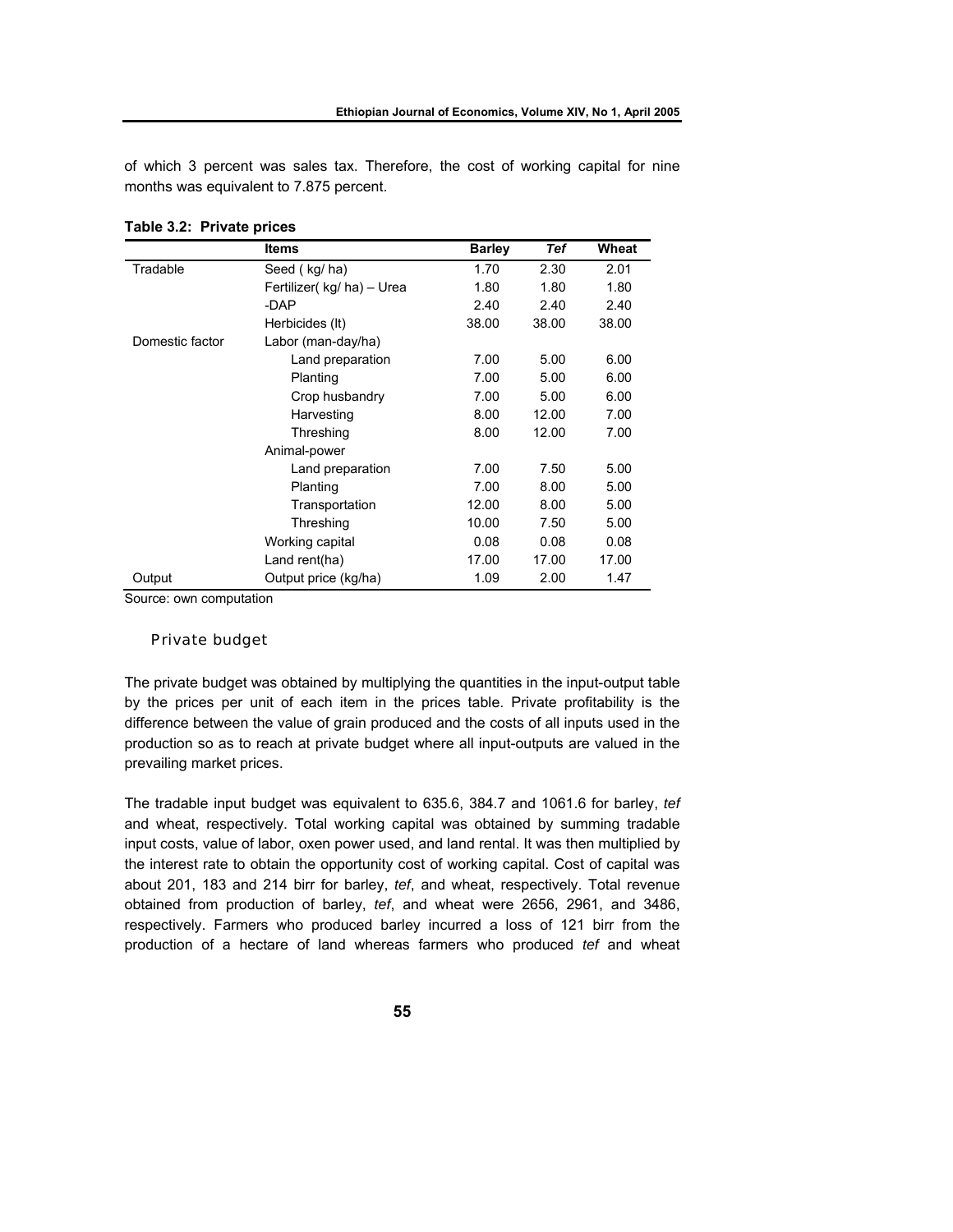generated a profit of 76 and 543 birr respectively from production of a hectare of land (Table 3.3).

|                 | <b>Items</b>              | <b>Barley</b> | Tef      | Wheat    |
|-----------------|---------------------------|---------------|----------|----------|
| Tradable        | Seed (kg/ha)              | 318.78        | 165.88   | 492.06   |
|                 | Fertilizer( kg/ ha) -Urea | 124.54        | 76.64    | 222.70   |
|                 | -DAP                      | 166.06        | 118.69   | 307.34   |
|                 | Pesticide (It)            | 26.25         | 23.48    | 39.53    |
| Domestic factor | Labor (man-day/ha)        |               |          |          |
|                 | Land preparation          | 186.32        | 165.70   | 240.72   |
|                 | Planting                  | 205.88        | 43.35    | 18.58    |
|                 | Crop husbandry            | 50.00         | 127.58   | 44.27    |
|                 | Harvesting                | 413.24        | 590.91   | 360.08   |
|                 | Threshing                 | 180.59        | 317.75   | 149.24   |
|                 | Animal-power              |               |          |          |
|                 | Land preparation          | 315.00        | 511.36   | 421.35   |
|                 | Planting                  | 111.18        | 38.74    | 1.98     |
|                 | Transportation            | 257.88        | 22.96    | 260.45   |
|                 | Threshing                 | 202.94        | 118.18   | 154.55   |
|                 | Cost of capital           | 201.49        | 182.80   | 213.64   |
|                 | Land rent(ha)             | 17.00         | 17.00    | 17.00    |
| Output          | Total revenue (kg/ha)     | 2,656.13      | 2,597.13 | 3,486.84 |
|                 | Total cost (excl land)    | 2,760.16      | 2,504.01 | 2,926.47 |
|                 | Profit (excl land)        | $-104.03$     | 93.12    | 560.37   |
|                 | Net profit                | $-121.03$     | 76.12    | 543.37   |
|                 | Total working capital     | 2,558.66      | 2,321.22 | 2,712.84 |

#### **Table3.3: Private budget**

Source: Own computation

### Import parity prices for inputs & outputs

Here, it is important to make distinction between 'tradable' and 'non-tradable' goods. Tradables comprise all goods and services produced in an economy which are actually or potentially imported or exported. Non-tradables are goods which do not cross country borders, due to the virtually non-tradable nature of the goods in question. The most notable difference between tradables and non-tradables arises from the process of price formation. The price of tradables is assumed to be determined by world market prices. The prices of non-tradables are assumed to be determined by domestic supply and demand (Thomson *et al*., 1998). Therefore, for this study purpose wheat was assumed as a tradable commodity whereas cereal barley and *tef* considered as non-tradable outputs. Import parity prices for tradables are equivalent to the world price of that commodity in domestic currency. However,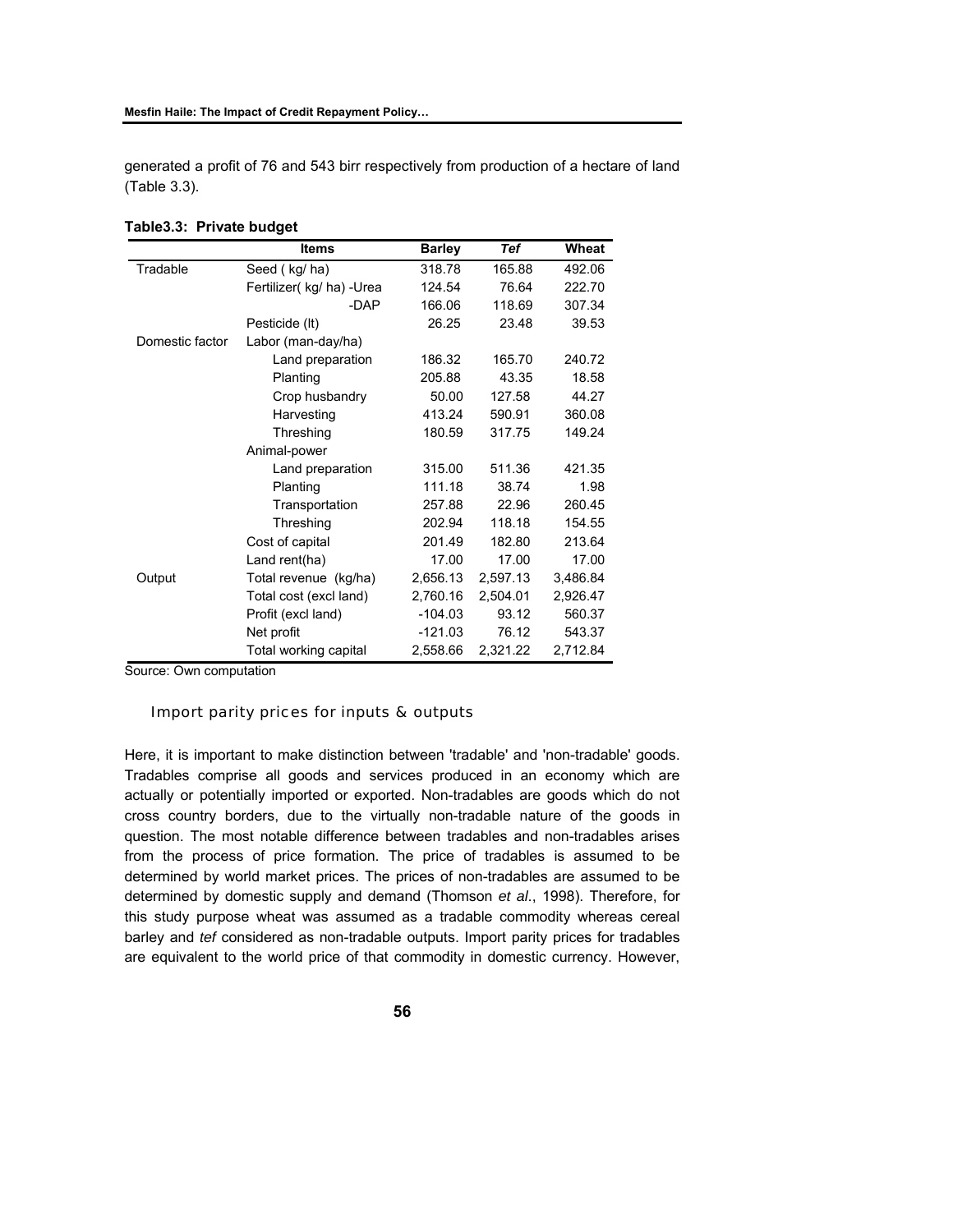an alternative approach to calculate import parity prices for non-tradables is to search for the price of a close substitute commodity to use as a proxy (Pearson *et al.*, 2003). The calculation of social price for barley, *tef*, and wheat started from FOB prices. The FOB price of malt barley was taken from Belgium as a substitute to cereal barley. *Tef* is produced and sold to make gluten free bread in The Netherlands. The FOB price of wheat was taken from The Netherlands as a substitute to *tef*. The FOB price of wheat was taken from Italy as most of food aid in a form of wheat imported from Italy. Hence, the FOB price of barley, *tef* and wheat were 137.0, 166.0, and 146.3 US \$ per ton respectively. In addition, import parity for Urea and DAP fertilizer was an important input so as to calculate social prices and social budget for barley, *tef*, and wheat. Ethiopia imported DAP fertilizer in bulk from Jordan while Urea was imported in bulk from Baltic countries. Indeed, the FOB prices of DAP and Urea fertilizer were 185.60, and 140.11 US \$ per ton respectively.

| <b>Steps</b> | Items                                            | <b>Barley</b> | Tef     | Wheat   | <b>DAP</b> | Urea    |
|--------------|--------------------------------------------------|---------------|---------|---------|------------|---------|
|              | FOB price (US \$/ ton)                           | 137.00        | 166.00  | 146.27  | 185.60     | 140.11  |
| 2            | Fright and insurance (US \$/ ton) to<br>Djibouti | 86.30         | 86.30   | 50.00   | 42.40      | 70.87   |
| 3            | CIF price (US \$/ ton)                           | 223.30        | 252.30  | 196.27  | 228.00     | 210.98  |
| 4            | Exchange rate (Birr/ US \$)                      | 8.67          | 8.67    | 8.67    | 8.67       | 8.67    |
| 5            | CIF price (Birr / ton)                           | 1936.01       | 2187.44 | 1701.70 | 1976.76    | 1829.20 |
| 6            | Transportation and handling (birr/ gt)           | 38.00         | 38.00   | 38.00   | 38.00      | 38.00   |
| 7            | Parity price at wholesale (Birr/ qt)             | 231.60        | 256.74  | 208.17  | 235.68     | 220.92  |
| 8            | Distribution cost to farm (Birr/gt)              | 2.00          | 2.00    | 2.00    | 2.00       | 2.00    |
| 9            | Social price at farm gate (Birr/gt)              | 233.60        | 258.74  | 210.00  | 237.68     | 222.92  |

Table 3.4: Import parity prices for input & outputs<sup>21</sup>

FOB= free on board CIF= cost, insurance and freight

 $\overline{\phantom{a}}$ 

The information obtained from Shipping Lines Ethiopia indicated that Freight and insurance rate for a quintal of grain were 86.30 US \$ per ton from Belgium and The Netherlands to Djibouti port in 2003 while it was 50, 42, and 71 US\$ per ton from Italy, Jordan and Baltic countries respectively. The exchange rate was 8.67 Birr per US\$ in 2003. With this parameter, the CIF prices at Djibouti for barley, *tef*, wheat, DAP, and Urea were estimated to be 1936, 1900, 1702, 1977, and 1829 Birr per ton respectively. The addition of transportation and handling charges from Djibouti to Addis Ababa were equivalent to 38 birr per quintal. The import parity price at farm gate for barley, *tef*, and wheat were about 234, 259, 210 birr per quintal (Table 3.4).

 $21$  Source: Own computation based on the information obtained from WFP, Ethiopian Shipping Lines Agency, Marin- time and Transit Service Enterprise, Export Promotion Department, and Agricultural Input Marketing Department.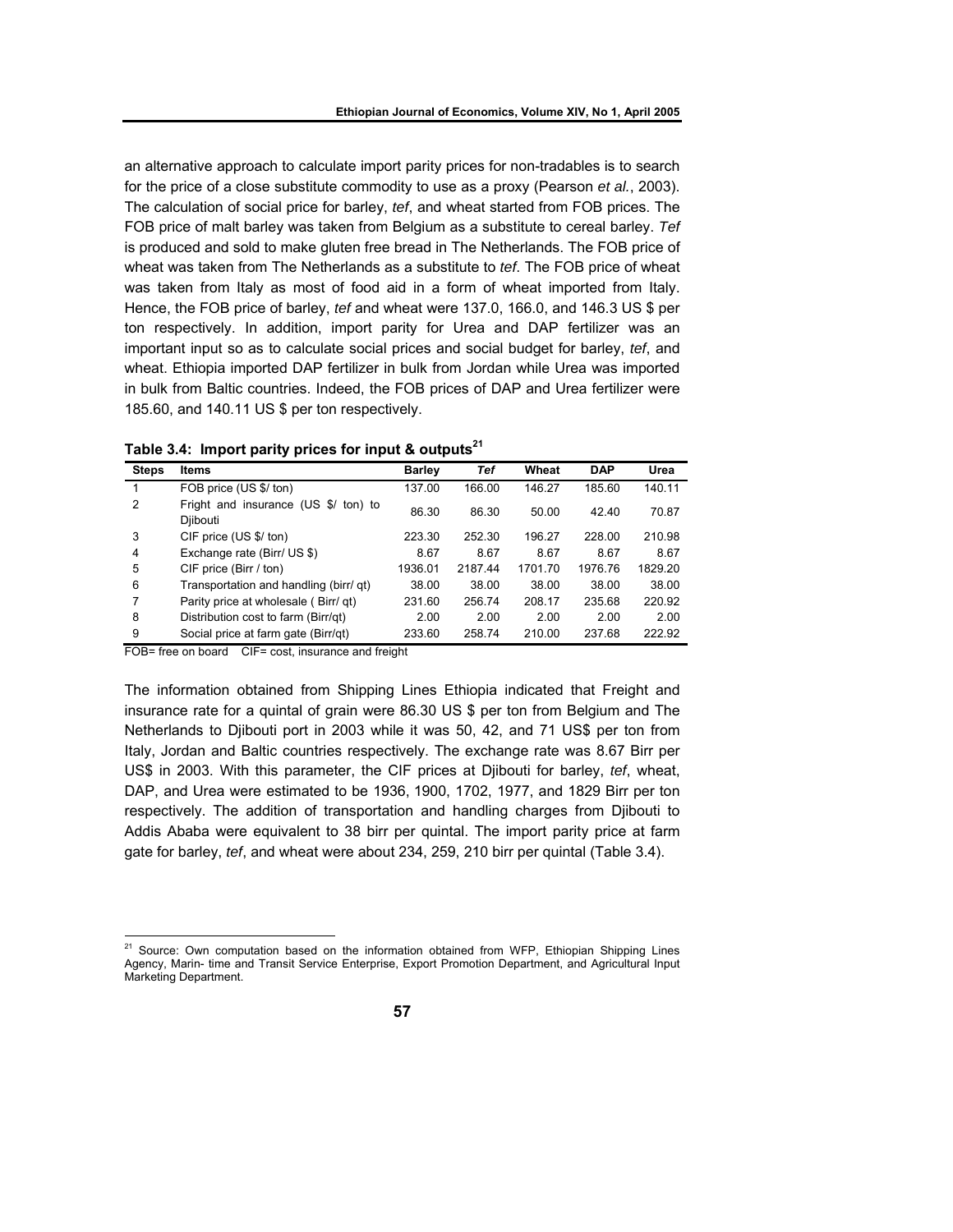#### Social Prices

The social prices of tradable inputs including seeds, fertilizers and herbicides were assumed equivalent to their import parity (Table 3.5). During the calculation of social prices of domestic factors, different assumptions were taken into consideration. Social wage rate was assumed the same as that of private wage rates. This was due to lack of monopsonies and oligopsonies, or trade union power which might bring market failure. Moreover, distorting policies such as minimum wage laws and pension and health insurance taxes were not common in the study area.

Social interest rate obtained by adjusting private interest rate for 3 % sales tax. Hence, the interest rate for nine months was equivalent to 5.625 percent. In calculating social price of land, the next best alternative return from a hectare of land less its rent was assumed.

|                  | <b>Items</b>                            | <b>Barley</b> | Tef   | Wheat |
|------------------|-----------------------------------------|---------------|-------|-------|
| Tradable         | Seed (kg/ha)                            | 2.34          | 2.59  | 2.10  |
|                  | Fertilizer( kg/ ha) -Urea               | 2.23          | 2.23  | 2.23  |
|                  | -DAP                                    | 2.38          | 2.38  | 2.38  |
|                  | Pesticide (It)                          | 40.00         | 40.00 | 40.00 |
| Domestic factor  | Labor (man-day/ha)                      |               |       |       |
|                  | Land preparation                        | 7.00          | 5.00  | 6.00  |
|                  | Planting                                | 7.00          | 5.00  | 6.00  |
|                  | Crop husbandry                          |               | 5.00  | 6.00  |
|                  | Harvesting                              | 8.00          | 12.00 | 7.00  |
|                  | Threshing                               | 8.00          | 12.00 | 7.00  |
|                  | Animal-power                            |               |       |       |
| Land preparation |                                         | 7.00          | 7.50  | 5.00  |
| Planting         |                                         | 7.00          | 8.00  | 5.00  |
|                  | Transportation                          | 12.00         | 8.00  | 5.00  |
|                  | Threshing                               | 10.00         | 7.50  | 5.00  |
|                  | Working capital                         | 0.06          | 0.06  | 0.06  |
|                  | Land rent(ha)                           |               |       |       |
| Output           | Output price (kg/ha)<br>$\cdot$ $\cdot$ | 2.34          | 2.59  | 2.10  |

| Table 3.5: Social prices |
|--------------------------|
|--------------------------|

Source: Own computation

#### Social budget

Social budget was calculated by multiplying tradable inputs, domestic factors, and outputs in the input-output table by their social prices. The rent farmers were paying on land and used for calculation of the private budget was undervalued when it's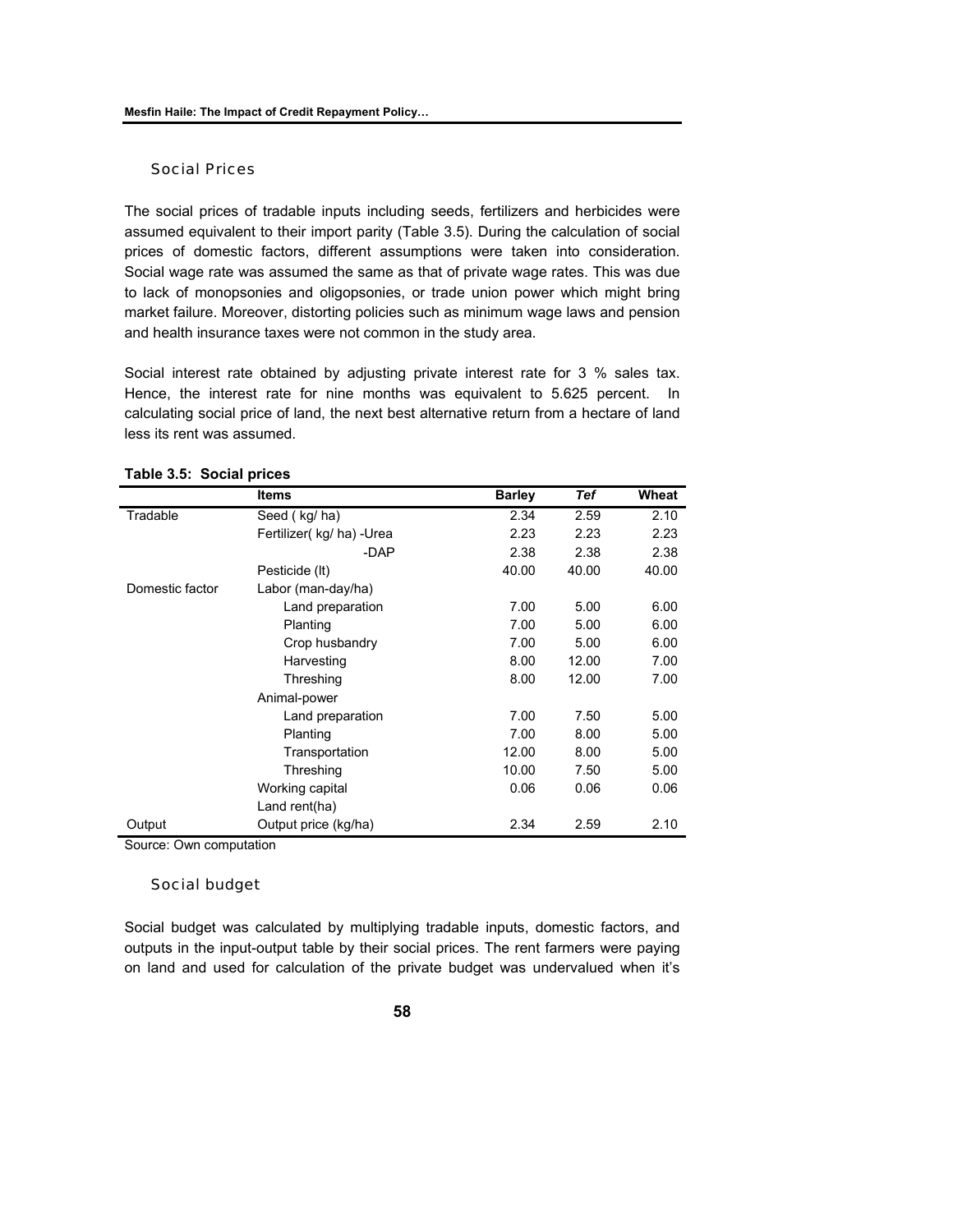compared with the opportunity cost of land. This was due to the policy that protects selling and mortgaging of land. Therefore, cultivated land in *welmera* does not have the value equivalent to its ability to generate other income that made social profitability of *tef* and wheat negative (Table 3.6). Negative social profitability arises mostly from imperfections in the land market.

|                 | <b>Items</b>                    | <b>Barley</b> | Tef         | Wheat     |
|-----------------|---------------------------------|---------------|-------------|-----------|
| Tradable        | Seed (kg/ha)                    | 437.66        | 186.79      | 515.24    |
|                 | Fertilizer( kg/ ha)-Urea        | 154.24        | 94.91       | 275.80    |
|                 | -DAP                            | 164.45        | 117.54      | 304.37    |
|                 | Pesticide (It)                  | 27.60         | 24.80       | 41.60     |
| Domestic factor | Labor (man-day/ha)              |               |             |           |
|                 | Land preparation                | 186.32        | 165.70      | 240.72    |
|                 | Planting                        | 205.88        | 43.35       | 18.58     |
|                 | Crop husbandry                  | 50.00         | 127.58      | 44.27     |
|                 | Harvesting                      | 413.24        | 590.91      | 360.08    |
|                 | Threshing                       | 180.59        | 317.75      | 149.24    |
|                 | Animal-power                    |               |             |           |
|                 | Land preparation                | 315.00        | 511.36      | 421.35    |
|                 | Planting                        | 111.18        | 38.74       | 1.98      |
|                 | Transportation                  | 257.88        | 22.96       | 260.45    |
|                 | Threshing                       | 202.94        | 118.18      | 154.55    |
|                 | Cost of capital                 | 139.02        | 127.28      | 143.65    |
|                 | Land rent(ha)                   |               |             |           |
| Output          | Total revenue (kg/ha)           | 5,681.98      | 3,371.71    | 4,981.20  |
|                 | Total cost (excl land)          | 2,846.00      | 2,487.85    | 2,931.87  |
|                 | Gross Profit (excl land)        | 2,835.98      | 883.86      | 2,049.33  |
|                 | Social opportunity cost of land | 2,049.33      | 2,049.33    | 2,835.98  |
|                 | Net profit                      | 786.64        | $-1,165.47$ | $-786.64$ |

#### **Table 3.6: Social budget**

Source: Own computation

#### Policy Analysis Matrix (PAM)

Policy Analysis Matrix (PAM) is an array of numbers which has twelve entries used to measure revenue and costs before and after the imposition of policy to determine the impact of agricultural policy. The PAM for barley, *tef* and wheat farming systems is based on the data from the private and social budgets. The private row in the PAM table uses values from the private budget; while the social row in the PAM was taken from the social budget. The third row of PAM, measuring divergences was found by subtracting the second row from first row (Table 3.7).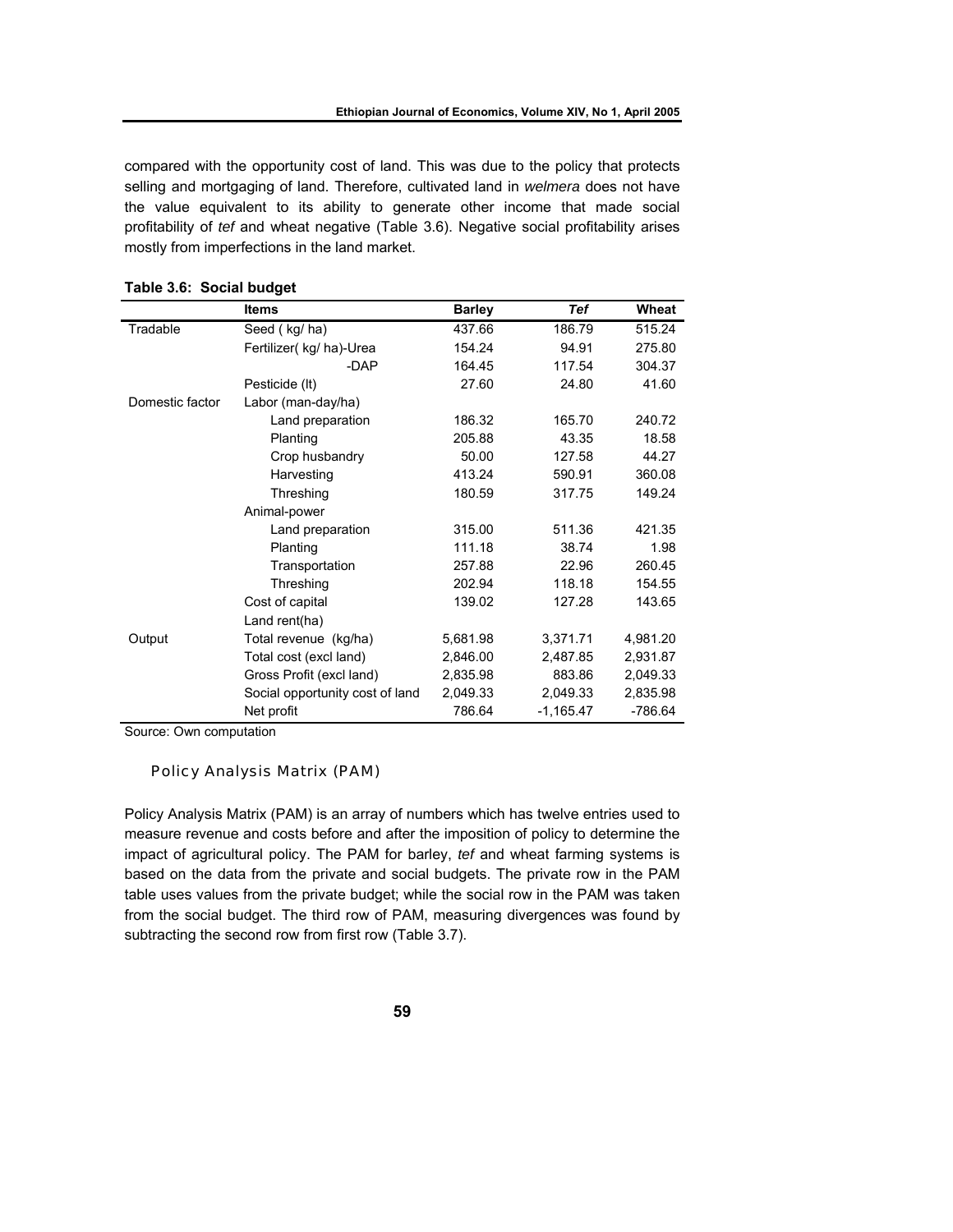| Commodity    | Profitability | Revenues   | Tradable<br>Inputs | Labor   | Capital | Land       | <b>Others</b> | profit     |
|--------------|---------------|------------|--------------------|---------|---------|------------|---------------|------------|
|              | private       | 2656.13    | 635.63             | 1036.03 | 201.49  | 17.00      | 887.00        | $-121.03$  |
| Barley       | social        | 5681.98    | 783.95             | 1036.03 | 143.92  | 2040.39    | 887.00        | 790.68     |
|              | divergence    | $-3025.85$ | $-148.32$          | 0.00    | 57.57   | $-2023.39$ | 0.00          | $-911.71$  |
|              | private       | 2597.13    | 384.69             | 1245.29 | 182.80  | 17.00      | 691.24        | 76.12      |
| Tef          | social        | 3254.55    | 424.05             | 1245.29 | 130.57  | 2040.39    | 691.24        | $-1276.98$ |
|              | divergence    | $-657.42$  | $-39.36$           | 0.00    | 52.23   | $-2023.39$ | 0.00          | 1353.10    |
|              | private       | 3486.84    | 1061.63            | 812.88  | 213.64  | 17.00      | 838.33        | 543.37     |
| <b>Mheat</b> | social        | 4981.20    | 1137.00            | 812.88  | 152.60  | 2831.07    | 838.33        | $-790.68$  |
|              | divergence    | $-1494.36$ | $-75.38$           | 0.00    | 61.04   | $-2814.07$ | 0.00          | 1334.05    |

**Table 3.7: PAM of grain production in** *welmera*

Source: Own computation

#### Existing policy distortion indicators

Comparisons of different policy scenarios are also possible through a further extension of PAM analysis. A number of ratios can be produced from PAM that indicates the effect of a policy scenario. The resulting ratios can be used to see difference between different commodity systems when there are varieties of policy scenarios. Monke and Pearson (1989) and Shapiro *et al*. (1995) tried to explain the advantage of using coefficients derived from PAM.

The NPCO of grain production in the farming system of welemera was less than a unit. This result implies that farmers did not receive the actual price that was equivalent with the true price. This indicates the system is not protected by policy (Table 3.8). The NPCI of barley, *Tef*, and wheat production in *welmera* was less than 1. This shows that the domestic price was lower than the comparable world prices. This has happened for two reasons. First, the system showed the presence of market failure in fertilizer market. Secondly, domestic cost of seed production was lower than the world price. In the study area, market failure of the fertilizer industry arose due to lack of perfect competition. Different fertilizer importers use many strategies to monopolize the fertilizer market. There were many small scale fertilizer distributors in *welmera* district because of its proximity to Addis Ababa, the center for fertilizer wholesale. To increase the market share in the central highlands, competitors reduce fertilizer price below where they can make normal profit. However, they will compensate the loss incurred by increasing price of fertilizer on remote markets of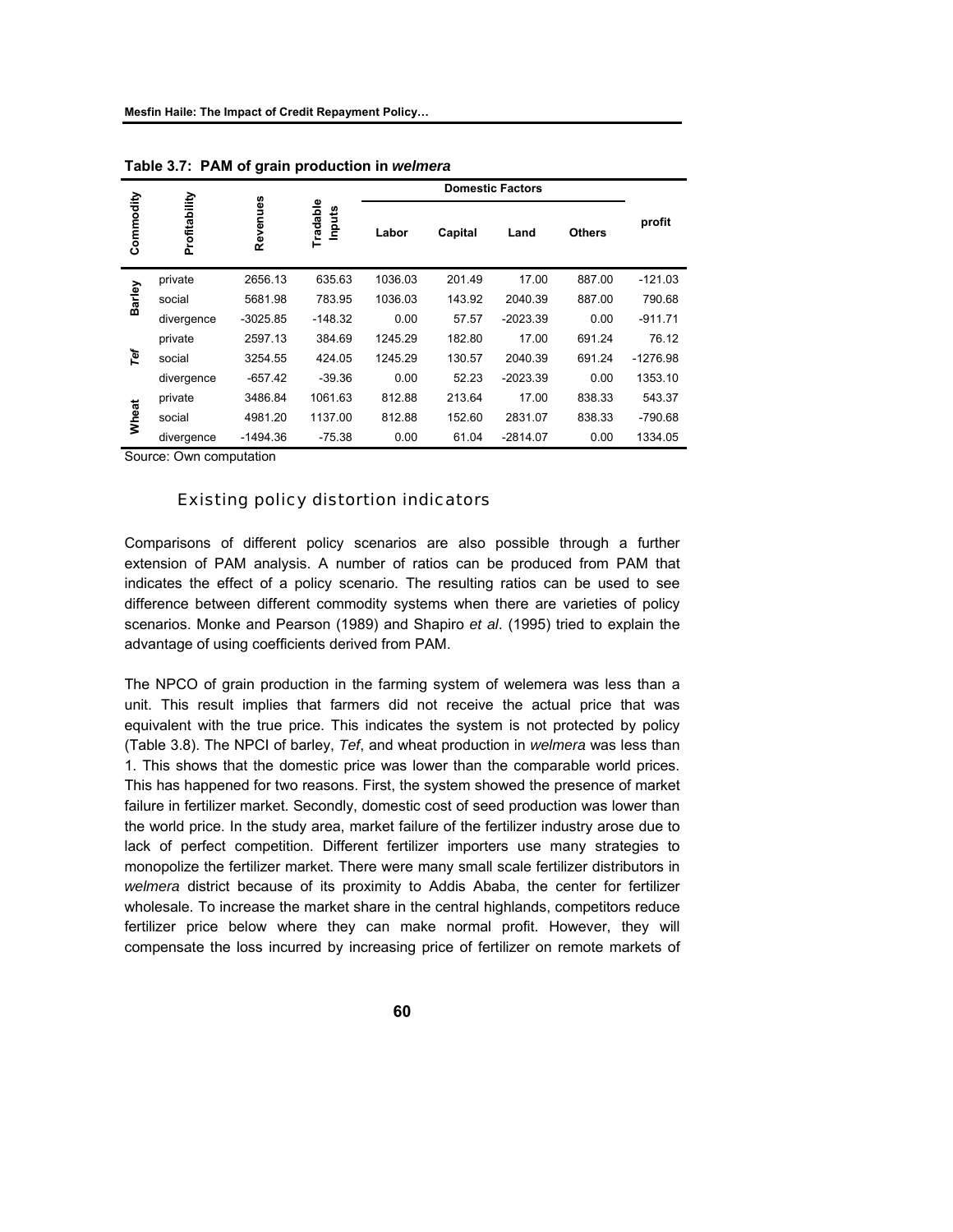the country. As a result, Urea fertilizer was sold at a lower price (180 Birr) than the world price level (223Birr) in 2003 production year.

The PCR of barley, *tef*, and wheat farming in *welmera* was equal to 1.06, 0.97, and 0.78 respectively. This result indicates that *tef* and wheat farming systems have a competitive advantage and are privately profitable. The reverse was true for barley farming system. The DRC was less than 1 for barley and greater than 1 for *tef* and wheat. DRC ratio less than 1 implies that the value added calculated at private prices was less than the value added calculated at social prices. Therefore, the comparative advantage of the barley based farming system was stronger than its competitive advantage whereas *tef* and wheat had stronger competitive advantages than their comparative advantages.

**Table 3.8; Existing policy distortion indicators of the barley,** *tef***, and wheat production**

| No. | <b>Ratios</b>                                   | Formula           | <b>Coefficients</b> |         |         |
|-----|-------------------------------------------------|-------------------|---------------------|---------|---------|
|     |                                                 |                   | <b>Barley</b>       | Tef     | Wheat   |
| 1   | NPCO (Nominal protection coefficient of output) | A/E               | 0.47                | 0.80    | 0.70    |
| 2   | NPCI(Nominal protection coefficient of inputs)  | B/F               | 0.81                | 0.91    | 0.93    |
| 3   | PCR (private cost ratio)                        | $C/(A-B)$         | 1.06                | 0.97    | 0.78    |
| 4   | DRC (Domestic resource cost coefficient)        | $G/(E-F)$         | 0.84                | 1.45    | 1.21    |
| 5   | EPC (Effective protection coefficient)          | $(A-B)/(E-$<br>F) | 0.41                | 0.78    | 0.63    |
| 6   | PC (profitability coefficient)                  | D/H               | $-0.15$             | $-0.06$ | $-0.69$ |
|     | SRP (subsidy ratio)                             | L/E               | $-0.16$             | 0.42    | 0.27    |

Source: Own computation

The EPC of barley, *tef*, and wheat production in *welmera* was lower than 1. The purpose of this coefficient was to show the joint effect of policy transfers affecting both tradable outputs and tradable inputs. In the absence of commodity price policy, the observed value added was less than the value added that would be produced at efficient prices. The PC value of the barley, *tef*, and *wheat* farming system was negative and less than 1. The negative sign indicates that the entire grain crops didn't have both competitive and comparative advantage at the same time. Private land rental markets undervalue land relative to its ability to produce grains that made social profitability of *tef* and wheat negative. The SRP was 16, 31, and 26 percent for barley, *tef* and wheat. This means that there was divergence between private and social profits. This large transfer arises mostly from imperfections in the land market.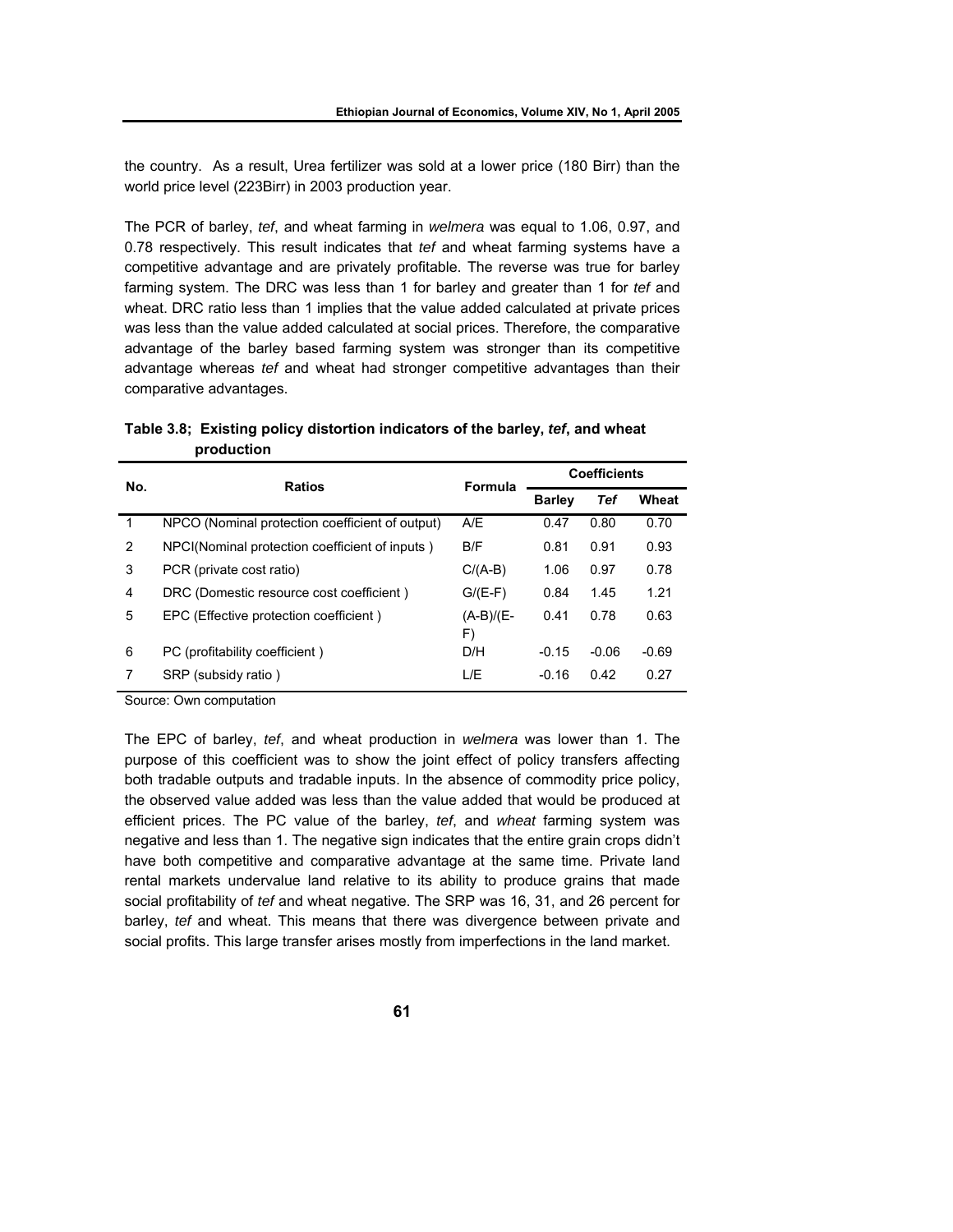## Credit repayment structure and grain price formation Input credit

Farmers who participated in extension package received credit in kind that were equivalent to 407,000.75 Birr in the crop calendar of 2003 (Table 3.9). This credit consisted of fertilizer (DAP and Urea), improved seeds (barley, *tef* and wheat), and herbicide. The credit was disbursed in July 2003 after the farmers paid a down payment of 102,993.2.

| <b>Particulars</b> | 2001         |                          |               | 2003         |          |               |  |
|--------------------|--------------|--------------------------|---------------|--------------|----------|---------------|--|
|                    | <b>Price</b> | Quantity                 | Value in birr | <b>Price</b> | Quantity | Value in birr |  |
| <b>DAP</b>         | 259.55       | 5.643.00                 | 1.464.641.00  | 240.00       | 700.00   | 168.000.00    |  |
| Urea               | 201.55       | 5.544.50                 | 1,117,494.00  | 180.00       | 696.00   | 125,280.00    |  |
| Wheat              | 245.00       | 28.50                    | 6.982.50      | 38.25        | 696.00   | 26.622.00     |  |
| Barley             | 271.00       | 5.00                     | 1.355.00      | 298.50       | 20.00    | 5.970.00      |  |
| Herbicide          | 41.89        | 5,621.00                 | 235,463.70    | 38.25        | 696.00   | 26,622.00     |  |
| Sprayer            | 360.00       | 34.00                    | 12.240.00     | 245.00       | 213.75   | 52,368.75     |  |
| Tef                | -            | $\overline{\phantom{a}}$ | -             | 356.33       | 6.00     | 2,138.00      |  |
| Total              |              |                          | 2.838.176.20  |              |          | 407.000.75    |  |

Table 3.9: Input provided on credit basis in 2001/2003<sup>22</sup>

Source: Welmera district bureau of agriculture

Farmers started the repayment in November 2003 after they had started harvesting their first crop. The credit repayment period policy enforced farmers to repay the loan immediately after harvest and as a result, a large sum of the disbursed credit was repaid between January and March, 2004 (Figure 2). The loan recovery was 100 percent of which more than 95 percent was repaid between the periods November 2003 till June 2004.

#### Seasonality of grain prices

Grain price data of Holetta retailer grain market obtained from Holetta Agricultural Research Center for the period 1987 to 2004. Statistical analysis of seasonality was made on these data. A 12- month moving average was applied to the monthly price data of seventeen years. Trend and cyclical component of the price were isolated to reach the seasonal index (Tschirley 1995). The analysis indicated that, for example, barley had the lowest Seasonal Price Index (SPI) in January while it had the highest SPI in June (figure 1).

 $\overline{\phantom{a}}$  $22$  In 2002 there is no credit disbursement through extension package program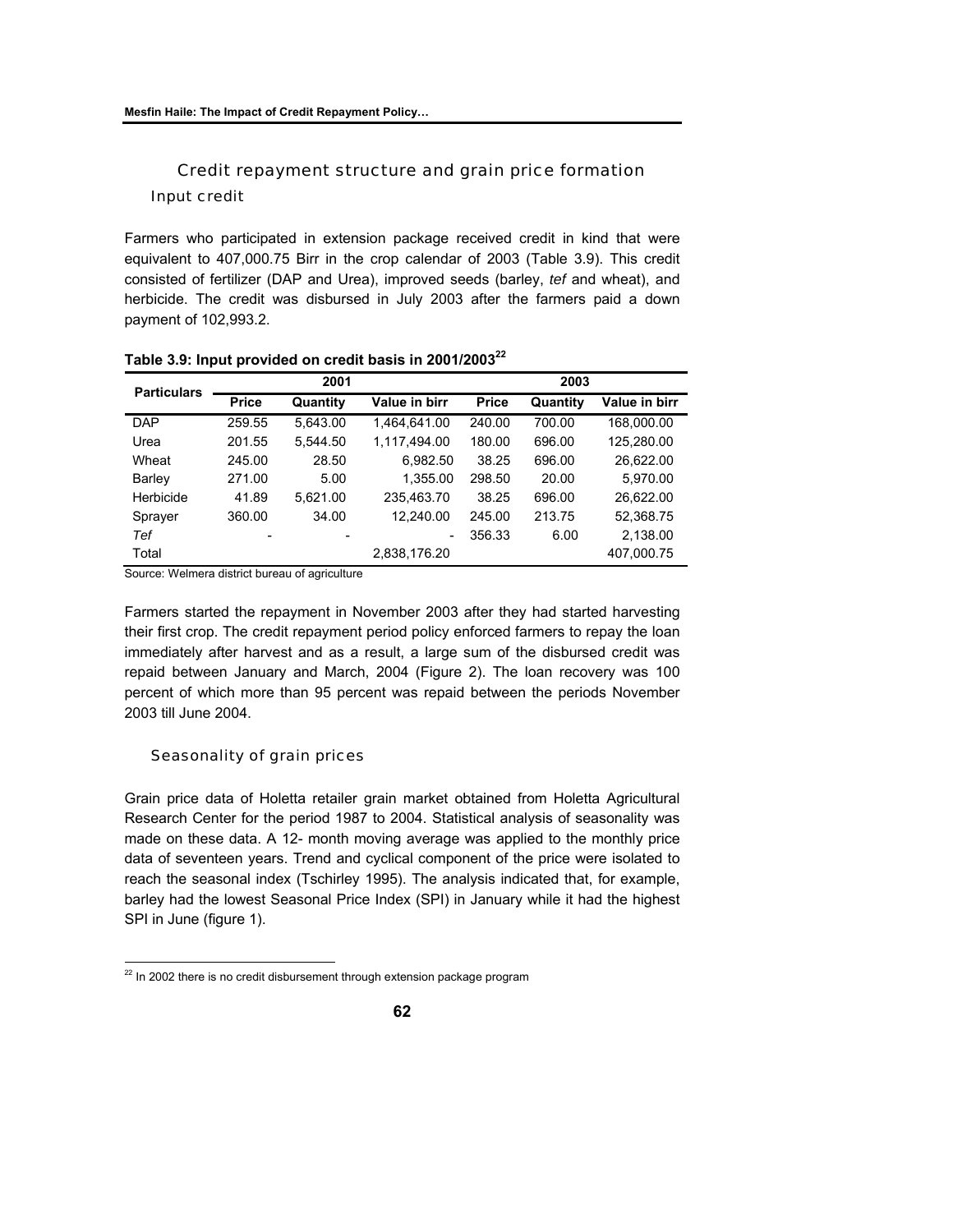



#### Coincidence of loan repayment period with low prices

Input credit was scheduled to be repaid immediately after harvest. During this period, prices of grain produce were at their lowest level which discouraged farmers from using improved technologies. District administration enforces farmers to repay input credit immediately after harvest with an intention to safeguard the regional budget held as collateral by banks. The 2003/4 production year credit repayment structure showed January to March was a quarter of the year, during which more than 64 percent of matured credit was repaid.

The seasonal price index for barley indicated that December to February was the period during which price reached its lowest level. The seasonal price indices of *tef* started to decline starting from November and reached at its lowest level during March (Figure 2 & Appendices 3). The seasonal price index of wheat reaches its lowest level in the first quarter of the year after harvest from January to March (Figure 2 & Appendices 4). From this analysis it becomes clear that the selling price of grain has a difference of about 35, 23 and 28 percent for barley, *tef* and wheat respectively. Transfers either from the producers to consumers or vice versa made possible through the use of price policy instruments (Pearson *et al*., 2003). However in Ethiopia, the credit repayment schedule policy seems indirectly favored consumers while it is against the producers. If credit repayment period restriction is removed, farmers can improve competitiveness of grain production by storing their produce until a period when the prices of grain improve.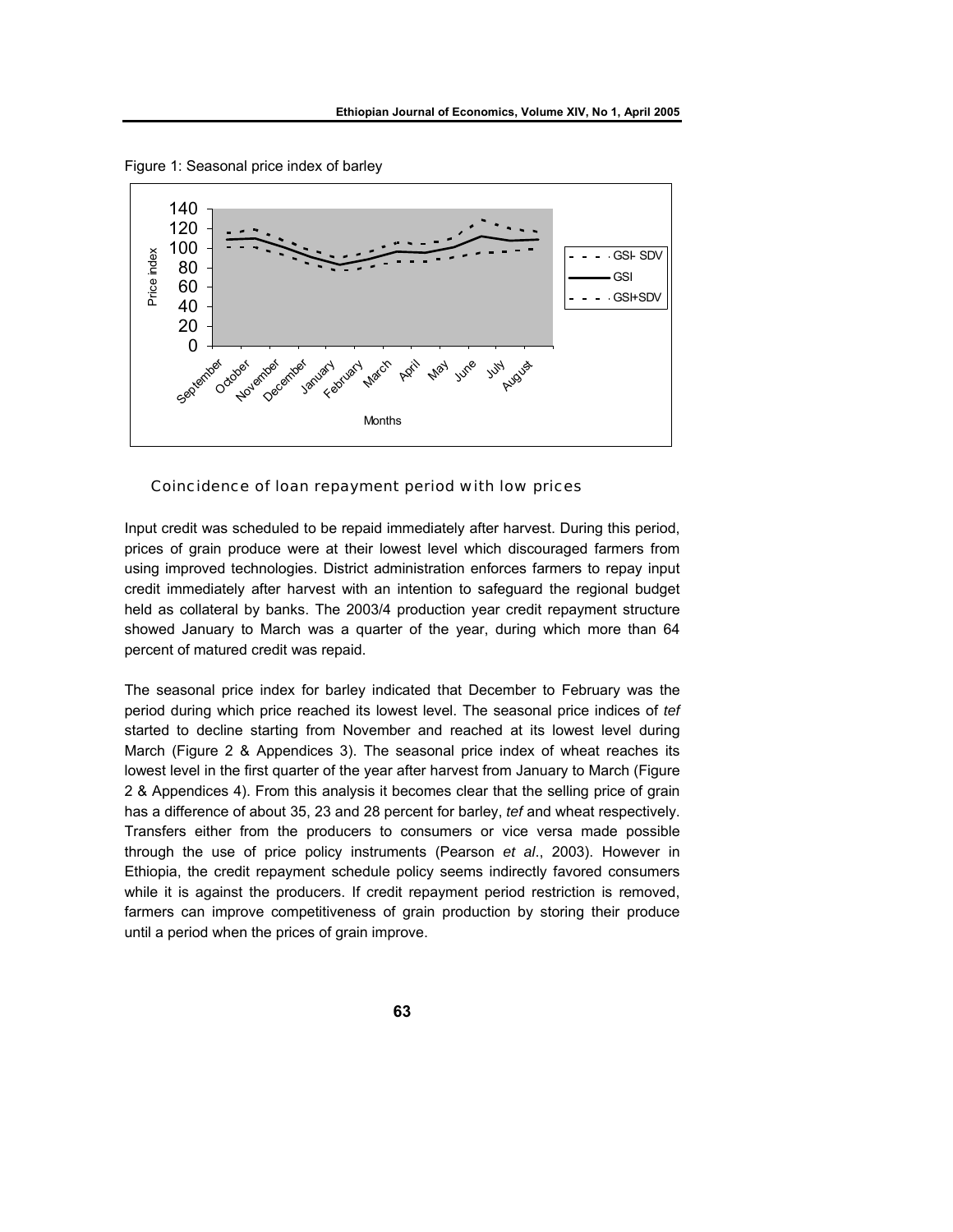

Figure 2: Seasonal price indices of barley, *Tef* wheat and credit repayment structure of  $2003/4^{23}$ 

#### Sensitivity analysis

If credit repayment schedule polices are removed and farmers are able to shift selling period schedule, for all quantities of their produce, to a period when price is at peak level, or for different reasons farmers sell half of their produce with the prevailing price immediately after harvest, and keep the remaining until the price of grain reach at its peak, what would be its effect on private profitability, and competitiveness of the farming system?

### The Impact of credit repayment schedule policy

The removal of credit repayment schedule policy enables farmers to sell their produce at price level that is 30 percent higher than price level immediately after harvest. The ratios NPCO, EPC & SRP increase while NPCI & DRC do not change. In contrast, the government credit repayment schedule policy forced farmers to sell significant quantity of their produce immediately after harvest. Without this policy restriction, it's assumed a rational farmer sells the entire farm produce at a period when price is at its peak. Hence, because of credit repayment schedule policy, a farmer fails to make a profit difference of 796.8, 779, and 1046 birr from barley, *tef*, and wheat from a hectare of land (Appendices 1). However, if farmers are able to sell half of their produce at the peak price period, they would get a profit difference which would cover the cost of tradable inputs for *tef* and wheat whereas the profit difference

 $\overline{\phantom{a}}$ 

<sup>23</sup>The price study particularly concentrates on white barley, red *tef*, and white wheat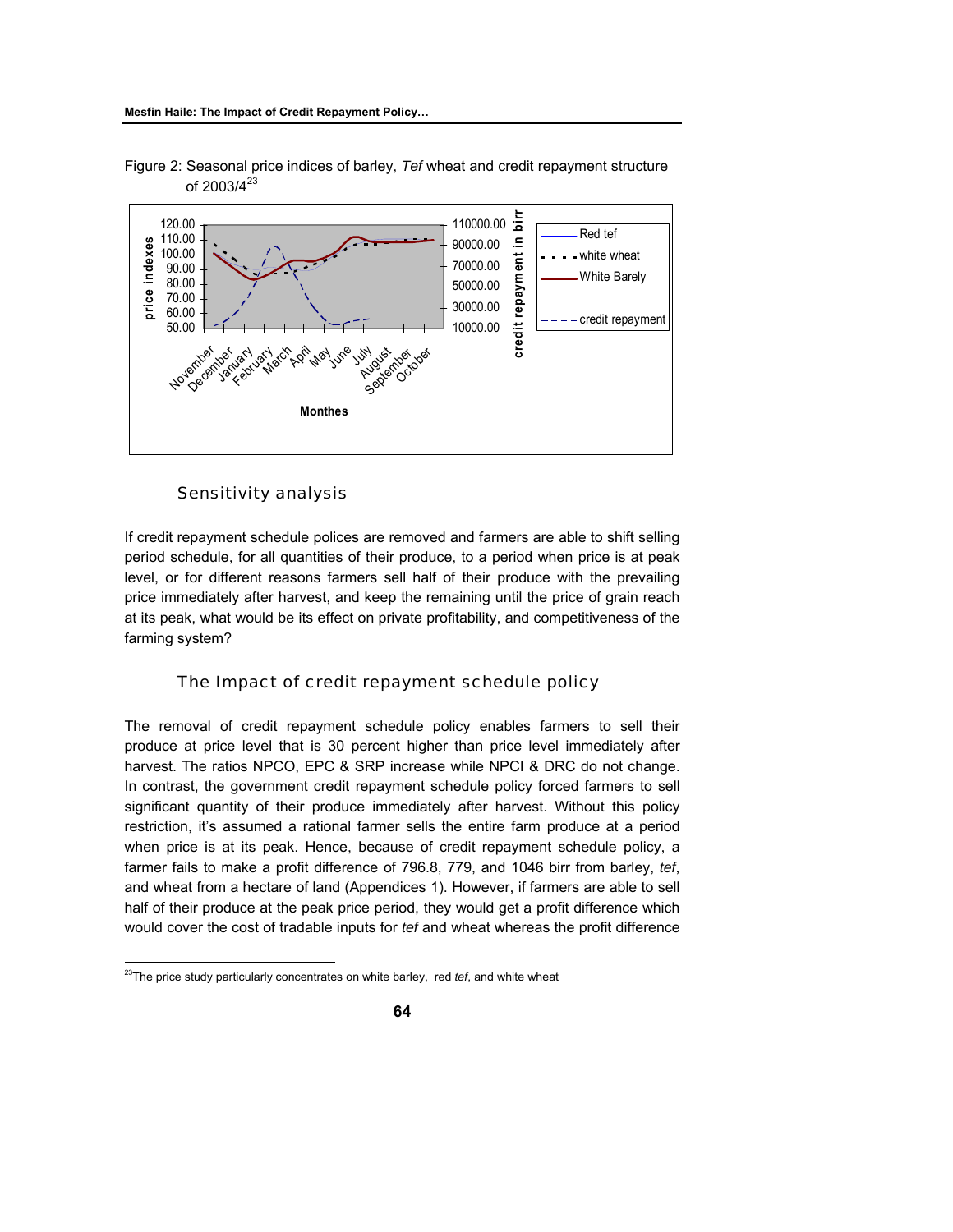obtained from barley production would just be enough to cover the cost of inputs excluding seeds. The removal of credit repayment schedule policy *per se* would make barley production competitive even when farmers shift the sale of only one-fourth of its produce.

| No. | <b>Ratios</b> |               |         |         |
|-----|---------------|---------------|---------|---------|
|     |               | <b>Barley</b> | Tef     | Wheat   |
| 1   | <b>NPCO</b>   | 0.61          | 1.00    | 0.91    |
| 2   | <b>NPCI</b>   | 0.81          | 0.91    | 0.93    |
| 3   | <b>PCR</b>    | 0.76          | 0.71    | 0.54    |
| 4   | <b>DRC</b>    | 0.84          | 1.39    | 1.21    |
| 5   | <b>EPC</b>    | 0.58          | 1.01    | 0.90    |
| 6   | <b>PC</b>     | 0.85          | $-0.74$ | $-2.01$ |
| 7   | <b>SRP</b>    | $-0.02$       | 0.60    | 0.48    |

**Table 3.10: Policy distortion indicators without credit repayment schedule policy** 

Source: Own computation

## 4. Conclusion and policy recommendation Summary and conclusion

Barley in *welmera* district is compared with two alternative enterprises that is, *tef* and wheat. The DRC showed that barley production represent the most efficient use of the domestic resources of the study area followed by wheat and *tef*.

A farmer who maintained all quantities of his produce until a period when price is at peak level would get a profit difference of 796, 779 &1046 birr for barley, *tef* and wheat respectively. For a different reason, a farmer who sells half of his produce immediately after harvest and maintains the remaining half of the produce until when price of produce is at peak, would get a profit difference of 399, 390 & 523 birr for barley, *tef* & wheat respectively. Therefore, credit repayment schedule policy made farmers to receive lower profit from grain production and, eventually, making grain production in *Welmera* less competitive.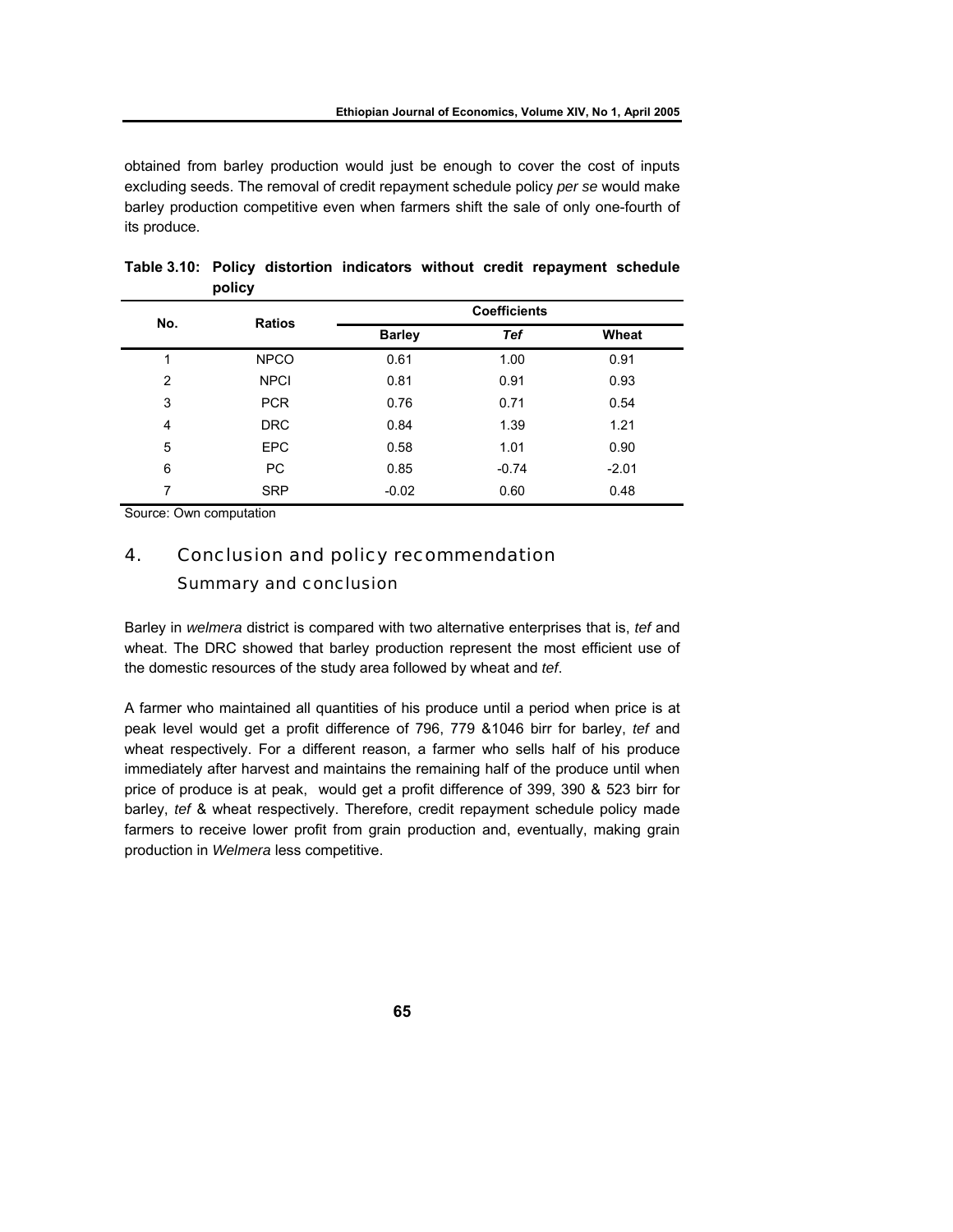## Policy recommendation Improving barley productivity

DRC ratio indicated that *welmera* district utilizes domestic resource efficiently if farmers produce barley than *tef* and wheat. The domestic resource cost analysis is an input for research and extension institutes, to decide allocation of scarce resources between commodities or technologies. Therefore, DRC result indicated that effort has to be made in the area of agricultural research and extension to make barley more productive than wheat and *tef*. The comparative advantage of *welmera* district for barley( especially for malt barely) coupled with improving its production and productivity will not only generate foreign currency for the country but will also help to improve the welfare of farmers involved in production of barley.

#### Relaxing the credit repayment schedule period

Farmers in *welmera* district participating in extension package program acknowledged provision of agricultural inputs on credit basis at the right time without any delay. However, the credit repayment period was scheduled to be paid during periods when price of grains were at their lowest level. Therefore, some improvements have to be made in extension package program to encourage farmers to further use agricultural technologies. Among others, the credit repayment schedule policy has to be relaxed for farmers who want to benefit from change in the seasonality of selling price.

## Privatizing the land

There was a significant discrepancy between private and social value of land. This was due to the nationalization of land in 1975. Since then, land was in the hands of elder people. Youngsters only get land from their parents through in heritage. The data clearly show how government policy affected private profitability by undervaluing the value of land. However, privatization of land will have a better advantage to allocate land to the commodity that has its best alternative return.

## Setting price floor for producers

The Seasonality price index analysis indicated that there was significant price variability for the selling price of grain. The prices were very low immediately after harvest and continue to increase until the harvest of the next production calendar. The government should set price floor that make producers competitive and maintain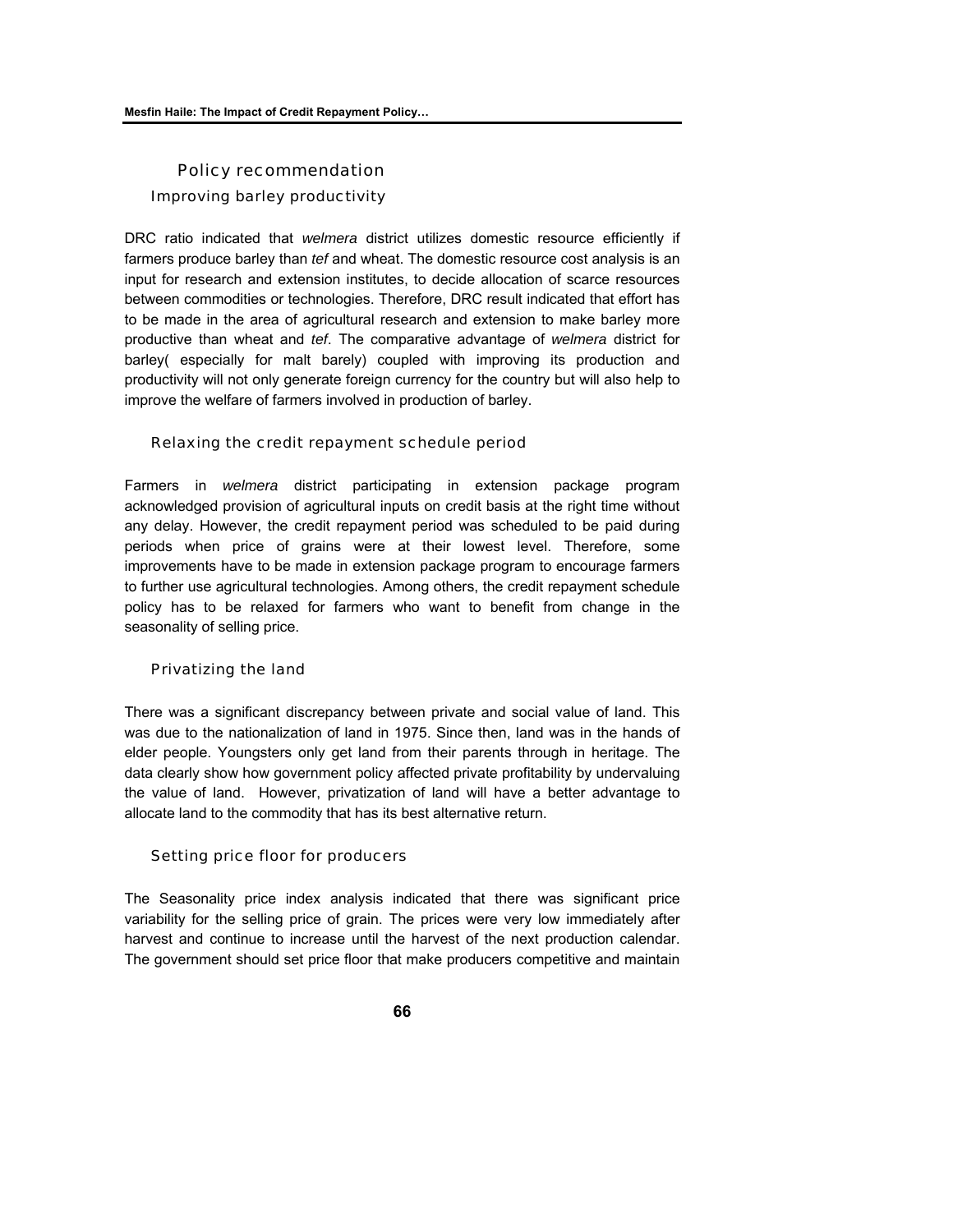their income to a certain level. If the price level happens to decline below the price floor, the government should purchase grains with the help of its agents. Grain Marketing Enterprise can take this responsibility given that its mission is to maintain buffer stock of agricultural produces.

#### Areas of further research

Due to lack of sufficient information, this study could not see storage facilities and capacities of small scale farmers in the study area. The importance of this information calls the attention of researchers for further research. In addition, information such as costs of storage in the context of *welmera* district needs to be considered by upcoming researchers.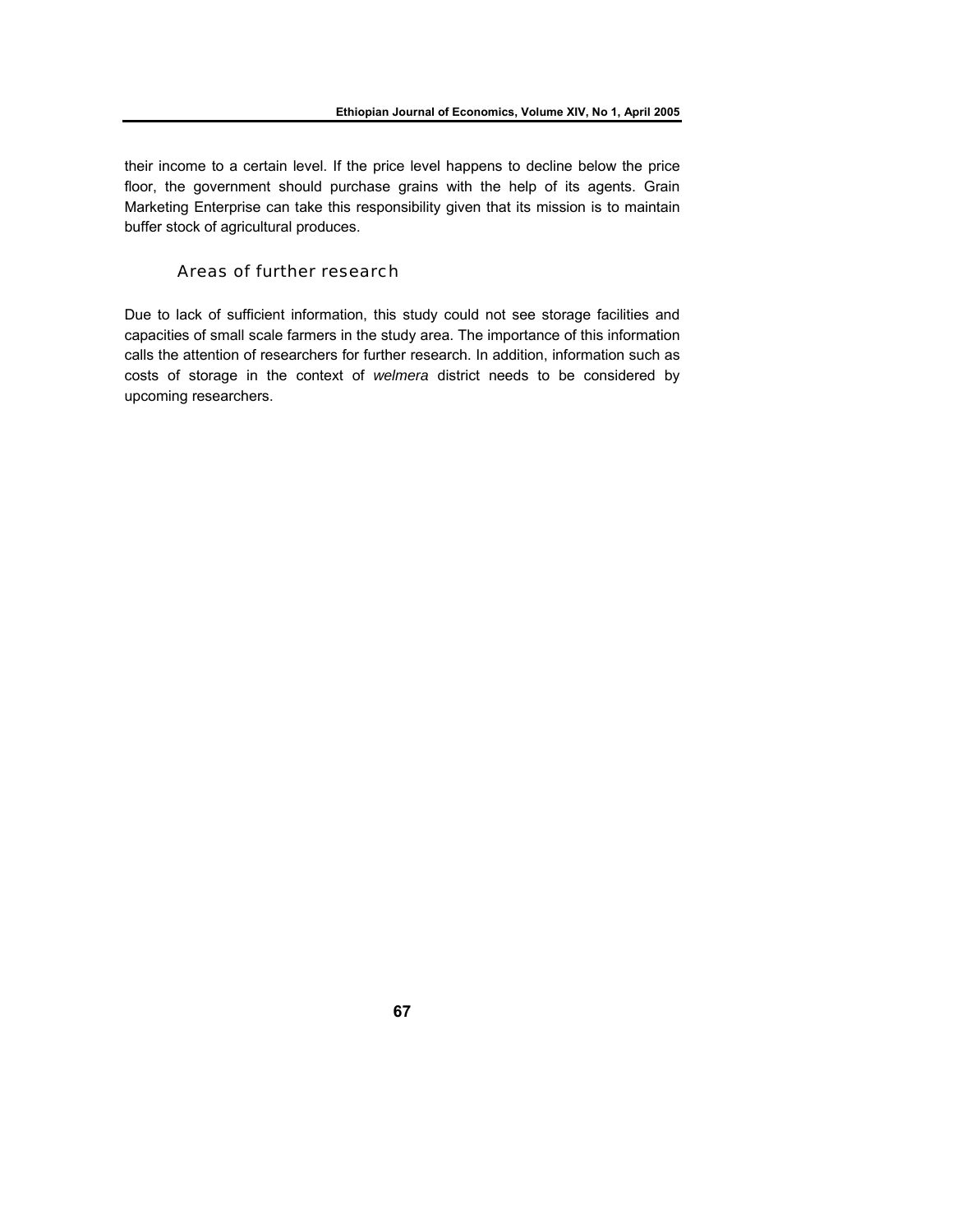# Reference

- Arega D. Alene and Rashid M. Hassan (2003). Measuring the impact of Ethiopia's new extension program on the productive efficiency of farmers. Proceedings of the 25<sup>th</sup> International Conference of Agricultural Economists (IAAE). August 16 – 22, 2003 Durban, South Africa,
- Belay Kassa (2003). Agricultural Extension in Ethiopia. *Journal of Social Development in Africa*. Vol.18 no. 1
- Central Agricultural Census Commission (CACC) (2003). Results of 2000/2001 Ethiopian Agricultural Sample Enumeration (EASE).
- Croppenstedt, Andre, Mulat Demeke, ane Meloria M. Meschi (2003). Technology adoption in the presence of constraints: the case of fertilizer demand in Ethiopia. *Review of Development Economics*, 7(1), 58-70. Blackwell publishing ltd, Oxford. UK.
- Dipokusumo, Bambang, Anas Zaini, Syarif Husni, and Haeluddin (2003). Impact of agricultural policy on soybean production in west Nusa Tenggara province. Faculty of Agriculture Nusa Cendana Univeristy. Indonesia
- Ellis Frank, Piyadasa Senayake, and Marisol Smith (1997). Food price policy in Sri Lanka. Food Policy, Vol.22, No.1 pp 81-96.
- Flaskerud, George and Demcy Johnson (2000). NDSU Extension service, North Dakota State University
- Legesse Dadi and Hailemariam Tekleweld (2004). Effect of fertilizer Market Liberalization on fertilizer distribution and farme level use. Tesfaye Zegeye, Legesse Dadi and Dawit Alemu (eds.). Agricultural technology evaluation adoption and marketing. EARO. (PP. 73-86). Proceeding of the workshop held to discuss the socio-economic research results of 1998-2002, August 6- 8, 2002, Addis Ababa, Ethiopia
- Monke, E. and S. Pearson (1989). *The policy analysis matrix for agricultural development,* Ithaca, NY, USA: Cornell University Press.
- Pearson, Scott, Carl Gotsch and Sjaiful Bahri (2003). Applications of the Policy Analysis Matrix in Indonesian Agriculture. http://www.stanford.edu/group/FRI/Indonesia/newregional/newbook.htm
- Raymakers, Benoit (2002). Review and Consequences of Reduction in Agriculture Input sales in 2002: A situation analysis. UN-Emergencies Unit for Ethiopia/OCHA
- Shapiro, Barry I. and Steven J. Staal (1995). The Policy Analysis Matrix Applied to Agricultural commodity Markets. In: Scott, Gregory (ed.).1995. *Price, Product, and People: Analyzing Agricultural Markets in Developing Countries*. Lunne Rienner Publishers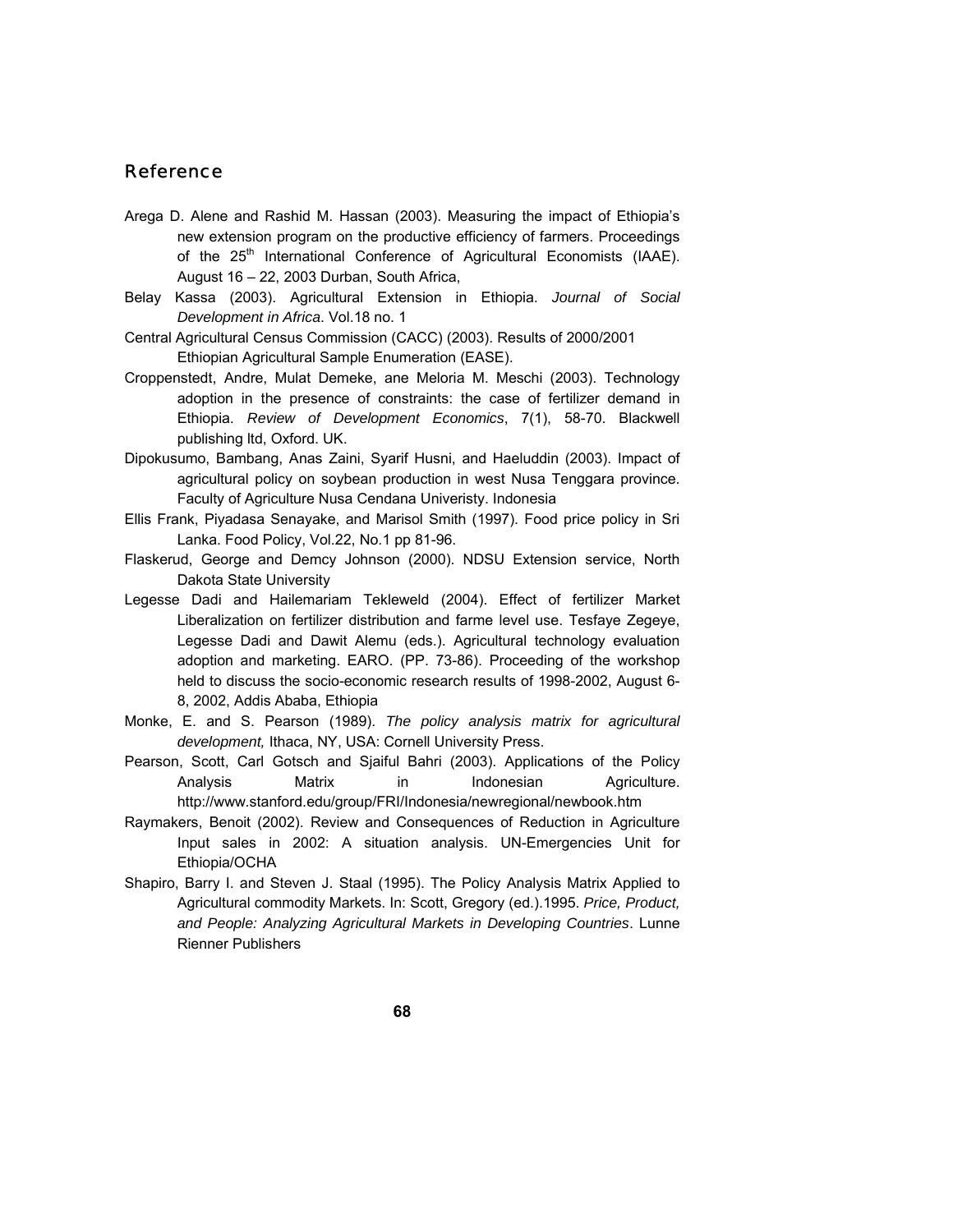- Thomson Anne and Manfred Metz (1998). Implications of Economic Policy for Food Security: A Training Manual. Training materials for agricultural planning 40. AO & GTZ. Rome, Italy.
- Tschirley, David L. (1995). Using Microcomputer Spreadsheets for Spatial and Temporal Price Analysis: An application to Rice and Maize in Ecuador. Gregory J. Scott, (ed) *Prices, products, and people: analyzing agricultural markets in developing countries* (pp. 277-300)
- Wiendiyeti, Umbu Reku Raya and Poulus Un (2002). The impact of Tariff Policy and inter-island transport costs on the profitability of soya bean production in Nagada egency, NTT. Faculty of Agriculture Nusa Cendana Univeristy.
- Winter-Nelson, Alex (ed.) (1991). Application of the Policy analysis matrix. Working paper. No. 91-(4). The Economic Development Institute of the World Bank.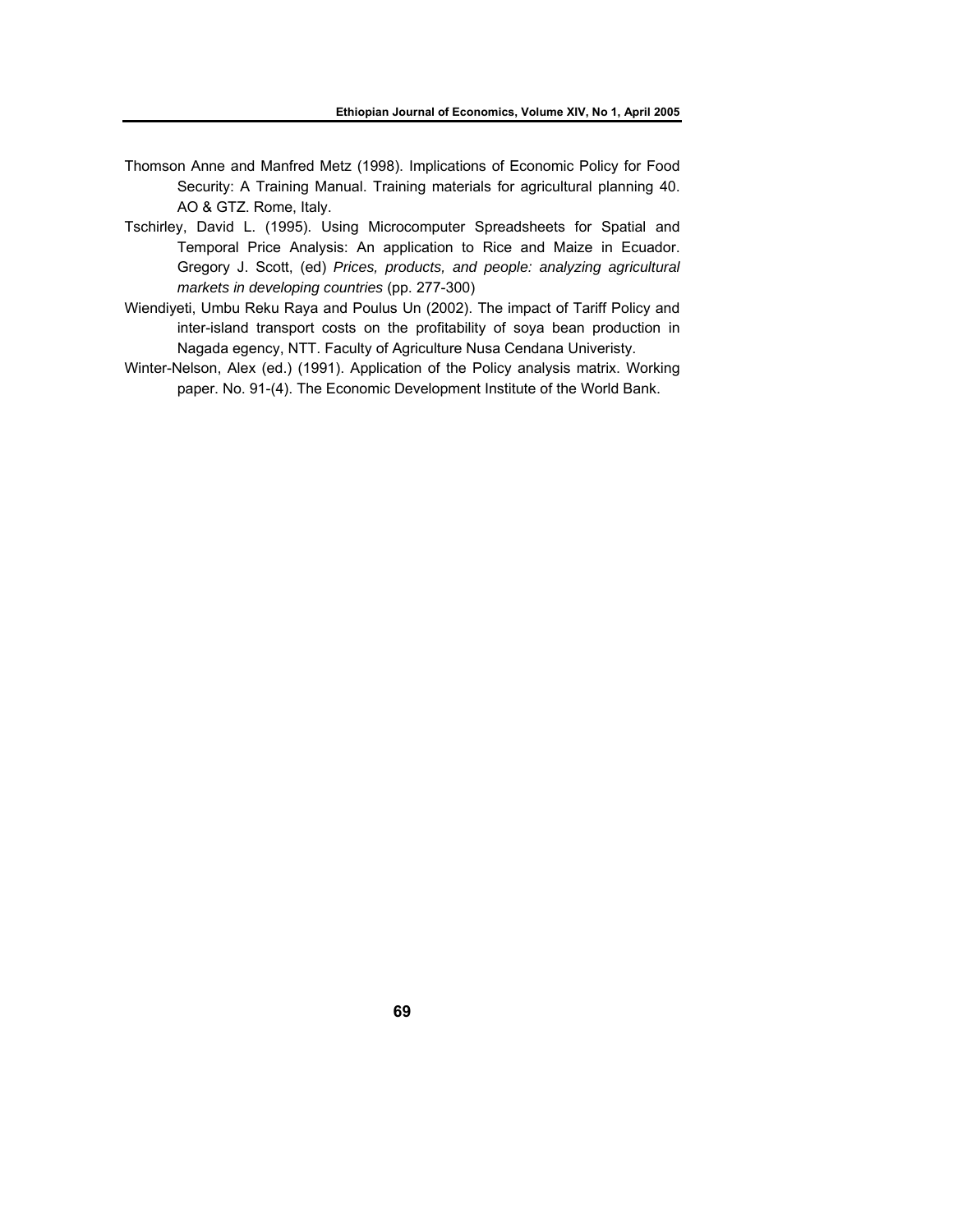# Appendices 1. Change in selling period schedule

|        |               | .               |                           |          |         |             |        |             |
|--------|---------------|-----------------|---------------------------|----------|---------|-------------|--------|-------------|
|        |               |                 |                           |          |         |             |        |             |
| Grain  | profitability | <b>Revenues</b> | <b>Tradable</b><br>inputs | Labor    | Capital | Land        | others | profit      |
|        | private       | 2.656.13        | 635.63                    | 1.036.03 | 201.49  | 17.00       | 887.00 | $-121.03$   |
| Barley | social        | 5,681.98        | 783.95                    | 1.036.03 | 143.92  | 2.040.39    | 887.00 | 790.68      |
|        | divergence    | $-3.025.85$     | $-148.32$                 | 0.00     | 57.57   | $-2.023.39$ | 0.00   | $-911.71$   |
|        | private       | 2.597.13        | 384.69                    | 1.245.29 | 182.80  | 17.00       | 691.24 | 76.12       |
| Tef    | social        | 3.254.55        | 424.05                    | 1.245.29 | 130.57  | 2.040.39    | 691.24 | $-1.276.98$ |
|        | divergence    | $-657.42$       | $-39.36$                  | 0.00     | 52.23   | $-2.023.39$ | 0.00   | 1,353.10    |
|        | private       | 3,486.84        | 1.061.63                  | 812.88   | 213.64  | 17.00       | 838.33 | 543.37      |
| Wheat  | social        | 4.981.20        | 1.137.00                  | 812.88   | 152.60  | 2.831.07    | 838.33 | $-790.68$   |
|        | divergence    | $-1.494.36$     | $-75.38$                  | 0.00     | 61.04   | $-2.814.07$ | 0.00   | 1,334.05    |

#### **Sell all produce immediately after harvest**

#### **Shift a quarter produce to the peak price period**

|        |               |              |                           |          | <b>Domestic Factors</b> |             |        |             |  |
|--------|---------------|--------------|---------------------------|----------|-------------------------|-------------|--------|-------------|--|
| Grain  | profitability | Revenue<br>s | <b>Tradable</b><br>inputs | Labor    | Capital                 | Land        | others | profit      |  |
|        | private       | 2,855.34     | 635.63                    | 1.036.03 | 201.49                  | 17.00       | 887.00 | 78.18       |  |
| Barley | social        | 5.681.98     | 783.95                    | 1.036.03 | 143.92                  | 2.040.39    | 887.00 | 790.68      |  |
|        | divergence    | $-2.826.64$  | $-148.32$                 | 0.00     | 57.57                   | $-2,023.39$ | 0.00   | $-712.50$   |  |
|        | private       | 2.791.91     | 384.69                    | 1.245.29 | 182.80                  | 17.00       | 691.24 | 270.90      |  |
| Tef    | social        | 3.254.55     | 424.05                    | 1.245.29 | 130.57                  | 2.040.39    | 691.24 | $-1.276.98$ |  |
|        | divergence    | $-462.63$    | $-39.36$                  | 0.00     | 52.23                   | $-2,023.39$ | 0.00   | 1.547.88    |  |
|        | private       | 3,748.35     | 1.061.63                  | 812.88   | 213.64                  | 17.00       | 838.33 | 804.88      |  |
| Wheat  | social        | 4.981.20     | 1.137.00                  | 812.88   | 152.60                  | 2.831.07    | 838.33 | $-790.68$   |  |
|        | divergence    | $-1.232.85$  | $-75.38$                  | 0.00     | 61.04                   | $-2.814.07$ | 0.00   | 1,595.56    |  |

# **Shift half of a produce to the peak price period**

| Grain  | profitability | <b>Revenues</b> | <b>Tradable</b><br>inputs | Labor    | Capital | Land        | others | profit      |
|--------|---------------|-----------------|---------------------------|----------|---------|-------------|--------|-------------|
|        | private       | 3,054.55        | 635.63                    | 1.036.03 | 201.49  | 17.00       | 887.00 | 277.39      |
| barley | social        | 5.681.98        | 783.95                    | 1.036.03 | 143.92  | 2.040.39    | 887.00 | 790.68      |
|        | divergence    | $-2.627.43$     | $-148.32$                 | 0.00     | 57.57   | $-2,023.39$ | 0.00   | $-513.29$   |
|        | private       | 2.986.70        | 384.69                    | 1.245.29 | 182.80  | 17.00       | 691.24 | 465.68      |
|        | social        | 3.254.55        | 424.05                    | 1.245.29 | 130.57  | 2.040.39    | 691.24 | $-1.276.98$ |
| Tef    | divergence    | $-267.85$       | $-39.36$                  | 0.00     | 52.23   | $-2,023.39$ | 0.00   | 1.742.67    |
|        | private       | 4.009.87        | 1.061.63                  | 812.88   | 213.64  | 17.00       | 838.33 | 1,066.39    |
| Wheat  | social        | 4.981.20        | 1.137.00                  | 812.88   | 152.60  | 2.831.07    | 838.33 | $-790.68$   |
|        | divergence    | $-971.33$       | $-75.38$                  | 0.00     | 61.04   | $-2.814.07$ | 0.00   | 1.857.07    |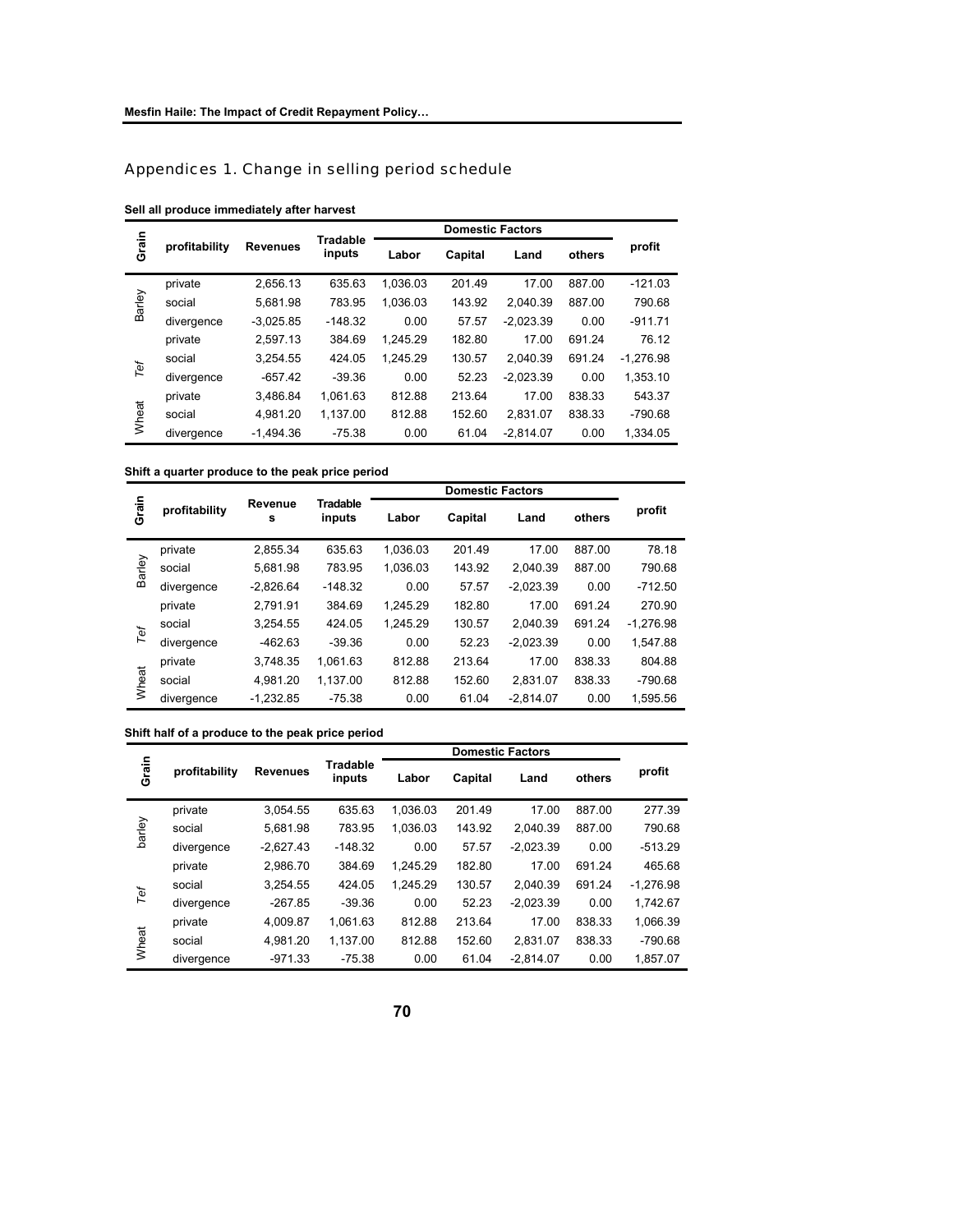|        | office the day is the bigger of the bear brice believe |                 |                           |          |                         |             |        |             |  |  |  |  |  |
|--------|--------------------------------------------------------|-----------------|---------------------------|----------|-------------------------|-------------|--------|-------------|--|--|--|--|--|
|        |                                                        |                 |                           |          | <b>Domestic Factors</b> |             |        |             |  |  |  |  |  |
| Grain  | profitability                                          | <b>Revenues</b> | <b>Tradable</b><br>inputs | Labor    | Capital                 | Land        | others | profit      |  |  |  |  |  |
|        | private                                                | 3.253.76        | 635.63                    | 1.036.03 | 201.49                  | 17.00       | 887.00 | 476.60      |  |  |  |  |  |
| Barley | social                                                 | 5.681.98        | 783.95                    | 1.036.03 | 143.92                  | 2.040.39    | 887.00 | 790.68      |  |  |  |  |  |
|        | divergence                                             | $-2.428.22$     | $-148.32$                 | 0.00     | 57.57                   | $-2.023.39$ | 0.00   | $-314.08$   |  |  |  |  |  |
|        | private                                                | 3.181.48        | 384.69                    | 1.245.29 | 182.80                  | 17.00       | 691.24 | 660.47      |  |  |  |  |  |
|        | social                                                 | 3.254.55        | 424.05                    | 1.245.29 | 130.57                  | 2.040.39    | 691.24 | $-1.276.98$ |  |  |  |  |  |
| Tef    | divergence                                             | $-73.06$        | $-39.36$                  | 0.00     | 52.23                   | $-2.023.39$ | 0.00   | 1.937.45    |  |  |  |  |  |
|        | private                                                | 4.271.38        | 1.061.63                  | 812.88   | 213.64                  | 17.00       | 838.33 | 1.327.91    |  |  |  |  |  |
| Wheat  | social                                                 | 4.981.20        | 1.137.00                  | 812.88   | 152.60                  | 2.831.07    | 838.33 | $-790.68$   |  |  |  |  |  |
|        | divergence                                             | $-709.82$       | $-75.38$                  | 0.00     | 61.04                   | $-2,814.07$ | 0.00   | 2,118.59    |  |  |  |  |  |

**Shift three quarter of produce to the peak price period** 

**Shift all produce to the peak price period** 

| <b>Domestic Factors</b> |        |             |
|-------------------------|--------|-------------|
|                         |        |             |
|                         | others | profit      |
| 17.00                   | 887.00 | 675.81      |
| 2.040.39                | 887.00 | 790.68      |
| $-2,023.39$             | 0.00   | $-114.87$   |
| 17.00                   | 691.24 | 855.25      |
| 2.040.39                | 691.24 | $-1.276.98$ |
| $-2.023.39$             | 0.00   | 2.132.24    |
| 17.00                   | 838.33 | 1.589.42    |
| 2.831.07                | 838.33 | $-790.68$   |
| $-2.814.07$             | 0.00   | 2,380.10    |
|                         | Land   |             |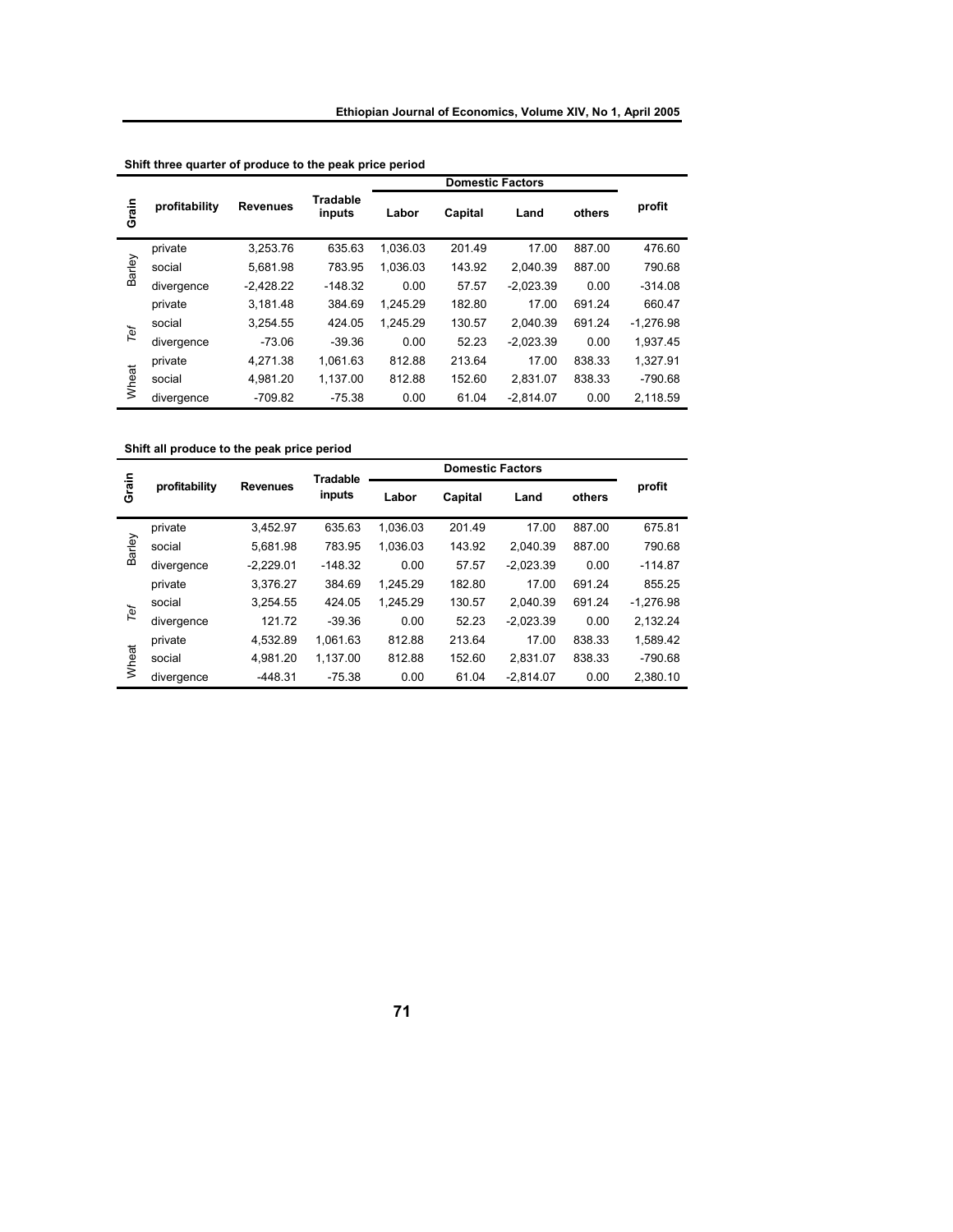| Appendices 2: Seasonal price index of barley in Holetta retailer grain market 1988-2004 |
|-----------------------------------------------------------------------------------------|
|-----------------------------------------------------------------------------------------|

| Year           | January  | Feb.    | March   | April   | May    | June   | July   | August | Sept.  | Oct.   | Nov.   | Dec.    |
|----------------|----------|---------|---------|---------|--------|--------|--------|--------|--------|--------|--------|---------|
| 1988           | 80.44    | 82.33   | 90.53   | 80.83   | 99.63  | 108.70 | 113.52 | 121.97 | 120.40 | 113.93 | 98.19  | 81.55   |
| 1989           | 77.41    | 84.67   | 95.70   | 105.87  | 106.72 | 103.00 | 108.22 | 97.12  | 105.85 | 99.86  | 101.99 | 98.45   |
| 1990           | 91.06    | 96.25   | 97.34   | 89.14   | 88.82  | 164.50 | 84.45  | 98.82  | 97.64  | 102.16 | 89.11  | 79.15   |
| 1991           | 68.89    | 69.22   | 85.94   | 100.70  | 114.22 | 127.35 | 117.79 | 116.04 | 116.66 | 111.66 | 103.54 | 86.60   |
| 1992           | 73.94    | 79.71   | 106.94  | 116.63  | 118.18 | 91.13  | 96.95  | 109.52 | 110.79 | 114.02 | 100.37 | 81.28   |
| 1993           | 79.51    | 89.84   | 99.42   | 101.62  | 102.98 | 106.61 | 95.86  | 98.01  | 109.44 | 103.05 | 97.02  | 85.78   |
| 1994           | 80.16    | 88.72   | 87.25   | 89.88   | 114.68 | 120.35 | 124.41 | 120.01 | 116.55 | 99.28  | 83.09  | 87.53   |
| 1995           | 83.68    | 102.00  | 93.85   | 94.29   | 101.15 | 109.98 | 118.65 | 108.85 | 112.59 | 99.69  | 88.87  | 94.26   |
| 1996           | 96.81    | 98.76   | 92.99   | 89.12   | 89.83  | 111.25 | 107.33 | 101.95 | 94.83  | 110.37 | 104.07 | 99.24   |
| 1997           | 83.06    | 77.91   | 80.68   | 92.14   | 87.63  | 127.42 | 130.49 | 111.49 | 110.40 | 116.58 | 106.92 | 93.52   |
| 1998           | 82.99    | 81.23   | 85.93   | 88.79   | 92.45  | 104.46 | 105.46 | 108.48 | 110.49 | 112.46 | 99.01  | 94.02   |
| 1999           | 81.67    | 87.49   | 96.42   | 88.69   | 105.08 | 111.06 | 110.16 | 112.98 | 102.29 | 126.37 | 103.43 | 88.25   |
| 2000           | 79.20    | 89.97   | 98.02   | 103.11  | 103.44 | 111.09 | 110.44 | 111.08 | 107.89 | 119.01 | 100.03 | 79.43   |
| 2001           | 85.25    | 95.60   | 103.38  | 88.32   | 97.88  | 93.14  | 96.56  | 90.87  | 95.59  | 89.78  | 104.12 | 99.47   |
| 2002           | 84.48    | 91.24   | 122.29  | 92.64   | 84.98  | 94.55  | 104.78 | 107.58 | 103.21 | 113.15 | 110.68 | 97.92   |
| 2003           | 90.38    | 91.29   | 96.91   | 98.89   | 94.57  | 105.18 | 101.33 | 114.15 | 108.10 | 109.83 | 108.46 | 96.70   |
| 2004           | 86.07    | 91.65   | 92.53   | 93.65   | 99.02  | 106.33 | 103.07 | 103.30 | 108.71 | 113.38 | 104.69 | 89.81   |
| N              | 17.00    | 17.00   | 17.00   | 17.00   | 17.00  | 17.00  | 17.00  | 17.00  | 17.00  | 17.00  | 17.00  | 17.00   |
| Max            | 96.81    | 102.00  | 122.29  | 116.63  | 118.18 | 164.50 | 130.49 | 121.97 | 120.40 | 126.37 | 110.68 | 99.47   |
| Min            | 68.89    | 69.22   | 80.68   | 80.83   | 84.98  | 91.13  | 84.45  | 90.87  | 94.83  | 89.78  | 83.09  | 79.15   |
| Mean           | 82.65    | 88.11   | 95.65   | 94.96   | 100.07 | 111.54 | 107.62 | 107.78 | 107.73 | 109.09 | 100.21 | 90.17   |
| <b>GSI</b>     | 82.95    | 88.44   | 96.01   | 95.31   | 100.44 | 111.95 | 108.01 | 108.18 | 108.13 | 109.50 | 100.58 | 90.51   |
| Std Error      | 1.58     | 2.00    | 2.31    | 2.08    | 2.38   | 4.14   | 2.75   | 2.05   | 1.76   | 2.17   | 1.78   | 1.73    |
| Std Dev        | 6.52     | 8.26    | 9.53    | 8.58    | 9.81   | 17.05  | 11.36  | 8.46   | 7.24   | 8.95   | 7.32   | 7.14    |
| t-value        | $-10.78$ | $-5.77$ | $-1.73$ | $-2.25$ | 0.19   | 2.89   | 2.91   | 3.98   | 4.63   | 4.37   | 0.33   | $-5.48$ |
| <b>GSI-STD</b> | 76.43    | 80.18   | 86.48   | 86.73   | 90.63  | 94.89  | 96.66  | 99.72  | 100.89 | 100.54 | 93.26  | 83.36   |
| <b>GSI</b>     | 82.95    | 88.44   | 96.01   | 95.31   | 100.44 | 111.95 | 108.01 | 108.18 | 108.13 | 109.50 | 100.58 | 90.51   |
| GSI+ STD       | 89.48    | 96.70   | 105.53  | 103.89  | 110.26 | 129.00 | 119.37 | 116.64 | 115.37 | 118.45 | 107.91 | 97.65   |

Source: Own computation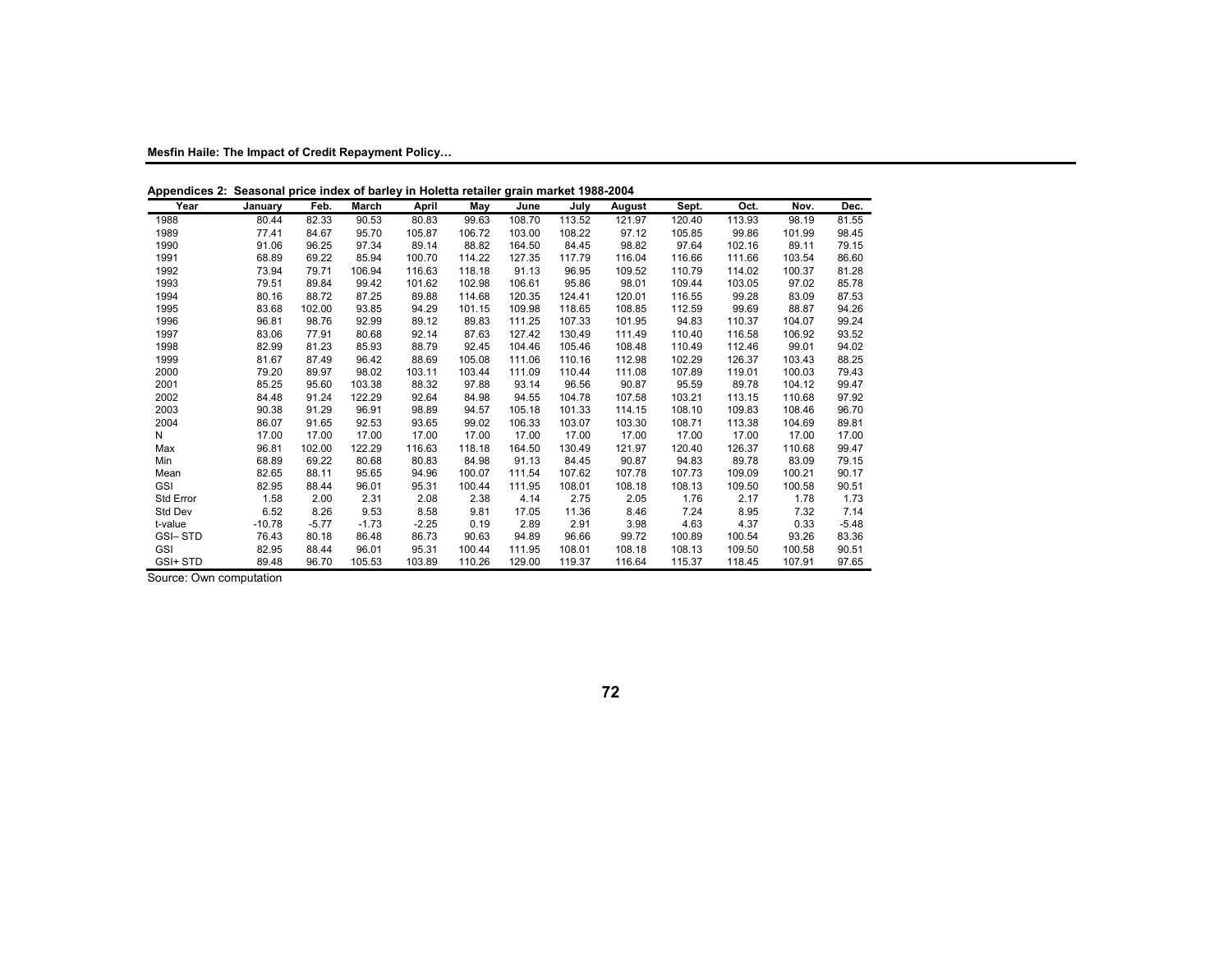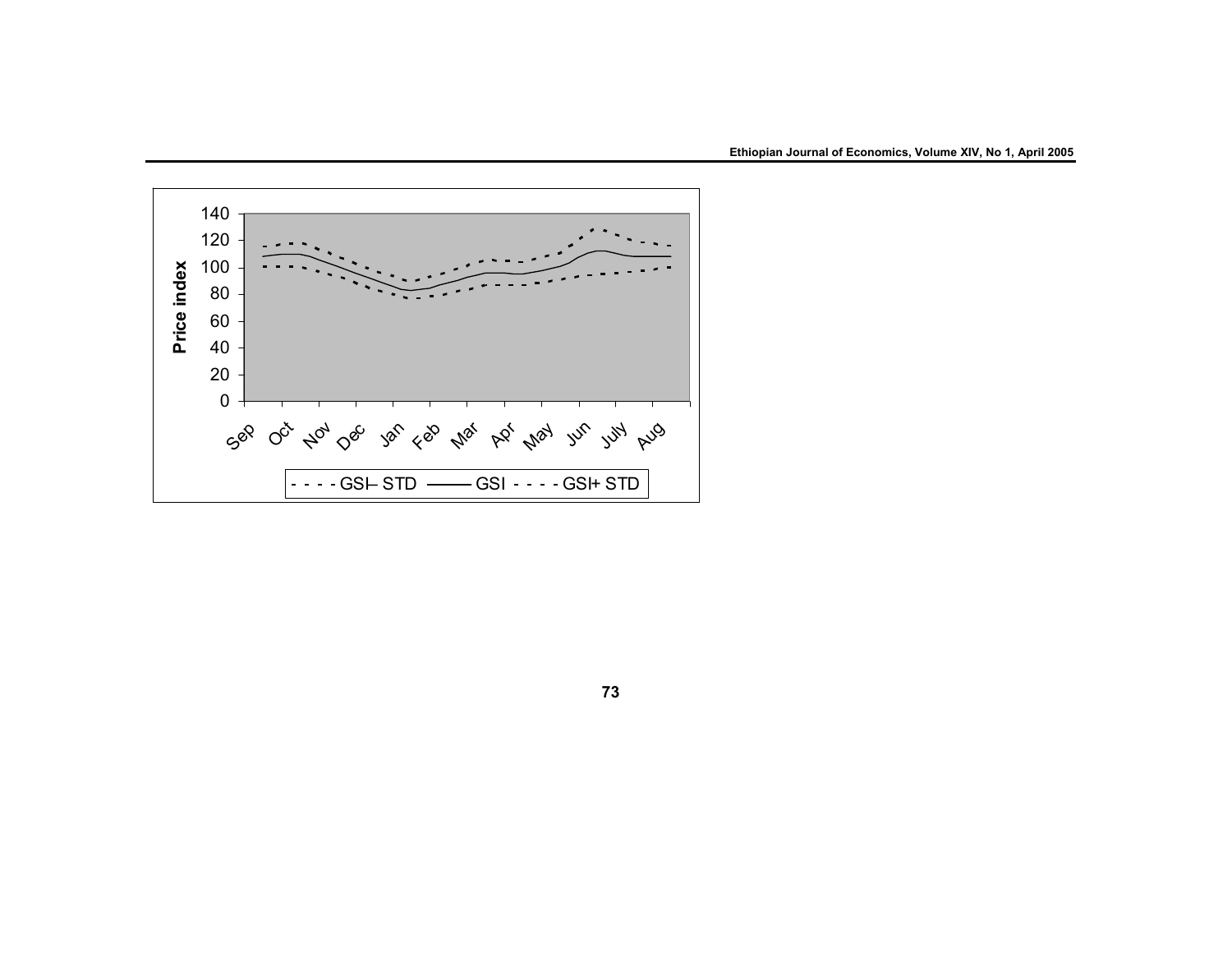| Appendices 3 Seasonal price index of tef in Holetta retailer grain market 1988-2004 |
|-------------------------------------------------------------------------------------|
|-------------------------------------------------------------------------------------|

| Year           | Jan     | Feb     | Mar     | April   | May     | June   | July   | Aug    | Sep    | Oct    | Nov    | <b>Dec</b> |
|----------------|---------|---------|---------|---------|---------|--------|--------|--------|--------|--------|--------|------------|
| 1988           | 96.07   | 100.28  | 90.77   | 81.65   | 89.73   | 97.85  | 109.76 | 127.32 | 121.24 | 121.75 | 98.46  | 85.44      |
| 1989           | 86.44   | 87.22   | 93.93   | 101.27  | 93.10   | 94.72  | 104.72 | 100.22 | 99.57  | 101.71 | 108.41 | 107.20     |
| 1990           | 109.09  | 113.73  | 84.93   | 78.69   | 82.49   | 102.99 | 104.53 | 109.81 | 107.29 | 108.07 | 96.08  | 84.87      |
| 1991           | 82.56   | 81.64   | 91.66   | 101.36  | 110.59  | 119.72 | 117.15 | 113.46 | 105.36 | 104.85 | 100.27 | 87.08      |
| 1992           | 87.24   | 90.77   | 93.63   | 100.84  | 95.83   | 102.62 | 105.65 | 109.48 | 112.28 | 114.84 | 113.51 | 97.13      |
| 1993           | 94.00   | 92.09   | 90.13   | 86.39   | 96.79   | 100.78 | 101.24 | 104.36 | 104.78 | 106.02 | 100.06 | 87.41      |
| 1994           | 80.64   | 82.08   | 82.69   | 86.83   | 109.21  | 118.10 | 121.04 | 121.30 | 119.34 | 96.29  | 97.65  | 87.33      |
| 1995           | 87.15   | 92.42   | 94.15   | 100.40  | 104.04  | 107.91 | 111.01 | 113.53 | 105.86 | 105.68 | 105.06 | 98.37      |
| 1996           | 96.85   | 91.44   | 88.95   | 87.14   | 86.19   | 99.86  | 112.15 | 104.32 | 106.86 | 109.37 | 100.68 | 93.63      |
| 1997           | 85.61   | 85.17   | 82.52   | 82.89   | 80.12   | 116.07 | 115.87 | 113.32 | 116.95 | 112.71 | 110.85 | 100.56     |
| 1998           | 85.77   | 90.28   | 86.68   | 84.00   | 88.94   | 108.44 | 108.07 | 114.69 | 118.07 | 116.22 | 103.30 | 81.01      |
| 1999           | 77.30   | 84.51   | 89.91   | 86.44   | 103.66  | 119.78 | 118.89 | 117.10 | 118.12 | 112.56 | 91.69  | 81.28      |
| 2000           | 81.96   | 92.11   | 95.96   | 99.27   | 105.81  | 112.74 | 112.58 | 108.79 | 110.50 | 114.50 | 94.02  | 93.25      |
| 2001           | 94.22   | 98.90   | 97.28   | 88.74   | 91.26   | 88.44  | 90.42  | 95.07  | 101.75 | 105.97 | 99.79  | 97.63      |
| 2002           | 87.35   | 78.19   | 78.27   | 80.72   | 154.56  | 101.12 | 105.14 | 99.51  | 98.09  | 95.45  | 93.28  | 106.79     |
| 2003           | 112.49  | 97.38   | 88.67   | 90.49   | 93.70   | 106.55 | 113.26 | 115.25 | 116.51 | 110.82 | 98.14  | 91.06      |
| 2004           | 81.67   | 85.10   | 95.02   | 91.89   | 97.37   | 107.60 | 110.13 | 105.08 | 105.09 | 109.02 | 105.46 | 98.40      |
| n.             | 17.00   | 17.00   | 17.00   | 17.00   | 17.00   | 17.00  | 17.00  | 17.00  | 17.00  | 17.00  | 17.00  | 17.00      |
| max            | 112.49  | 113.73  | 97.28   | 101.36  | 154.56  | 119.78 | 121.04 | 127.32 | 121.24 | 121.75 | 113.51 | 107.20     |
| min            | 77.30   | 78.19   | 78.27   | 78.69   | 80.12   | 88.44  | 90.42  | 95.07  | 98.09  | 95.45  | 91.69  | 81.01      |
| Mean           | 89.79   | 90.78   | 89.71   | 89.94   | 99.02   | 106.19 | 109.51 | 110.15 | 109.86 | 108.58 | 100.98 | 92.85      |
| <b>GSI</b>     | 89.99   | 90.98   | 89.91   | 90.14   | 99.24   | 106.43 | 109.75 | 110.40 | 110.10 | 108.82 | 101.20 | 93.05      |
| Std. Error     | 2.35    | 2.07    | 1.28    | 1.91    | 4.09    | 2.18   | 1.79   | 1.99   | 1.78   | 1.66   | 1.48   | 1.97       |
| Std. Deviation | 9.68    | 8.54    | 5.29    | 7.85    | 16.84   | 9.00   | 7.37   | 8.22   | 7.36   | 6.85   | 6.11   | 8.11       |
| t-value        | $-4.27$ | $-4.35$ | $-7.86$ | $-5.18$ | $-0.19$ | 2.95   | 5.45   | 5.21   | 5.66   | 5.30   | 0.81   | $-3.53$    |
| <b>GSI-SDV</b> | 80.31   | 82.44   | 84.62   | 82.29   | 82.40   | 97.43  | 102.37 | 102.18 | 102.74 | 101.96 | 95.09  | 84.94      |
| <b>GSI</b>     | 89.99   | 90.98   | 89.91   | 90.14   | 99.24   | 106.43 | 109.75 | 110.40 | 110.10 | 108.82 | 101.20 | 93.05      |
| GSI+SDV        | 99.66   | 99.52   | 95.20   | 97.99   | 116.08  | 115.42 | 117.12 | 118.62 | 117.46 | 115.67 | 107.32 | 101.16     |

Source: Own computation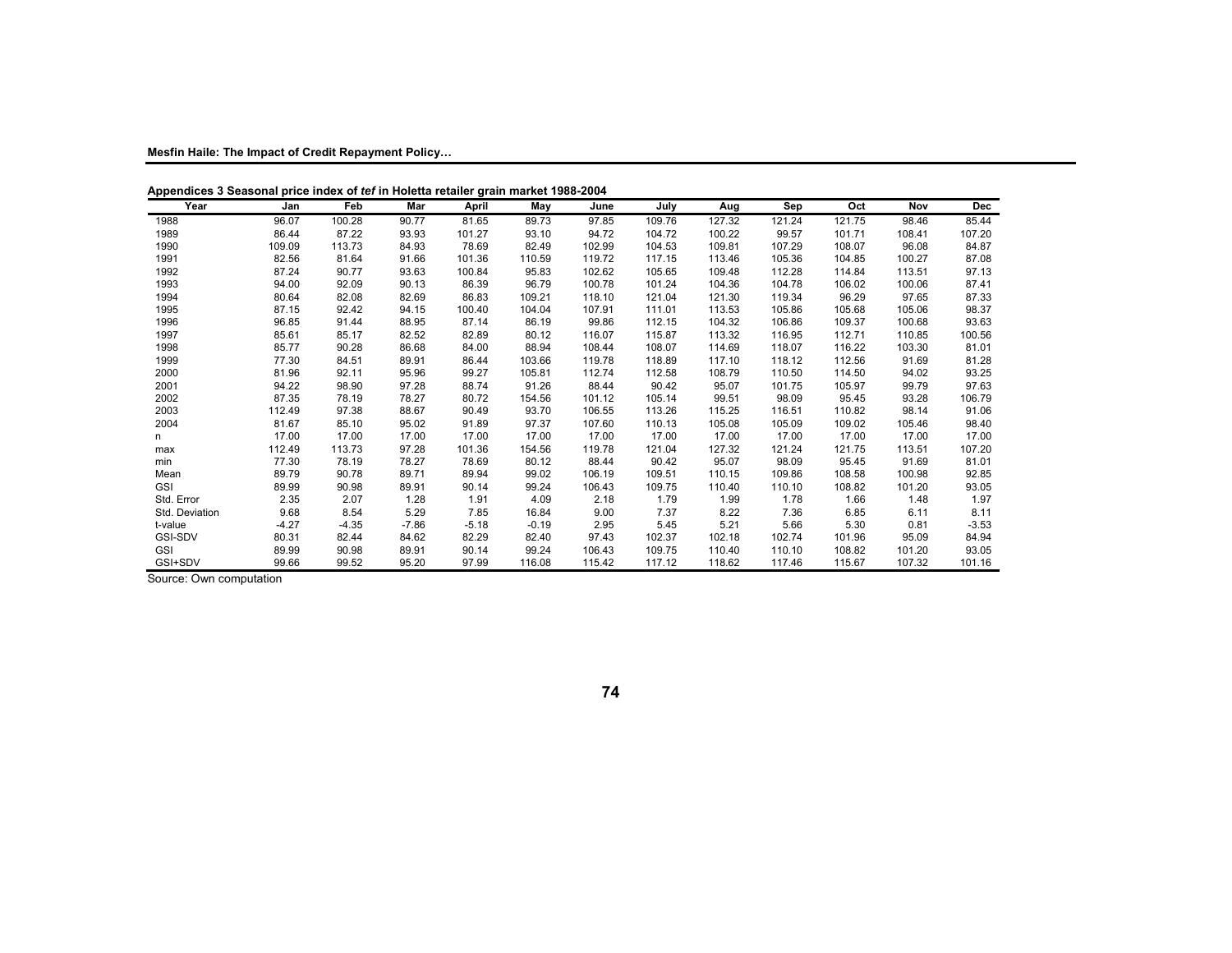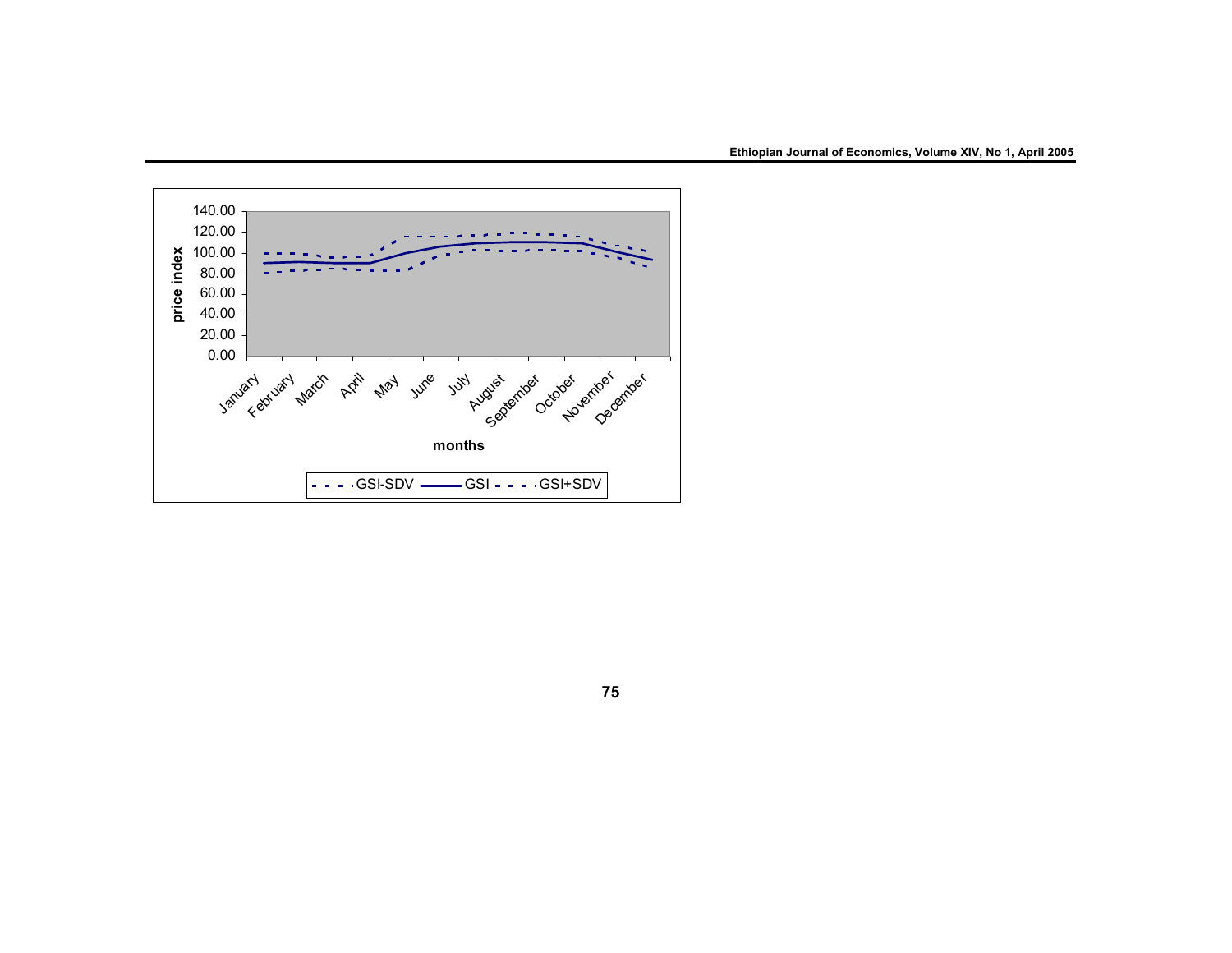| Appendices 4: Seasonal price index of wheat in Holetta retailer grain market 1988-2004 |
|----------------------------------------------------------------------------------------|
|----------------------------------------------------------------------------------------|

| Year           | January | February | March    | April   | May     | June   | July   | August | Sept.  | Oct.   | Nov.   | Dec.    |
|----------------|---------|----------|----------|---------|---------|--------|--------|--------|--------|--------|--------|---------|
| 1988           | 87.47   | 75.52    | 82.49    | 79.51   | 96.62   | 108.56 | 107.64 | 110.09 | 117.33 | 118.66 | 106.80 | 99.60   |
| 1989           | 83.58   | 82.89    | 87.53    | 98.11   | 101.89  | 107.44 | 103.25 | 102.18 | 106.65 | 105.27 | 98.08  | 107.00  |
| 1990           | 102.89  | 96.98    | 87.18    | 92.51   | 90.14   | 115.55 | 90.45  | 92.66  | 99.24  | 106.41 | 98.68  | 95.88   |
| 1991           | 83.23   | 77.98    | 88.12    | 97.39   | 106.21  | 114.97 | 113.01 | 111.37 | 117.91 | 114.47 | 111.94 | 101.22  |
| 1992           | 82.21   | 87.68    | 86.31    | 91.62   | 93.02   | 105.01 | 101.13 | 114.08 | 115.32 | 116.46 | 117.35 | 92.58   |
| 1993           | 84.12   | 83.16    | 83.36    | 91.74   | 98.03   | 102.17 | 106.63 | 105.89 | 107.63 | 107.87 | 102.97 | 89.91   |
| 1994           | 82.60   | 83.90    | 87.79    | 93.30   | 107.41  | 111.78 | 113.64 | 115.65 | 120.33 | 109.48 | 99.59  | 84.36   |
| 1995           | 80.80   | 89.78    | 96.08    | 106.60  | 104.07  | 101.35 | 112.99 | 106.06 | 108.03 | 110.83 | 106.00 | 91.87   |
| 1996           | 92.88   | 88.39    | 90.45    | 91.50   | 89.17   | 97.85  | 109.83 | 107.11 | 105.80 | 111.81 | 101.04 | 97.32   |
| 1997           | 84.34   | 79.25    | 79.48    | 90.79   | 93.70   | 108.56 | 108.65 | 112.77 | 116.71 | 113.14 | 121.46 | 92.15   |
| 1998           | 87.00   | 92.21    | 91.76    | 92.35   | 97.16   | 102.43 | 103.61 | 104.55 | 106.44 | 107.07 | 104.29 | 86.34   |
| 1999           | 85.79   | 85.87    | 90.40    | 91.60   | 101.81  | 109.67 | 116.53 | 116.19 | 115.89 | 118.67 | 102.11 | 90.49   |
| 2000           | 80.71   | 84.40    | 86.45    | 93.90   | 104.98  | 113.55 | 114.50 | 111.85 | 113.43 | 114.81 | 109.67 | 90.19   |
| 2001           | 88.77   | 93.79    | 92.76    | 88.05   | 91.53   | 93.12  | 93.89  | 98.11  | 98.92  | 99.60  | 99.36  | 102.87  |
| 2002           | 95.62   | 87.49    | 81.26    | 86.75   | 90.35   | 98.77  | 103.12 | 105.17 | 105.58 | 108.12 | 104.77 | 103.46  |
| 2003           | 100.08  | 95.73    | 94.51    | 96.36   | 98.66   | 104.27 | 107.85 | 112.31 | 112.73 | 103.26 | 117.54 | 110.41  |
| 2004           | 70.39   | 83.59    | 90.12    | 94.42   | 97.98   | 102.68 | 103.27 | 108.34 | 104.54 | 107.10 | 104.27 | 95.82   |
| n.             | 17.00   | 17.00    | 17.00    | 17.00   | 17.00   | 17.00  | 17.00  | 17.00  | 17.00  | 17.00  | 17.00  | 17.00   |
| max            | 102.89  | 96.98    | 96.08    | 106.60  | 107.41  | 115.55 | 116.53 | 116.19 | 120.33 | 118.67 | 121.46 | 110.41  |
| min            | 70.39   | 75.52    | 79.48    | 79.51   | 89.17   | 93.12  | 90.45  | 92.66  | 98.92  | 99.60  | 98.08  | 84.36   |
| Mean           | 86.62   | 86.39    | 88.00    | 92.74   | 97.81   | 105.75 | 106.47 | 107.91 | 110.15 | 110.18 | 106.23 | 95.97   |
| <b>GSI</b>     | 87.04   | 86.81    | 88.43    | 93.19   | 98.28   | 106.26 | 106.99 | 108.43 | 110.68 | 110.71 | 106.75 | 96.43   |
| Std. Error     | 1.89    | 1.47     | 1.11     | 1.36    | 1.43    | 1.53   | 1.72   | 1.52   | 1.59   | 1.30   | 1.72   | 1.76    |
| Std. Deviation | 7.79    | 6.06     | 4.59     | 5.60    | 5.90    | 6.32   | 7.09   | 6.28   | 6.56   | 5.38   | 7.10   | 7.28    |
| t-value        | $-6.86$ | $-8.98$  | $-10.40$ | $-5.02$ | $-1.20$ | 4.09   | 4.06   | 5.54   | 6.71   | 8.22   | 3.92   | $-2.02$ |
| <b>GSI-SDV</b> | 79.24   | 80.75    | 83.84    | 87.58   | 92.38   | 99.95  | 99.90  | 102.15 | 104.12 | 105.34 | 99.64  | 89.16   |
| <b>GSI</b>     | 87.04   | 86.81    | 88.43    | 93.19   | 98.28   | 106.26 | 106.99 | 108.43 | 110.68 | 110.71 | 106.75 | 96.43   |
| GSI+SDV        | 94.83   | 92.87    | 93.02    | 98.79   | 104.18  | 112.58 | 114.08 | 114.71 | 117.24 | 116.09 | 113.85 | 103.71  |

Source: Own computation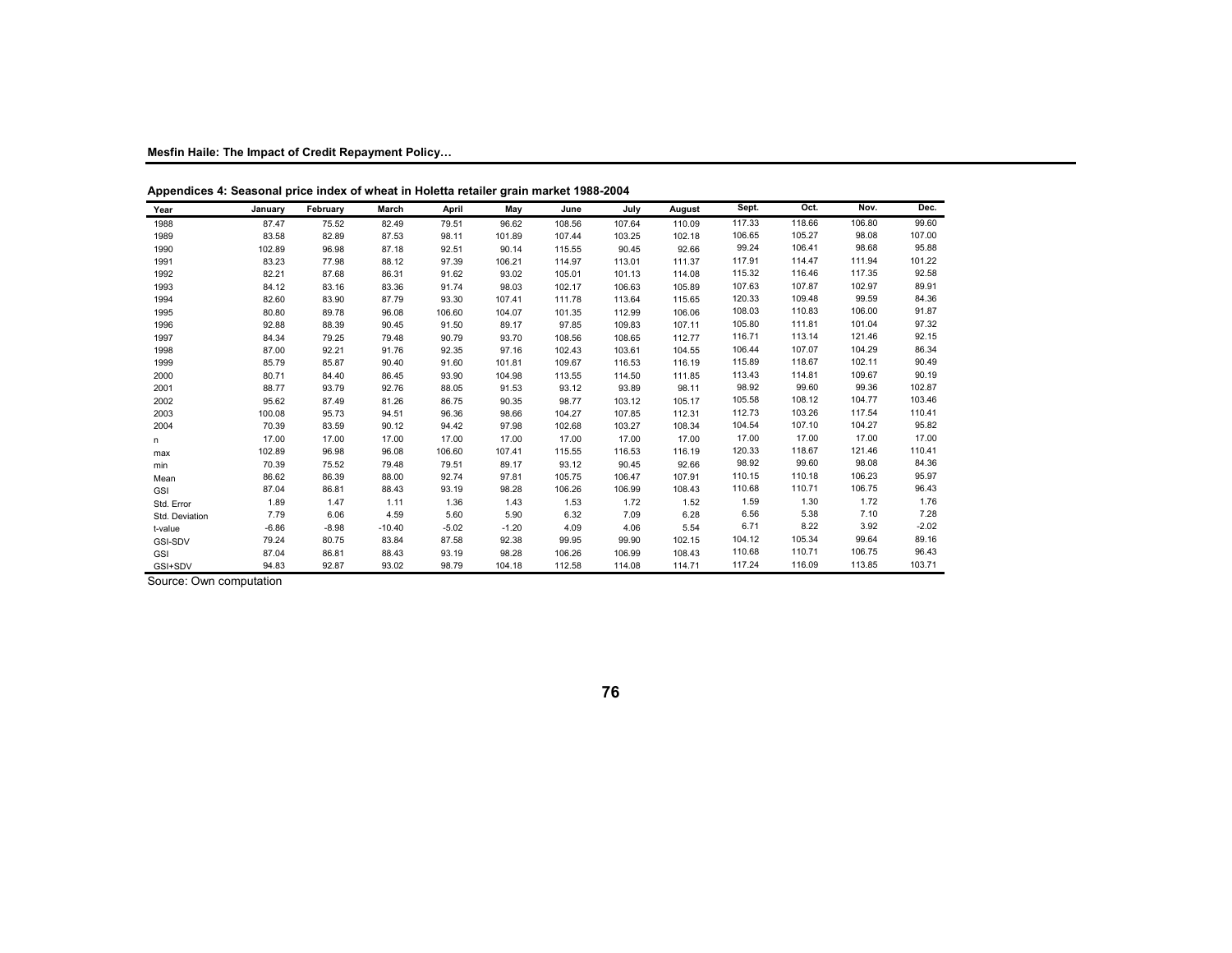**Ethiopian Journal of Economics, Volume XIV, No 1, April 2005**



**77**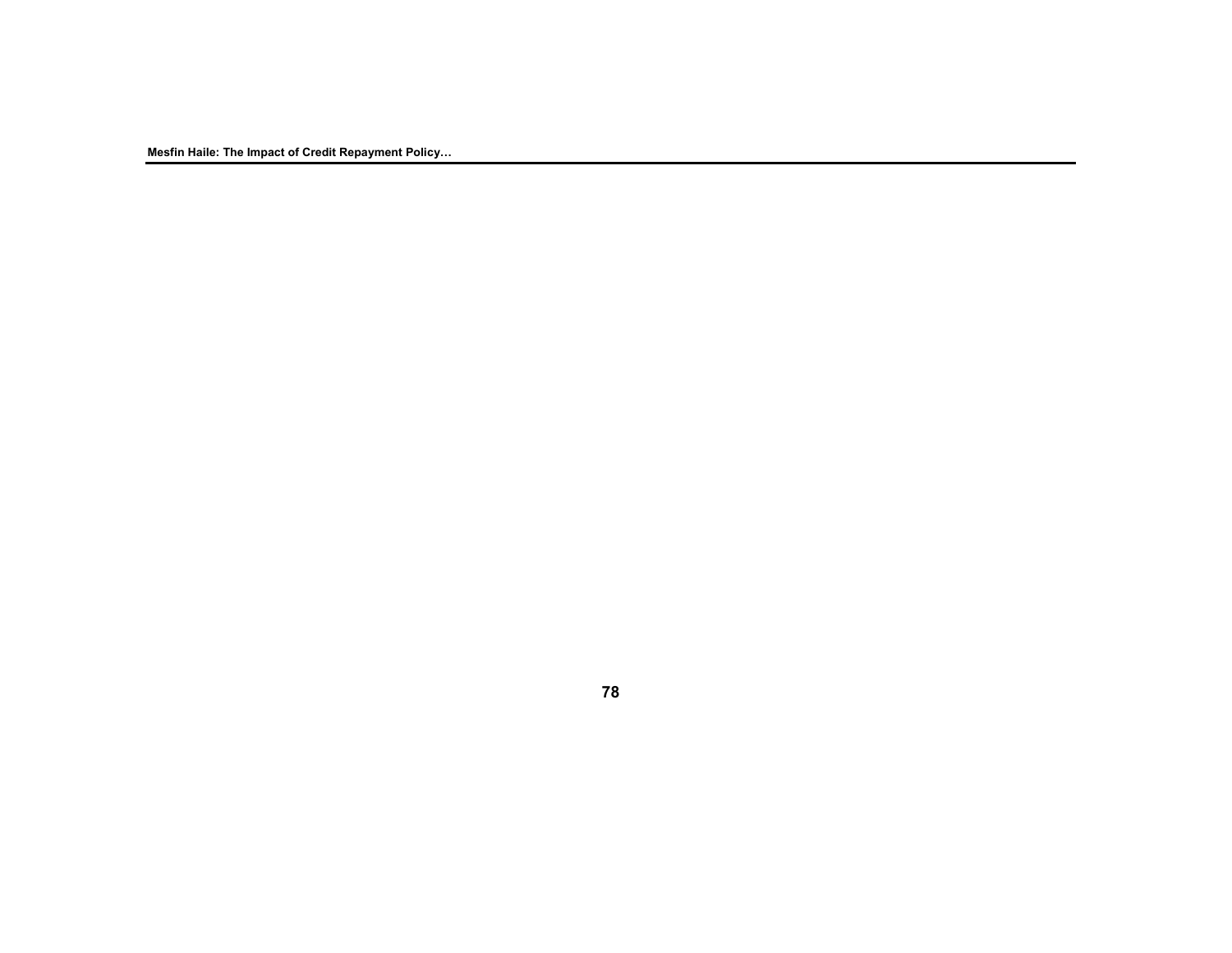# MICRO ENTERPRISES IN SMALLTOWNS, AMHARA REGION, ETHIOPIA: NATURE AND PERFORMANCE1

Tegegne Gebre Egziabher<sup>2</sup> & Mulat Demeke<sup>3</sup>

# **Abstract**

*It is generally believed that micro enterprises have a significant employment contribution and can operate successfully in places like small towns where large and medium enterprises cannot. This however depends on the nature and performance of micro enterprises. This paper studies micro enterprises in small towns with the view of identifying their nature and performance. The study is carried in six small towns of the Amhara region on randomly selected 332 micro-enterprises belonging to different economic activities. The finding revealed that the enterprises are generally characterized by low productivity and stagnation, low level of employment and capital, limited access to financial services, lack of partnership and networking, absence of technical and business skills. To this is added the limited purchasing power of the local people, limited export and poor business environment. A multivariate analysis revealed that the most critical variables affecting the performance of micro enterprises were capital, access to information, licensing and access to telephone services. In order to promote micro-enterprises in small towns, it is therefore essential to provide them with access to finance, improve information availability, improve local business environment and promote the formalization of businesses. Moreover businesses should be encouraged to form network and associations and tap export market. Local demand should also be enhanced through improved agricultural productivity in the hinterland and increased income of town dwellers.* 

 $\overline{\phantom{a}}$ <sup>1</sup> The final version of this article was submitted in January 2007.

<sup>&</sup>lt;sup>2</sup> Regional and Local Development Studies, Addis Abeba University

<sup>&</sup>lt;sup>3</sup> Department of Economics, Addis Abeba University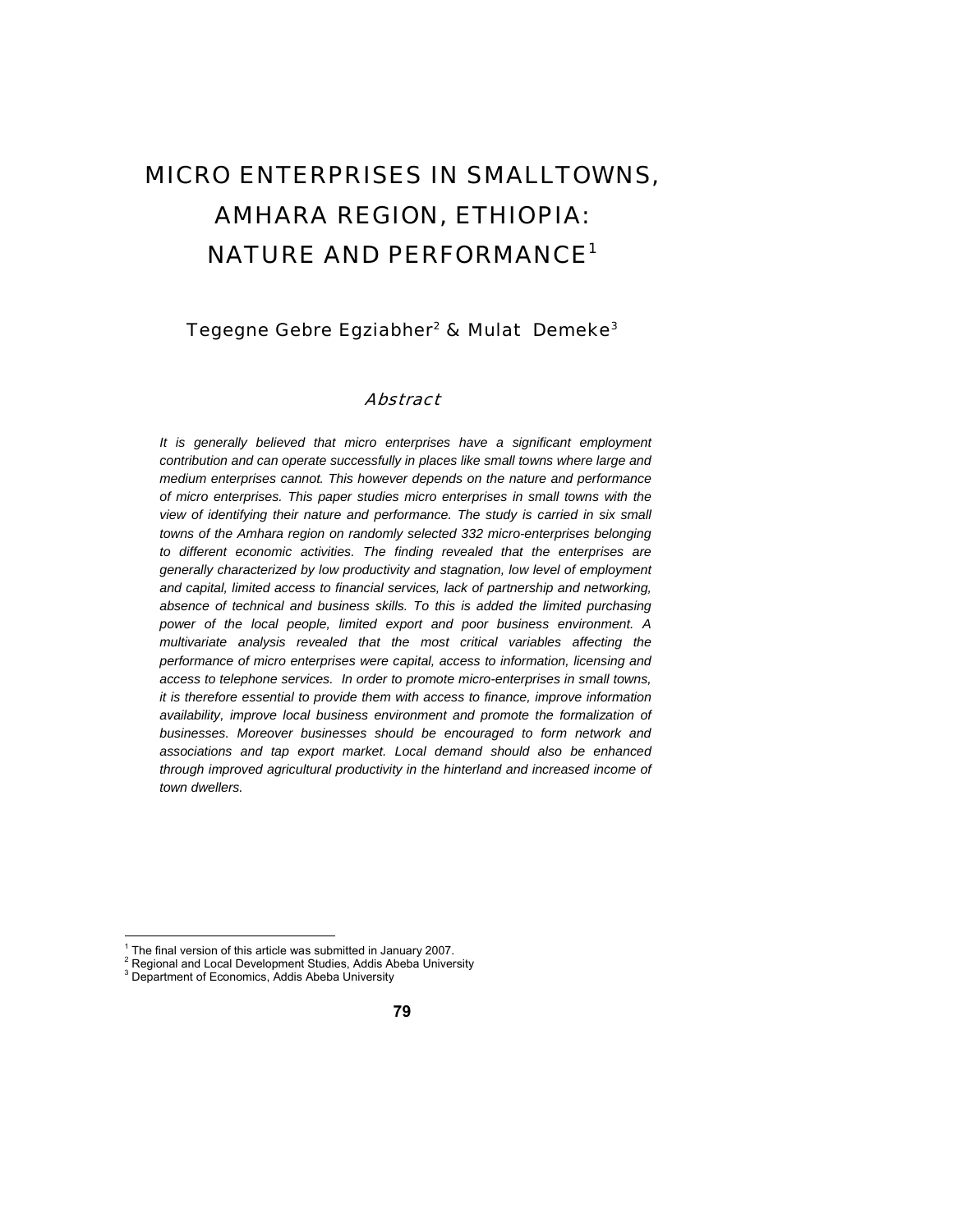# 1. Introduction

Small towns are found at the lower level of urban hierarchy and they play an essential role as regional service centers in rural hinterland through direct production linkages and spread effects (Henderlink and Titus, 2002). The collection and distribution roles of small towns link the rural hinterland with the bigger and intermediate towns and cities. These functions of small towns are achieved through myriad of economic activities carried in them. The enterprises housed in them are the ones which enable them fulfill their functions and they also form the basis for their growth and development.

The role of micro enterprises has seen a shift in development literature. Modernization theory assumes that the industrial structure in the third world countries will exhibit a parallel development to what has happened in Europe and USA. Production is concentrated in big towns to exploit agglomeration economies. Small and micro enterprises are believed to disappear eventually. In dependency/dominance theory, small enterprises survive either in direct dependency on the large enterprises or as sub-contractors, petty producers and traders operate in extremely competitive markets with no possibility to earn profit sufficient to invest and grow (Pederson, 1989).

Recently, large scale industrialization schemes have been practiced in many parts of Africa and the developing countries. Under this type of industrialization, most of the expertise, know how, equipments and inputs were imported from abroad. Similarly, most of the profits also left the country in different forms and left hardly a sustainable effect on indigenous micro and small enterprises/informal organizations (MSE/IO) (ECA,1998). This created a space for the development of micro and small enterprises/informal sectors to fill in the development process. Thus the development of MSE/IO began to be seen not as a temporary process but as part of a process of development from below. In this situation small enterprises could grow into large size categories as long as the growth is needed and justified (ECA, 1998).

The MSE/ISO have a number of advantages. They could survive in regions where limited purchasing power and infrastructure prohibit medium and large enterprises. Thus they contribute to decentralized development and regionally balanced growth. MSEs in many developing countries result in higher employment per unit of scarce capital that exceeds their large scale counter parts. Similarly, output per unit of capital is also found out to exceed that which is generated by the larger enterprises (Liedholm and Mead citied in Aeroe, 1992).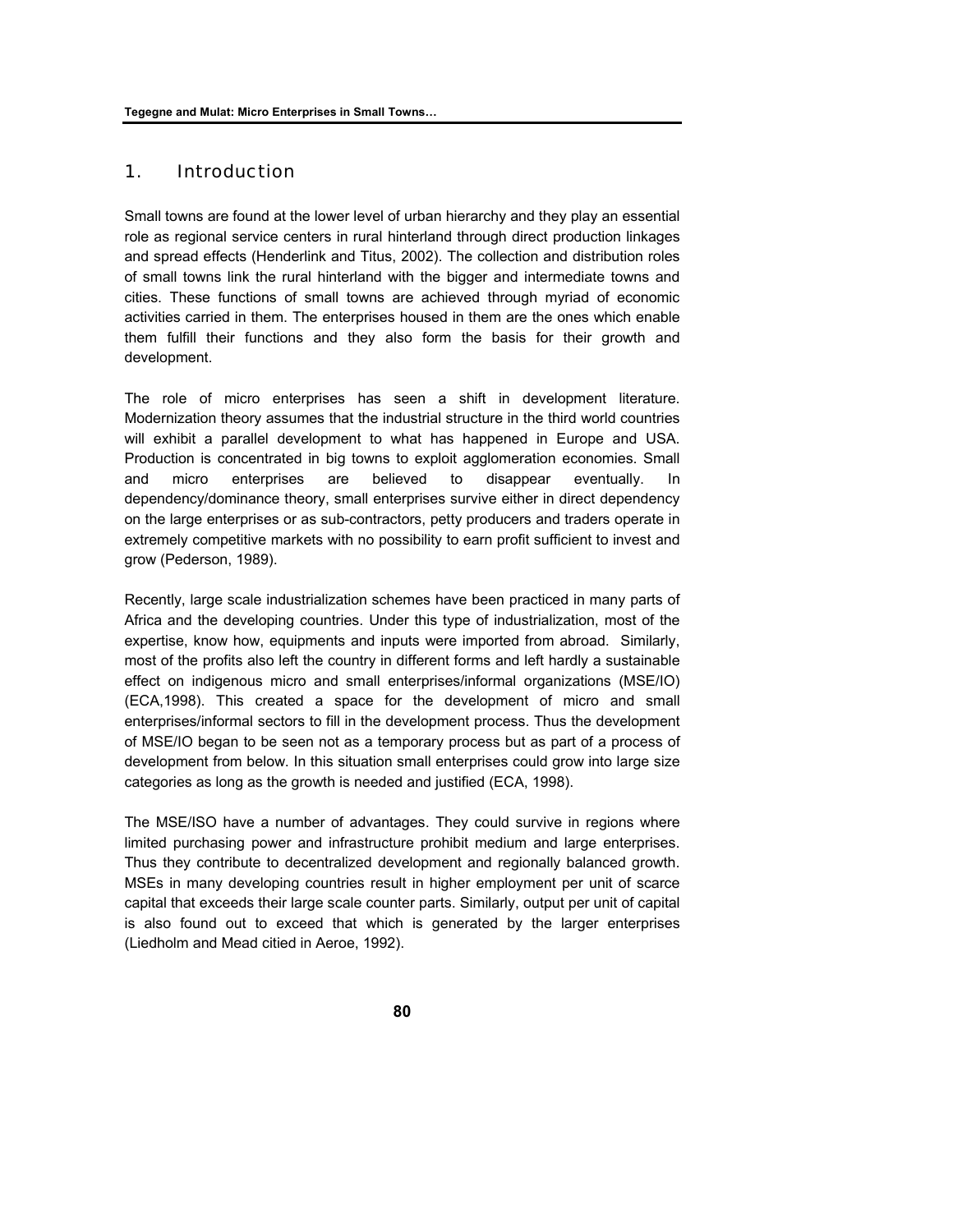The extent to which these advantages are achieved depends on their nature and performance. Those enterprises which are subsistence and survival have lower prospects to grow and play a role in small town's development. On the other hand those firms which have local and external linkages, make use of innovation and information and which operate under favorable business environment have a better prospect for growth and will have a positive role in small town's development. Which of these micro enterprises are found in small towns of Ethiopia are not clearly known. There is a lack of knowledge regarding the economic performance and structure of these enterprises and whether they could be used as a basis to invigorate development in small towns. Such knowledge forms the basis to promote microenterprises and thereby assist small towns development.

This paper examines local economic activities (enterprises) in small towns of the Amhara region with the view to understand their nature and economic performance.

The specific objectives are

- 1. To examine the nature of small businesses in small towns in terms of linkages and business environment which affect their performance;
- 2. To examine the economic performance of small businesses in terms of their income and capital and identify their determinants; and
- 3. To derive suggestions for the promotion of micro entreprises in smaller urban centers.

The study is conducted in six small towns of the Amhara region: Dogollo, Werilu, Akesta, Tita, Haik and Bati<sup>2</sup>. Five of the towns except Bati are found in the South Wello Zone of the Amhara region while Bati is located in the Oromiya zone of the region. The six towns differ in their size, location and their hinterland though all of them are designated as small towns (Table 1.1).

| Town    | Population | ৳<br>town<br><b>Status</b> | nce<br>99<br>w<br>ista<br>兰<br>ε<br>۴p<br>Ω | istan<br><b>S</b><br>nbol<br>from<br>۵<br>ş | ω<br>ğ<br>5   |
|---------|------------|----------------------------|---------------------------------------------|---------------------------------------------|---------------|
| Werilu  | 12,908     | Woreda capital             | 91                                          | 111                                         | Food secure   |
| Akesta  | 3,488      | Woreda capital             | 100                                         | 120                                         | Food insecure |
| Bati    | 19,504     | Woreda capital             | 65                                          | 42                                          | Food insecure |
| Dogollo | 4,959      | Woreda capital             | 119                                         | 139                                         | Food secure   |
| Tita    | 2595       | Other town                 | 10                                          | 30                                          | Food insecure |
| Haik    | 12,000     | Woreda capital             | 30                                          | 50                                          | Food insecure |

| Table 1.1: Some characteristics of the study towns |  |
|----------------------------------------------------|--|
|----------------------------------------------------|--|

Source: Field survey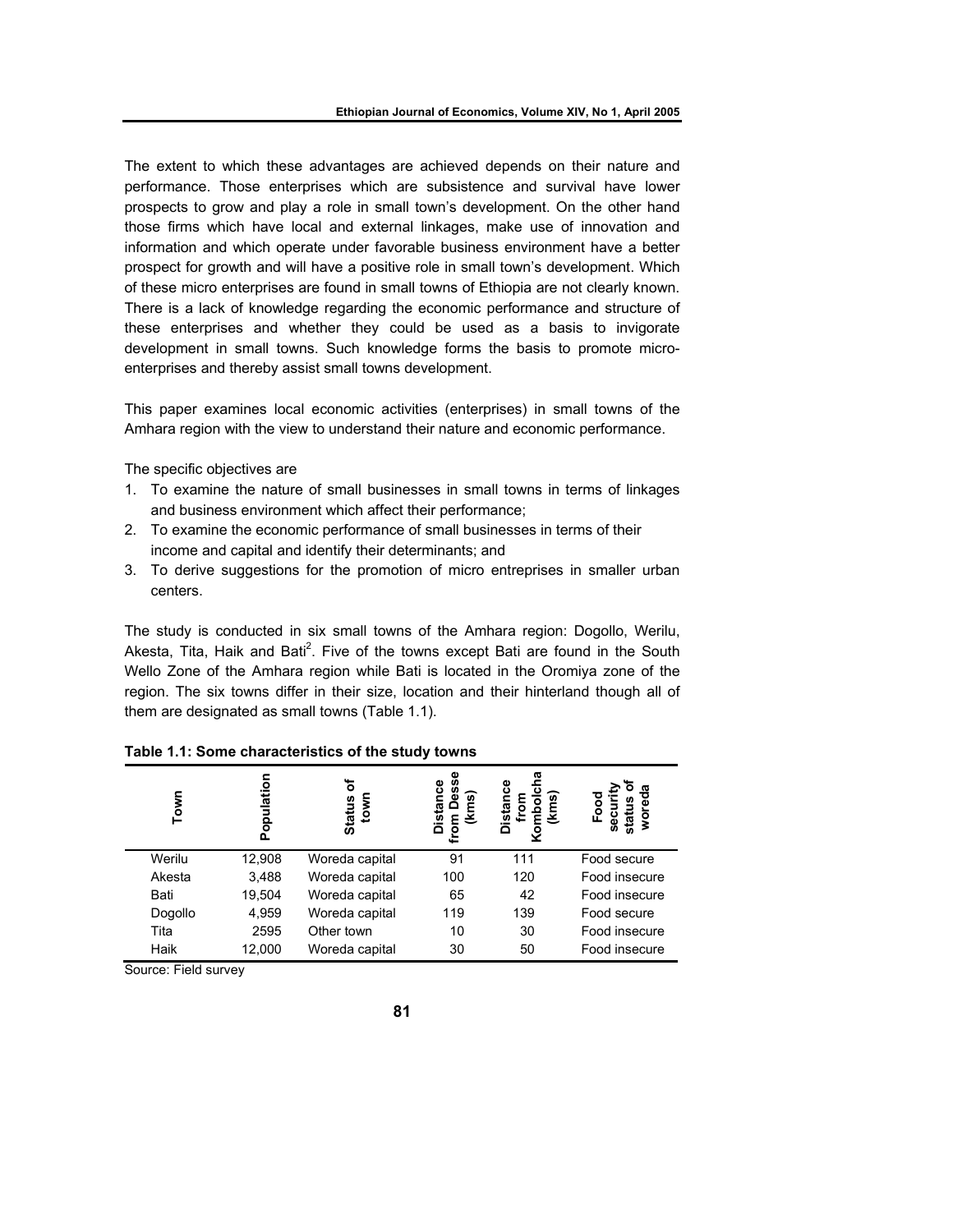The primary data for this study were obtained through a sample survey of enterprises. A new sampling frame of businesses was constructed for each town by making doorto-door visits of businesses with the help of knowledgeable local assistants. The woreda municipalities were also consulted regarding the accuracy of the sampling frame. The newly constructed sampling frame was much more comprehensive and inclusive than the list provided by woreda municipality in each town. The enterprises were categorized into trade, services, food and drinks, manufacturing and processing and handicraft. A total of 332 enterprises were randomly selected from the six study towns. From each town, 50 enterprises or more were selected. The enterprises were selected from each category i.e., trade, services, manufacturing, handicraft, food and drinks proportionate to the size of the category.

A structured questionnaire was administered to each selected enterprise. The questionnaire contains information on general characteristics of the business including business type, structure, location, number and type of workers, socioeconomic conditions of the operators etc. In addition, information was also solicited regarding finance, income and sales, credit, business environment, licenses, regulations and taxes.

Frequency tables and means were produced to describe the nature of the businesses. A multivariate analysis was also employed to identify the explanatory factors for the economic performance of the businesses.

The paper is organized in the following way: following this introductory section, section two presents some theoretical views on small and micro enterprises. Section three presents the nature of small businesses in the study area. Section four describes the economic performance of the enterprises by outlining the capital and income characteristics of the businesses. Section five is a multivariate analysis in which factors affecting income and capital of small businesses were discussed. Section six outlines broad policy issues, which have implications for micro enterprise development in small urban centers.

# 4. Theoretical views on small and micro enterprises

Among the major concerns of poor countries are extreme poverty and unemployment. The formal manufacturing or service sector has failed to create enough jobs and the poor have increasingly resorted to informal economic activities. But low returns to the small and micro enterprises and failure of various programs to support the sector have given rise to divergent views and arguments among experts and policy makers. A number of studies have been conducted since the 1980s with the objective of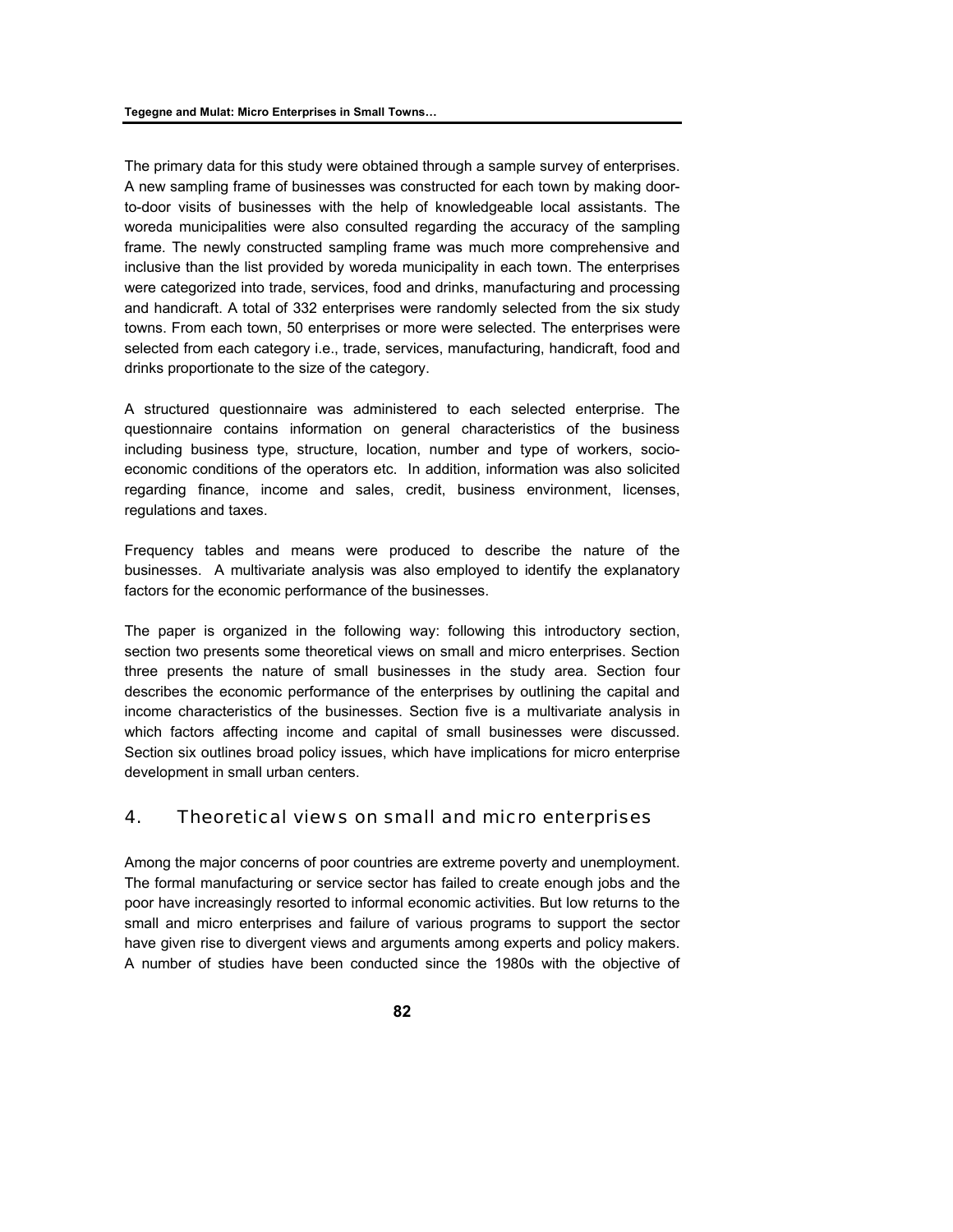identifying appropriate policies and programs to help operators of small and micro enterprises and bring about sustainable development. The objective of this section is to review some of these studies and provide the theoretical framework for the study.

Two strands of ideas on the success of micro enterprises focus on the role of entrepreneur and the role of the environment for small enterprises (Van Dijk, 2005). Arzeni (1998) states that entrepreneurial behavior is a key to accelerating the generation, dissemination and application of innovative ideas. Entrepreneurship is regarded as a strategic assets owing to its non contestable nature (Yu, 2001) . Yu (1998) shows that the dynamics of small manufacturing firms in Hong Kong were principally attributed to adaptive entrepreneurship. Entrepreneurial vision is the key to determine the future of the firm. This implies that since most micro enterprises are led by owner-entrepreneurs, their experience and socio-economic backgrounds limits the capabilities of these firms. Most entrepreneurs of small firms often gain their industry experience from their previous employment and start their own firms via spinoffs (Yu, 2001). Government can accelerate the development small firms by promoting innovation and improving human resource capacity.

Those who emphasize business environment relate economic performance to investment climate of the country (World Bank, 2005). The term business environment encompasses a wide range of policies affecting the economic setting of firms. Chief among these are the regulatory environment, provision of infrastructure and access to primary inputs such as finance, labor, land etc (Lall and Taye, 2005). But there is no consensus over what a sound investment climate for small enterprise growth looks like. The issue of whether the same or different investment climate is needed for large and small enterprises is still debated among experts and policy makers.

Since the nineties more elaborated theories have been used to explain the success of micro and small enterprises. Some of these recent views include flexible specialization, the industrial district or clustering and the network approach. Flexible specialization is based on the manufacture of custom made products by use of multipurpose technology and flexible production methods operated by skilled workers (Helmsing, 2000). In flexible specialization, a firm relies on other firms that specialize in the manufacture of certain components or sub-processes and concentrates on its own sub-component and process serving its own requirement and that of others as well. Inter-firm subcontracting is the basis of sectoral specialization.

The industrial district or cluster approach emphasize that firms found geographically and sectorally clustered benefit from external economies and joint actions. The former is gained from labor market pooling effect, intermediate input effects,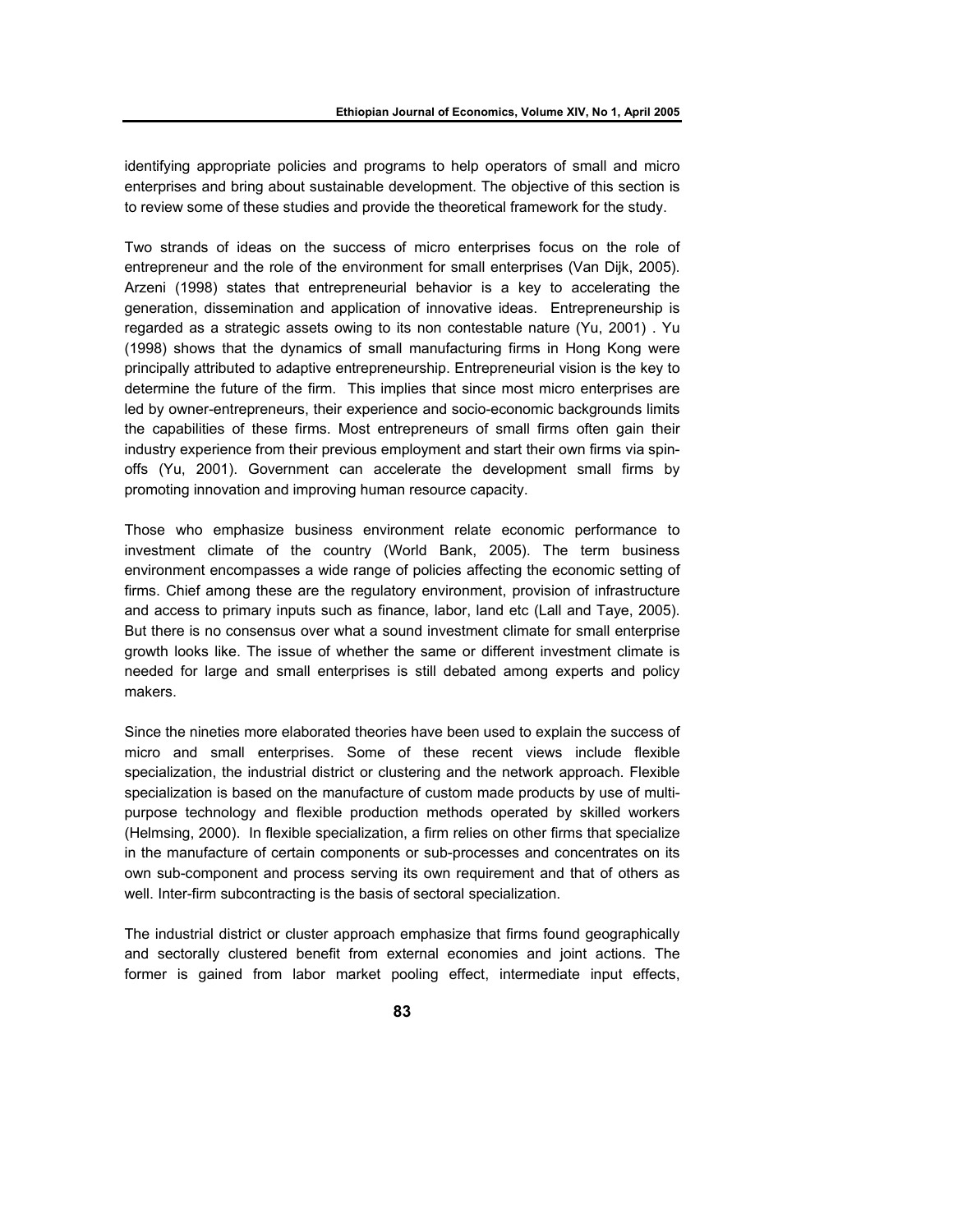technological spillover and also access to market (Krugman cited in McCormick, 1999). Joint actions are results of inter-firm cooperation and are manifested in bilateral or multilateral relations. Humprey and Schimitz, (1995) describe that there are two types of joint action namely individual firms cooperating (e.g. sharing equipment or developing a new product) or groups of firms joining forces in business associations, producer consortia and the like.

The network approach views enterprises not as homogenous and independent entities but in a network of enterprises, organizations and households through which commodity, labor, money, information and innovation flow. The network theory sees the production system as a system of specialized enterprises linked to other enterprises (as customers or as producers of inputs, investment goods or services), consumers and workers by a network of commodity, person and information flows (Pederson, 1989). The approach recognizes individual enterprise as dependent on resources controlled by other member of the network. The enterprise gets access to these resources via its position in the network (Johanson and Mattsson, cited in Aeroe, 1992). Its position is influenced by its ability to innovate, which is a function of technological capacity and financial strength and by its local political power and influential contacts (Aeroe, 1992).

In a network theory, a production network does not have to be clustered in space but can take many spatial forms: networks dispersed over wide territories, networks with a 'territorial core' or networks agglomerated highly. Industrial networks may involve only small industries or a mix of small and large firms. The network theory has a broad approach in that the networks are not limited only to production network but include the reproduction of the owner and his family and others. As such the approach gives insight into economically illogical business strategy in small enterprises since it can be understood in terms of a family's overall 'investment strategy'. The approach is thought to be adequate to the African situations since it advocates that the enterprise is dependent not only on other enterprise but also on a broader social network of the owner and his family.

The above theories suggest relevant variables for the success of micro enterprises. Among these are skilled labor, multi-purpose equipment, local and external linkages, the role of innovative entrepreneur, business environment, inter-firm relations, sector and local business associations etc. The following sections analyze the impact and implications of some of these variables in understanding the nature and performance of micro enterprises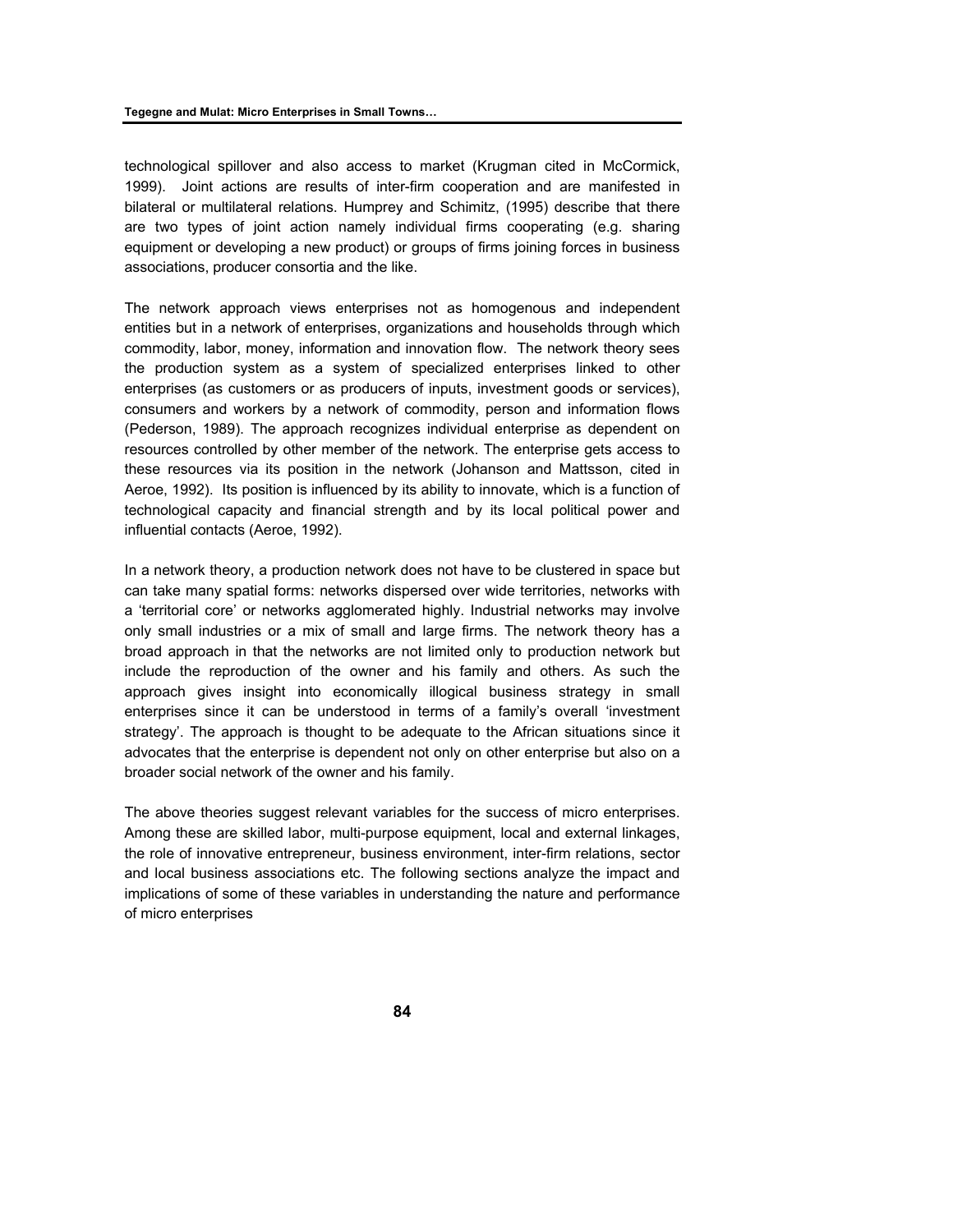# 5. The nature of micro enterprises: Business linkages

The discussion in this part examines the nature of micro enterprises by identifying the different business linkages: labor market, financial, partnership and cooperation, local and external relations and relations with local authorities.

#### *Employment levels and participation in labor market*

Employment levels vary by type of business types. The total number of people employed in the sampled activities is 601 (Table 3.1). About 64 % of the total employment is accounted by Food and drinks (38 %) and services (26 %). Handicraft and cottage and manufacturing and processing generate less employment.

Most of the businesses are single person operated enterprises. Trade, handicraft and services average 1.43 employees per establishment. Those with over 2 persons per establishment are food and drinks (2.48) and manufacturing (2.71) (Table 3.1).

Family labor is by far the most important source of labor. About 74% of the total workers are family members. Unpaid family labor helps the small enterprises to minimize their cost of operation, but the firms cannot tap the best talents from the labor market.

| Table 3.1: Employment in the study area |  |  |  |  |  |
|-----------------------------------------|--|--|--|--|--|
|-----------------------------------------|--|--|--|--|--|

|                                 |     | <b>Hired labor</b> |                                 |               | <b>Family labor</b> |                                 |     | <b>Total</b> |                                 |  |
|---------------------------------|-----|--------------------|---------------------------------|---------------|---------------------|---------------------------------|-----|--------------|---------------------------------|--|
| <b>Activity type</b>            | ş   | వి                 | establishment<br>per<br>Average | $\frac{1}{2}$ | వి                  | establishment<br>per<br>Average | ۽   | వి           | establishment<br>per<br>Average |  |
| <b>Trade Activities</b>         | 12  | 7.7                | 1.50                            | 91            | 20.4                | 1.26                            | 103 | 17.1         | 1.43                            |  |
| Food and drinks                 | 79  | 50.1               | 2.19                            | 147           | 33.0                | 1.65                            | 226 | 37.6         | 2.48                            |  |
| Manufacturing and<br>processing | 31  | 19.9               | 1.82                            | 34            | 7.6                 | 1.42                            | 65  | 10.8         | 2.71                            |  |
| Handicraft<br>and<br>cottage    | 9   | 5.8                | 2.25                            | 41            | 9.2                 | 1.21                            | 50  | 8.3          | 1.43                            |  |
| Services                        | 25  | 16.0               | 1.79                            | 132           | 29.7                | 1.22                            | 157 | 26.1         | 1.43                            |  |
| Total                           | 156 | 100                | 1.97                            | 445           | 100                 | 1.36                            | 601 | 100          | 1.81                            |  |

Source: Field survey

The gender dimension of enterprises shows there is a gender-based specialization in the different types of businesses since some sectors are entirely dominated by men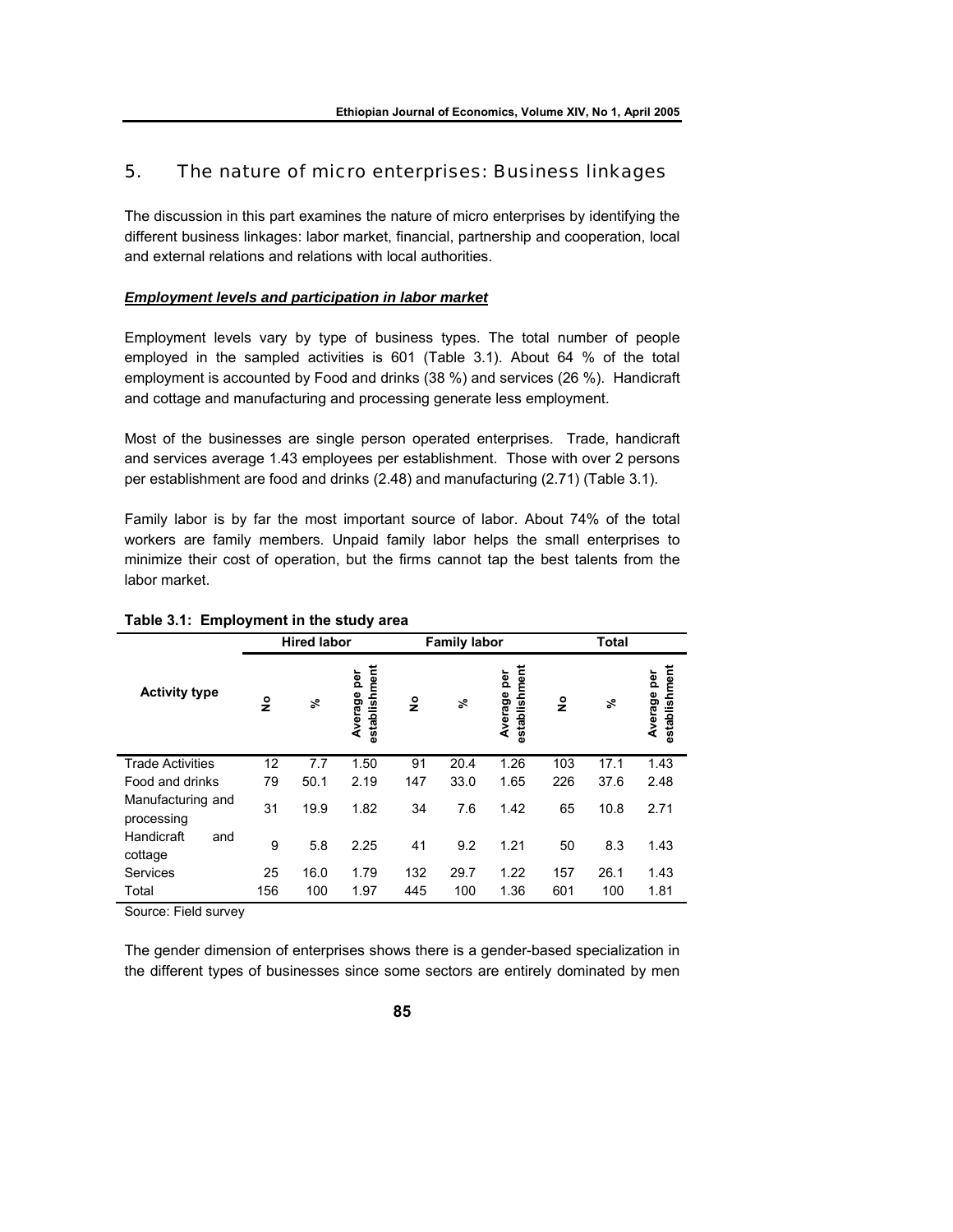while others by women (Table 3.2). Table 3.2 shows that about 19 % of the operators are females. A higher participation of females (78 %) is noted in the food and drinks category.

Perhaps this is not surprising given the fact that businesses in the food and drinks category involve 'injera making and selling'; 'tela and araki making and selling' which are all dominated by women.

The second highest proportion of women, with each accounting for 8 %, are found in trade activities and handicraft sector. There are no women participating in manufacturing and processing. A significant proportion of males (39.2%) is found mainly in the service sector followed by trade (25.7%) and food and drinks (15.6%) in that order.

New entrants dominate the labor market, as the operators prior to their present business were students (25%), farmers (14%), military (11%) and unemployed (10%). These new entrants might face a great difficulty in establishing a reputation in their business. About 8 % had prior experience in the same line of work while another 9 % have worked in different line of work. Thus it is only a few operators who can bring prior experience to the work. The extent to which employees and owners offer technical capability to the enterprise depends not only on his (her) prior experience as entrepreneur but also on the training background both in the formal, business and technical education.

| <b>Activity type</b>         | Male   | Female | <b>Total</b> |
|------------------------------|--------|--------|--------------|
| <b>Trade Activities</b>      | 69     | 5      | 74           |
|                              | (25.7) | (7.8)  | (22.3)       |
| Food and drinks              | 42     | 50     | 92           |
|                              | (15.6) | (78.1) | (27.7)       |
| Manufacturing and processing | 23     |        | 23           |
|                              | (8.6)  |        | (6.9)        |
| Handicraft and Cottage       | 30     | 5      | 35           |
|                              | (11.2) | (7.8)  | (10.5)       |
| Services                     | 105    | 3      | 108          |
|                              | (39.2) | (4.6)  | (32.5)       |
| Total                        | 268    | 64     | 332          |
|                              | (100)  | (100)  | (100)        |

#### **Table 3.2: Sex of operators by activity type**

Source: Field survey

The educational status of the respondents show that 23 % of the business operators had no formal education. Nearly half or 48 % of the female operators fall in this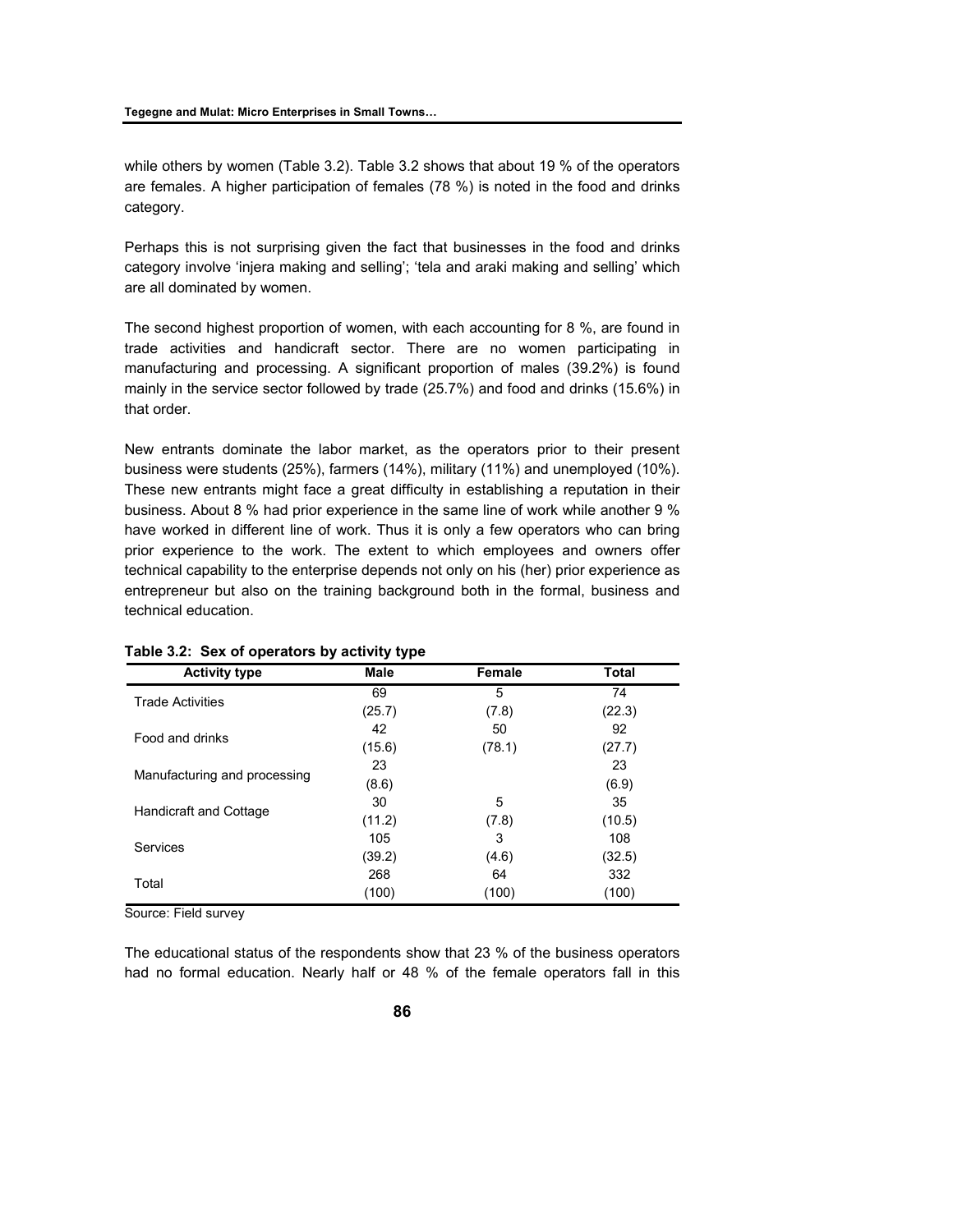category. At the other end of the spectrum, only 4.4 % of the household heads have more than 12 years of education. There is no female respondent with more than 12 years of education. The modal group (32 %) had secondary education. A substantial number (29 %) also had primary education. These indicate that a significant number of business operators in the study towns have had considerable exposure to formal education. Since the age distribution of the operators shows that most of them (about 35 %) fall in the age group of 26-36, it is safe to conclude that opportunity for gaining employment in small businesses goes to younger and better educated persons though there are some opportunity for uneducated, older and female group particularly in some activities such as food and drinks. A three-way classification of education by sex and by activity category revealed that the majority of females (79.3 %) with no education are engaged in food and drinks.

Notwithstanding the operators' exposition to formal education, the overwhelming majority has neither business nor technical training. Only 3 % reported business training that ranged from 1 month to over 1 year while 1.3 % or four males reported technical training. This, in addition to revealing the labor characteristics, indicates the minimal linkages of business with local and external training institutions. In the absence of technical and business training, a significant proportion (about 13 %) of the respondents reported that they are engaged in the business because the family has worked in the same line of activity. These individuals must have learned their trade from their parents.

# *Partnership and Cooperation*

Joint venture has a very significant advantage for small enterprises because it enables them to acquire experience and skills and also helps them to enter new markets and secure additional financing. Almost all the businesses in the study area are sole proprietorship. In total, about 97.3 % are run by single owner. There are no subsidiary businesses or share holding companies. Those who reported some form of partnership are only 2 % of the businesses. This is quite in contrast from the experiences of other countries where small business in small towns tend to be subsidiary plants of big companies located somewhere else.

Business associations help to protect the interests of members. The overwhelming majority (98%) do not belong to any kind of business associations. It is only six enterprises in Tita town, which indicated that they are members of an association. This could be because of Tita's closeness to Dese town which might have prompted some businesses to be part of the association found in Dese. The fact that businesses are not part of any association implies that collective action or joint action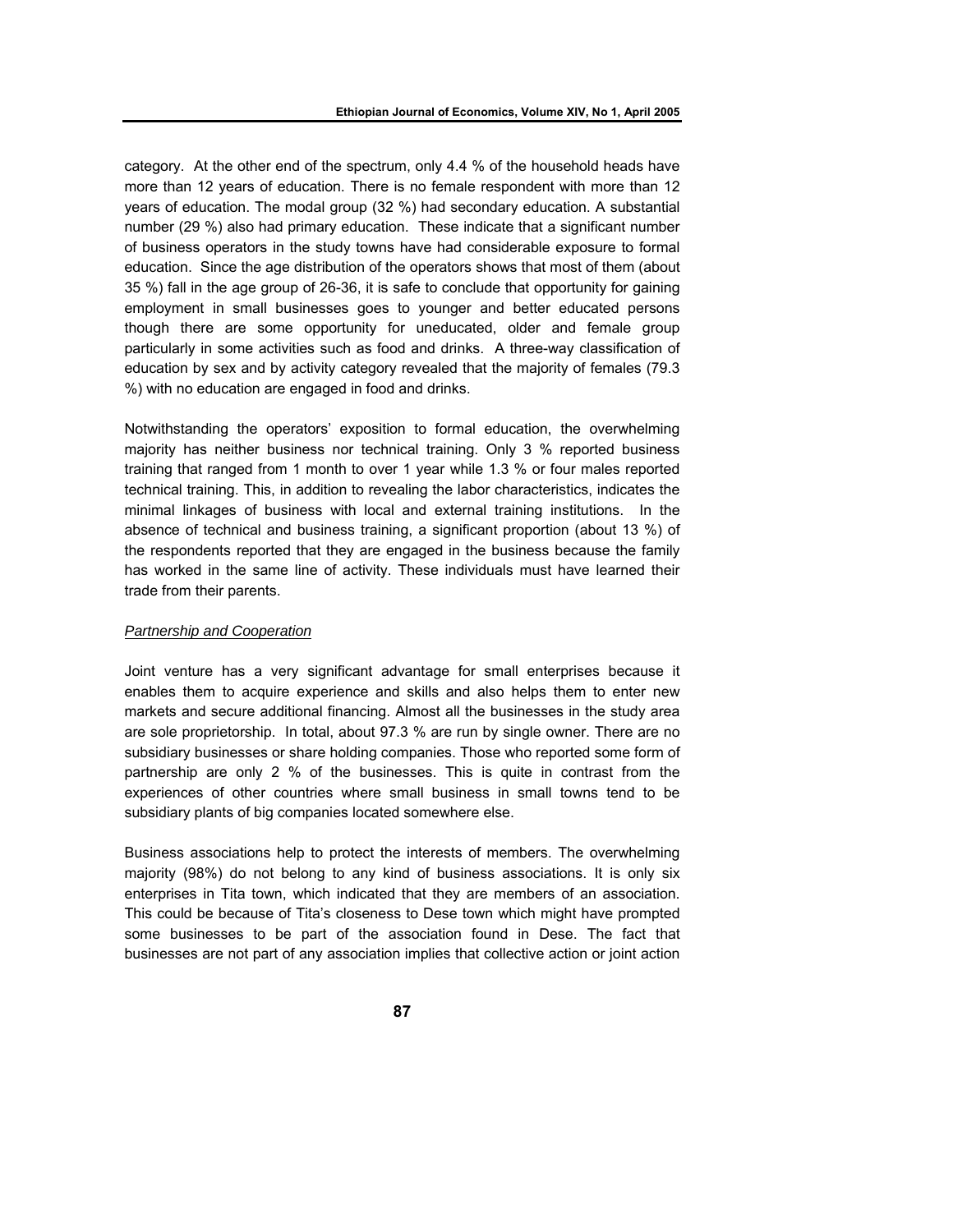among operators is non-existent. An enabling institutional policy environment cannot be crated without an organization of small businesses.

#### *Financial linkages: Use of Bank Services and Traditional Financial Institutions*

A relatively more number of businesses in Haik and Bati have bank account for both business and personal savings. In both cases nearly 25 % of the enterprises have bank accounts for business activity while nearly one-third have bank accounts for personal savings. The use of banks in Akesta and Tita is very minimal.

Very few enterprises reported borrowing in the last 12 months. Only 43 establishments or only 13.6 % have borrowed (Table 3.3). The average amount borrowed is 40255.12 birr. The average is relatively big mainly due to a few enterprises that borrowed a significant sum of money from formal banks. A relatively large number of borrowers needed guarantor to take loan.

| Town   | <b>Number borrowed</b> | Average amount borrowed |
|--------|------------------------|-------------------------|
| Akesta | 3                      | 26883                   |
| Dogolo | 10                     | 17310                   |
| Werilu | 8                      | 16912.50                |
| Tita   | 9                      | 544.44                  |
| Haik   |                        | 189314.29               |
| Bati   | 6                      | 1970                    |
| Total  | 43                     | 40255.12                |

| Table 3.3: Number of businesses who borrowed and average amount by town. |  |  |  |  |  |  |  |  |
|--------------------------------------------------------------------------|--|--|--|--|--|--|--|--|
|--------------------------------------------------------------------------|--|--|--|--|--|--|--|--|

Source: Field survey

The Amhara Credit and Saving and friends and relatives are the main sources of credit for those who borrowed (Table 3.4). Banks and other micro-finance institutions are less important. Those who have borrowed from the banks in total number nine.

Friends and relatives as sources of credit signify the importance of social capital in running a business. In fact about 42 % of the interviewees have indicated that they have a potential to borrow a significant amount of money from friends and relatives at any time. Those who reported that they can rely on friends and relatives as potential borrowers are 43 % in Akesta, 30 % in Dogollo, 28 % in Werilu, 31 % in Tita, 62 % in Haik and 54 % in Bati. The average money mentioned that could be borrowed from friends and relatives is about 8153.37 birr and this could be kept for about 40 days before it is repaid. This signified the importance of friends and relatives as a source of capital for small business in small towns.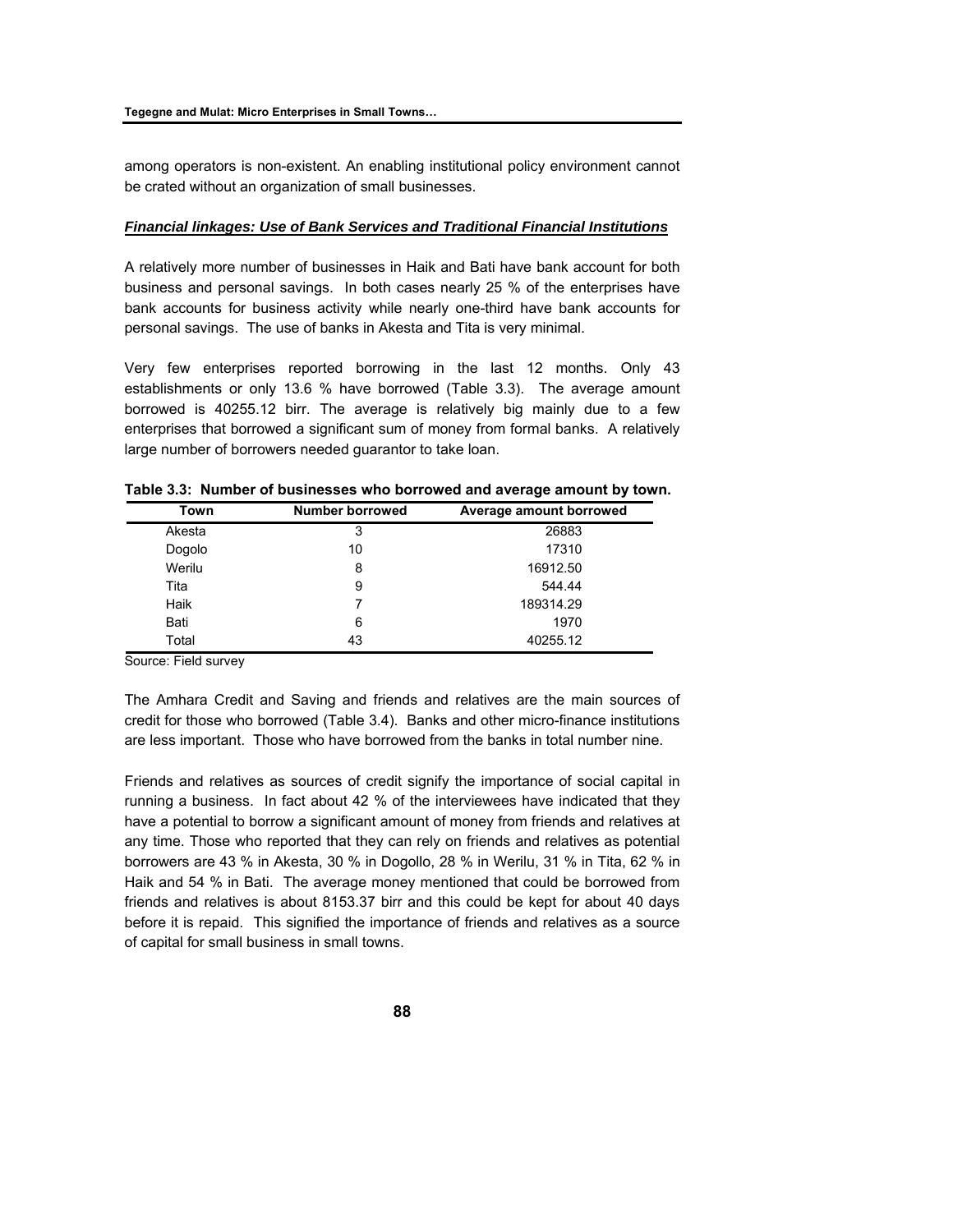|        | Source of credit              |                            |              |                                    |       |              |  |  |
|--------|-------------------------------|----------------------------|--------------|------------------------------------|-------|--------------|--|--|
| Town   | Amhara<br>credit an<br>saving | o<br>Other micr<br>finance | <b>Banks</b> | n<br>a۵<br>٥<br>Relativ<br>Friends | Other | <b>Total</b> |  |  |
| Akesta |                               |                            |              | 3                                  |       | 3            |  |  |
| Dogolo |                               |                            | 2            |                                    |       | 10           |  |  |
| Werilu | 3                             |                            | 2            |                                    | 2     | 8            |  |  |
| Tita   | 6                             |                            | 2            |                                    |       | 9            |  |  |
| Haik   |                               |                            | 2            | 4                                  |       |              |  |  |
| Bati   |                               |                            |              | 4                                  |       | 6            |  |  |
| Total  | 17                            |                            | 9            | 14                                 | 2     | 43           |  |  |

**Table 3.4: Source of Credit by town** 

Source: Field survey

The principal source of fund for initial investment and operating capital is own saving. Over 60 % of the respondents reported own saving for initial investment and over 90 % reported the same source for operating capital. The second most important source of fund to start the business is found out to be friends and relatives. The two sources together form principal sources of initial investment for over 80 % of the establishments while the proportion of those who reported both sources for working capital are much higher. The importance of banks, moneylenders, government loans etc as source of fund to start businesses is not significant.

Suppliers' credit is not very popular among small businesses. On average, only 20 % of the enterprises reported that they buy items on credit. About 37 % in Haik, 17 % in Bati, enjoy supplier credit. The two towns, Haik and Bati, are relatively bigger centers in the study area. In the remaining towns, only 10 to 13% of the business use suppliers' credit. Inadequate banking and credit services are among the major constrains of small business in the study areas. Most of the enterprises are forced to operate using a small amount of capital obtained through own savings.

#### *Participation in Iquib and Iddir*

Iquib and iddir are traditional means of raising money for different purposes. Iquib involves revolving fund, which is contributed by members. Iddir has more of a social function, assisting members who lost family members or relatives. About one fourth of the interviewees have participated in iquib. The highest is found in Dogolo where a little over half of those interviewed have participated in Iquib over the last 12 months. The duration of the iqub is mostly for about 10 months during which time members contribute an average of 313 birr. This money could be drawn from the profit of the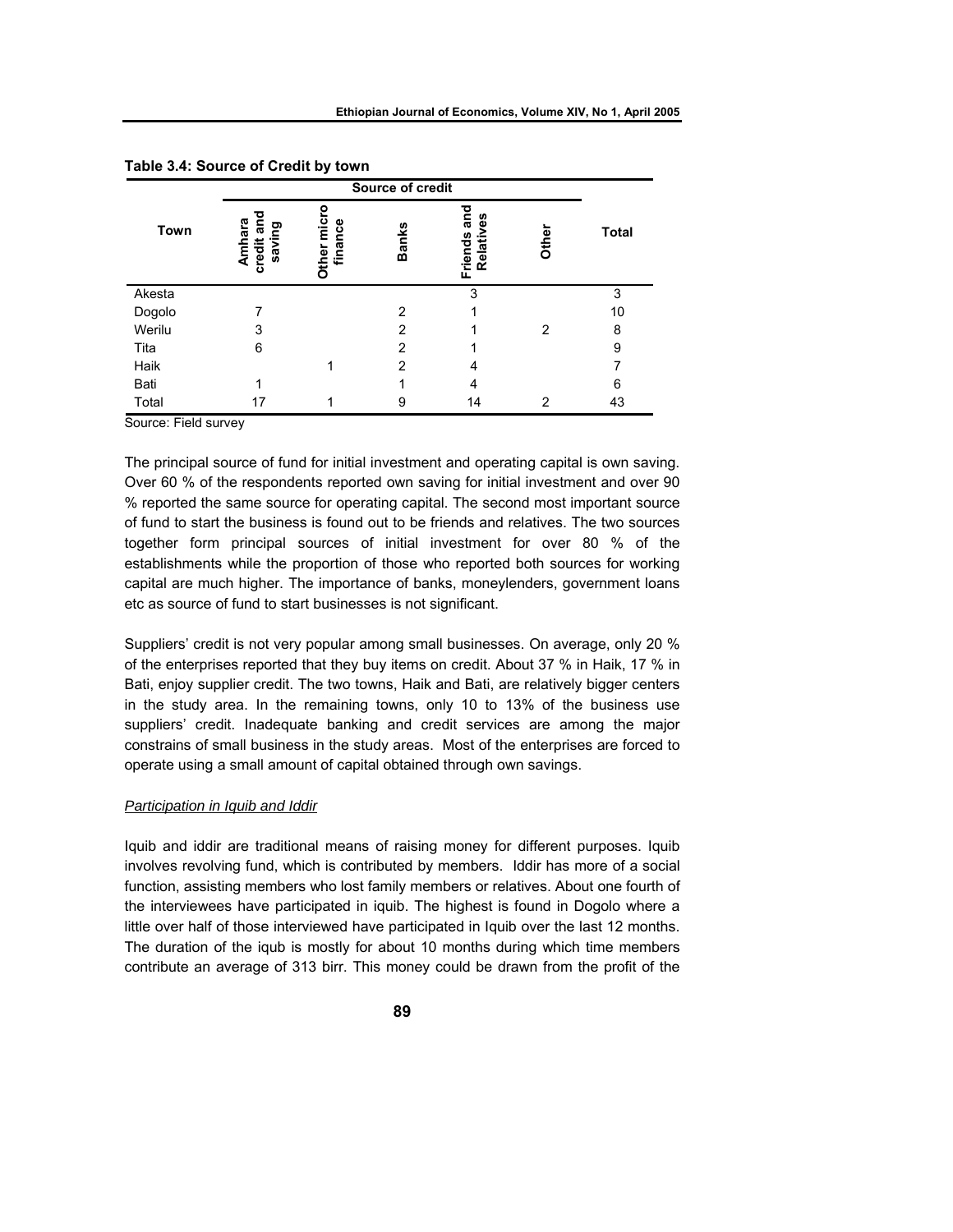enterprise and is an indication that those who are participating have a better saving capacity.

Though only 41 % of those who participated responded to the question on the use of money, the majority use the money for business expansion. This indicates that iquib could be used as instrument to promote businesses in the area. A substantial number of those who responded also use their savings from iquib for consumption purposes particularly for food and cloth purchase.

Iddir is more frequently practiced than iqub. About 79 % of the interviewees participate in iddir. The monthly contribution is very low (about 2 birr). Iddir has no role in business expansion since it does not provide loan or could not be used as source of fund for business. The major purpose of iddir as expressed by participant is assistance at times of death. In the absence of a properly functioning credit market and absence of insurance or welfare services, communities need to retain traditional institutions.

#### *Linkage with the local farm sector*

The linkages of business enterprises with the farm sector take three major dimensions. First, the farm sector is a major provider of inputs. Second the farm sector is the major market of the small businesses. Third, the business sector provides inputs to the farm sector. These and other linkages are stronger in situations where the economy is dynamic and growing.

Nearly 38% of the enterprises use farm produces as inputs for their businesses (Table 3.5). These farm produces, however, come both from local and non-local sources. A quarter of the businesses use entirely local farm produces while a combination of local and non-local farm produces are used by about 5% of the businesses. Industrial products seem to be the most important input used by over a third of the enterprises. The extent of backward linkage of businesses to the local farm sector is therefore not significant indicating that local agriculture has limited market in the area. On the other hand, however, most businesses (82 %) rely on both farmers and town dwellers as their customers. The farm sector therefore is an important source of market for small businesses in small towns.

A very small number of businesses are engaged in providing inputs for farmers. It is only 20 businesses or 6 % which reported input provision to farmers. These businesses provide fertilizers and seeds. The linkage with the farming sector in terms of input provision is therefore not well developed. With limited use of non-farm inputs, the productivity and income of the rural population remains very small. The extent to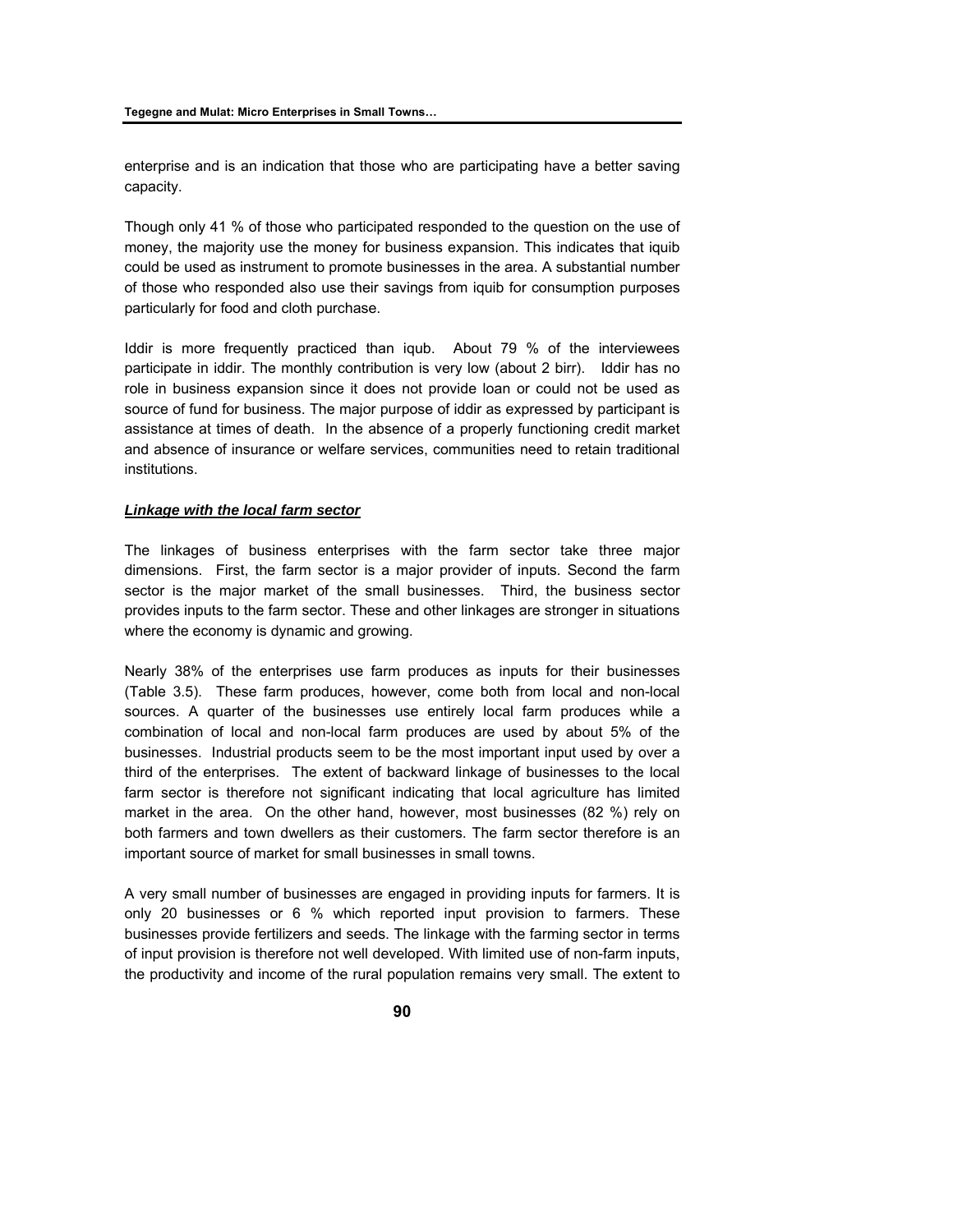which farming is also a source of income for business owners was investigated in the study. It is only about 36 business owners or about 11 % who own farm lands with an average size of 0.85 hectares. The farm sector therefore does not serve as supplementary income for the majority of small business operators in the study area.

|        | Local farm<br>produce | Non-loca<br>produce<br>farm | Local and<br>non local<br>produce<br>farm | Industrial<br>products | raw<br>materials<br>Locally<br>available | Others | <b>Total</b> |
|--------|-----------------------|-----------------------------|-------------------------------------------|------------------------|------------------------------------------|--------|--------------|
| Akesta | 34.4                  |                             | 1.6                                       | 59.0                   | 1.6                                      | 3.2    | 100          |
|        | (21)                  |                             | (1)                                       | (36)                   | (1)                                      | (2)    | (61)         |
| Dogolo | 42.0                  | 4.0                         | 2.0                                       | 36.0                   | 8.0                                      | 8.0    | 100          |
|        | (21)                  | (2)                         | (1)                                       | (18)                   | (4)                                      | (4)    | (50)         |
| Werilu | 41.5                  | 3.8                         |                                           | 37.7                   | 1.9                                      | 15.1   | 100          |
|        | (22)                  | (2)                         |                                           | (20)                   | (1)                                      | (8)    | (53)         |
| Tita   | 16.1                  | 25.0                        | 5.4                                       | 25.0                   | 5.4                                      | 23.2   | 100          |
|        | (9)                   | (14)                        | (3)                                       | (14)                   | (3)                                      | (13)   | (56)         |
| Haik   | 9.4                   |                             | 15.1                                      | 28.3                   | 9.4                                      | 37.7   | 100          |
|        | (5)                   |                             | (8)                                       | (15)                   | (5)                                      | (20)   | (53)         |
| Bati   | 8.6                   | 12.1                        | 6.9                                       | 32.8                   | 20.7                                     | 18.9   | 100          |
|        | (5)                   | (7)                         | (4)                                       | (19)                   | (12)                                     | (11)   | (58)         |
| Total  | 25.1                  | 7.6                         | 5.1                                       | 36.9                   | 7.9                                      | 17.5   | 100          |
|        | (83)                  | (25)                        | (17)                                      | (122)                  | (26)                                     | (58)   | (331)        |

**Table 3.5: Type of inputs used by small businesses**\*

Figures in parenthesis are reporting cases

Source: Field survey

\* one case did not respond to this question

#### *Local and External Linkage in input sourcing and output distribution*

The local and external linkages of businesses could be examined in terms of the sources of inputs and market places for outputs. The sources and market places were designated as local, regional and national<sup>3</sup>. In terms of inputs, 52 % of the businesses receive their inputs from local sources while nearly 46% receive from the regional capitals particularly Desse and Kombolcha (Table 3.6). Only very few or 5% of the enterprises receive their inputs from the national market. Trade and services are by far the most important activities, which receive their inputs from the region. Merchandise trade is involved in locally distributing imported goods from the regional market. The regional linkage is not strong with regard to the outputs of the businesses. All in all about 85% of the businesses have local markets while only 14 % supply for regional market. The national market is very insignificant for the businesses in the small towns. Trade and services are the ones, which have a better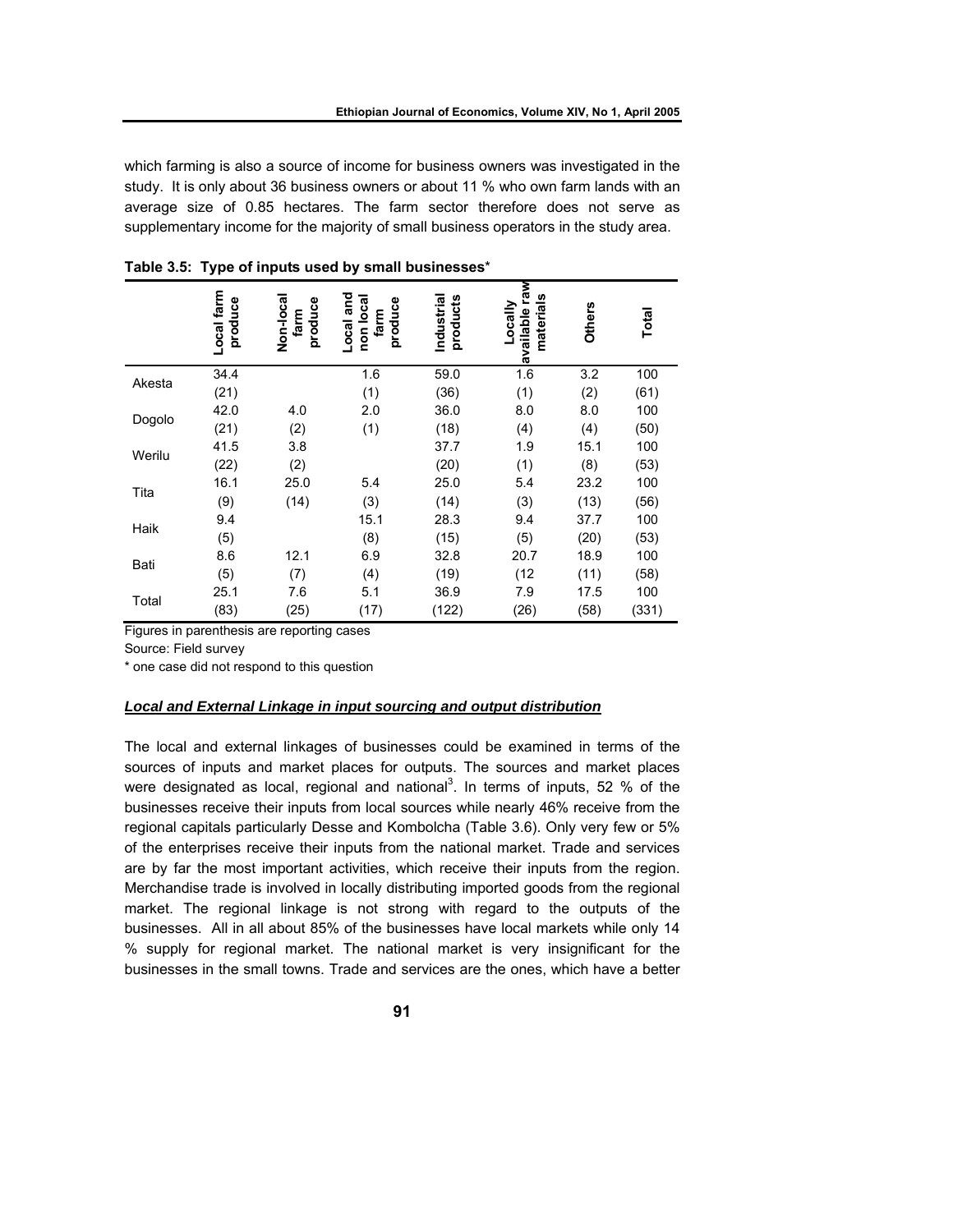linkage with the regional market. The fact that 85 % of the businesses cater to the local market means that these businesses depend on the low income of the farmers and the residents of the towns. As a result, regional and national exports cannot be the source of growth for the businesses.

|               |       |          | Input           |              |       | Output   |                 |       |
|---------------|-------|----------|-----------------|--------------|-------|----------|-----------------|-------|
|               | Local | Regional | <b>National</b> | <b>Total</b> | Local | Regional | <b>National</b> | Total |
| Trade         | 33.3  | 56.9     | 9.7             | 72           | 75    | 23.6     | 0.01)           | 72    |
|               | (24)  | (41)     | (7)             |              | (54)  | (17)     | 1               |       |
| Food          | 64.8  | 32.9     | 2.12            | 94           | 95    | 5.3      | -               | 93    |
|               | (61)  | (31)     | (2)             |              | (88)  | (5)      | -               |       |
| Manufacturing | 47.6  | 38.1     | 14.3            | 21           | 76.2  | 19.0     | (4.7)           | 21    |
|               | (10)  | (8)      | (3)             |              | (16)  | (4)      | 1               |       |
|               | 55.5  | 38.8     | 5.5             |              | 80.5  | 16.6     | 2.8             | 36    |
| Handicraft    | (20)  | (14)     | (2)             | 36           | (29)  | (6)      | (1)             |       |
|               | 49.0  | 49.1     | 54              |              | 85.4  | 12.6     | 1.9             |       |
| Services      | (53)  | (53)     | (2)             | 108          | (88)  | (13)     | (2)             | 103   |
|               | 52.3  | (45.8)   | (4.9)           | 100          | 84.6  | 13.8     | 1.5             | 100   |
| Total         | (168) | 147      | 16              | (321)        | (275) | (45)     | (5)             | (325) |

**Table 3.6: Sources of inputs and destinations of output\*** 

Figures in parenthesis are reporting cases

Source: Field survey

**\***seven cases did not respond to this question

#### *Contact with Local Authorities*

Small businesses make contacts with local authorities in terms of business licenses. A significant proportion, i.e., 52.1 % of the establishments, in the small towns operates without a license. Handicraft and cottage and Services are the two most important activities where the vast majority has no licenses: about 88 % in handicraft sector and 67 % in the service sector are not licensed. Manufacturing and processing is more formal in its operation as the majority (91 %) is licensed.

Licensed enterprises are formal and pay taxes, while the non-licensed ones are informal businesses and may not pay taxes. Formality has its own cost. There is an initial cost of being formal (fees for registration, time spent on the same, licensing, permits to construct workshop etc.) and later the costs of maintaining formality i.e., costs related to renewal of licenses, complying to regulations etc. As a result, most of the micro enterprises choose to stay informal. It should, however, be noted that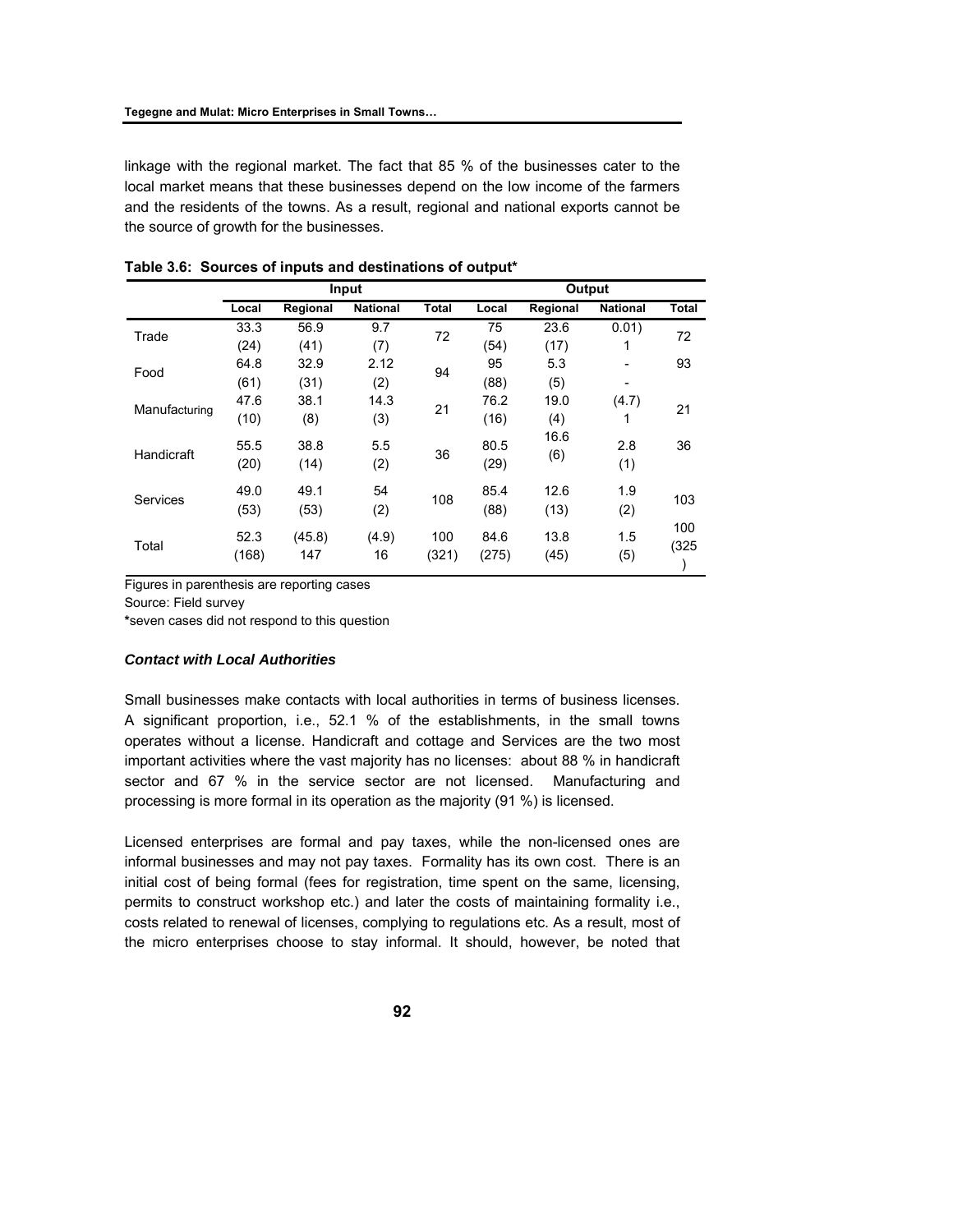remaining informal has also its own costs such as the costs of illegality, harassment, eviction, lack of access to banks, credit etc.

It is noted that other than linkages for licensing, there is no any other contact what so ever between local authorities and business. It is known that businesses require the inputs and assistance of local authorities to flourish and grow. This linkage however is non-existent and will have its own impact on the performance and growth of the businesses.

#### *Local Business Environment*

Local environment is one of the determinants for the operation of business in small towns. The local environment includes facilities and services available and local policies that could be formulated to impact on local business. These factors influence the performance of business by influencing profitability and production cost.

Tables 3.7 and 3.8 show the economic and financial infrastructure available in the study towns. Economic infrastructure has important implications for business development since they are used as inputs in the businesses. Water and telephone seem to be ubiquitously present in all towns.

| apic o.r. Louilonno initasu acture available |        |                |        |      |              |             |  |  |  |  |
|----------------------------------------------|--------|----------------|--------|------|--------------|-------------|--|--|--|--|
|                                              | Akesta | <b>Dogollo</b> | Werilu | Tita | Haik         | <b>Bati</b> |  |  |  |  |
| Electricity                                  | No     | Yes *          | Yes*   | Yes  | Yes          | Yes         |  |  |  |  |
| Piped water                                  | Yes    | Yes            | Yes    | Yes  | Yes          | Yes         |  |  |  |  |
| Stand pipe water                             | Yes    | Yes            | Yes    | Yes  | Yes          | Yes         |  |  |  |  |
| Telephone                                    | Yes    | Yes            | Yes    | Yes  | Yes (manual) | Yes         |  |  |  |  |
| Sewerage                                     | No     | No             | No     | No   | Yes          | Yes         |  |  |  |  |
| <b>Bus stations</b>                          | No     | Yes            | Yes    | No   | Yes          | Yes         |  |  |  |  |
| Cattle dip                                   | No     | No             | No     | No   | Yes          | No          |  |  |  |  |

Slaughter houses NF No Yes No Yes No

# **Table 3.7: Economic infrastructure available**

 $*$  has time limit  $NF = not$  functional

Source: Field survey

Electricity is available in bigger towns such as Haik and Bati. In smaller towns electricity is either absent or the service is available for a limited time of the day. Sewerage, bus stations, cattle dip and slaughterhouses are available only in relatively larger towns. Financial services and facilities form important elements of the business environment. Table 3.8 shows that only two towns, Bati and Werilu, have a commercial bank.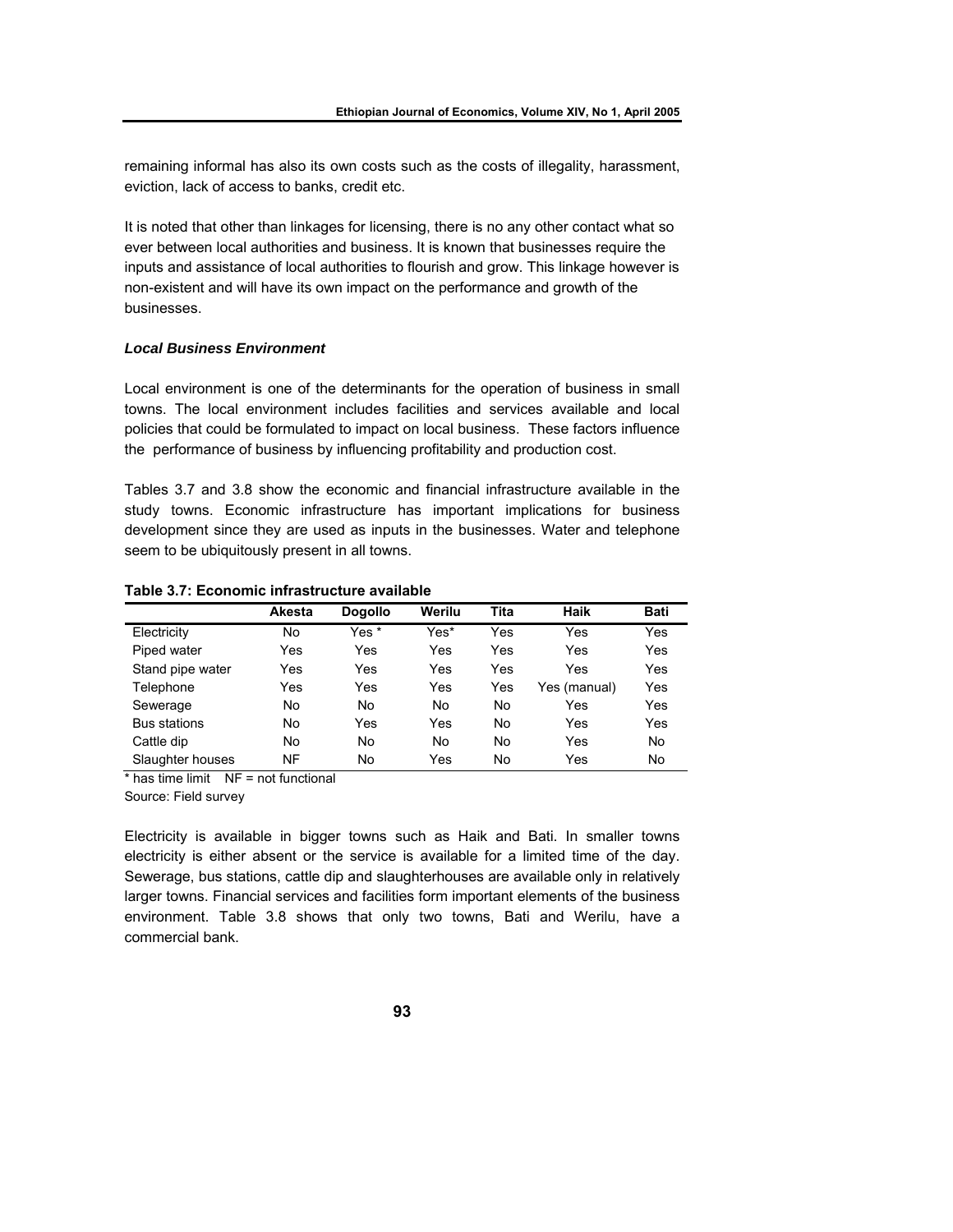|                                     | <b>Akesta</b> | <b>Dogolo</b> | Werilu | Tita  | Haik | <b>Bati</b> |
|-------------------------------------|---------------|---------------|--------|-------|------|-------------|
| Commercial bank                     | No            | No            | Yes    | No    | No   | Yes         |
| Amhara rural and credit<br>savings  | Yes           | Yes           | Yes    | $No*$ | Yes  | Yes         |
| Other<br>micro-enterprise<br>credit | No            | <b>No</b>     | No     | No    | No   | No          |

#### **Table 3.8: Availability of financial services**

\* Businesses in town get credit from Dese ; Source: Field survey

On the other hand, the Amhara Savings and Credit Institution is found in almost all towns except Tita. Businesses in Tita also use the service of banks in Dese. Primary and secondary schools are available in all the study towns except Tita. By contrast health services are not widely available. Tita and Dogolo do not have any public health facility. Only Akesta has hospital. Almost all towns except Tita are capital cities of their woreda. Their administrative status helps them attract different government services, which in turn create demand for the businesses and serves as center of attraction for further development.

An attempt was made to identify which elements of the business environment prohibit the growth and development of small enterprises in the small towns. Telecommunication, electricity and access to land were respectively indicated by 43 %, 46% and 41 % of the enterprises as forming major obstacles to their businesses. Tax rates and tax administration were also considered as major obstacle by 33 % and 34 % of the businesses respectively while collateral requirement for getting access to finance was regarded as major problem by 24 % of the businesses. Other aspects of the business environment such as regulations, economic policy, corruption, crime, theft and disorders were regarded as obstacles only by a small number of enterprises. Thus infrastructure, land and tax are the major obstacles for the development of small businesses in small towns.

# 6. Economic performance of enterprises: Capital and income

#### *Initial investment, current capital and working capital*

The initial investment of most of the enterprises is found out to be low (Table 4.1). About a quarter (24.8%) of all enterprises have an initial investment that ranges between 5-100 birr while a little over half of the enterprises have started their business with initial capital of up to 500 birr. Enterprises in the handicraft and cottage and food and drinks category have the highest proportion of enterprises with very low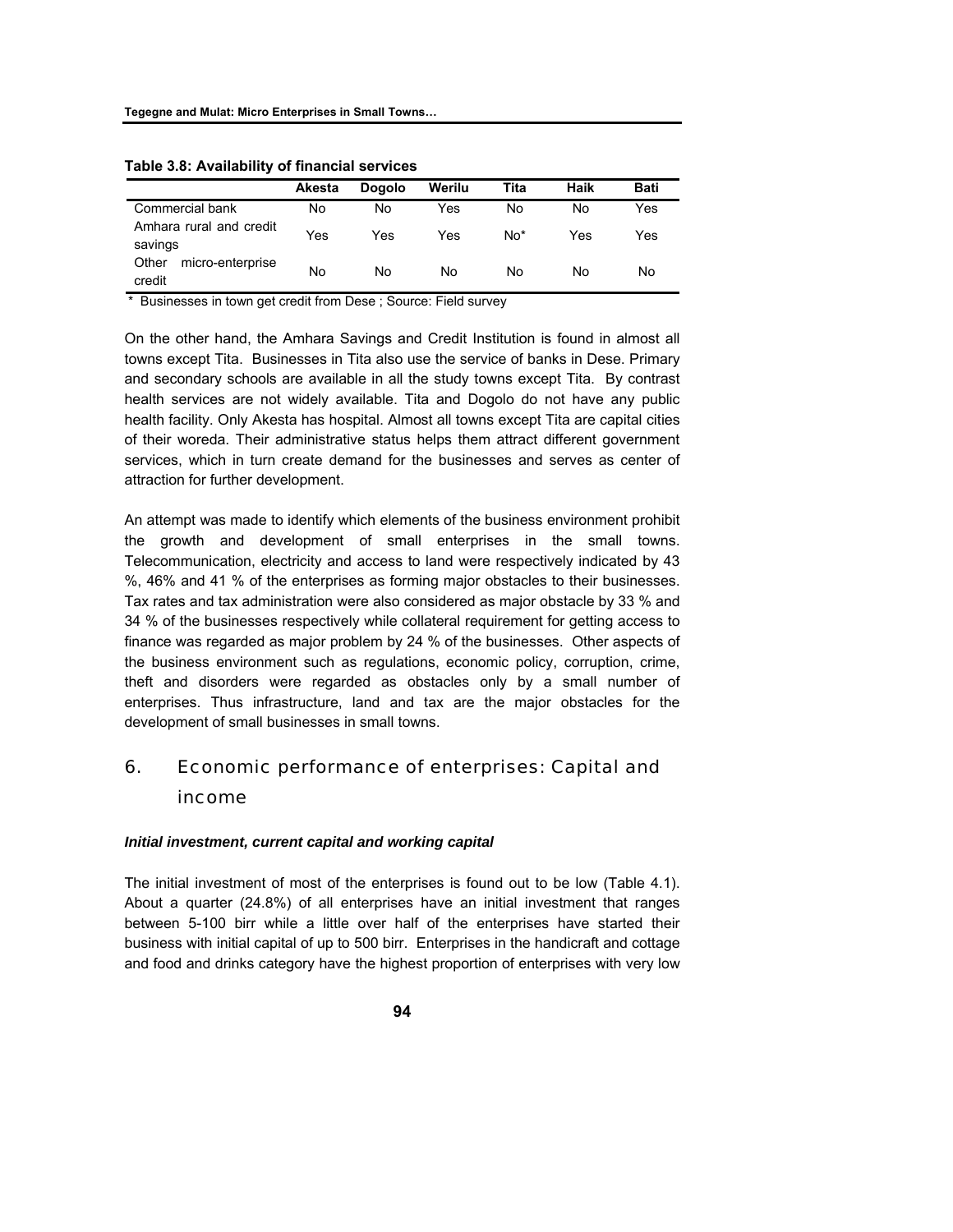initial investment. About 48 % and 28 % of the enterprises in handicraft and food and drinks category respectively have started their business with a capital amount ranging between 5-100 birr. Those, which have started business with a capital amount up to 500 birr, are 87 % for handicraft and cottage and 66 % for food and drinks. The low initial investment of enterprises is an indication that there is low entry capital barrier for these firms.

Those enterprises with relatively higher initial capital are found in the manufacturing and processing category. About one-third or 32 % of enterprise have started their business with capital that ranges between 2000-5000 while the majority of enterprises in this category i.e., 36.4 % have started their business with over 20,000.

The amount of working capital used by the enterprises repeats the patterns observed for the initial investment with slight differences. The working capital in the size category of up to 500 birr is reported by 50.8% of the enterprises. Enterprises in the handicraft sector have by far the smallest amount of working capital. It is found out that nearly 61 % of the enterprises in this category have reported a working capital of up to 100 birr and nearly 80 % of the enterprises have working capital of up to 500 birr. Manufacturing and trade are those with relatively higher amount of working capital (Table 4.2). The current capital of all businesses is also very small. Generally about 42 % of all businesses have a current capital that is less than 500 birr (Table 4.3). Some sectors such as services and handicraft have a higher proportion of enterprises with less than 500 birr of current capital.

An attempt was made to examine the extent of scale difference or differentiation within the small businesses. The presence of hierarchies or scale differences in any business sector provides dynamism for the sector since it creates a room for expansion. The bigger sectors can lift smaller sectors or create opportunities for small related business activities. In the Fordist industrialization process, technological development is perceived as being an in-plant process. The result could trickle down to other enterprises within a vertical industrial hierarchy (Aeroe, 1992). Within trade, merchandise retail trade and grain trade were examined and it was found out that the majority (66%) have capital that ranges between 500-10,000. In the food and drinks sector 70 % of the restaurant and cafeteria businesses have capital between 500- 5000, 75 % of the tea, pastry, bakery and injera making businesses have capital of less than 500 birr. In the service sector, 74 % of the carpentry, masonry, and plumbing businesses have capital of less than 500 birr. This is an indication that businesses in the small towns are similar and they operate at a similar low level. This prohibits the potential to grow as a result of scale differences. No enterprise is providing opportunity for other enterprises to grow and prosper.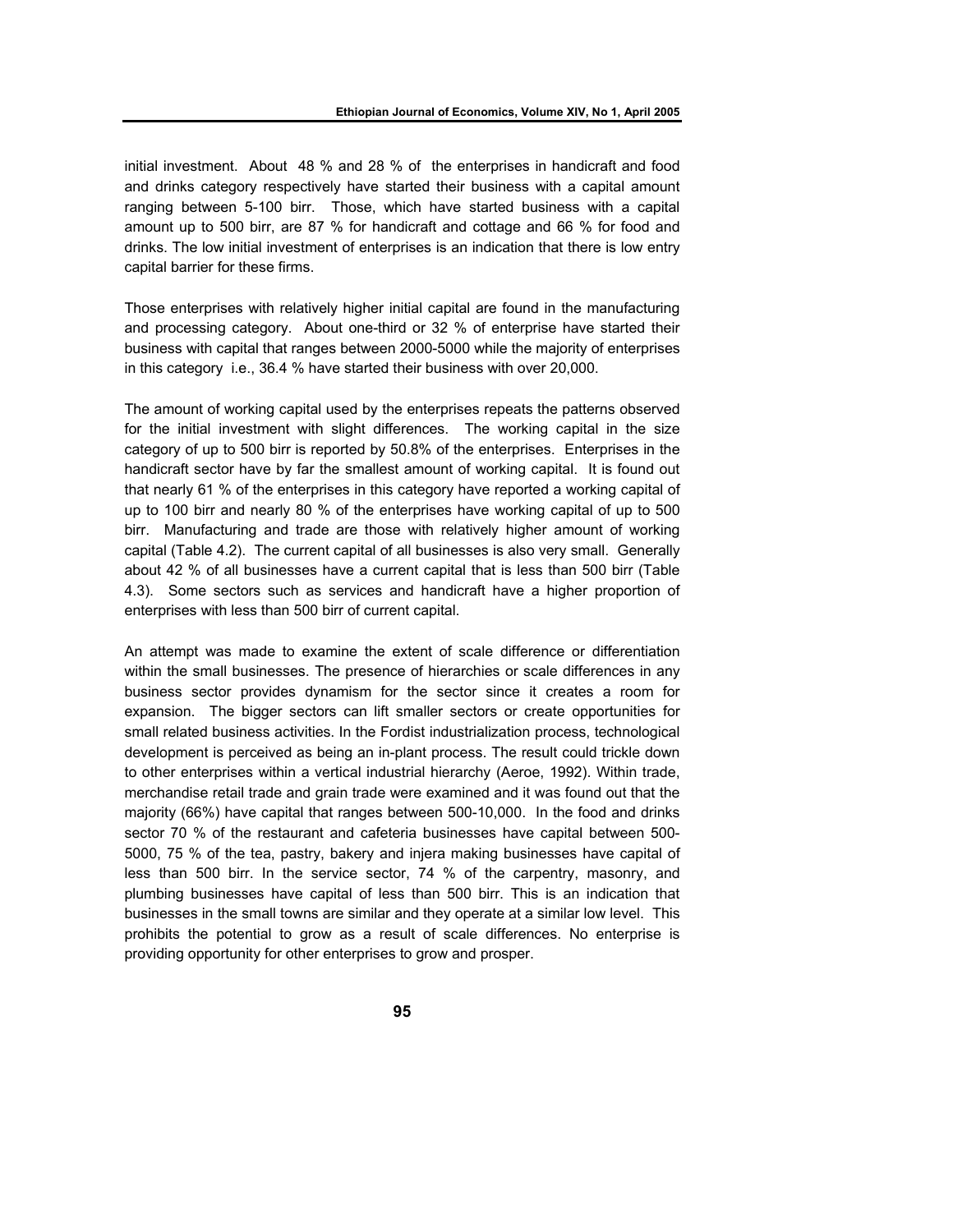The expansion possibilities of enterprises is examined by comparing the current capital with the initial capital. About 20 % of the businesses have reported a negative change, which indicates that these enterprises are perhaps de-capitalizing. The remaining 80 % have shown a positive increase in capital accumulation but the level is low. For instance, about 9 % have not shown any capital accumulation, as their current capital is similar with their initial investment. About 26 % have shown an increase in capital accumulation up to 20 % per year while 14 % have shown an increase between 20 and 50 %.

The perceptions of operators were sought about the expansion possibilities. A little over half (51.7 %) of the enterprises indicated that it is not at all possible for expansion. Those who indicated that it is possible to expand are only 10 % of the operators. The operators were asked to rank the most important obstacles for expansion. Lack of working capital was indicated by nearly 54 % as the major problem. Lack of demand was considered by about 23 % while those who mentioned lack of premise at affordable rent are about 6%. These three obstacles are mentioned by 83% of the enterprises.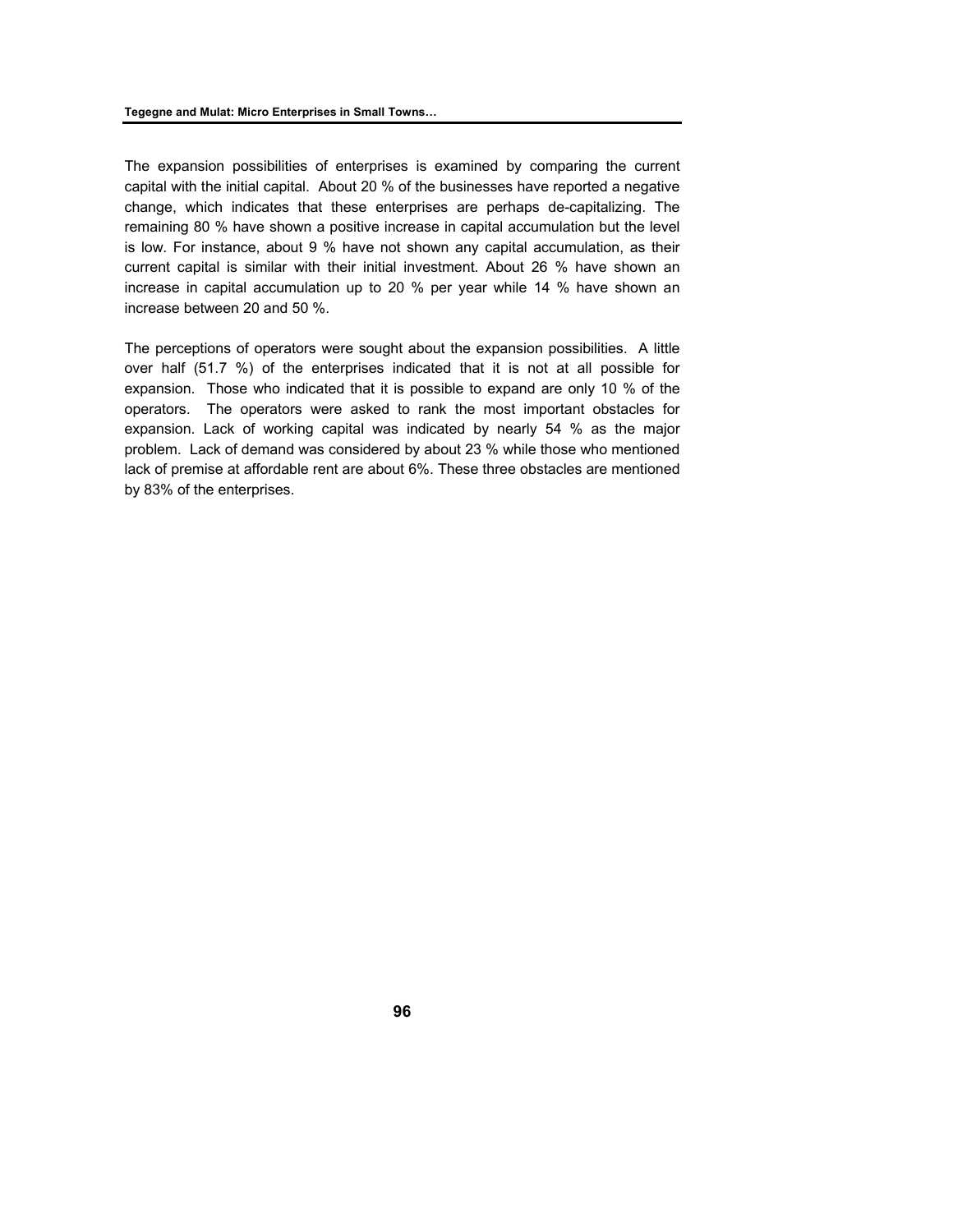|                | <b>Category of Business Activities</b> |                        |                                        |                                 |                 |        |  |  |  |
|----------------|----------------------------------------|------------------------|----------------------------------------|---------------------------------|-----------------|--------|--|--|--|
|                | <b>Trade Activity</b>                  | <b>Food and Drinks</b> | <b>Manufacturing</b><br>and Processing | <b>Handcraft and</b><br>cottage | <b>Services</b> | Total  |  |  |  |
|                | 16.4%                                  | 27.6%                  |                                        | 48.4%                           | 26.4%           | 24.8%  |  |  |  |
| $5 - 100$      | (12)                                   | (24)                   |                                        | (15)                            | (28)            | (79)   |  |  |  |
| 100.01-500     | 23.3%                                  | 39.1%                  | 4.5%                                   | 38.7%                           | 32.1%           | 30.7%  |  |  |  |
|                | (17)                                   | (34)                   | (1)                                    | (12)                            | (34)            | (98)   |  |  |  |
| 500.01-2000    | 24.7%                                  | 14.9%                  | 13.6%                                  |                                 | 14.2%           | 15.4%  |  |  |  |
|                | (18)                                   | (13)                   | (3)                                    |                                 | (15)            | (49)   |  |  |  |
| 2000.01-5000   | 16.4%                                  | 8.0%                   | 31.8%                                  | 6.5%                            | 13.2%           | 13.2%  |  |  |  |
|                | (12)                                   | (7)                    | (7)                                    | (2)                             | (14)            | (42)   |  |  |  |
| 5000.01-10000  | 9.6%                                   | 4.6%                   | 4.5%                                   | 6.5%                            | 5.7%            | 6.3%   |  |  |  |
|                | (7)                                    | (4)                    | (1)                                    | (2)                             | (6)             | (20)   |  |  |  |
| 10000.01-20000 | 8.2%                                   | 1.1%                   | 9.1%                                   |                                 | 1.9%            | 3.4%   |  |  |  |
|                | (6)                                    | (1)                    | (2)                                    |                                 | (2)             | (11)   |  |  |  |
|                |                                        | 4.6%                   | 36.4%                                  |                                 | 6.6%            | 6.3%   |  |  |  |
| >20000         | $1.4\%(1)$                             | (4)                    | (8)                                    |                                 | (7)             | (20)   |  |  |  |
|                |                                        | 100.0%                 | 100.0%                                 | 100.0%                          | 100.0%          | 100.0% |  |  |  |
| Total          | 100.0%(73)                             | (87)                   | (22)                                   | (31)                            | (106)           | (319)  |  |  |  |

# **Table 4.1 :Initial investment by activity type\***

\* 13 cases did not respond to this question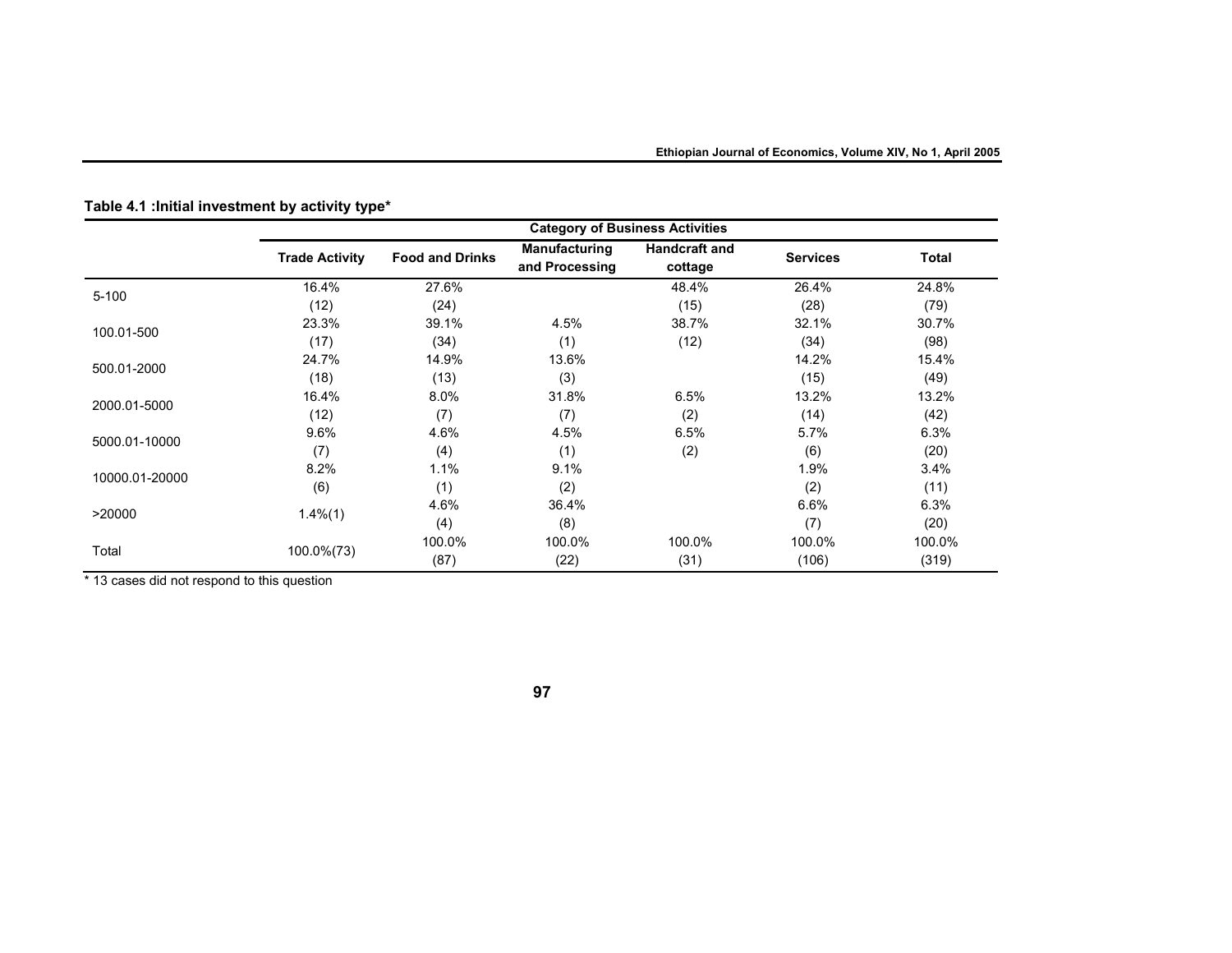| Tegegne and Mulat: Micro Enterprises in Small Towns… |  |  |  |
|------------------------------------------------------|--|--|--|
|------------------------------------------------------|--|--|--|

|                | <b>Category of Business Enterprises</b> |                        |                                        |                          |                 |        |  |
|----------------|-----------------------------------------|------------------------|----------------------------------------|--------------------------|-----------------|--------|--|
|                | <b>Trade Activities</b>                 | <b>Food and Drinks</b> | <b>Manufacturing</b><br>and Processing | Handcraft and<br>cottage | <b>Services</b> | Total  |  |
|                | 13.5 %                                  | 29.5%                  |                                        | 61.3%                    | 34.3%           | 28.5%  |  |
| $0 - 100$      | (10)                                    | (26)                   |                                        | (19)                     | (37)            | (92)   |  |
|                | 12.2%                                   | 30.7%                  | 4.5%                                   | 19.4%                    | 26.9%           | 22.3%  |  |
| 100.01-500     | (9)                                     | (27)                   | (1)                                    | (6)                      | (29)            | (72)   |  |
|                | 18.9%                                   | 18.2%                  | 22.7%                                  | 6.5%                     | 15.7%           | 16.7%  |  |
| 500.01-2000    | (14)                                    | (16)                   | (5)                                    | (2)                      | (17)            | (54)   |  |
|                | 17.6%                                   | 10.2%                  | 22.7%                                  |                          | 9.3%            | 11.5%  |  |
| 2000.01-5000   | (13)                                    | (9)                    | (5)                                    |                          | (10)            | (37)   |  |
|                | 24.3%                                   | 5.7%                   | 27.3%                                  | 6.5%                     | 7.4%            | 11.5%  |  |
| 5000.01-10000  | (18)                                    | (5)                    | (6)                                    | (2)                      | (8)             | (37)   |  |
| 10000.01-20000 | 5.4%                                    | 1.1%                   |                                        | 6.5%                     | 1.9%            | 2.8%   |  |
|                | (4)                                     | (1)                    |                                        | (2)                      | (2)             | (9)    |  |
|                |                                         | 4.5%                   | 22.7%                                  | 6.5%                     | 4.6%            | 6.8%   |  |
| >20000         | $8.1\%$ (6)                             | (4)                    | (5)                                    | (2)                      | (5)             | (22)   |  |
|                |                                         | 100.0%                 | 100.0%                                 | 100.0%                   | 100.0%          | 100.0% |  |
| Total          | 100.0%(74)                              | (88)                   | (22)                                   | (31)                     | (108)           | (323)  |  |

|  |  |  | Table 4.2:  Working Capital by business category * |  |
|--|--|--|----------------------------------------------------|--|
|--|--|--|----------------------------------------------------|--|

\* 9 cases did not respond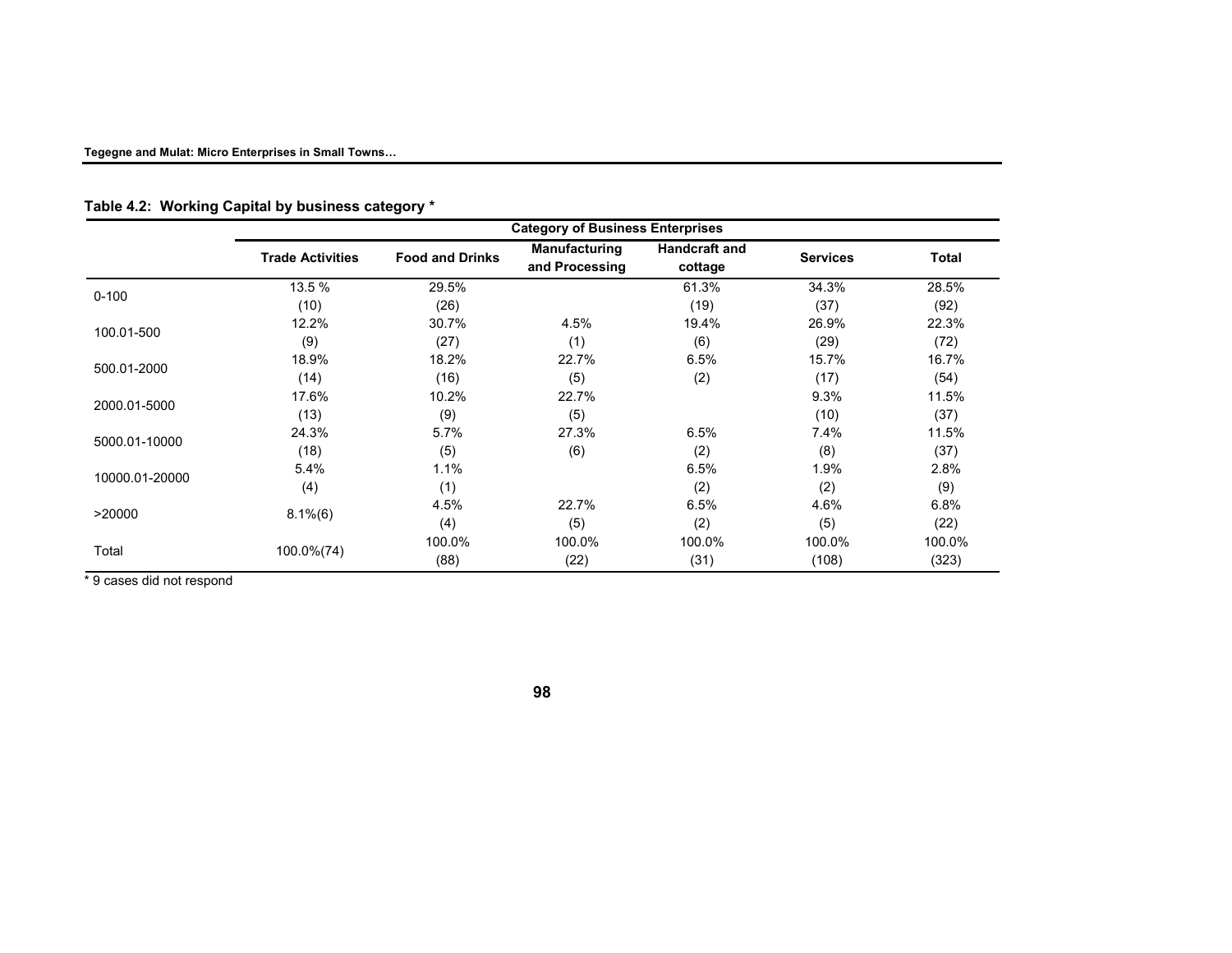|                | <b>Category of Business Activities</b> |                           |                                        |                          |                 |        |
|----------------|----------------------------------------|---------------------------|----------------------------------------|--------------------------|-----------------|--------|
|                | <b>Trade Activity</b>                  | Food and<br><b>Drinks</b> | <b>Manufacturing</b><br>and Processing | Handcraft and<br>cottage | <b>Services</b> | Total  |
|                | 8.1%                                   | 13.6%                     |                                        | 45.3%                    | 25.0%           | 18.3%  |
| 10-100         | (6)                                    | (12)                      |                                        | (154)                    | (27)            | (59)   |
| 100.01-500     | 14.9%                                  | 33.0%                     | 4.5%                                   | 32.3%                    | 25.0%           | 24.1%  |
|                | (11)                                   | (29)                      | (1)                                    | (10)                     | (27)            | (78)   |
| 500.01-2000    | 10.8%                                  | 17.0%                     | 9.1%                                   | 3.2%                     | 12.0%           | 12.1%  |
|                | (8)                                    | (15)                      | (2)                                    | (1)                      | (13)            | (39)   |
|                | 16.2%                                  | 14.8%                     | 22.7%                                  | 6.5%                     | 13.0%           | 14.2%  |
| 2000.01-5000   | (12)                                   | (13)                      | (5)                                    | (2)                      | (14)            | (46)   |
| 5000.01-10000  | 23.0%                                  | 9.1%                      | 27.3%                                  | 3.2%                     | 8.3%            | 12.7%  |
|                | (17)                                   | (8)                       | (6)                                    | (1)                      | (9)             | (41)   |
| 10000.01-20000 | 10.8%                                  | 2.3%                      | 9.1%                                   |                          | 6.5%            | 5.9%   |
|                | (8)                                    | (2)                       | (2)                                    |                          | (7)             | (19)   |
| >20000         | 16.2%                                  | 10.2%                     | 27.3%                                  | 9.7%                     | 10.2%           | 12.7%  |
|                | (12)                                   | (9)                       | (6)                                    | (3)                      | (11)            | (41)   |
| Total          | 100.0%                                 | 100.0%                    | 100.0%                                 | 100.0%                   | 100.0%          | 100.0% |
|                | (74)                                   | (88)                      | (22)                                   | (31)                     | (108)           | (323)  |

**Table 4.3: Current Capital by business category\*** 

\* 9 cases did not respond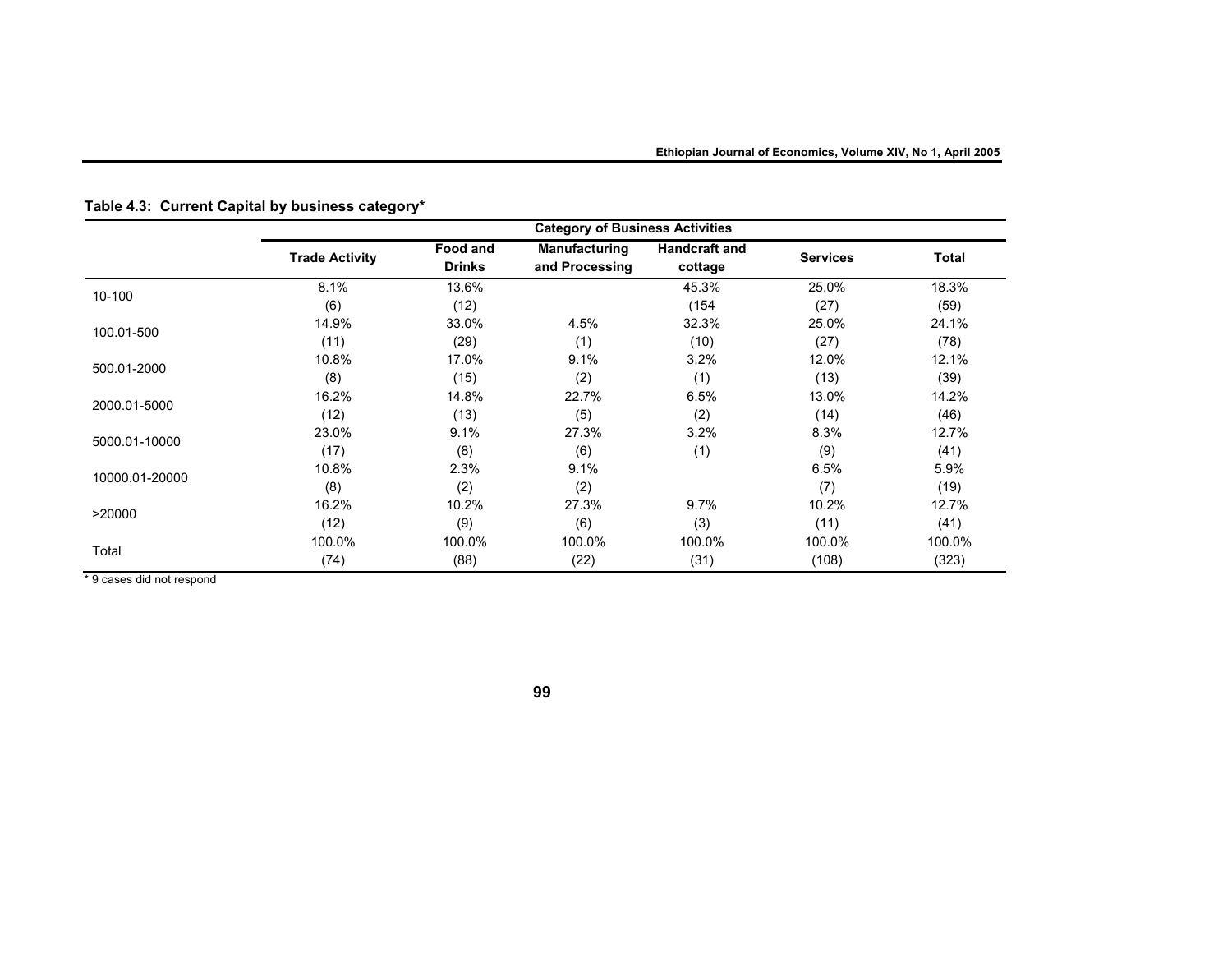#### *Sales (revenues) and trends in income*

The sale or revenue data is used to assess the economic status of the enterprises  $4$ . The survey shows that over half of the enterprises (57%) reported weekly sales of up to 100 birr. About 90 % of the enterprises have weekly sales of up to 500 birr. Nearly two-third (65.2%) of the enterprises in food and drinks category and 59.3 % in services category earn only up to 100 birr per week. Enterprises in 'manufacturing and processing' category are the ones with relatively higher weekly sales. For instance 17 % of the enterprises in manufacturing and processing earn weekly sales that ranges between 500-2000 birr. Enterprises in other categories, which earn income in this category are all less than 9 % (Table 4.4). The distribution of enterprises by revenue category is evident of the low income that is derived by these enterprises.

Notwithstanding, the low level of income, trends in income is an indication whether there is a future for the enterprises in the study towns. The overwhelming majority i.e., 70 % in trade activities, 72 % in food and drinks, 65 % in manufacturing and processing, 71 % in handicraft and cottage and 64 % in services reported that their income is decreasing. The category of enterprises with the highest proportion of enterprises, which reported an increasing trend for income, is services. In this category, nearly 22% of the enterprises reported an increasing trend. It is, however, worthwhile to mention that those business types in the service category which reported an increase in income are dominated by hotels.

Reasons for decreasing trend for the majority of the enterprises were solicited in the survey. Two reasons that were given by over 70 % of the enterprises in all categories of business are the presence of too many operators and weak purchasing power of the customers. The former indicates that there are too many enterprises and that the market is perhaps over supplied while the latter shows the problem of market mainly because of low income of customers. The major customers for micro enterprises are the hinterland farmers. These farmers who are living in food insecure woredas are impoverished and cannot afford to consume the outputs and services of these enterprises.

About 12 % of the respondents indicated that they use the income they derive from the business for reinvesting in their business or adding a new business. About 64 % or nearly two-third of the businesses uses the income for household consumption. Another 8 % of the enterprises indicated that they use their income both for household consumption and for children education. The fact that the majority uses the income for household consumption indicates that businesses in small towns remain at subsistence level. The extent to which business income is supplemented by other sources of income was also solicited in the questionnaire. About 70 individuals or 22.2 % have reported one additional source of income. This is an indication that there is limited opportunity for income diversification in the study area.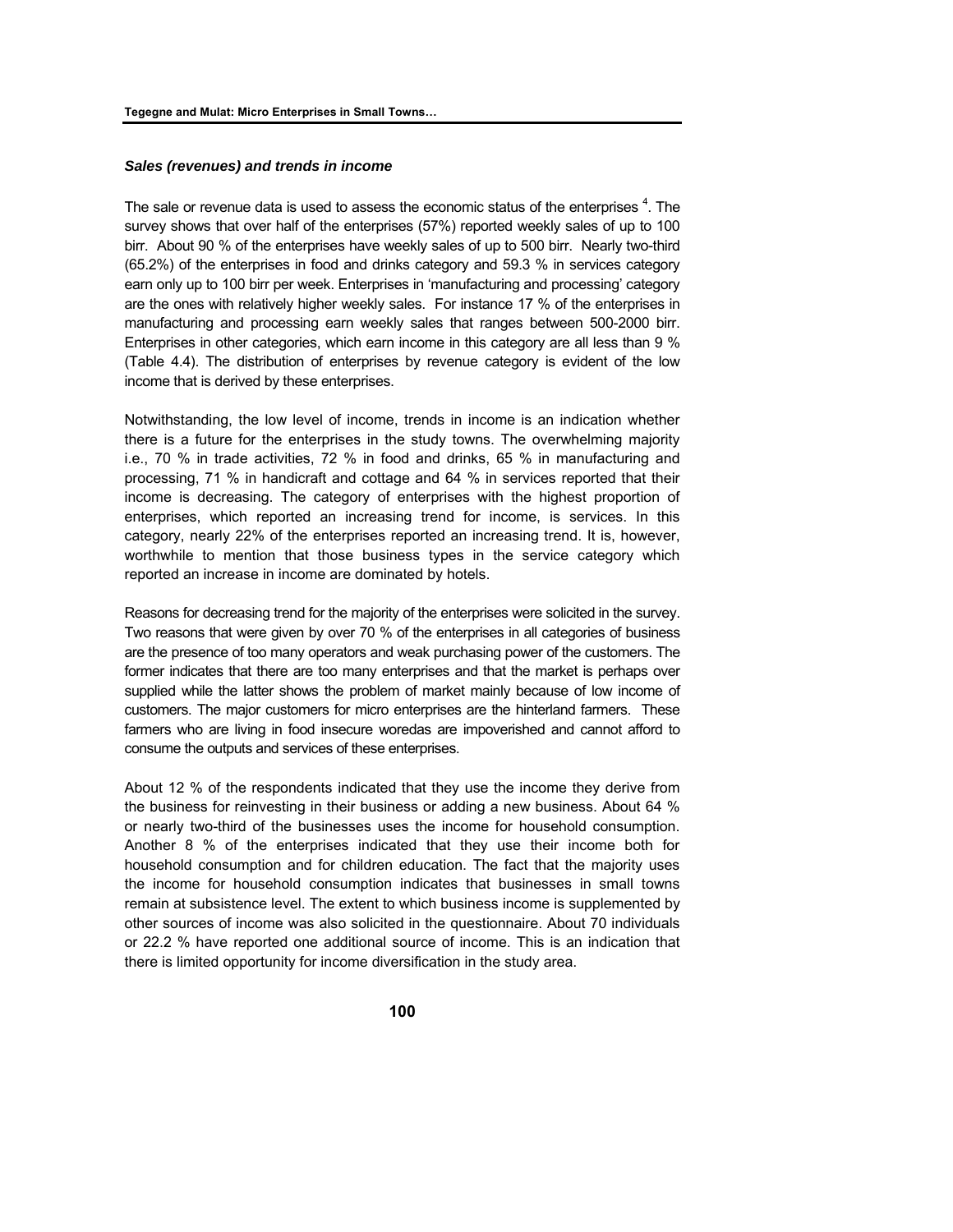|              | <b>Category of Business Enterprises</b> |                           |                                        |                                 |                 |              |
|--------------|-----------------------------------------|---------------------------|----------------------------------------|---------------------------------|-----------------|--------------|
|              | <b>Trade Activities</b>                 | Food and<br><b>Drinks</b> | <b>Manufacturing</b><br>and Processing | <b>Handcraft and</b><br>cottage | <b>Services</b> | <b>Total</b> |
| $0 - 100$    | 47.9%                                   | 65.2%                     | 4.3%                                   | 82.4%                           | 59.3%           | 57.0%        |
|              | (35)                                    | (60)                      | (1)                                    | (28)                            | (64)            | (188)        |
|              | 42.5%                                   | 25.0%                     | 69.9%                                  | 8.8%                            | 32.4%           | 32.7%        |
| 100.01-500   | (31)                                    | (23)                      | (16)                                   | (3)                             | (35)            | (108)        |
| 500.01-2000  | 5.5%                                    | 3.3%                      | 17.4%                                  | 8.8%                            | 5.6%            | 6.1%         |
|              | (4)                                     | (3)                       | (4)                                    | (3)                             | (6)             | (20)         |
| 2000.01-5000 | 2.7%                                    | 5.4%                      | 4.3%                                   |                                 | 2.8%            | 3.3%         |
|              | (2)                                     | (5)                       | (1)                                    |                                 | (3)             | (11)         |
| >5000        | 1.4%                                    | 1.1%                      | 4.3%                                   |                                 |                 | $.9\%$       |
|              | (1)                                     | (1)                       | (1)                                    |                                 |                 | (3)          |
|              | 100.0%                                  | 100.0%                    | 100.0%                                 | 100.0%                          | 100.0%          | 100.0%       |
| Total        | (73)                                    | (92)                      | (23)                                   | (34)                            | (108)           | (330)        |

**Table 4.4: Weekly sales/revenue by business category\*** 

\* 2 cases did not report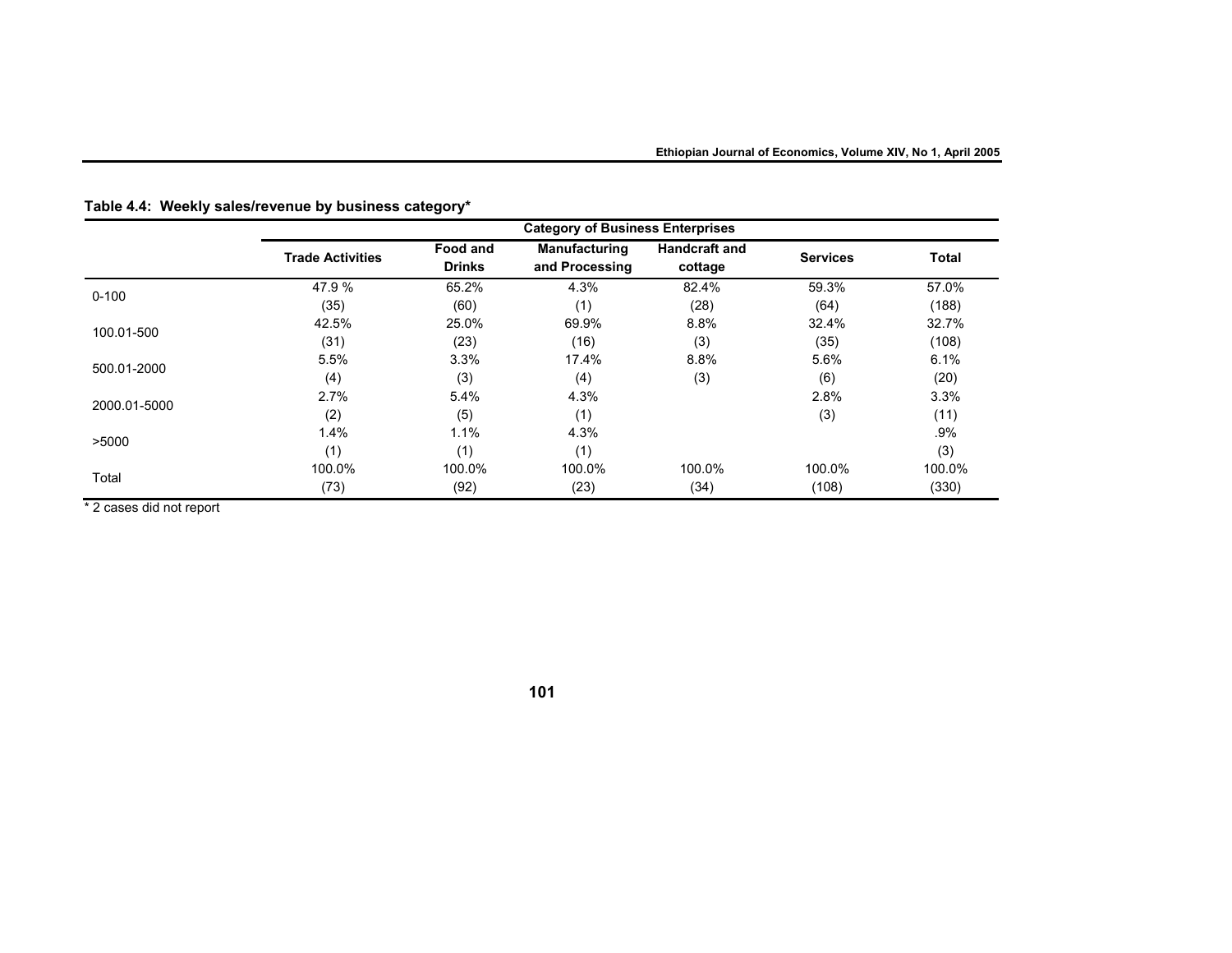#### *Regression analysis*

Two different dependent variables, namely gross sales per week and estimated total capital, were identified for regression analysis in this study. The aim is to understand the determinants of gross sales, which represent business income. Similarly, the scale of operation (captured by total capital of the business) is analyzed to infer about the potential for modernization of the enterprises.

Average weekly sales vary significantly across the different activities and the study towns. For instance, weekly average sales vary from a low of birr 155 for handicraft and cottage to a high of birr 2,803 for manufacturing and processing (Table 4.5). Gross income from services is also low (Birr 271), while those from trade activities and sale of food and drinks are slightly below the overall average. Differences between the towns are also significant, ranging from birr 89 in Tita to birr 1,734 in Bati.

A significant variation is also observed between the different activities and towns with respect to size of business, proxied by total business capital. On the average, the intensity of capital is relatively lower for handicraft and services and higher for food and drinks and manufacturing and processing (Table 4.5). A few relatively big hotels have contributed to larger capital in the food and drink sector.

|                              | Average<br>weekly sales | <b>Estimated total</b><br>capital |
|------------------------------|-------------------------|-----------------------------------|
|                              | Mean                    | Mean                              |
| Activities                   |                         |                                   |
| Trade activities             | 420.37                  | 16093.73                          |
| Food and drinks              | 470.74                  | 33028.09                          |
| Manufacturing and processing | 2803.04                 | 25406.82                          |
| Handicraft and cottage       | 154.85                  | 1965.70                           |
| <b>Services</b>              | 270.69                  | 7394.02                           |
| Total                        | 523.98                  | 17362.19                          |
| Towns                        |                         |                                   |
| Akesta                       | 109.89                  | 2920.49                           |
| Dogolo                       | 179.92                  | 5738.75                           |
| Wereilu                      | 181.06                  | 9533.75                           |
| Tita                         | 88.71                   | 2383.26                           |
| Haik                         | 801.06                  | 59864.62                          |
| Bati                         | 1736.50                 | 24458.70                          |
| Total                        | 523.98                  | 17362.19                          |

#### **Table 4.5: Average weekly sales and total capital**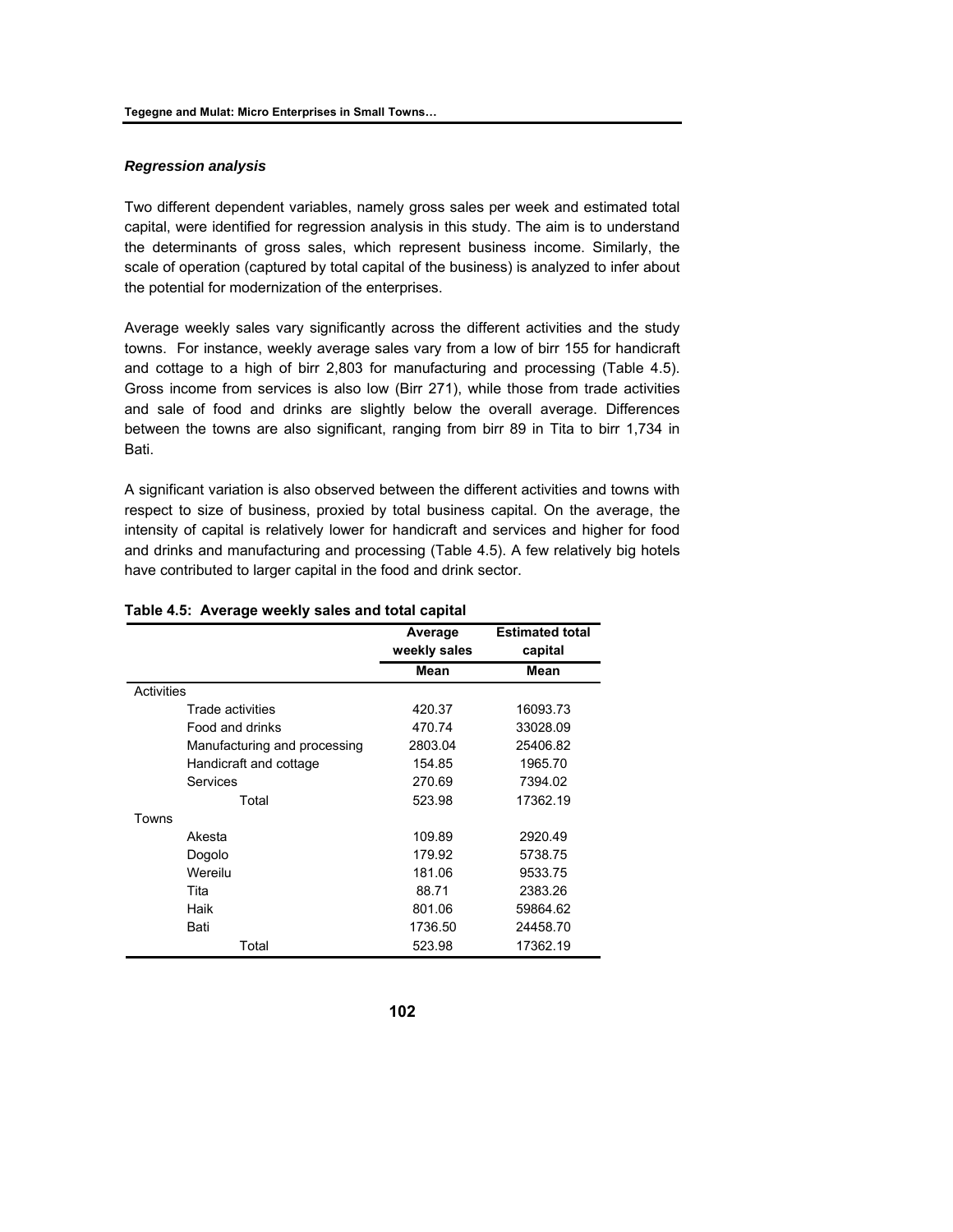# Determinants and results

### *Determinants*

A set of several independent variables is thought to influence sales and business capital. These are: Demographic (Education, age, sex); Access to utilities (use of electricity ,use of telephone); Saving effort (use of bank services (open bank account), membership in *equib)*; Government regulation (own business license); Access to information (own radio, own TV); Asset base and income diversification (Own residence house; own business premise); Number of income sources; Access to capital(current working capital); Site dummies( five dummy variables for the six sites); Activity dummies (Four dummy variables for the five activities).

#### *Results of weekly sales*

#### Demographic factors

None of the demographic characteristics (education, sex and age ) was found to have a significant influence on the volume of sales. All other factors held constant, female operators do not perform poorly compared to their male counterparts. This is completely different from rural areas where empirical studies show that agricultural performance of female-headed households is lower than that of male-headed families<sup>5</sup>. Women operators of small business are not constrained as much as their female counterparts in rural areas.

It is often argued that education is important in a modern environment. As shown in the descriptive part, most businesses in the study areas do not use modern technologies and operate using mainly their own finance and family labor. A more dynamic environment is perhaps necessary to make education more useful in managing small enterprises.

#### Access to utilities

Contrary to the general expectations, the coefficient of electricity is negative and significant. There is no doubt that many small business do not use electric power to undertake their activities. With the exception of some manufacturing and processing plants (e.g. flour mills), electric power is mainly used for lighting purposes. Although access to electric power should have helped to modernize and introduce new technologies and machines, the small business have continued to rely on the same old technologies. Demand constrains as well as lack of finance may have discouraged any modernization effort. Nonetheless, the reasons for failure to utilize the opportunity as well as the unexpected results need further checking and scrutiny. Access to telephone is supposed to remove the constraints to information and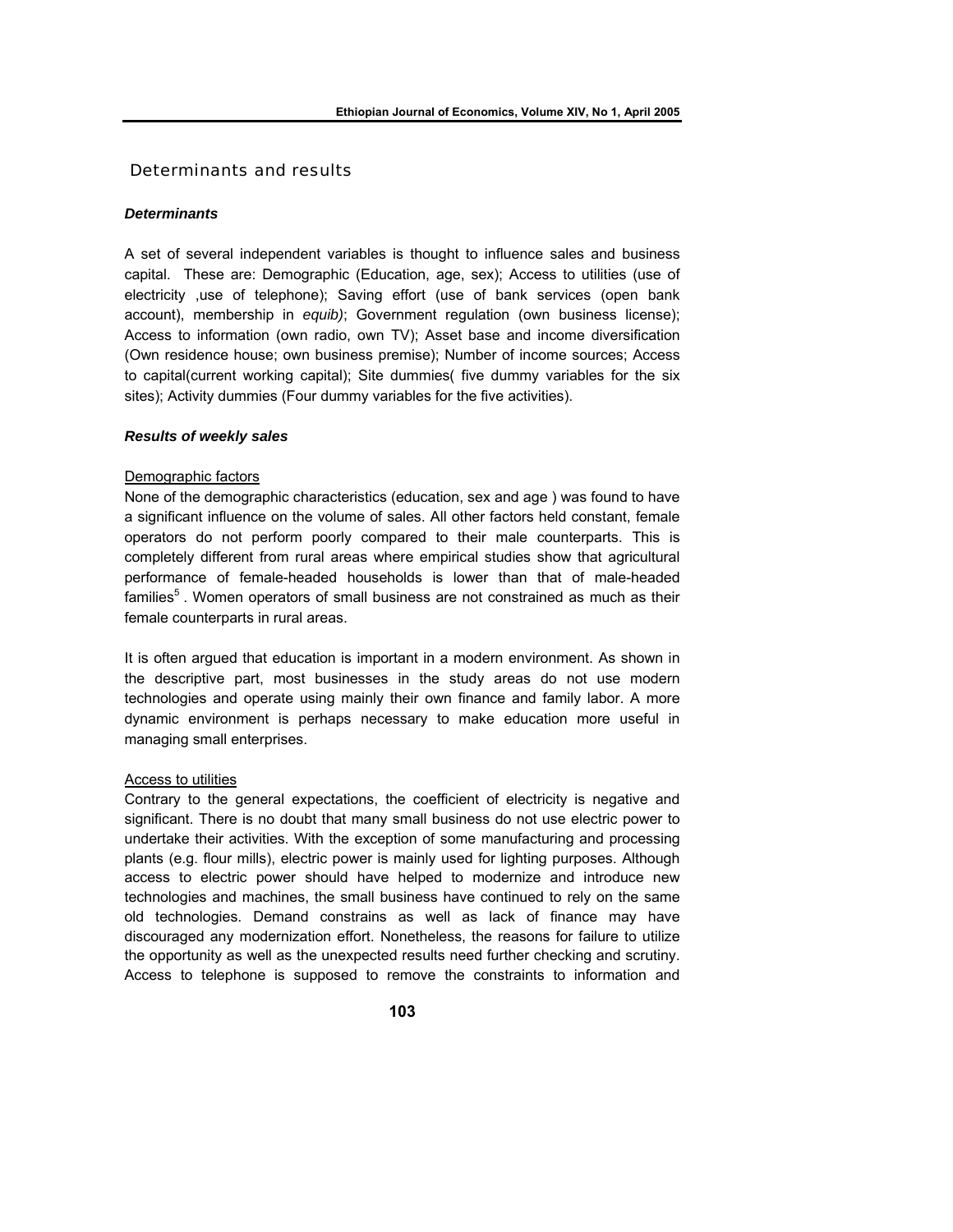facilitate networking and partnership. However, the coefficient of telephone is not significant, although it has the expected positive sign. It appears that business operators in the study towns have yet to realize the potential of telephone and associated technologies. Lack of partnership and networking could also undermine the importance of telephone.

## Saving efforts

In the absence of financial services, operators mainly rely on their own savings. Those who save are thus expected to make more effort to improve the performance of their business than those who don't. In this regard, the influence of maintaining a bank account and participating in *equib* (association for rotation of savings) was tested, and the results show that the two variables positively and significantly influence weekly sales. It appears that business owners with no effort to save face relatively less pressure to perform efficiently.

## Access to information

Information is critical to the social and economic activities of human beings. Operators owning TV and/or radio are more likely to make informed decisions than those who don't. The regression results clearly prove that the performance of owners is significantly better. In the absence of alternative sources of information, access to mass media could be vital to gain knowledge and information about new ways of doing business and to learn about markets (e.g. advertisements). Individuals need to recognize the value of information to build their capacity or human resource capital.

#### Government support and regulations

Evidences of government support are non-existent in the study area. Support in the form of training, and improved access to finance, market and new technology is largely unknown. Small enterprises cannot benefit from investment incentives of the government. Regulatory measures to enforce registration, contracts and standards are either weak or absent. The presence of government is felt only in relation to licenses and tax payment. But even these are not uniformly applied as the majority of the businesses operate without license. Nevertheless, license holders consistently performed better than non-holders. This may be attributed to indirect pressure to innovate, improve performance and compete with the unlicensed operators who have no cost of license renewal and taxes.

## Access to capital

The results of the semi-log function for gross revenue showed that revenue is positively and significantly influenced by the amount of working capital. Given that access to credit is very much limited, it is not surprising that enterprises with more capital have managed to produce and sale more. Indeed, the amount of working capital is the single most important determinant of gross revenue in the study towns.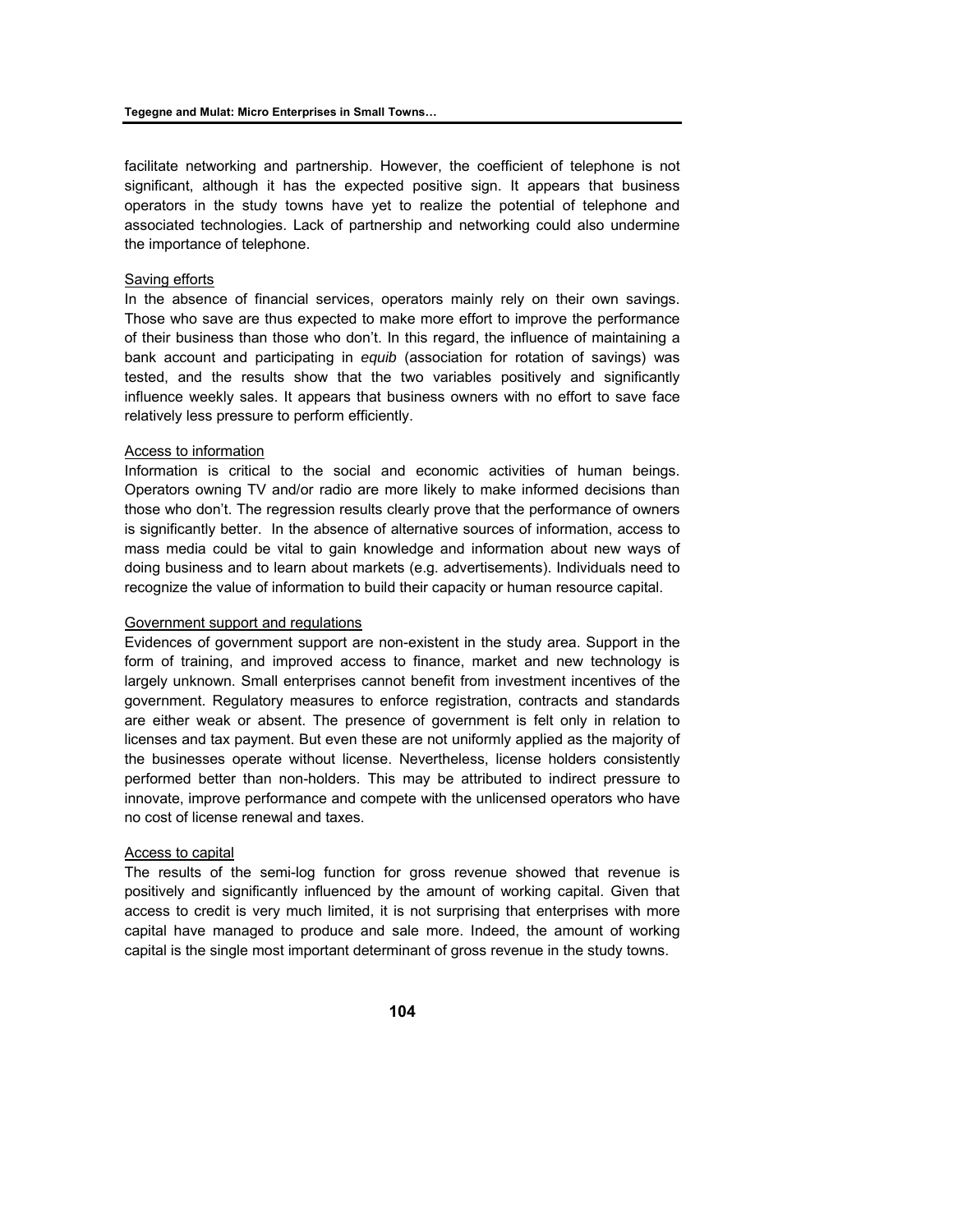# Asset base and income diversification (risk-taking capacity)

Operators with stronger asset base and with more sources of income are more likely to have better capacity to take risks. Attitudes towards risk generally begin to change as resource base improves and diversifies, and income moves well ahead of minimum consumption needs. Nevertheless, none of the proxy variables to measure risk-taking capacity, i.e. ownership of residence house and business premise or number of income sources, are significant, although all have the expected positive sign. Once again this might be attributed to the absence of modern economic settings where rewards to innovative decisions are higher.

| Model<br>R |                  | R.Square |                       | <b>Adjusted R Square</b> | <b>Std.Error of the</b><br><b>Estimate</b> |        |      |
|------------|------------------|----------|-----------------------|--------------------------|--------------------------------------------|--------|------|
|            |                  | .824     | .678                  |                          | .650                                       | .9048  |      |
|            | Table 4.6 contd. |          |                       |                          |                                            |        |      |
|            | Model            |          | <b>Sum of Squares</b> | Df                       | <b>Mean Square</b>                         |        | Sig. |
|            | Regression       |          | 464.657               | 24                       | 15.361                                     | 23.649 | .000 |
|            | Residual         |          | 220.226               | 269                      | .819                                       |        |      |
|            | Total            |          | 684.883               | 293                      |                                            |        |      |

# **Table 4.6: Model summary**

# **Table 4.6 contd.: Regression results: Dependent variable: natural log of sales per week**

|                                | <b>Unstandardized Coefficients</b> | t-value  |
|--------------------------------|------------------------------------|----------|
| (constant)                     | 3.304                              | 7.095    |
| Level of education             | 1.860E-02                          | .3620    |
| Age square                     | 1.077E-05                          | .051     |
| Sex                            | -5.703E-02                         | $-326$   |
| Electricity                    | $-375$                             | $-2.653$ |
| Telephone                      | .200                               | .936     |
| Radio                          | .290                               | 2.109    |
| TV                             | .426                               | 2.108    |
| Own residence                  | 9.679E-02                          | .682     |
| Own business premise           | .131                               | .884     |
| Working capital (natural log)  | .256                               | 6.217    |
| Bank account                   | .276                               | 1.672    |
| lquib                          | .251                               | 1.936    |
| Number of income sources       | 4.637E-02                          | .382     |
| D-Akesta                       | $-1.122$                           | $-5.800$ |
| D-Dogolo                       | $-1.385$                           | $-6.321$ |
| D-Wereilu                      | $-1.248$                           | $-6.285$ |
| D-Tita                         | $-753$                             | $-3.485$ |
| D-Haik                         | $-523$                             | $-2.772$ |
| License                        | .559                               | 3.377    |
| Age                            | $-4.422E-03$                       | $-231$   |
| D-Trade                        | $-.140$                            | $-783$   |
| D-Manufacturing and processing | .553                               | 2.159    |
| D-Handicarft and cottage       | .104                               | .465     |
| D-Service                      | .111                               | .627     |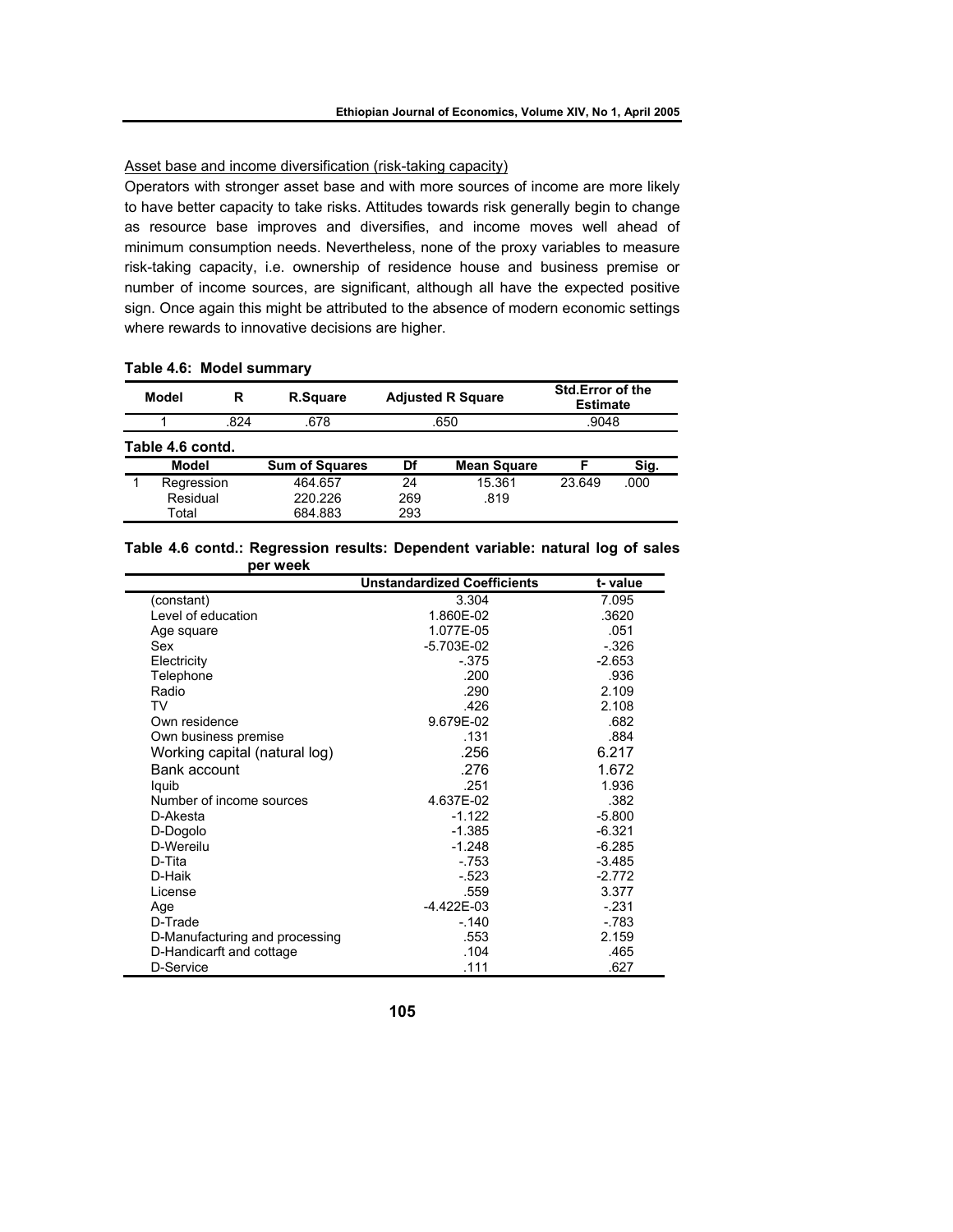#### Site dummies

All the site dummies are significant and negative, implying that business performance (as measured by weekly volume of sales) in Bati (the control town) is better, holding other factors constant. It should be recalled that Bati has a larger population and is situated on the road to the port of Djibouti/ Assab. As expected, larger population and dynamic business environment positively influence performance.

## Activity dummies

Only the coefficient of the dummy variable for manufacturing and processing is significant and positive among the activity dummies. The result suggests that the performance of the manufacturing and processing sector is better than food and drinks (the control sector) and other sectors.

## *Result of scale of operation*

As the results above clearly demonstrate, lack of finance (to serve as working or fixed capital) is the most important constraint to the growth and development of small and micro enterprises. Low level of capitalization is also a major characteristic of the firms. Hence, attempts were made to identify factors correlated with the amount of total estimated capital of the sample enterprises. A similar set of independent variables was used in the regression.

Among the variables positively and significantly related to business capital are: telephone, radio, TV, bank account and *equib,* license and sex. Operators with access to telephone, radio and TV appear to have more capital than those who don't. Similarly, bank account, *equib* and license are positively related to amount of capital. Moreover, male owners operate with more capital than female owners. Unlike sales, there are no major differences between the study areas in the amount of capital.

| Model | R   | <b>R.Square</b> | <b>Adjusted R Square</b> | Std.Error of the<br><b>Estimate</b> |
|-------|-----|-----------------|--------------------------|-------------------------------------|
|       | 845 | 714             | 692                      | 1.3393                              |

|  |  | Table 4.7: Model summary |
|--|--|--------------------------|
|--|--|--------------------------|

| Table 4.7 contd. ANOVA <sup>b</sup> |  |
|-------------------------------------|--|
|-------------------------------------|--|

| Model      | <b>Sum of Squares</b> | Df  | <b>Mean Square</b> |        | Sig. |
|------------|-----------------------|-----|--------------------|--------|------|
| Regression | 1255.478              | 21  | 59.785             | 33.329 | .000 |
| Residual   | 504.056               | 281 | 1.794              |        |      |
| Total      | 1759.534              | 302 |                    |        |      |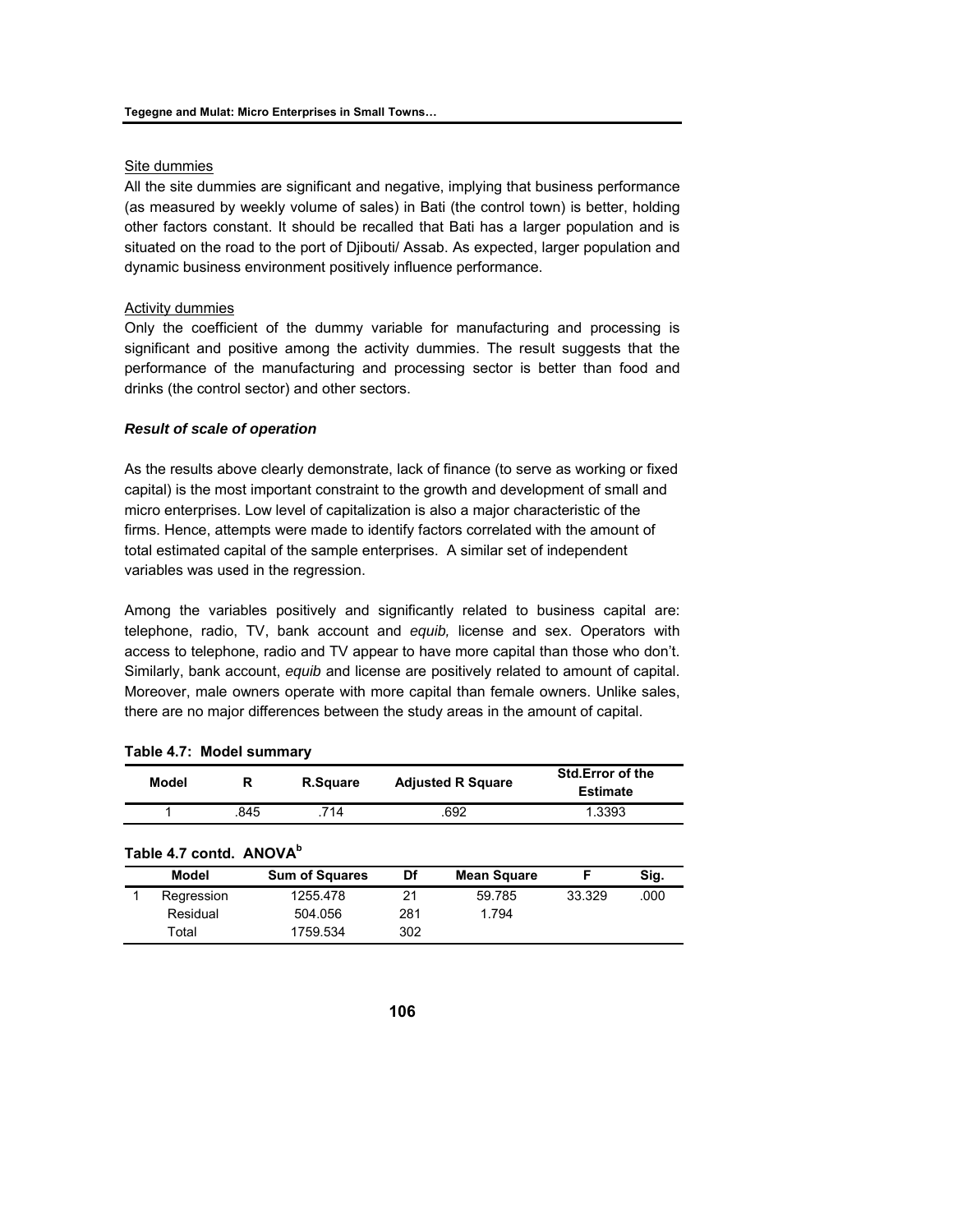| <b>Unstandardized Coefficients</b><br>t-value |             |          |  |  |
|-----------------------------------------------|-------------|----------|--|--|
|                                               |             |          |  |  |
|                                               |             |          |  |  |
| (constant)                                    | 2.955       | 4.485    |  |  |
| Level of education                            | 9.400E-02   | 1.249    |  |  |
| Age                                           | 8.274E-02   | 3.054    |  |  |
| Age square                                    | $-8.081E04$ | $-2.700$ |  |  |
| Electricity                                   | $-158$      | $-769$   |  |  |
| Telephone                                     | 1.263       | 4.205    |  |  |
| Radio                                         | .624        | 3.246    |  |  |
| TV                                            | .882        | 3.068    |  |  |
| Bank account                                  | .862        | 3.687    |  |  |
| lquib                                         | .390        | 2.064    |  |  |
| Number of income sources                      | .132        | $-763$   |  |  |
| D-Akesta                                      | $-479$      | $-1.725$ |  |  |
| D-Dogolo                                      | $-211$      | $-678$   |  |  |
| D-Wereilu                                     | $-440$      | $-1.542$ |  |  |
| D-Tita                                        | $-284$      | $-934$   |  |  |
| D-Haik                                        | .377        | 1.378    |  |  |
| License                                       | 1.942       | 8.939    |  |  |
| Sex                                           | .627        | 2.442    |  |  |
| D-Trade                                       | .643        | 2.532    |  |  |
| D-Manufacturing and processing                | .669        | 1.822    |  |  |
| D-Handicarft and cottage                      | $-743$      | $-2.273$ |  |  |
| D-Service                                     | $-240$      | $-936$   |  |  |

## **Table 4.7 contd. Regression results: Dependent variable: natural log of estimated capital**

# 5. CONCLUSION AND POLICY IMPLICATIONS

The enterprises are generally characterized by low productivity and stagnation. With no other more productive sector, additional employment is sought through engagement in such enterprises. The capital requirement is very small and the technology is traditional in most cases. Demand for output and services is also very limited as the bulk of the hinterland population is dependent on agriculture that suffers from very low levels of productivity and high degree of uncertainty. Export to other regions is very limited. As a result, too many operators chase limited market, creating no incentive for business expansion. The primary aim is to maintain the same level of operation, with little business and entrepreneurial culture. Access to financial services is limited and partnership and networking are unknown. Skills in business training and technical knowledge are lacking making the enterprises benefit less from the innovative capacity of workers and employees. The majority of operators have joined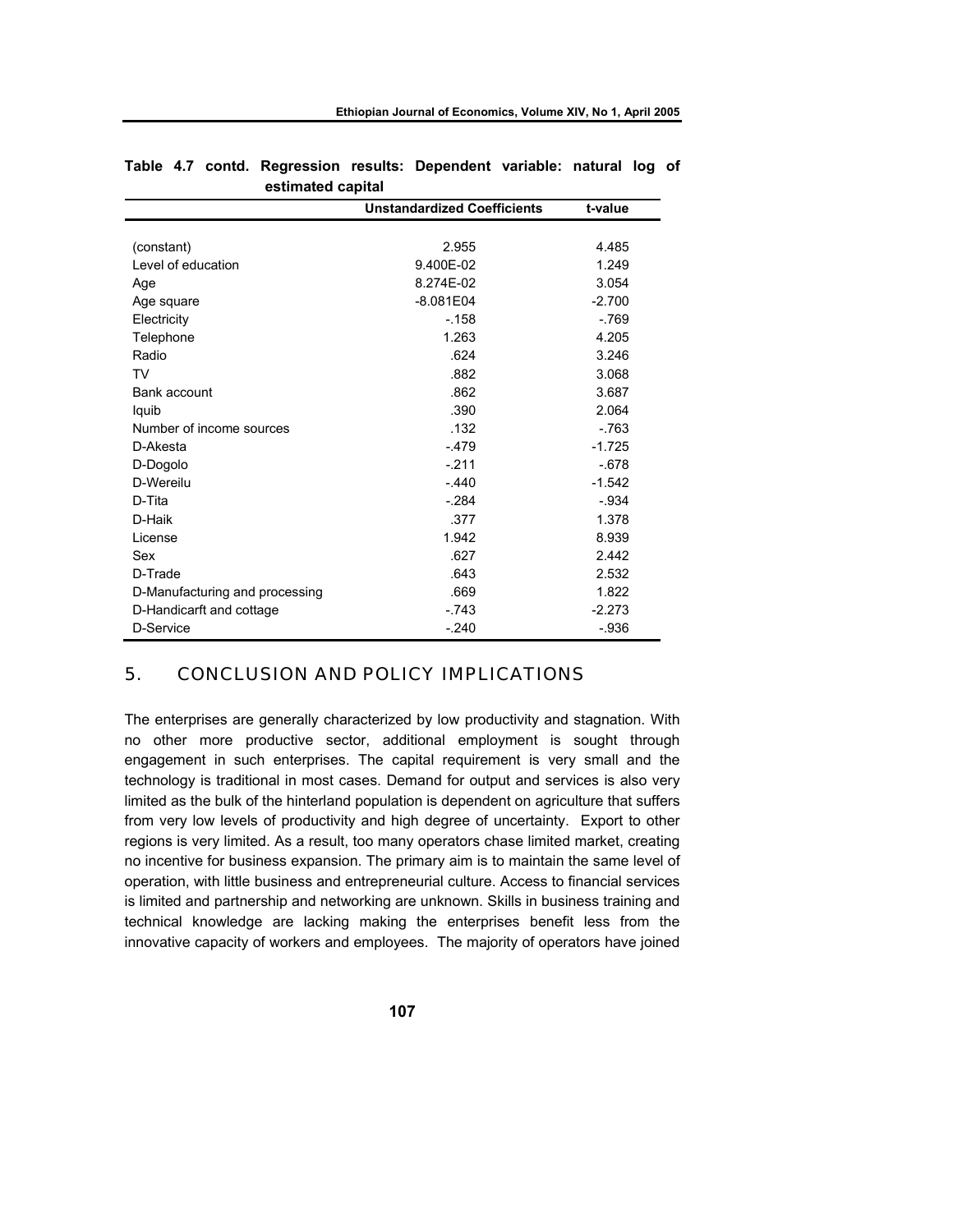the enterprises for lack of better opportunity. Contact with the local authorities is limited to licensing though the majority does not have appropriate licensing.

Lack of effective linkage with the rural sector is one of the major features of the enterprises. At present, the small towns are not a source of farm input or new technology in the region. Hence, any attempt to develop the local economy cannot be successful unless capacity is created in the enterprises to provide services for transforming rural areas and improving the productivity of small farmers. Sustainable development requires traders, transporters and processors that closely link and network with producers of crop, livestock, forest products, etc. Lack of purchasing power of the local people is cited by majority of the enterprises as the major bottleneck. The main customers of micro-enterprises in small towns are local farmers and local town dwellers. Any improvement in the agriculture sector would thus enhance local demand for goods and services. There must also be serious thought to raise the income of the town dwellers either through subsidies or government activity.

The business environment in terms of infrastructural availability, financial services are not conducive for sustainable development of the enterprises. The major determinant of performance is working capital. Financial resource is critical limiting factor. Because of the expanded market opportunities, larger urban centers are associated with more sales. Access to mass media information, attempts to save and holding license appear to encourage operators to maintain better performance. However, the overall business environment is so weak that human capital and physical infrastructure do not seem to have significant impact.

The theoretical implication of the study is that those elements suggested by the different theories to be crucial for the performance of micro-enterprises are nonexistent or do not seem to explain the performance of enterprises in small towns. Inter-firm relations and other linkages are not features of micro enterprises in small towns. Similarly small towns do not provide conducive business environment critical for the growth and performance.

On the basis of the forgoing descriptive and analytical results policies for small towns businesses could be envisaged. The analytical results point the following:

**1. Access to finance**: Those enterprises which make use of the bank and iquip are found out to have a higher scale of operation. Adequate provision of finance should be the key element of business development packages. Ways must be sought to ensure that small enterprises benefit from the services of formal commercial banks, specialized banks and micro finance institutions.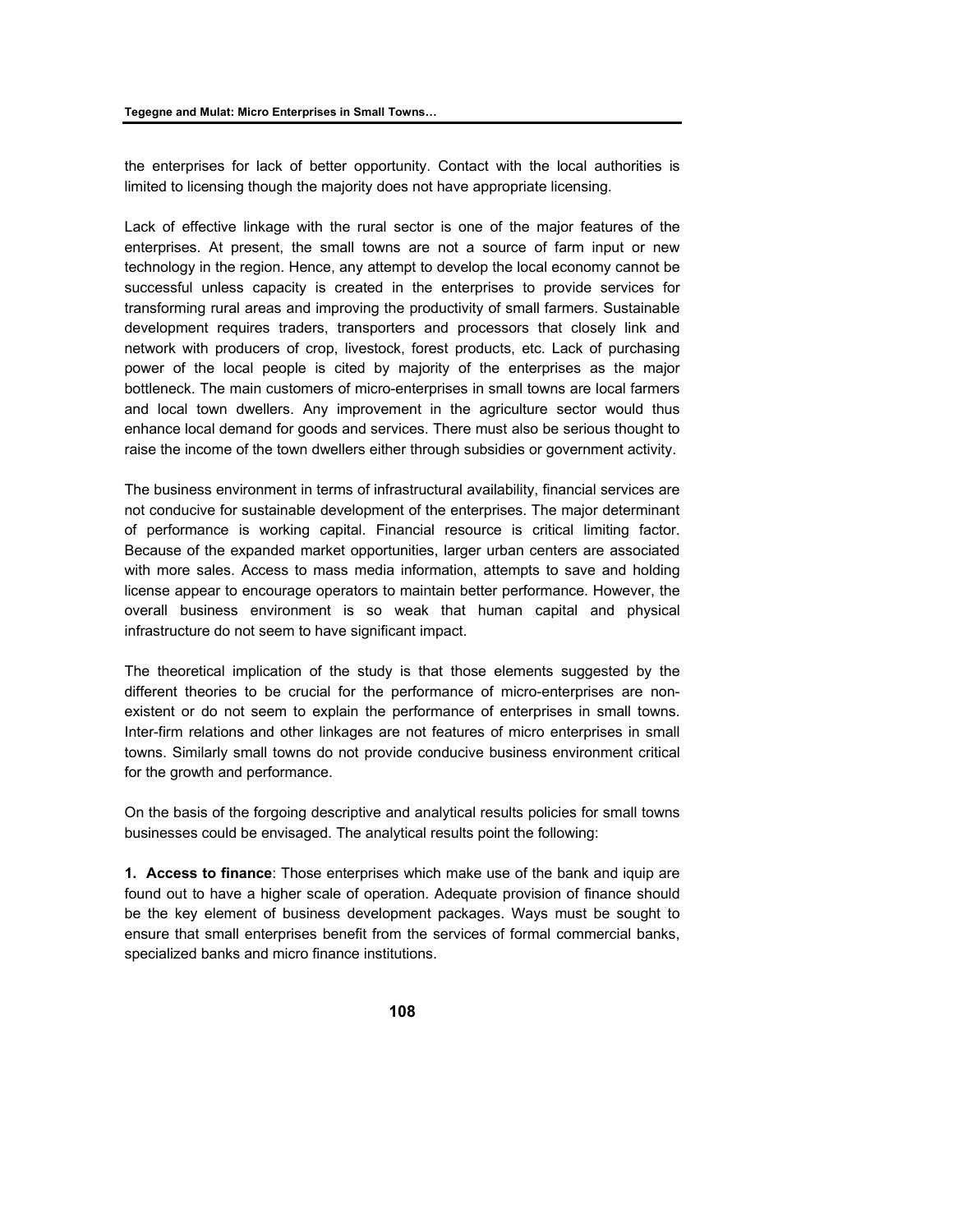**2. Information provisions and consultancy**: The role of information in business development has particularly shown a bearing in this study. Enterprises should have access to adequate levels of information about market, technology, research etc.

**3. Improving local business environment**: It was found out that the use of telephone services has a significant impact on the scale of micro enterprises. Telephone services facilitate business transaction and interaction. In addition, enterprises have indicated that lack of access to land, telephone, and electricity to be the immediate obstacles for their businesses. These and other obstacles related to business environment should therefore be alleviated.

**4. Promoting the formalization of businesses:** Licensed businesses are found to be better performers in terms of sales and capital amount. The reason could be due to the competitive pressure formalization entails in order to succeed in the market. In addition formal businesses may be the ones which are getting some assistance from the financial and other institutions. Businesses should be promoted to operate formally instead of working as hidden entities since this makes it difficult to realize their potential.

Some pointers from the descriptive part include the following:

**5. Enhanced capacity through associations and network**: One of the major problems of the enterprises are the limited capacity to tap external market, reduce input cost and avoid competition for a limited market. As the enterprises are operating individually they cannot make use of economies of scale to export. Association formation will enhance their capacity and enable them to tap external market and increase their profit. Partnership should also be encouraged under the umbrella of associations and network

**6. Enhance local demand through improved agricultural productivity in the hinterland and increased income of town dwellers:** Lack of purchasing power of the local people is cited by majority of the enterprises as the major bottleneck. The main customers of micro-enterprises in small towns are local farmers and local town dwellers. Any improvement in the agriculture sector would thus enhance local demand for goods and services. There must also be serious thought to raise the income of the town dwellers either through subsidies or government activity.

**7. Tapping export market**: On the demand side, enterprises indicated that there is limited market outside the towns. In order to expand the market, enterprises should tap regional and national export markets in the immediate surrounding or big towns. Thus enterprises in Bati should be able to export to the nearest big market,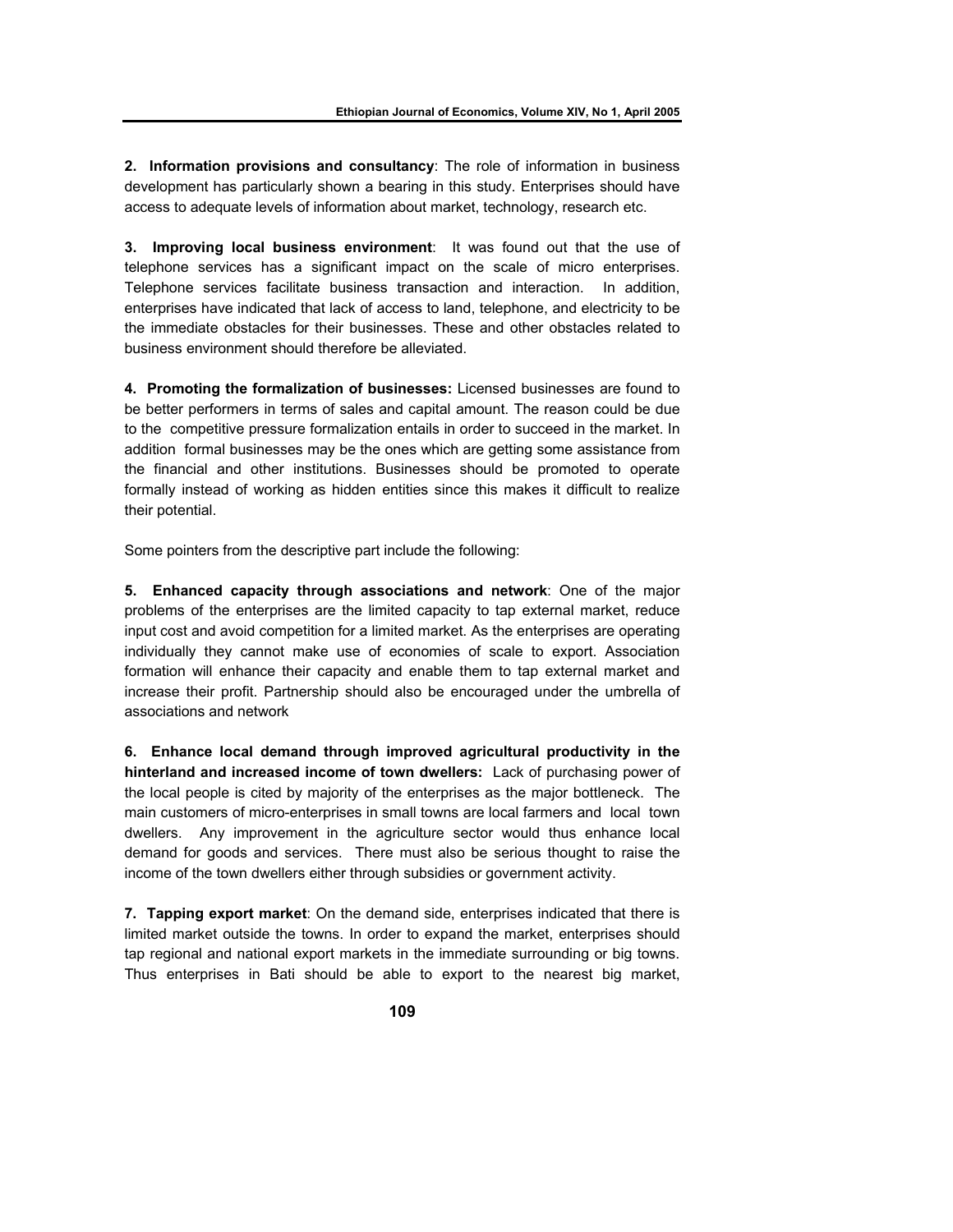Kombolcha, while enterprises in Haik and Tita should use Dese market. Those at a distance from the big centers such as Legambo, Jamma and Werilu should also be able to use each other's market by depending on their comparative advantage.

# **End Notes**

<sup>1</sup>. This study is sponsored by BASIS (Broadening Access and Strengthening Input Market System ), a research project jointly carried by a consortium of Universities from the US and the Institute of Development Research at the Addis Ababa University, as part of a larger non-farm study. The authors acknowledge BASIS for sponsoring this study.

 $2$ . The selection of these towns is guided by the BASIS project. All towns are within the study woredas of the BASIS project. Within, the study woredas, the study towns are selected because they are the largest towns where some businesses operate.

 $3$ Local refers to the town and the woreda, regional refers to transactions outside the woreda but within the zone including Dese and Combolcha while national refers to places outside these areas.

 $4$ Net earnings which relates revenues to costs would have been a better indicator but since the cost data from the enterprises were not realistic, this indicator was not used.

<sup>5</sup>See for instance, Mulat Demeke and Bekele Hundie. 2003. The determinants of yield of major cereals: the contribution of new technology in selected villages of Ethiopia, in Mulat Demeke *et al* (eds.), Technological Progress in Ethiopian Agriculture, Proceedings of the National Workshop on Technological Progress in Ethiopian Agriculture, Nov. 29-30, 2001, Addis Ababa, Ethiopia.